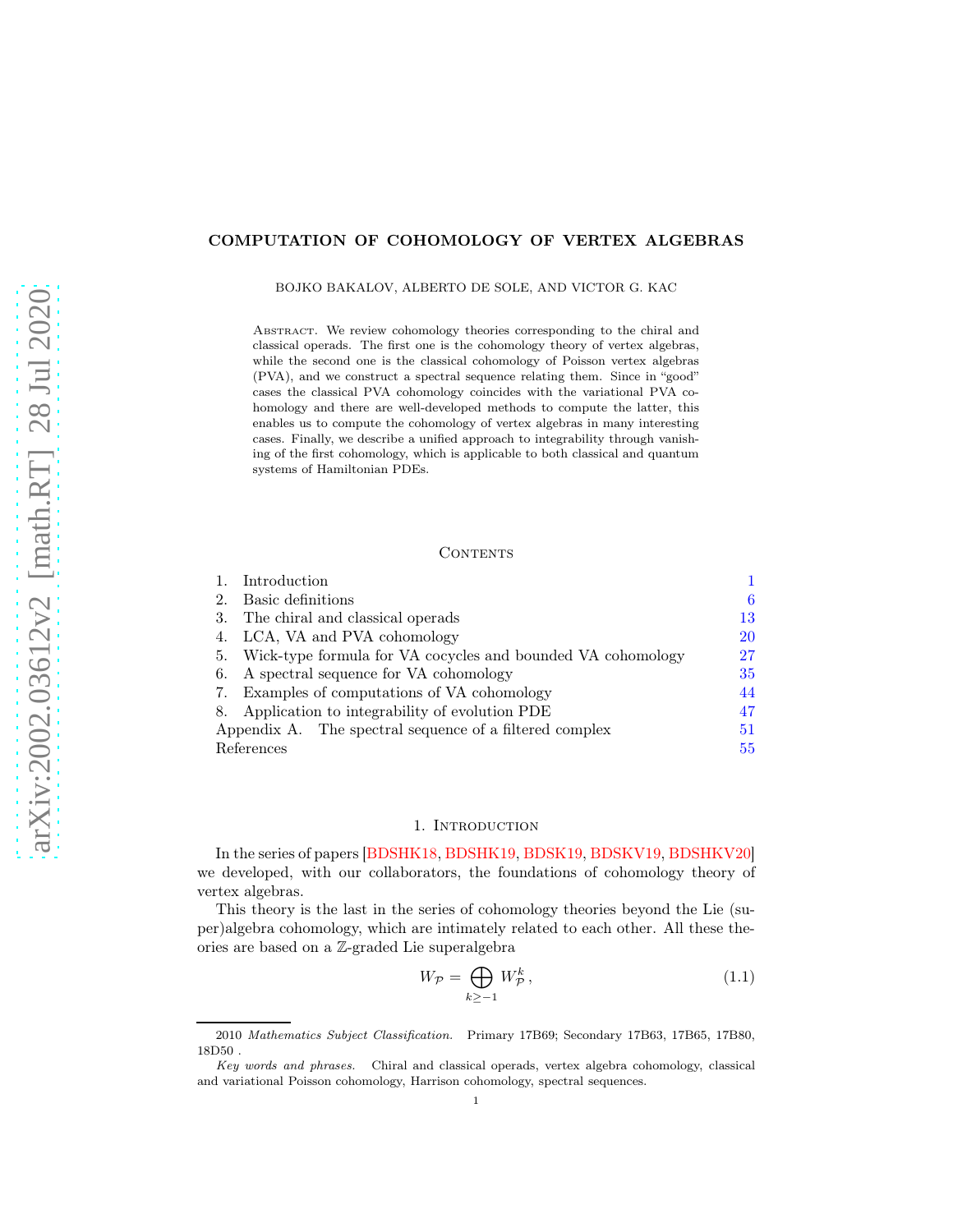associated to a linear symmetric operad  $P$ , governing the corresponding cohomology theory. Recall that  $W_{\mathcal{P}}^{k-1} = \mathcal{P}(k)^{S_k}$  and the Lie superalgebra bracket in  $W_{\mathcal{P}}$  is defined in terms of the  $\circ_i$ -products of the operad  $P$ , see [\[Tam02\]](#page-55-0) or [\[BDSHK18\]](#page-54-1) for details. An odd element  $X \in W_{\mathcal{P}}^1$  satisfying  $[X, X] = 0$  defines a cohomology complex  $(W_{\mathcal{P}}, \text{ad } X)$ , which is a differential graded Lie superalgebra.

The most known example of this construction is the Lie (super)algebra cohomology. In this case one takes the well-known operad  $\mathcal{H}om(V)$  (also often denoted  $\mathcal{E}nd(V)$ ) for which  $\mathcal{H}om(V)(n) = \text{Hom}(V^{\otimes n}, V)$ , where V is a fixed vector superspace, and the action of  $S_n$  is by permutation of the factors of  $V^{\otimes n}$ . Then  $W_{\mathcal{H}\text{om}(V)}$ is the Lie superalgebra of polynomial vector fields on  $V$  with the  $\mathbb Z$ -grading defined by letting deg  $V = -1$ . Furthermore, odd elements  $X \in W^1_{\mathcal{H}om(\Pi V)}$  (where  $\Pi$  stands for parity reversal) such that  $[X, X] = 0$ , correspond bijectively to Lie superalgebra structures on V by letting

<span id="page-1-0"></span>
$$
[a, b] = (-1)^{p(a)} X(a \otimes b) , \qquad a, b \in V . \tag{1.2}
$$

The complex  $(W_{\mathcal{H}\text{om}(\Pi V)}, \text{ad } X)$  is the Chevalley–Eilenberg cohomology complex of the Lie superalgebra V with Lie bracket  $(1.2)$ , with coefficients in the adjoint module. Moreover, given a  $V$ -module  $M$ , we extend the Lie (super)algebra structure of V to  $V \oplus M$  by taking M to be an abelian ideal, and let  $\tilde{X} \in W^1_{\mathcal{H}om(\Pi V \oplus \Pi M)}$ be the element corresponding to this Lie (super)algebra structure. Then a natural reduction of the complex  $(W_{\mathcal{H}\mathit{om}(\Pi V \oplus \Pi M)}, \mathrm{ad}\, X)$  produces the Chevalley–Eilenberg cohomology complex of  $V$  with coefficients in  $M$ . Note that, while the cohomology of V with coefficients in the adjoint module inherits the Lie superalgebra structure from  $W_{\mathcal{H}\text{om}(\Pi V)}$ , this is not the case for the reduction.

Returning to vertex algebras, recall that they were defined in [\[B86\]](#page-54-6) as algebras with bilinear products labeled by  $n \in \mathbb{Z}$  satisfying the rather complicated Borcherds identity. According to an equivalent, Poisson-like definition given in [\[BK03\]](#page-54-7), a vertex algebra is a module V over the algebra of polynomials  $\mathbb{F}[\partial]$ , where  $\partial$  is an even endomorphism, endowed with the following two structures: a structure of a Lie conformal (super)algebra (LCA), defined by a  $\lambda$ -bracket

$$
V \otimes V \to V[\lambda], \quad a \otimes b \mapsto [a_{\lambda}b], \tag{1.3}
$$

satisfying axioms L1–L3 from Definition [2.1](#page-5-1) in Section [2.1,](#page-5-2) and a bilinear product

$$
V \otimes V \to V \ , \ \ a \otimes b \mapsto :ab: ,
$$

called the normally ordered product, which defines a commutative and associative, up to "quantum corrections," differential (super)algebra structure on  $V$ . These two operations are related by the Leibniz rule up to a "quantum correction". See  $(2.11)$ – $(2.13)$  in Section [2.3](#page-8-2) for the precise identities.

Since the LCA structure is an important part of a vertex algebra structure, the first step towards vertex algebra cohomology is the LCA cohomology theory. The latter was constructed in [\[BKV99\]](#page-54-8) and in the more general setting of Lie pseudoalgebras in [\[BDAK01\]](#page-54-9); see also [\[DSK09\]](#page-54-10) for a correction of [\[BKV99\]](#page-54-8). In [\[DSK13\]](#page-55-1) the Z-graded Lie superalgebra "governing" the LCA cohomology was introduced, and in [\[BDSHK18,](#page-54-1) Sec. 5.2] the corresponding operad  $\mathcal{P} = \mathcal{C}hom(V)$  was explicitly constructed for an  $\mathbb{F}[\partial]$ -module V. The construction goes as follows.

Introduce the vector superspaces

<span id="page-1-1"></span>
$$
V_n = V[\lambda_1, \dots, \lambda_n] / \langle \partial + \lambda_1 + \dots + \lambda_n \rangle, \qquad (1.4)
$$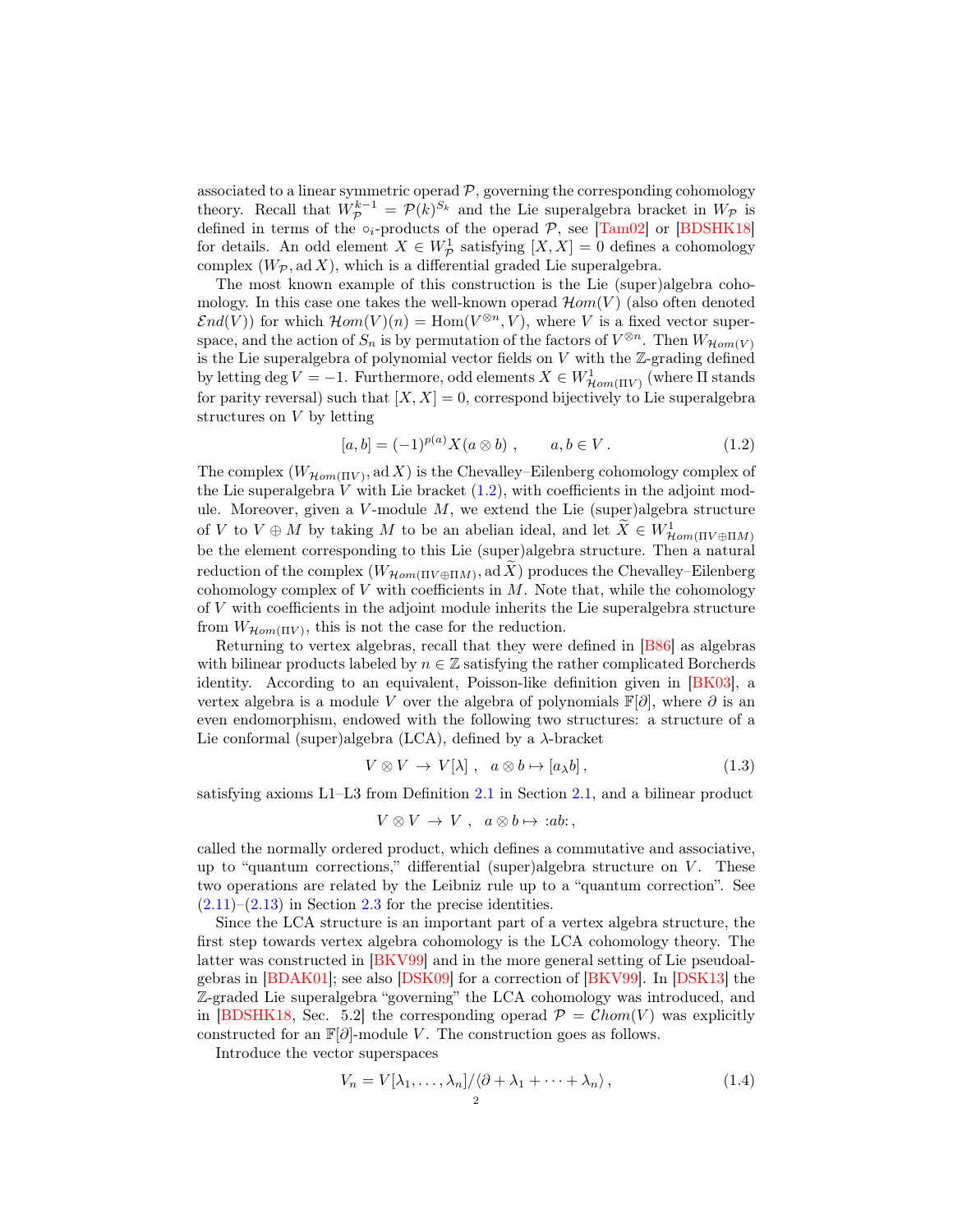where all  $\lambda_i$  have even parity and  $\langle \Phi \rangle$  stands for the image of the endomorphism Φ. Then

$$
\mathcal{C}hom(V)(n) \subset \text{Hom}(V^{\otimes n}, V_n) \tag{1.5}
$$

consists of all maps  $Y_{\lambda_1,\dots,\lambda_n}: V^{\otimes n} \to V_n$  satisfying the sesquilinearity property  $(1 \leq i \leq n)$ :

<span id="page-2-1"></span>
$$
Y_{\lambda_1,\ldots,\lambda_n}(v_1\otimes\cdots\otimes\partial v_i\otimes\cdots\otimes v_n)=-\lambda_i Y_{\lambda_1,\ldots,\lambda_n}(v_1\otimes\cdots\otimes v_n).
$$
 (1.6)

The action of  $S_n$  on  $Chom(V)(n)$  is given by the simultaneous permutation of the factors of  $V^{\otimes n}$  and the  $\lambda_i$ 's. The construction of the products  $\circ_i$  can be found in [\[BDSHK18\]](#page-54-1).

Then odd elements  $X \in W^1_{Chom(\Pi V)}$  bijectively correspond to skewsymmetric  $\lambda$ -brackets on V, i.e., maps  $[\cdot_{\lambda} \cdot] : V^{\otimes 2} \to V[\lambda]$  satisfying the sesquilinearity L1 and skewsymmetry L2 from Definition [2.1.](#page-5-1) Explicitly, this bijection is given by

<span id="page-2-0"></span>
$$
[a_{\lambda}b] = (-1)^{p(a)} X_{\lambda, -\lambda - \partial}(a \otimes b). \tag{1.7}
$$

Finally, the condition  $[X, X] = 0$  is equivalent to the Jacobi identity L3.

Thus, taking for  $X \in W^1_{Chom(\Pi V)}$  the map corresponding to the LCA structure on V defined by [\(1.7\)](#page-2-0), we obtain the cohomology complex  $(W_{Chom(\Pi V)}, \text{ad }X)$ , with the structure of a differential graded Lie superalgebra. The cohomology of this complex is the LCA cohomology complex with coefficients in the adjoint module. By a reduction, mentioned above, one defines the LCA cohomology complex of V with coefficients in an arbitrary  $V$ -module.

Yet another important to us example is the *variational Poisson vertex (su-*per)algebra (PVA) cohomology [\[DSK13\]](#page-55-1). Recall that a PVA  $\mathcal V$  is an  $\mathbb F[\partial]$ -module equipped with a structure of a unital commutative associative differential superalgebra with derivation  $\partial$ , and a structure of an LCA, such that the Leibniz rule L4 from Definition [2.6](#page-6-0) holds. In other words, a PVA is an "approximation" of a vertex algebra for which all quantum corrections disappear. The variational PVA cohomology complex is constructed for a commutative associative differential superalgebra  $V$  by considering the subalgebra

<span id="page-2-2"></span>
$$
W_{\rm PV}(\Pi \mathcal{V}) = \bigoplus_{k=-1}^{\infty} W_{\rm PV}^k(\Pi \mathcal{V})
$$
\n(1.8)

of the Lie superalgebra  $W_{Chom(\Pi V)}$  consisting of all maps Y satisfying, besides the sesquilinearity property  $(1.6)$  and the  $S_k$ -invariance, the Leibniz rule  $(4.20)$  in Section [4.4.](#page-24-0) Then odd elements  $X \in W^1_{\text{PV}}(\Pi \mathcal{V})$  correspond bijectively via [\(1.7\)](#page-2-0) to skewsymmetric  $\lambda$ -brackets on V satisfying the Leibniz rule L4. The condition  $[X, X] = 0$  is again equivalent to the Jacobi identity L3; hence such X correspond bijectively to PVA structures on the differential algebra  $\mathcal V$ . The resulting complex  $(W_{\text{PV}}(\Pi \mathcal{V}), \text{ad } X)$  is called the variational cohomology complex of the PVA  $\mathcal{V}$  with coefficients in the adjoint module. As mentioned above, given a  $\mathcal V$ -module M one defines the corresponding cohomology complex with coefficients in  $M$  by a simple reduction procedure. The corresponding variational PVA cohomology is denoted by

$$
H_{\rm PV}(\mathcal{V}, M) = \bigoplus_{n=0}^{\infty} H_{\rm PV}^n(\mathcal{V}, M). \tag{1.9}
$$

Here and for all other cohomology theories, we shift the indices by 1 as compared with  $(1.8)$  in order to keep the traditional notation.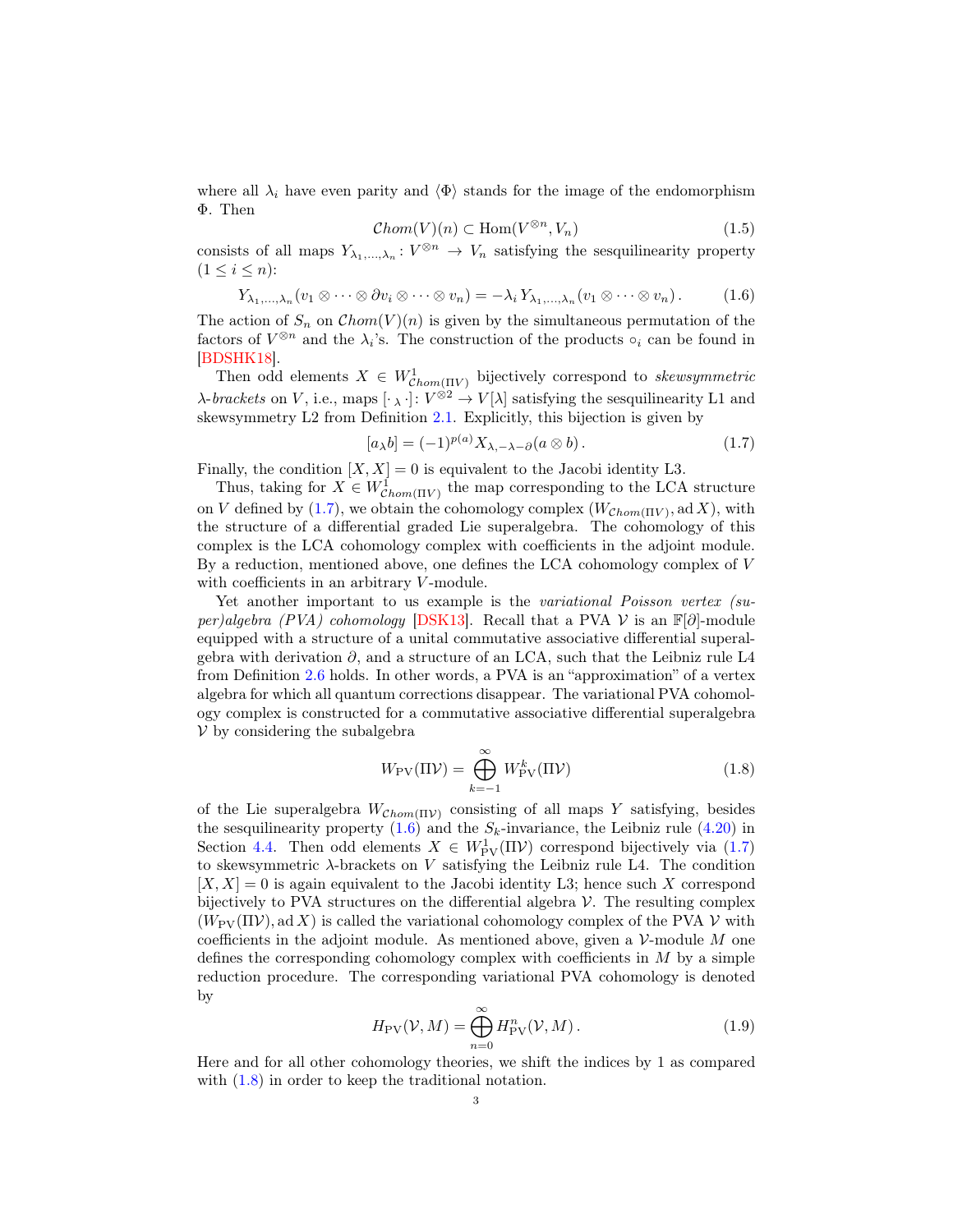The goal of the present paper is to develop methods of computation of the vertex algebra cohomology introduced in [\[BDSHK18\]](#page-54-1). This cohomology is defined by considering the operad  $\mathcal{P}^{ch}(V)$ , which is a local version of the chiral operad of Beilinson and Drinfeld [\[BD04\]](#page-54-11) associated to a D-module on a smooth algebraic curve X, by considering  $X = \mathbb{F}$  and the D-module translation equivariant. We showed that in this case the operad  $\mathcal{P}^{ch}(V)$  admits a simple description, which is an enhancement of the operad  $Chom(V)$  described above.

In order to describe this construction, let  $\mathcal{O}_n^{\star,T} = \mathbb{F}[z_i - z_j, (z_i - z_j)^{-1}]_{1 \leq i < j \leq n}$ . For an  $\mathbb{F}[\partial]$ -module V, the superspace  $\mathcal{P}^{ch}(V)(n)$  is defined as the set of all linear maps

<span id="page-3-1"></span>
$$
Y: V^{\otimes n} \otimes \mathcal{O}_n^{\star, T} \to V_n, \qquad v_1 \otimes \cdots \otimes v_n \otimes f \mapsto Y_{\lambda_1, \ldots, \lambda_n}(v_1 \otimes \cdots \otimes v_n \otimes f), \tag{1.10}
$$

where  $V_n$  is defined by  $(1.4)$ , satisfying the following two sesquilinearity properties  $(1 \le i \le n)$ :

<span id="page-3-0"></span>
$$
Y_{\lambda_1,\ldots,\lambda_n}(v_1\otimes\cdots\otimes(\partial+\lambda_i)v_i\otimes\cdots\otimes v_n\otimes f)=Y_{\lambda_1,\ldots,\lambda_n}\left(v_1\otimes\cdots\otimes v_n\otimes\frac{\partial f}{\partial z_i}\right), (1.11)
$$

and

$$
Y_{\lambda_1,\dots,\lambda_n}(v_1\otimes\cdots\otimes v_n\otimes(z_i-z_j)f) = \left(\frac{\partial}{\partial\lambda_j}-\frac{\partial}{\partial\lambda_i}\right)Y_{\lambda_1,\dots,\lambda_n}(v_1\otimes\cdots\otimes v_n\otimes f). \tag{1.12}
$$

(Note that [\(1.11\)](#page-3-0) turns into [\(1.6\)](#page-2-1) if  $f = 1$ .) In [\[BDSHK18\]](#page-54-1) we also defined the action of  $S_n$  on  $\mathcal{P}^{ch}(V)(n)$  and the ∘<sub>i</sub>-products, making  $\mathcal{P}^{ch}(V)$  an operad.

As a result, we obtain the Lie superalgebra

$$
W_{\text{ch}}(V) := W_{\mathcal{P}^{\text{ch}}(V)} = \bigoplus_{k=-1}^{\infty} W_{\text{ch}}^{k}(V),
$$

see [\(1.1\)](#page-0-1). We show in [\[BDSHK18\]](#page-54-1) that odd elements  $X \in W^1_{\text{ch}}(\Pi V)$  such that  $[X, X] = 0$  correspond bijectively to vertex algebra structures on the  $\mathbb{F}[\partial]$ -module V such that  $\partial$  is the translation operator. As before, this leads to the vertex algebra cohomology

$$
H_{\text{ch}}(V, M) = \bigoplus_{n=0}^{\infty} H_{\text{ch}}^n(V, M) ,
$$

for any  $V$ -module  $M$ .

Now suppose that the  $\mathbb{F}[\partial]$ -module V is equipped with an increasing  $\mathbb{Z}_+$ -filtration by  $\mathbb{F}[\partial]$ -submodules. Taking the increasing filtration of  $\mathcal{O}_n^{\star,T}$  by the number of divisors, we obtain an increasing filtration of  $V^{\otimes n} \otimes \mathcal{O}_n^{\star,T}$ . This filtration induces a decreasing filtration of the superspace  $\mathcal{P}^{ch}(V)(n)$ . The associated graded spaces  $gr \mathcal{P}^{ch}(V)(n)$  form a graded operad.

On the other hand, in [\[BDSHK18\]](#page-54-1) we introduced the closely related operad  $\mathcal{P}^{cl}(V)$ , which "governs" the Poisson vertex algebra structures on the  $\mathbb{F}[\partial]$ -module V. The vector superspace  $\mathcal{P}^{\text{cl}}(V)(n)$  is the space of linear maps (cf. [\(1.10\)](#page-3-1))

$$
Y: V^{\otimes n} \otimes \mathcal{G}(n) \to V_n, \qquad v \otimes \Gamma \mapsto Y^{\Gamma}(v), \qquad (1.13)
$$

where  $\mathcal{G}(n)$  is the space spanned by oriented graphs with n vertices, subject to certain conditions. The corresponding Z-graded Lie superalgebra

$$
W_{\text{cl}}(\Pi V) = \bigoplus_{k=-1}^{\infty} W_{\text{cl}}^k(\Pi V)
$$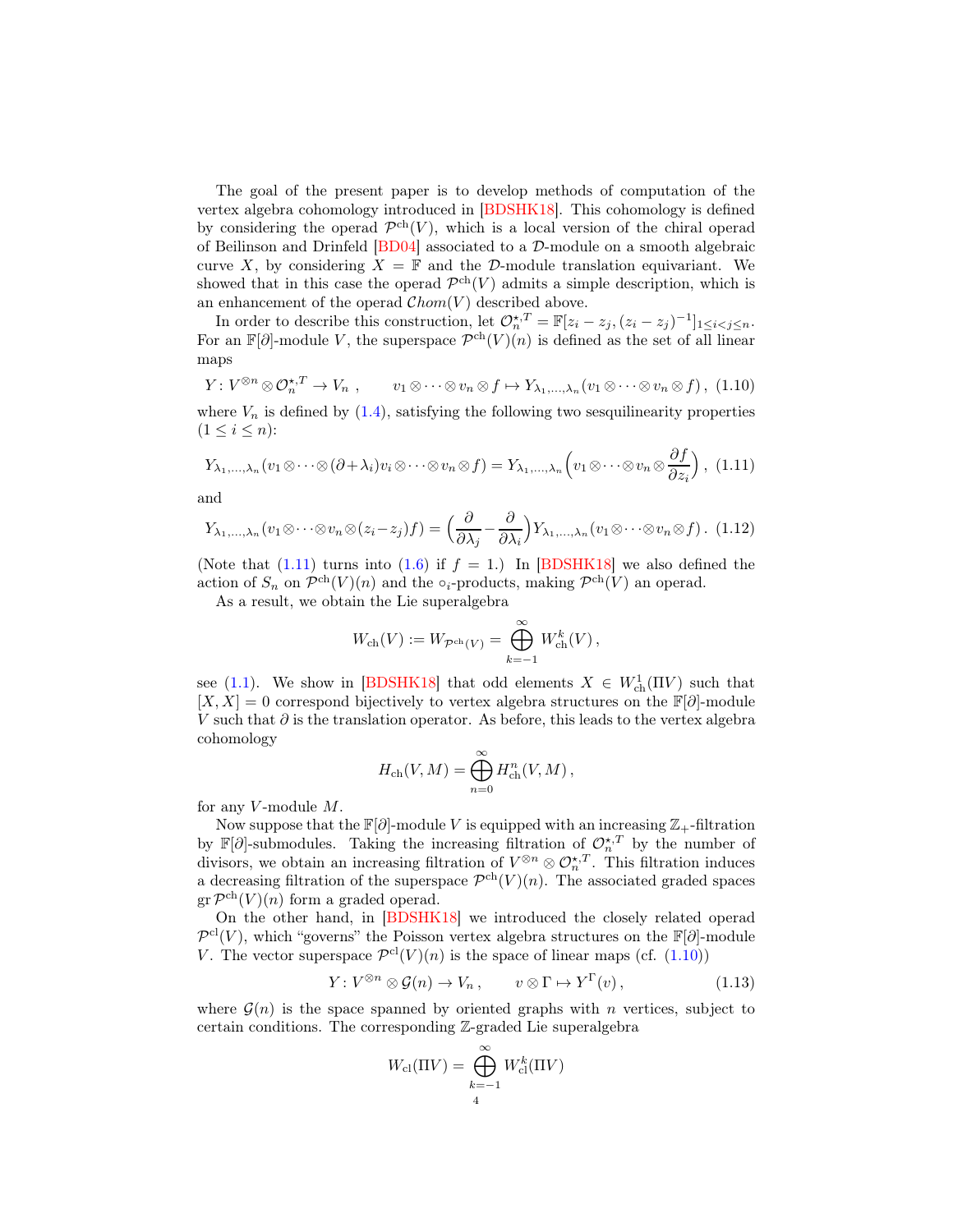is such that odd elements  $X \in W^1_{\text{cl}}(\Pi V)$  with  $[X, X] = 0$  parametrize the PVA structures on the  $\mathbb{F}[\partial]$ -module V by (cf. [\(1.7\)](#page-2-0)):

$$
ab = (-1)^{p(a)} X^{\bullet \to \bullet}(a \otimes b), \qquad [a_{\lambda}b] = (-1)^{p(a)} X^{\bullet \bullet}_{\lambda, -\lambda - \partial}(a \otimes b). \tag{1.14}
$$

This leads to the classical PVA cohomology

$$
H_{\text{cl}}(V, M) = \bigoplus_{n=0}^{\infty} H_{\text{cl}}^n(V, M) .
$$

Assuming that V is endowed with an increasing  $\mathbb{Z}_+$ -filtration by  $\mathbb{F}[\partial]$ -submodules, we have a canonical linear map of graded operads

<span id="page-4-0"></span>
$$
\operatorname{gr} \mathcal{P}^{\mathrm{ch}}(V) \to \mathcal{P}^{\mathrm{cl}}(\operatorname{gr} V). \tag{1.15}
$$

We proved in  $[BDSHK18]$  that the map  $(1.15)$  is injective. The main result of [\[BDSHK19\]](#page-54-2) is that this map is an isomorphism provided that the filtration of V is induced by a grading by  $\mathbb{F}[\partial]$ -modules. If, in addition, this filtration of V is such that gr V inherits from the vertex algebra structure of V a PVA structure, and gr  $M$ inherits a structure of a PVA module over  $gr V$  (see [\[Li04,](#page-55-2) [DSK05\]](#page-54-12)), then as a result, the vertex algebra cohomology is majorized by the classical PVA cohomology (see Corollary [6.3\)](#page-35-0):

<span id="page-4-1"></span>
$$
\dim H^{n}_{\mathrm{ch},\mathrm{b}}(V,M) \le \dim H^{n}_{\mathrm{cl}}(V,M) , \quad n \ge 0.
$$
 (1.16)

Unfortunately, we had to replace in [\(1.16\)](#page-4-1) the space  $H_{\text{ch}}^n(V, M)$  by  $H_{\text{ch},b}^n(V, M)$ . It is because we were unable to prove that the decreasing filtration on  $\mathcal{P}^{ch}(V)$ , induced by the increasing filtration of  $V$ , is exhaustive. However, see Section  $5$  for the first step in this direction. Therefore, we have to replace  $\mathcal{P}^{ch}(V)$  by  $\mathcal{P}^{ch,b}(V)$ , which is the union of all members of the filtatrion of  $\mathcal{P}^{ch}(V)$ , and introduce the "bounded" VA cohomology  $H_{ch,b}(V, M)$  of the complex  $(W_{\mathcal{P}^{ch,b}(V)}, \mathrm{ad}\,X)$ .

Fortunately, it is easy to show that

$$
H_{\rm ch}^1(V, M) = H_{\rm ch,b}^1(V, M) \,, \tag{1.17}
$$

if  $V$  is a finitely strongly generated vertex algebra (see Proposition 5.3).

Finally, the obvious inclusion of Lie superalgebras  $W_{\text{PV}}(\Pi \mathcal{V}) \hookrightarrow W_{\text{cl}}(\Pi \mathcal{V})$  induces an injective map in cohomology, and we prove in [\[BDSHKV20\]](#page-54-5) that this map is an isomorphism, provided that as a differential algebra,  $\nu$  is an algebra of differential polynomials. Hence, we obtain from  $(1.16)$  the following inequality:

<span id="page-4-2"></span>
$$
\dim H^n_{\mathrm{ch},\mathrm{b}}(V,M) \le \dim H^n_{\mathrm{PV}}(\mathrm{gr}\,V,\mathrm{gr}\,M)\,,\tag{1.18}
$$

provided that as a differential algebra,  $gr V$  is an algebra of differential polynomials.

The inequality [\(1.18\)](#page-4-2) is used to obtain upper bounds for the dimension of vertex algebra cohomology, using the results of [\[BDSK19\]](#page-54-3) on computation of the variational PVA cohomology. A more powerful tool is a spectral sequence from classical PVA cohomology to vertex algebra cohomology, constructed in Section [6.](#page-34-0) It allows us to obtain in many interesting cases an equality in  $(1.16)$ , hence in  $(1.18)$ . Some of the resulting computations are given by Theorems [6.5,](#page-36-0) [7.1](#page-43-1)[–7.4,](#page-45-0) and are stated in the following theorem.

**Theorem 1.1.** (a) Let V be a commutative associative superalgebra and M be a V-module. We can view V as a vertex algebra with  $\partial = 0$ , zero  $\lambda$ -bracket, and :ab:  $=$  ab. Then we have

$$
H_{\rm ch}(V, M) = H_{\rm Har}(V, M) ,
$$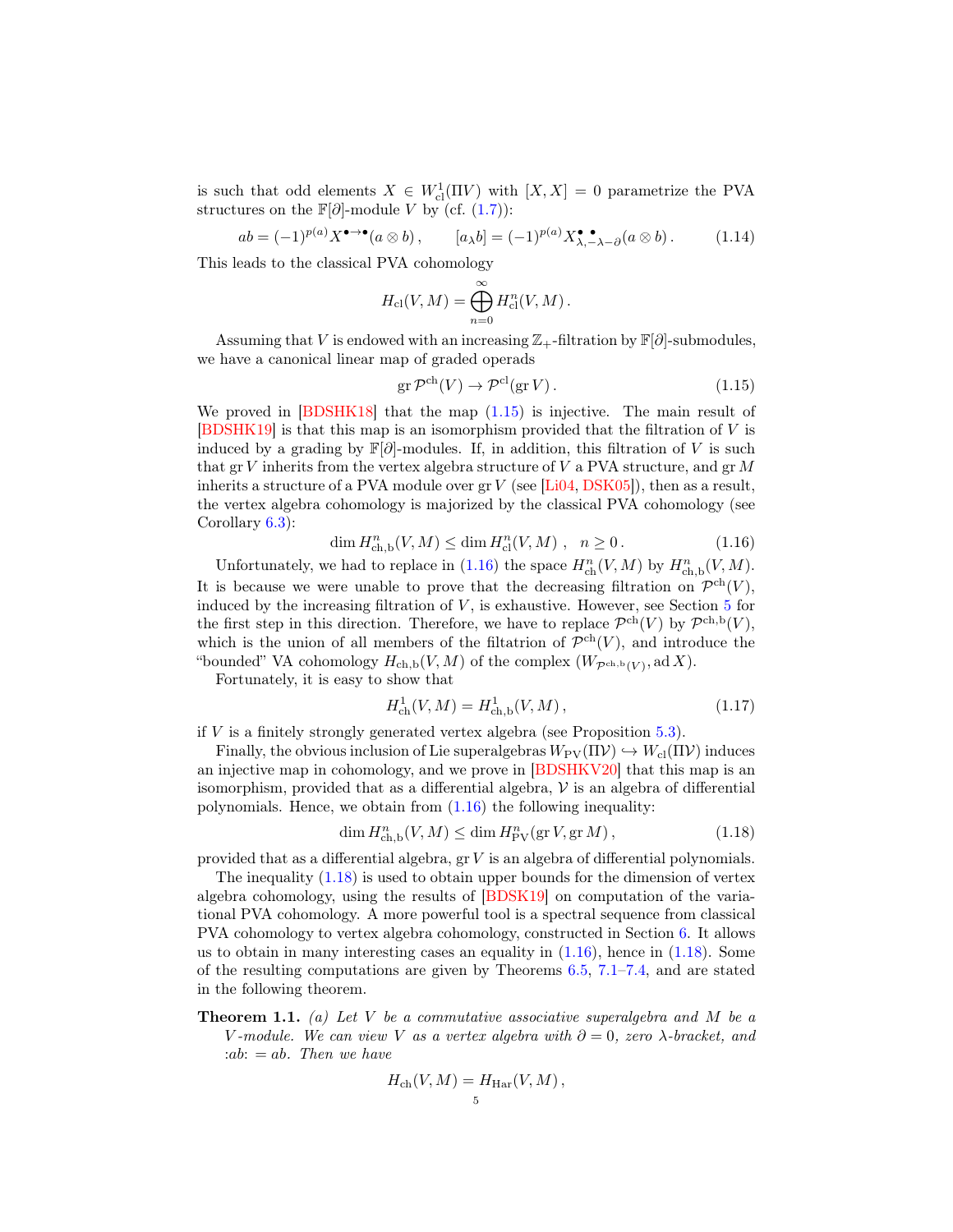where the subscript Har stands for the Harrison cohomology [\[Har62\]](#page-55-3).

- (b) Let V be a vertex algebra freely generated by elements  $W_0 = L, W_1, \ldots, W_r$ , where  $L$  is a Virasoro element and the  $W_i$ 's have positive conformal weights. Then dim  $H^n_{\text{ch},\text{b}}(V) < \infty$  for all  $n \geq 0$ . In particular, this holds for all universal W-algebras  $V = W^k(\mathfrak{g}, f)$  where  $k \neq -h^{\vee}$ .
- (c) The bounded n-th cohomology of the universal Virasoro vertex algebra  $Vir^c$  with any central charge c is 1-dimensional for  $n = 0, 2, 3$ , and 0 otherwise.
- (d) The bounded n-th cohomology of the VA of free superfermions is 0 if  $n \geq 1$  and it is 1-dimensional for  $n = 0$ .
- (e) For the VA of free superbosons  $B<sub>h</sub>$  on a superspace h, one has

$$
H^n_{\mathrm{ch,b}}(B_{\mathfrak{h}}) \simeq \left(S^n(\Pi \mathfrak{h})\right)^* \oplus \left(S^{n+1}(\Pi \mathfrak{h})\right)^*, \quad n \ge 0.
$$

In the conclusion of the paper we explain how to use vanishing of the first PVA (respectively, VA) cohomology in order to prove integrability of classical (respectively, quantum) Hamiltonian PDEs.

Throughout the paper, the base field  $\mathbb F$  is a field of characteristic 0 and, unless otherwise specified, all vector spaces, their tensor products and Homs are over  $\mathbb{F}$ , and the parity of a vector superspace is denoted by p.

Acknowledgments. This research was partially conducted during the authors' visits to MIT and to the University of Rome La Sapienza. The first author was supported in part by a Simons Foundation grant 584741. The second author was partially supported by the national PRIN fund n. 2015ZWST2C\_001 and the University funds n. RM116154CB35DFD3 and RM11715C7FB74D63. All three authors were supported in part by the Bert and Ann Kostant fund.

## 2. Basic definitions

<span id="page-5-0"></span>In this section, we review the definition of a vertex algebra and some related constructions. We start by a short discussion of Lie conformal (super)algebras, which are an important part of the vertex algebra structure. We also review Poisson vertex algebras, which naturally appear as the associated graded of filtered vertex algebras.

#### <span id="page-5-2"></span>2.1. Lie conformal algebras.

<span id="page-5-1"></span>**Definition 2.1.** Let R be a vector superspace with parity p, endowed with an even endomorphism  $\partial$ . A Lie conformal superalgebra (LCA) structure on R is a bilinear, parity preserving  $\lambda$ -bracket  $R \otimes R \to R[\lambda], a \otimes b \mapsto [a_{\lambda}b],$  satisfying  $(a, b, c \in R)$ :

L1  $[\partial a_{\lambda}b] = -\lambda [a_{\lambda}b], [a_{\lambda}\partial b] = (\lambda + \partial)[a_{\lambda}b]$  (sesquilinearity);

L2  $[a_{\lambda}b] = -(-1)^{p(a)p(b)}[b_{-\lambda-\partial}a]$  (skewsymmetry);

L3  $[a_\lambda[b_\mu c]] - (-1)^{p(a)p(b)}[b_\mu[a_\lambda c]] = [[a_\lambda b]_{\lambda+\mu}c]$  (Jacobi identity).

A module over the LCA R is a vector superspace M with an even endomorphism  $\partial$ , endowed with a bilinear, parity preserving  $\lambda$ -action  $R \otimes M \to M[\lambda], a \otimes m \mapsto a_{\lambda}m$ , satisfying  $(a, b \in R, m \in M)$ :

M1 
$$
(\partial a)_{\lambda} m = -\lambda a_{\lambda} m
$$
,  $a_{\lambda} (\partial m) = (\lambda + \partial) (a_{\lambda} m)$ ;  
M2  $a_{\lambda} (b_{\mu} m) - (-1)^{p(a)p(b)} b_{\mu} (a_{\lambda} m) = [a_{\lambda} b]_{\lambda + \mu} m$ .

<span id="page-5-3"></span>Example 2.2 (Free superboson LCA). Let  $\mathfrak h$  be a finite-dimensional superspace, with parity p, and a supersymmetric nondegenerate bilinear form  $(\cdot|\cdot)$ . By supersymmetry of the form we mean that  $(a|b) = (-1)^{p(a)p(b)}(b|a)$  for  $a, b \in \mathfrak{h}$  and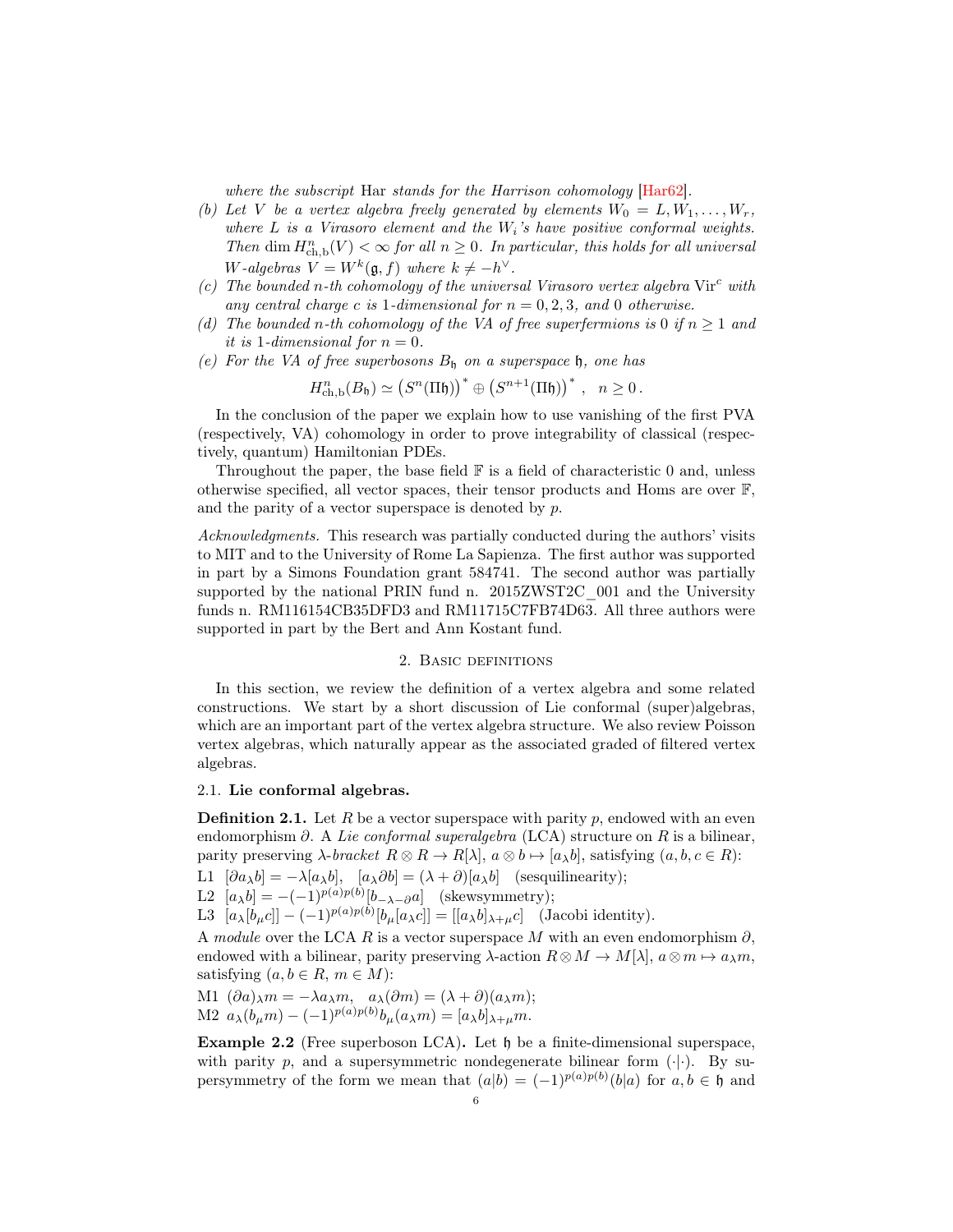$(a|b) = 0$  whenever  $p(a) \neq p(b)$ . The *free superboson* LCA corresponding to h is the  $\mathbb{F}[\partial]$ -module

$$
R_{{\mathfrak h}}^b = {\mathbb F}[\partial]{\mathfrak h} \oplus {\mathbb F} K\,, \qquad {\rm where} \quad \partial K = 0\,, \;\; p(K) = \bar 0\,,
$$

endowed with the  $\lambda$ -bracket

<span id="page-6-5"></span>
$$
[a_{\lambda}b] = \lambda(a|b)K \text{ for } a, b \in \mathfrak{h}, \qquad K \text{ central}
$$
 (2.1)

(uniquely extended to  $R_5^b \otimes R_5^b$  by the sesquilinearity axioms). In the case when h is purely even, i.e.,  $p(a) = \overline{0}$  for all  $a \in \mathfrak{h}$ , the LCA  $R_{\mathfrak{h}}^b$  is called the *free boson* LCA.

<span id="page-6-3"></span>Example 2.3 (Free superfermion LCA). Let h be a finite-dimensional superspace, with parity p, and a super-skewsymmetric nondegenerate bilinear form  $(\cdot|\cdot)$ . Now we have  $(a|b) = -(-1)^{p(a)p(b)}(b|a)$  for  $a, b \in \mathfrak{h}$  and  $(a|b) = 0$  whenever  $p(a) \neq p(b)$ . The free superfermion LCA corresponding to  $\mathfrak{h}$  is the  $\mathbb{F}[\partial]$ -module

$$
R_{\mathfrak{h}}^{f} = \mathbb{F}[\partial] \mathfrak{h} \oplus \mathbb{F}K, \quad \text{where} \quad \partial K = 0, \ \ p(K) = \bar{0},
$$

endowed with the  $\lambda$ -bracket

<span id="page-6-4"></span>
$$
[a_{\lambda}b] = (a|b)K, \qquad K \text{ central}
$$
 (2.2)

(uniquely extended to  $R_5^f \otimes R_5^f$  by the sesquilinearity axioms). In the case when  $p(a) = \overline{1}$  for all  $a \in \mathfrak{h}$ , the LCA  $R_0^f$  is called the *free fermion* LCA.

<span id="page-6-6"></span>Example 2.4 (Affine LCA). Let g be a Lie algebra with a nondegenerate invariant symmetric bilinear form  $(\cdot | \cdot)$ . The corresponding *affine* LCA is the purely even F[∂]-module

$$
\operatorname{Cur} \mathfrak{g} = \mathbb{F}[\partial] \mathfrak{g} \oplus \mathbb{F}K \,, \quad \text{where} \ \partial K = 0 \,,
$$

endowed with the  $\lambda$ -bracket given on the generators by

<span id="page-6-7"></span>
$$
[a_{\lambda}b] = [a, b] + (a|b)\lambda K, \qquad a, b \in \mathfrak{g}, \quad K \text{ central.} \tag{2.3}
$$

Note that, in the special case of an abelian Lie algebra  $\mathfrak{g}$ , we recover the definition of the free boson:  $Cur\mathfrak{g}=R_{\mathfrak{g}}^{b}$ .

<span id="page-6-2"></span>Example 2.5 (Virasoro LCA). The Virasoro LCA is the purely even  $\mathbb{F}[\partial]$ -module  $R^{\text{Vir}} = \mathbb{F}[\partial]L \oplus \mathbb{F}C$ , where  $\partial C = 0$ ,

endowed with the  $\lambda$ -bracket

$$
[L_{\lambda}L] = (\partial + 2\lambda)L + \frac{1}{12}\lambda^3 C, \qquad C \text{ central.} \tag{2.4}
$$

The importance of the last two examples stems from the fact that the LCA's  $\overline{\mathrm{Cur}}\,\mathfrak{g} = \mathrm{Cur}\,\mathfrak{g}/\mathbb{F}K$  for  $\mathfrak{g}$  simple and  $\overline{R}^{\mathrm{Vir}} = R^{\mathrm{Vir}}/\mathbb{F}C$  exhaust all simple LCA's, which are finitely generated as  $\mathbb{F}[\partial]$ -modules [\[DAK98\]](#page-54-13).

#### <span id="page-6-1"></span>2.2. Poisson vertex algebras.

<span id="page-6-0"></span>**Definition 2.6.** Let  $V$  be a commutative associative unital differential superalgebra with parity p, with an even derivation  $\partial$ . A Poisson vertex superalgebra (PVA) structure on V is an LCA  $\lambda$ -bracket  $V \otimes V \to V[\lambda], a \otimes b \mapsto [a_{\lambda}b],$  such that the following left Leibniz rule holds  $(a, b, c \in R)$ :

L4  $[a_{\lambda}bc] = [a_{\lambda}b]c + (-1)^{p(b)p(c)}[a_{\lambda}c]b.$ 

By the skewsymmetry L2, this axiom is equivalent to the right Leibniz rule L4'  $[ab_{\lambda}c] = (e^{\partial \partial_{\lambda}}a)[b_{\lambda}c] + (-1)^{p(a)p(b)}(e^{\partial \partial_{\lambda}}b)[a_{\lambda}c].$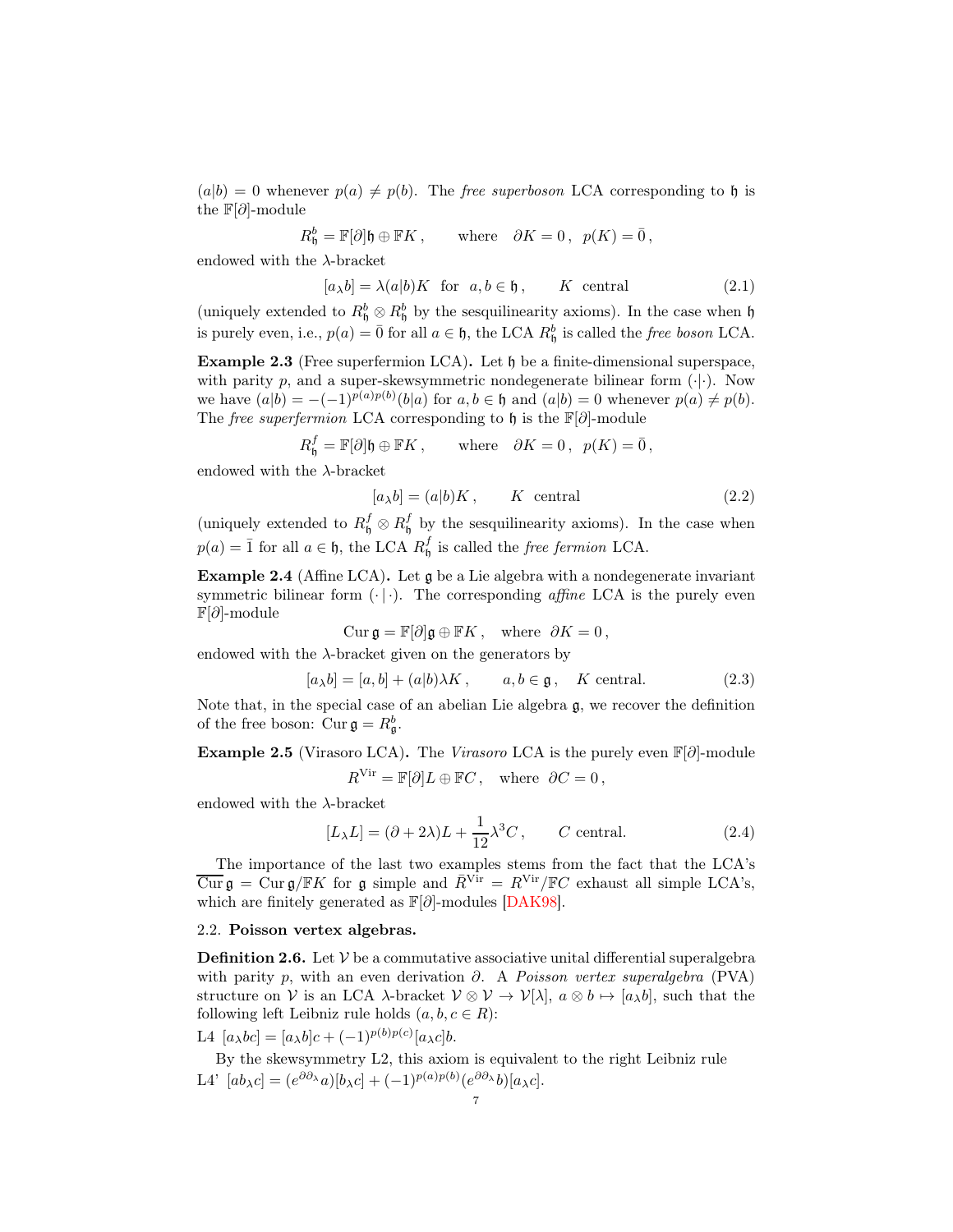A module M over the PVA  $\mathcal V$  is a vector superspace endowed with a structure of a module over the differential algebra V, denoted by  $a \otimes m \mapsto am$ , and with a structure of a module over the LCA V, denoted by  $a \otimes m \mapsto a_{\lambda}m$ , satisfying

$$
\text{M3 } a_{\lambda}(bm) = [a_{\lambda}b]m + (-1)^{p(a)p(b)}b(a_{\lambda}m);
$$

M3'  $(ab)_{\lambda}m = (e^{\partial \partial_{\lambda}}a)(b_{\lambda}m) + (-1)^{p(a)p(b)}(e^{\partial \partial_{\lambda}}b)(a_{\lambda}m).$ 

A PVA V is called *graded* if there is a grading by  $\mathbb{F}[\partial]$ -submodules

$$
\mathcal{V}=\bigoplus_{n\in\mathbb{Z}_+}\mathcal{V}_n\,,
$$

such that  $(m, n \in \mathbb{Z}_+)$ 

$$
\mathcal{V}_m \mathcal{V}_n \subset \mathcal{V}_{m+n} \;, \qquad [\mathcal{V}_m \lambda \mathcal{V}_n] \subset \mathcal{V}_{m+n-1}[\lambda] \,.
$$

If V is a graded PVA, a V-module M is graded if there is a grading by  $\mathbb{F}[\partial]$ submodules

$$
M=\bigoplus_{n\in\mathbb{Z}_+}M_n\,,
$$

such that  $(m, n \in \mathbb{Z}_+)$ 

$$
\mathcal{V}_m M_n \subset M_{m+n}, \qquad \mathcal{V}_{m,\lambda} M_n \subset M_{m+n-1}[\lambda]. \tag{2.6}
$$

Note that every PVA is a module over itself, called the adjoint module.

<span id="page-7-0"></span>**Definition 2.7.** A PVA  $V$  is called *conformal* if it has a *Virasoro element*, namely, an even element  $L \in \mathcal{V}$  such that the following properties hold:

$$
[L_{\lambda}L]=(\partial+2\lambda)L+\frac{c}{12}\lambda^3\,,\ \text{ for some }c\in\mathbb{F}\text{ (the central charge of }L)\,,
$$
 
$$
L_{(0)}:=\left[L_{\lambda}\,\cdot\,\right]\big|_{\lambda=0}=\partial\,,
$$

and

$$
L_{(1)} := \frac{d}{d\lambda} [L_{\lambda} \cdot ||_{\lambda=0} \in \text{End } \mathcal{V} \text{ is diagonalizable.}
$$

One says that  $a \in V$  has *conformal weight*  $\Delta(a) \in \mathbb{F}$  if it is an eigenvector of  $L_{(1)}$ of eigenvalue  $\Delta(a)$ .

Given an LCA R, there is the canonical universal PVA  $\mathcal{V}(R)$  over R, constructed as follows. As a commutative associative superalgebra it is  $V(R) = S(R)$ , the symmetric superalgebra over R, viewed as a vector superspace. The endomorphism  $\partial \in \text{End } R$  uniquely extends to an even derivation of the superalgebra  $\mathcal{V}(R)$ . The λ-bracket on R uniquely extends to a PVA λ-bracket on V(R) by the Leibniz rules L4 and L4'. Note that the universal PVA  $\mathcal{V}(R)$  over the LCA R is automatically graded, by the usual symmetric superalgebra degree.

If  $C \in R$  is such that  $\partial C = 0$ , then C is central in R, i.e.,  $[C_{\lambda}R] = 0$ . In fact, C acts as zero on any R-module. Then for any  $c \in \mathbb{F}$ , we have a PVA ideal  $V(R)(C - c) \subset V(R)$ , and we can consider the quotient PVA

<span id="page-7-1"></span>
$$
\mathcal{V}^c(R) := \mathcal{V}(R)/\mathcal{V}(R)(C - c). \tag{2.7}
$$

This PVA is not graded unless  $c = 0$ . As a differential superalgebra,  $V^{c}(R)$  is isomorphic to the symmetric algebra  $S(\overline{R})$ , where  $\overline{R} := R/\mathbb{F}C$ .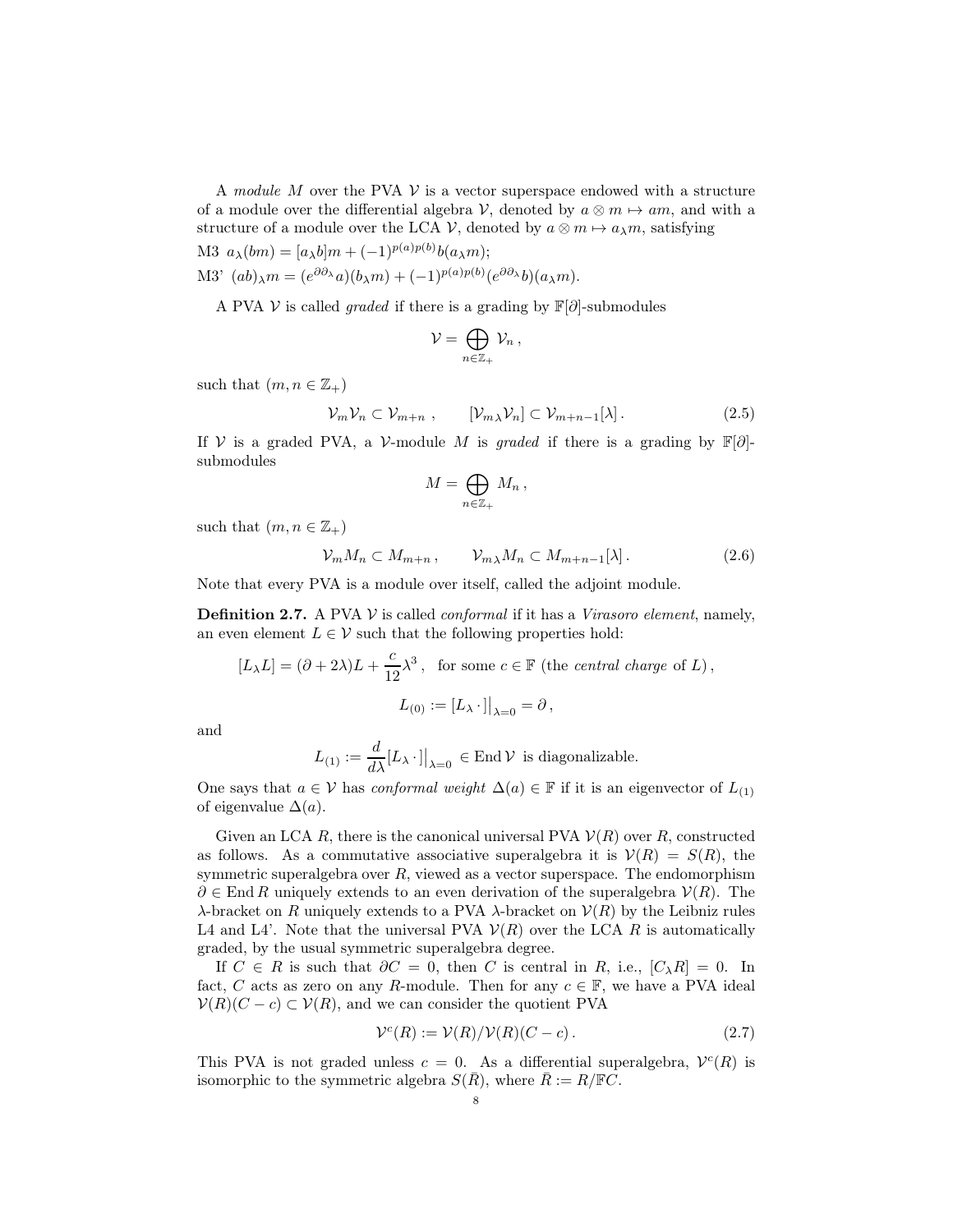### <span id="page-8-2"></span>2.3. Vertex algebras.

**Definition 2.8.** A vertex (super)algebra (VA) is a vector superspace V endowed with an even endomorphism  $\partial$ , an even element  $|0\rangle$  and an *integral of*  $\lambda$ -bracket, namely a linear map

<span id="page-8-4"></span>
$$
V \otimes V \to V[\lambda], \quad u \otimes v \mapsto \int^{\lambda} d\sigma [u_{\sigma}v], \tag{2.8}
$$

such that the following axioms hold  $(u, v, w \in V)$ :

V1 
$$
\int^{\lambda} d\sigma [|0\rangle_{\sigma} v] = \int^{\lambda} d\sigma [v_{\sigma} |0\rangle] = v
$$
,  
\nV2  $\int^{\lambda} d\sigma [\partial u_{\sigma} v] = -\int^{\lambda} d\sigma \sigma [u_{\sigma} v], \int^{\lambda} d\sigma [u_{\sigma} \partial v] = \int^{\lambda} d\sigma (\partial + \sigma) [u_{\sigma} v],$   
\nV3  $\int^{\lambda} d\sigma [v_{\sigma} u] = (-1)^{p(u)p(v)} \int^{-\lambda - \partial} d\sigma [u_{\sigma} v],$   
\nV4  $\int^{\lambda} d\sigma \int^{\mu} d\tau \Big( [u_{\sigma} [v_{\tau} w]] - (-1)^{p(u)p(v)} [v_{\tau} [u_{\sigma} w]] - [[u_{\sigma} v]_{\sigma + \tau} w] \Big) = 0.$ 

If we do not assume the existence of the unit element  $|0\rangle \in V$  and drop axiom V1, we call V a non-unital vertex algebra.

See [\[DSK06,](#page-54-14) [BDSHK18\]](#page-54-1) for a discussion on the meaning of these axioms and their equivalence to other definitions of vertex algebras.

The  $\lambda$ -bracket of  $u, v \in V$  is defined as the derivative by  $\lambda$  of their integral of λ-bracket:

$$
[u_{\lambda}v] = \frac{d}{d\lambda} \int^{\lambda} d\sigma \left[ u_{\sigma}v \right],
$$
\n(2.9)

while their *normally ordered product* is defined as the constant term:

<span id="page-8-0"></span>
$$
:uv: = \int_{}^{0} d\sigma \left[ u_{\sigma}v \right]. \tag{2.10}
$$

Note that by differentiating axioms V2-V4 of a VA we recover the axioms L1-L3 of an LCA. Hence, the  $\lambda$ -bracket of a VA V defines a structure of an LCA on V.

<span id="page-8-5"></span>*Remark* 2.9. One defines *n*-th products on a VA V for any integer *n* by the formulas:

$$
u_{(n)}v = \frac{d^n}{d\lambda^n}[u_{\lambda}v]|_{\lambda=0}, \quad u_{(-n-1)}v = \frac{1}{n!}:(\partial^n u)v: , \qquad n \ge 0.
$$

Then the definition of a VA can be given equivalently in terms of the identities satisfied by these products (see [\[B86,](#page-54-6) [K96,](#page-55-4) [BK03,](#page-54-7) [DSK06\]](#page-54-14)).

The notions of a *conformal vertex algebra* and *conformal weight* are defined in exactly the same way as for PVA; see Definition [2.7.](#page-7-0)

An equivalent definition of a vertex algebra, which we will also use, is as follows [\[BK03\]](#page-54-7). A non-unital VA is a quadruple  $(V, \partial, [\lambda], \ldots)$ , where  $(V, \partial, [\lambda])$  is an LCA,  $(V, \partial, \ldots)$  is a (noncommutative and nonassociative) differential algebra, such that the following identities hold:

<span id="page-8-3"></span><span id="page-8-1"></span>
$$
:ab: -(-1)^{p(a)p(b)}:ba: = \int_{-\partial}^{0} d\sigma \left[a_{\sigma}b\right],
$$
\n(2.11)

$$
:(:ab:)c:-:a(:bc:)':=:\left(\int_0^\partial d\sigma \, a\right)[b_\sigma c]:+(-1)^{p(a)p(b)}:\left(\int_0^\partial d\sigma \, b\right)[a_\sigma c]:\right),\tag{2.12}
$$

$$
[a_{\lambda}:bc:]=:[a_{\lambda}b]c:+(-1)^{p(a)p(b)}:b[a_{\lambda}c]:+\int_0^{\lambda}d\sigma\left[a_{\lambda}[b_{\sigma}c]\right].
$$
\n(2.13)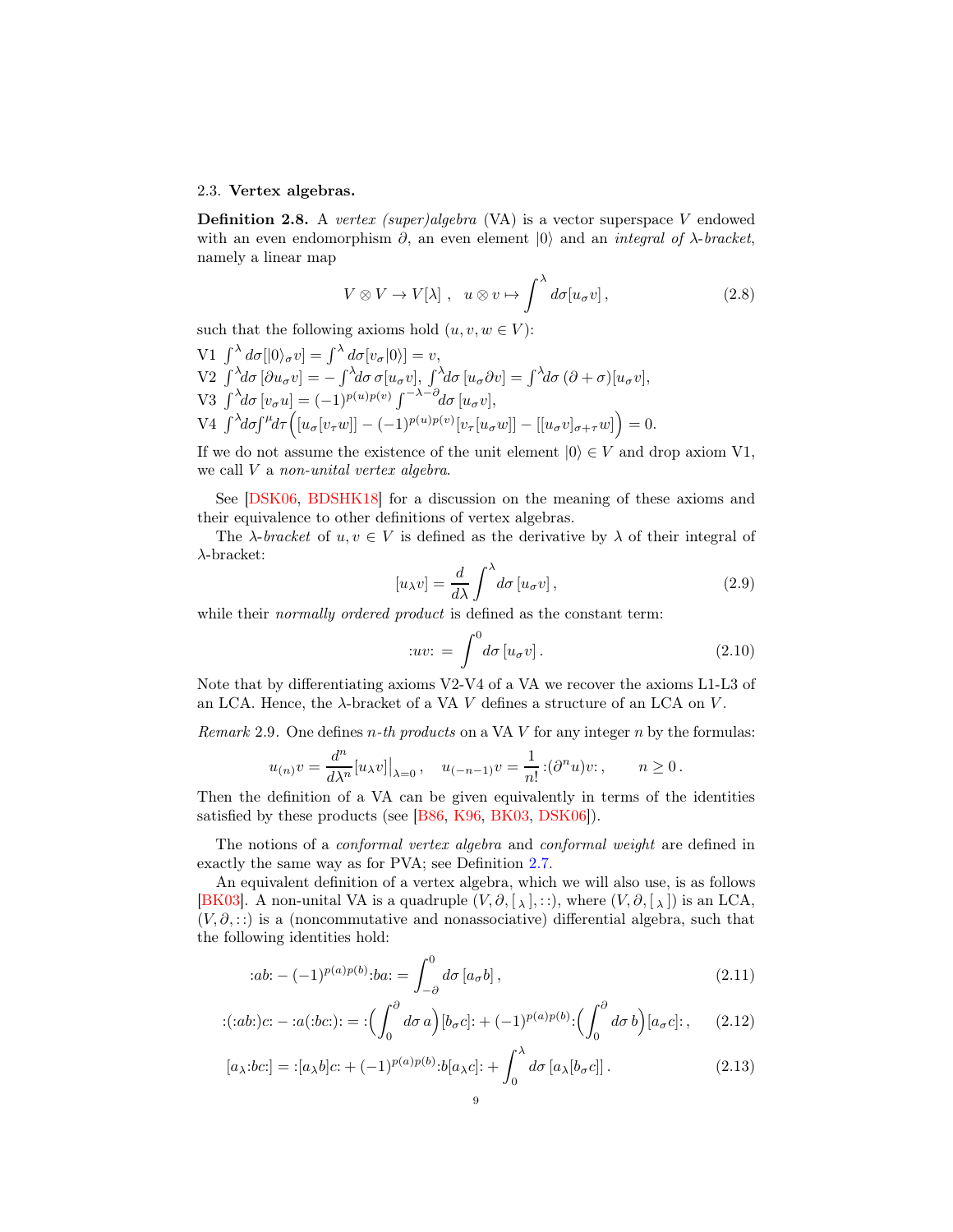Equations  $(2.11)$ ,  $(2.12)$  and  $(2.13)$  are known as the quasicommutativity, quasiassociativity and non-commutative Wick formula, respectively. To get the definition of a VA, one requires, in addition, the existence of an even vector  $|0\rangle$  such that  $:a|0\rangle: = a$  for every a.

Our convention will be that the normally ordered product of more than two elements is defined inductively from right to left; for example,

$$
:abc := a(:bc:)
$$
;  $:abcd := a(:b(:cd:))$ ; etc.

One says that a (non-unital) VA V is *strongly generated* by an  $\mathbb{F}[\partial]$ -submodule  $R \subset V$  if V is the span over  $\mathbb F$  of all elements of the form

$$
:a_1a_2\cdots a_k:,\qquad k\geq 1\,,\ a_i\in R
$$

(together with  $|0\rangle$  when it exists). A VA V is called *finitely generated*, if it is strongly generated by a finitely-generated  $\mathbb{F}[\partial]$ -submodule R of V. We say that V is freely generated by  $R$ , if  $V$  has a  $PBW-type$  basis, i.e., for some ordered  $\mathbb{F}$ -basis  ${a_i}_{i\in I}$  of R, compatible with parity, the ordered monomials

$$
\{ : a_{i_1} a_{i_2} \cdots a_{i_s} : | i_\ell \le i_{\ell+1} \ \forall \ell, \text{ and } i_\ell < i_{\ell+1} \text{ if } p(a_{i_\ell}) = \bar{1} \}
$$
 (2.14)

form an F-basis of V. Then any other ordered F-basis of  $R$ , compatible with parity, gives a PBW-type basis of  $V$ .

**Definition 2.10.** A left module M over a vertex algebra V is a  $\mathbb{Z}/2\mathbb{Z}$ -graded  $\mathbb{F}[\partial]$ module endowed with an *integral of*  $\lambda$ -*action*,

<span id="page-9-0"></span>
$$
V \otimes M \to M[\lambda], \quad v \otimes m \mapsto \int^{\lambda} d\sigma \left(v_{\sigma} m\right), \tag{2.15}
$$

preserving the  $\mathbb{Z}/2\mathbb{Z}$ -grading, such that the following axioms hold  $(u, v \in V, m \in$  $M)$ :

VM1  $\int_{0}^{\lambda} d\sigma |0\rangle_{\sigma} m = m$ , VM2  $\int^{\lambda} d\sigma (\partial v_{\sigma} m) = - \int^{\lambda} d\sigma \sigma (v_{\sigma} m), \int^{\lambda} d\sigma (v_{\sigma} \partial m) = \int^{\lambda} d\sigma (\partial + \sigma) (v_{\sigma} m),$ VM3  $\int^{\lambda} d\sigma \int^{\mu} d\tau \left( u_{\sigma}(v_{\tau}m) - (-1)^{p(u)p(v)} v_{\tau}(u_{\sigma}m) - [u_{\sigma}v]_{\sigma+\tau}m \right) = 0.$ 

If  $V$  is a non-unital vertex algebra, then axiom VM1 is dropped from the definition of a V -module. In analogy with the notation used for vertex algebras, we call the normally ordered action :vm: the constant term of the integral of  $\lambda$ -action [\(2.15\)](#page-9-0):

<span id="page-9-1"></span>
$$
\int^{\lambda} d\sigma \left( v_{\sigma} m \right) = : v m: + \int_0^{\lambda} d\sigma \left( v_{\sigma} m \right), \tag{2.16}
$$

and the  $\lambda$ -*action*  $v_{\lambda}$ *m* the derivative of [\(2.16\)](#page-9-1).

2.4. **Filtrations.** Recall that an increasing (resp. decreasing)  $\mathbb{Z}$ -filtration of a vector superspace  $V$  by subspaces

<span id="page-9-2"></span>
$$
\cdots \subset \mathbf{F}^{p-1}V \subset \mathbf{F}^pV \subset \mathbf{F}^{p+1}V \subset \cdots \text{ (resp. } \cdots \supset \mathbf{F}^{p-1}V \supset \mathbf{F}^pV \supset \mathbf{F}^{p+1}V \supset \cdots \text{)} \tag{2.17}
$$

is called exhaustive if

<span id="page-9-3"></span>
$$
\bigcup_{m\in\mathbb{Z}}\mathbf{F}^m\,V=V\,,\tag{2.18}
$$

and is called separated if

<span id="page-9-4"></span>
$$
\bigcap_{m\in\mathbb{Z}}\mathbf{F}^m V = \{0\}.
$$
\n(2.19)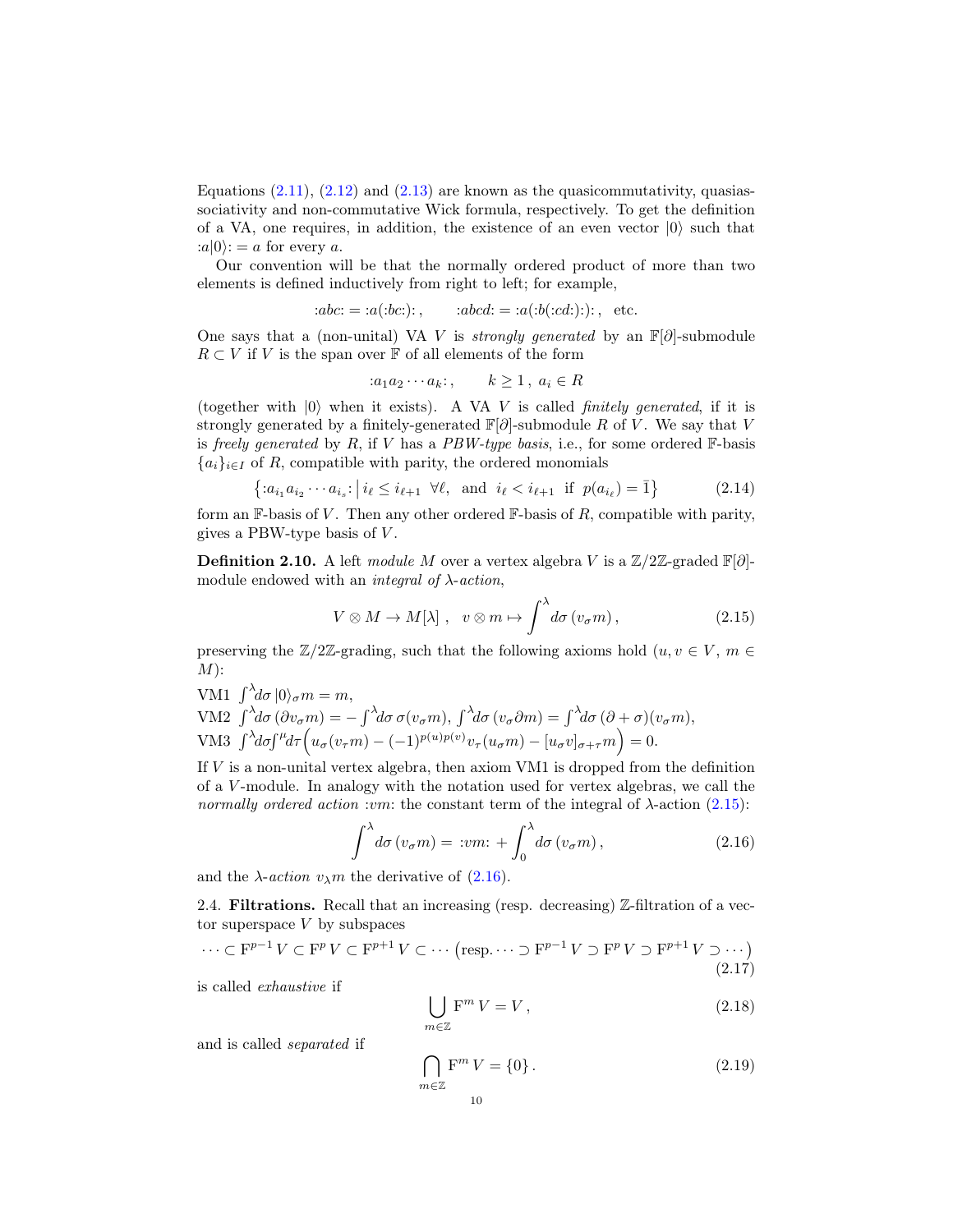An increasing Z-filtration is called a  $\mathbb{Z}_+$ -filtration if  $F^p V = \{0\}$  for  $p < 0$ .

Remark 2.11. All constructions and arguments of the present paper apply if we replace  $\mathbb{Z}$ -filtrations by  $\frac{1}{N}\mathbb{Z}$ -filtrations, where N is a positive integer. For simplicity of the exposition, we will assume  $N = 1$ .

**Definition 2.12** ([\[Li04\]](#page-55-2)). Let V be a (non-unital) VA. An increasing  $\mathbb{Z}_+$ -filtration [\(2.17\)](#page-9-2) of V is called good if it is exhaustive, all  $F^m V$  are  $\mathbb{F}[\partial]$ -submodules of V, and

$$
:(\mathbf{F}^m V)(\mathbf{F}^n V): \subset \mathbf{F}^{m+n} V, \qquad [(\mathbf{F}^m V)_{\lambda} (\mathbf{F}^n V)] \subset (\mathbf{F}^{m+n-1} V)[\lambda] \tag{2.20}
$$

for all  $m, n \in \mathbb{Z}_+$ . By a filtered VA, we mean a VA with a given good  $\mathbb{Z}_+$ -filtration.

If  $V$  is a filtered VA, a  $V$ -module  $M$  is called *filtered* if there is an increasing exhaustive  $\mathbb{Z}_+$ -filtration by  $\mathbb{F}[\partial]$ -submodules

<span id="page-10-0"></span>
$$
\{0\} = \mathbf{F}^{-1} M \subset \mathbf{F}^0 M \subset \mathbf{F}^1 M \subset \mathbf{F}^2 M \subset \cdots \subset M, \tag{2.21}
$$

such that  $(m, n \in \mathbb{Z}_+)$ 

<span id="page-10-1"></span>
$$
:(\mathbf{F}^m V)(\mathbf{F}^n M)\colon \subset \mathbf{F}^{m+n} M ,\qquad (\mathbf{F}^m V)_{\lambda}(\mathbf{F}^n M) \subset (\mathbf{F}^{m+n-1} M)[\lambda] .\tag{2.22}
$$

<span id="page-10-2"></span>**Proposition 2.13** ([\[Li04,](#page-55-2) [DSK05\]](#page-54-12)). Let V be a filtered VA. Then the associated graded

$$
\operatorname{gr} V = \bigoplus_{n \in \mathbb{Z}_+} \operatorname{gr}^n V\,, \qquad \operatorname{gr}^n V := \operatorname{F}^n V / \operatorname{F}^{n-1} V\,,
$$

has a natural structure of a graded PVA. Namely,

$$
\bar{u}\bar{v} =: uv: + \mathbf{F}^{m+n-1} V \in \mathbf{gr}^{m+n} V,
$$
  

$$
[\bar{u}_{\lambda}\bar{v}] = [u_{\lambda}v] + (\mathbf{F}^{m+n-2} V)[\lambda] \in (\mathbf{gr}^{m+n-1} V)[\lambda],
$$

for  $u \in F^m V$ ,  $v \in F^n V$  such that

$$
\bar{u} = u + F^{m-1} V \in \text{gr}^m V, \qquad \bar{v} = v + F^{n-1} V \in \text{gr}^n V.
$$

*Proof.* Follows immediately from formulas  $(2.11)$ – $(2.13)$ .

A similar result holds for modules: if  $V$  is a filtered VA and  $M$  is a filtered  $V$ -module as in  $(2.21)$ , then the associated graded

$$
\operatorname{gr} M = \bigoplus_{n \in \mathbb{Z}_+} \mathbf{F}^n \, M / \, \mathbf{F}^{n-1} \, M
$$

has a natural structure of a graded module over the graded PVA gr V.

We will impose an additional assumption on a good filtration, which will allow us later to apply the main result of [\[BDSHK19\]](#page-54-2).

<span id="page-10-3"></span>**Definition 2.14.** A good filtration of a VA V is called very good if  $V \simeq \text{gr } V$  as  $\mathbb{F}[\partial]$ -modules. Likewise, a filtration [\(2.21\)](#page-10-0)-[\(2.22\)](#page-10-1) is called very good if  $M \simeq \text{gr } M$ as  $\mathbb{F}[\partial]$ -module.

We present here two examples of very good filtrations, which, although trivial, are still useful.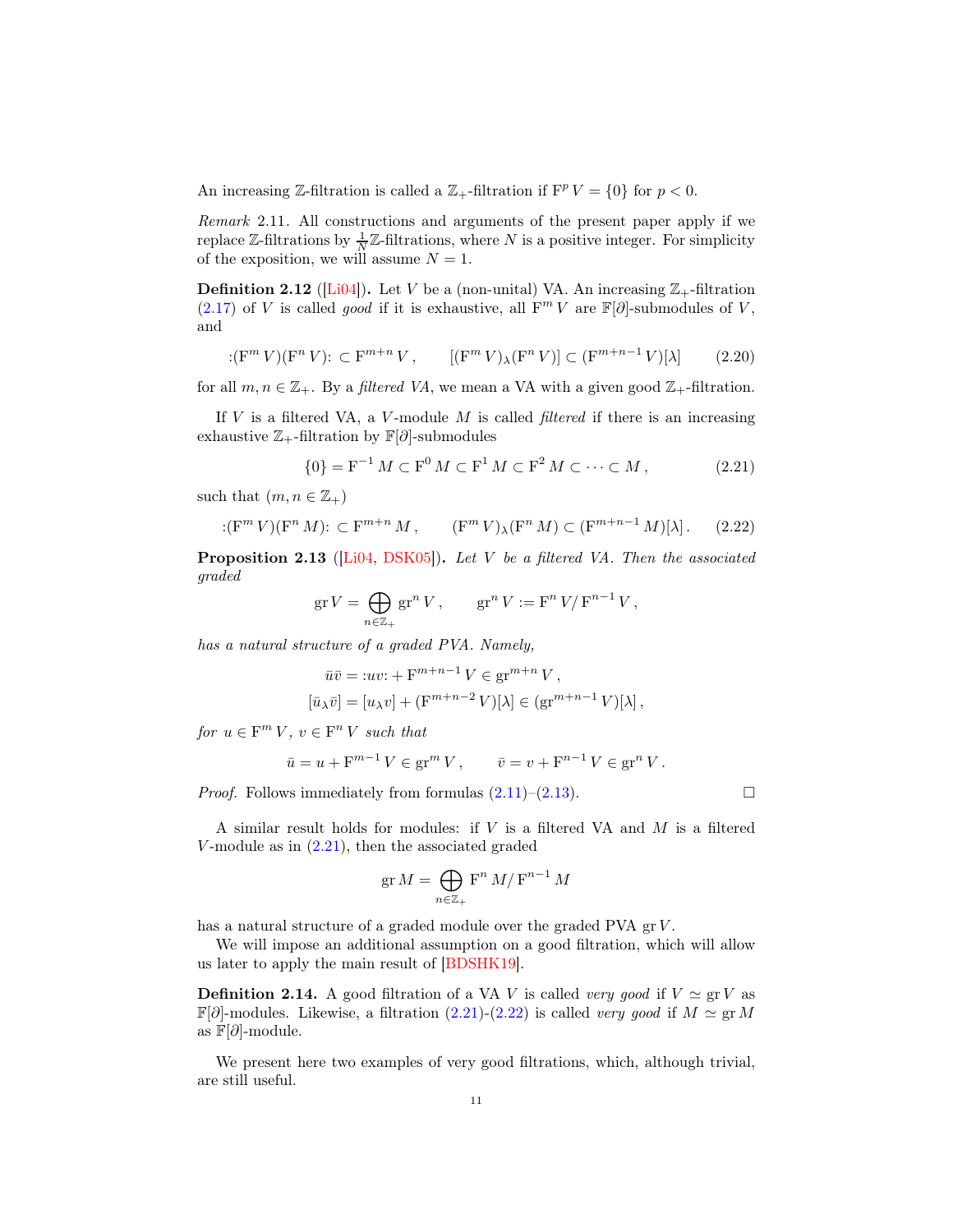<span id="page-11-5"></span>Example 2.15. For a VA  $V$ , let

$$
F^{-1}V = F^{0}V = \{0\} \subset F^{1}V = F^{2}V = \cdots = V.
$$

This is obviously a very good filtration and  $gr V = gr^1 V = V$ . The  $\lambda$ -bracket in gr V, defined by Proposition [2.13,](#page-10-2) coincides with the  $\lambda$ -bracket in V, while the commutative associative product in  $gr V$  is zero.

<span id="page-11-4"></span>Example 2.16. Consider a VA V with the filtration

$$
F^{-1}V = \{0\} \subset F^0V = F^1V = \cdots = V.
$$

This filtration is good if and only if the  $\lambda$ -bracket in V is zero, i.e., V is a commutative vertex algebra. Then the  $\lambda$ -bracket in gr V is also zero. Moreover, the normally ordered product in  $V$  is commutative and associative, and it coincides with the product in  $gr V = gr^0 V = V$ .

<span id="page-11-3"></span>**Proposition 2.17.** Let V be a (non-unital) vertex algebra generated by an  $\mathbb{F}[\partial]$ submodule R. Suppose that R is decomposed in a direct sum of  $\mathbb{F}[\partial]$ -submodules

<span id="page-11-1"></span>
$$
R = \bigoplus_{\Delta \in \mathbb{Z}_{>0}} R_{\Delta} \,. \tag{2.23}
$$

For  $s \in \mathbb{Z}$ , let

<span id="page-11-0"></span>
$$
F^{s} V = \text{span}_{\mathbb{F}} \{ :a_1 \cdots a_k : \left| a_i \in R_{\Delta_i}, \ \Delta_1 + \cdots + \Delta_k \le s \right|, \tag{2.24}
$$

where the empty product is included and set equal to  $|0\rangle$  when  $|0\rangle$  exists. Assume that

<span id="page-11-2"></span>
$$
[R_{\Delta_1} R_{\Delta_2}] \subset (\mathbf{F}^{\Delta_1 + \Delta_2 - 1} V)[\lambda] \quad \text{for all} \quad \Delta_1, \Delta_2. \tag{2.25}
$$

Then the filtration  $(2.24)$  of V is good, and it is very good if V is freely generated by R.

*Proof.* It is straightforward to show that  $\{F^s V\}$  is a good filtration, using  $(2.11)$  $(2.13)$ ; see [\[Li04,](#page-55-2) [DSK05\]](#page-54-12). The filtration is very good if V is freely generated by R, because the ordered monomials  $:a_1 \cdots a_k$ : with  $\Delta_1 + \cdots + \Delta_k = s$  span over  $\mathbb F$  a complementary  $\mathbb{F}[\partial]$ -submodule to  $F^{s-1}V$  in F  $s V.$ 

<span id="page-11-6"></span>2.5. Universal enveloping VA of an LCA. In analogy to Lie superalgebras, given an LCA  $R$ , one constructs the corresponding universal enveloping (unital) VA  $V(R)$ , containing R as an LCA subalgebra. The VA  $V(R)$  is defined by the following universal property: for every LCA homomorphism  $\varphi: R \to V$  from the LCA R to a VA V, there is a unique VA homomorphism  $\hat{\varphi} : V(R) \to V$  extending the map  $\varphi$ .

It is known that  $V(R)$  is freely generated by R (see [\[K96,](#page-55-4) [BK03,](#page-54-7) [DSK05\]](#page-54-12)). If we let  $R = R_1$  in [\(2.23\)](#page-11-1), then [\(2.25\)](#page-11-2) holds and Proposition [2.17](#page-11-3) defines a very good filtration of  $V(R)$ , which is called the *canonical filtration*. The corresponding associated graded PVA, given by Proposition [2.13,](#page-10-2) is isomorphic to the (graded) universal PVA over the LCA R:

$$
\operatorname{gr} V(R) \simeq \mathcal{V}(R). \tag{2.26}
$$

If  $C \in R$  is such that  $\partial C = 0$ , then C is central in R. Hence, for any  $c \in \mathbb{F}$ , we have a VA ideal : $V(R)(C - c|0\rangle)$ :  $\subset V(R)$ , and we can consider the quotient VA

$$
V^{c}(R) := V(R)/:V(R)(C - c|0\rangle):.
$$
\n(2.27)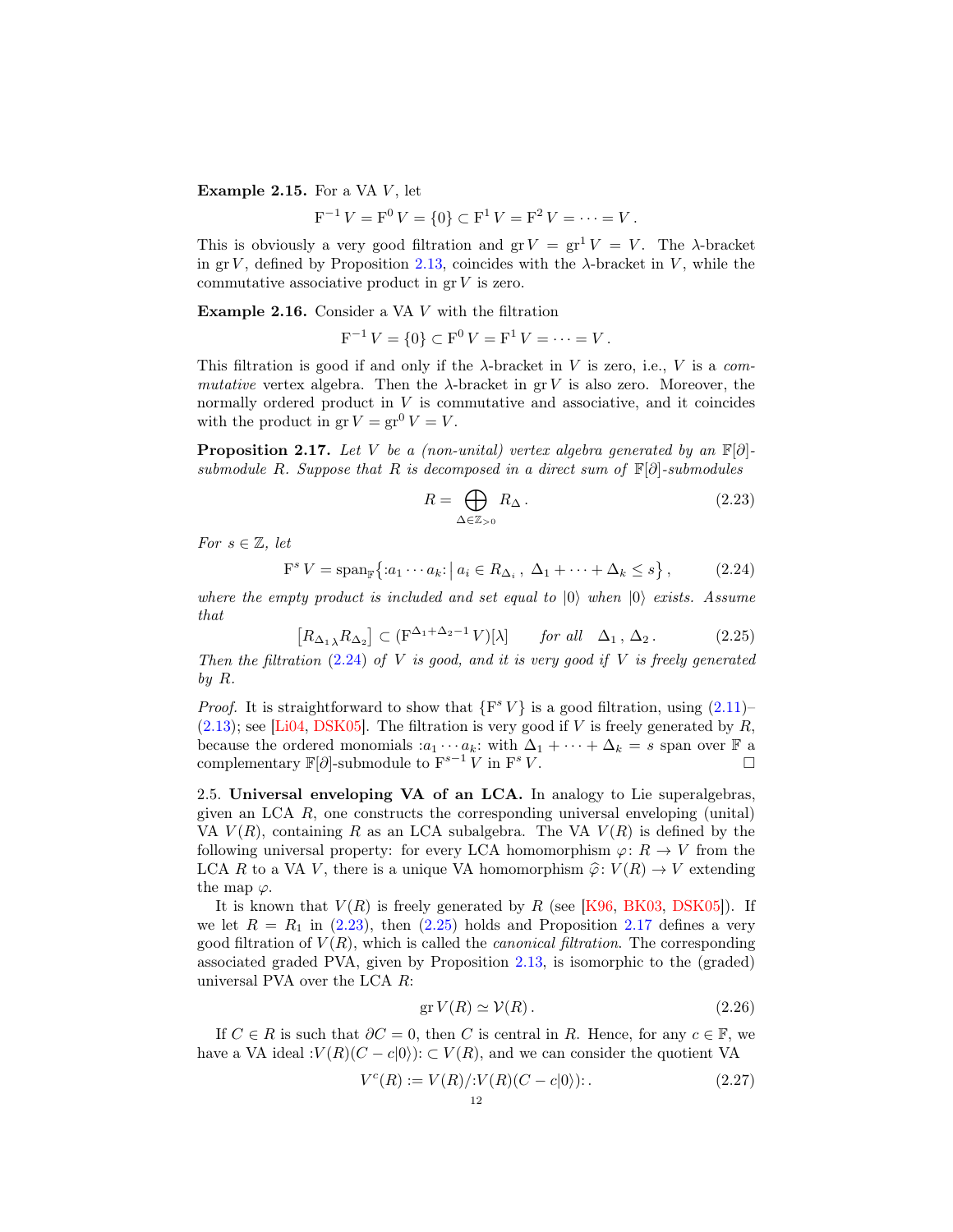The canonical filtration of  $V(R)$  descends to a filtration of  $V^c(R)$ , which will also be called canonical.

<span id="page-12-3"></span>**Lemma 2.18.** Let R be an LCA,  $C \in R$  be such that  $\partial C = 0$ , and  $c \in \mathbb{F}$ . Then:

- (a) The canonical filtration of the VA  $V^c(R)$  is very good.
- (b) The associated graded PVA of  $V^c(R)$  is

$$
\operatorname{gr} V^c(R) \simeq \mathcal{V}^0(R) \simeq \mathcal{V}(\bar{R}),
$$

where  $\bar{R} = R/\mathbb{F}C$  is the quotient LCA.

<span id="page-12-0"></span>*Proof.* Straightforward from the above discussion.  $\square$ 

## 3. The chiral and classical operads

In this section, we recall the definitions of the chiral operad  $\mathcal{P}^{ch}(V)$  and classical operad  $\mathcal{P}^{\text{cl}}(V)$  from [\[BDSHK18\]](#page-54-1). The only new material is in Section [3.8.](#page-17-0)

3.1. The spaces  $\mathcal{O}_n^{\star T}$ . Here and further, we will consider rational functions in the variables  $z_1, z_2, \ldots$  and use the shorthand notation  $z_{ij} = z_i - z_j$ . For a fixed positive integer  $n$ , we denote by

$$
\mathcal{O}_n^T = \mathbb{F}[z_{ij}]_{1 \leq i < j \leq n}
$$

the algebra of translation invariant polynomials in  $n$  variables. Let

$$
\mathcal{O}_n^{\star T} = \mathbb{F}[z_{ij}^{\pm 1}]_{1 \le i < j \le n}
$$

be the localization of  $\mathcal{O}_n^T$  with respect to the diagonals  $z_i = z_j$  for  $i \neq j$ . We set  $\mathcal{O}_0^T = \mathcal{O}_0^{\star T} = \mathbb{F}$ , and note that  $\mathcal{O}_1^T = \mathcal{O}_1^{\star T} = \mathbb{F}$ .

We introduce an increasing  $\mathbb{Z}_+$ -filtration of  $\mathcal{O}_n^{\star T}$  given by the number of divisors:

<span id="page-12-1"></span>
$$
\mathbf{F}^{-1} \mathcal{O}_n^{\star T} = \{0\} \subset \mathbf{F}^0 \mathcal{O}_n^{\star T} = \mathcal{O}_n^T \subset \mathbf{F}^1 \mathcal{O}_n^{\star T} = \sum_{i < j} \mathcal{O}_n^T [z_{ij}^{-1}] \subset
$$
\n
$$
\cdots \subset \mathbf{F}^r \mathcal{O}_n^{\star T} = \sum \mathcal{O}_n^T [z_{i_1, j_1}^{-1}, \dots, z_{i_r, j_r}^{-1}] \subset \cdots \subset \mathbf{F}^{n-1} \mathcal{O}_n^{\star T} = \mathcal{O}_n^{\star T}.
$$
\n
$$
(3.1)
$$

In other words, the elements of  $F^r \mathcal{O}_n^{\star T}$  are sums of rational functions with at most r poles each, not counting multiplicities. The fact that  $F^{n-1} \mathcal{O}_n^{\star T} = \mathcal{O}_n^{\star T}$  follows from [\[BDSHK18,](#page-54-1) Lemma 8.4].

3.2. The operad  $\mathcal{P}^{ch}(V)$ . Let  $V = V_0 \oplus V_1$  be a vector superspace endowed with an even endomorphism  $\partial$ . For every  $i = 1, \ldots, n$ , we will denote by  $\partial_i$  the action of  $\partial$  on the *i*-th factor of the tensor power  $V^{\otimes n}$ :

<span id="page-12-2"></span>
$$
\partial_i v = v_1 \otimes \cdots \otimes \partial v_i \otimes \cdots \otimes v_n \quad \text{for} \quad v = v_1 \otimes \cdots \otimes v_n \in V^{\otimes n}.
$$
 (3.2)

Recall the superspace  $V_n$  given by [\(1.4\)](#page-1-1). The corresponding to V operad  $\mathcal{P}^{ch}(V)$  =  $\{\mathcal{P}^{ch}(n) \mid n \in \mathbb{Z}_{\geq 0}\}\$ is defined as follows. The space of *n*-ary *chiral operations*  $\mathcal{P}^{ch}(n)$ is the set of all linear maps [\[BDSHK18,](#page-54-1) (6.11)]

$$
X: V^{\otimes n} \otimes \mathcal{O}_n^{\star T} \to V_n,
$$
  
\n
$$
v_1 \otimes \cdots \otimes v_n \otimes f(z_1, \ldots, z_n) \mapsto X_{\lambda_1, \ldots, \lambda_n}(v_1 \otimes \cdots \otimes v_n \otimes f)
$$
  
\n
$$
= X_{\lambda_1, \ldots, \lambda_n}^{\lambda_1, \ldots, \lambda_n}(v_1 \otimes \cdots \otimes v_n \otimes f(z_1, \ldots, z_n)),
$$
\n
$$
(3.3)
$$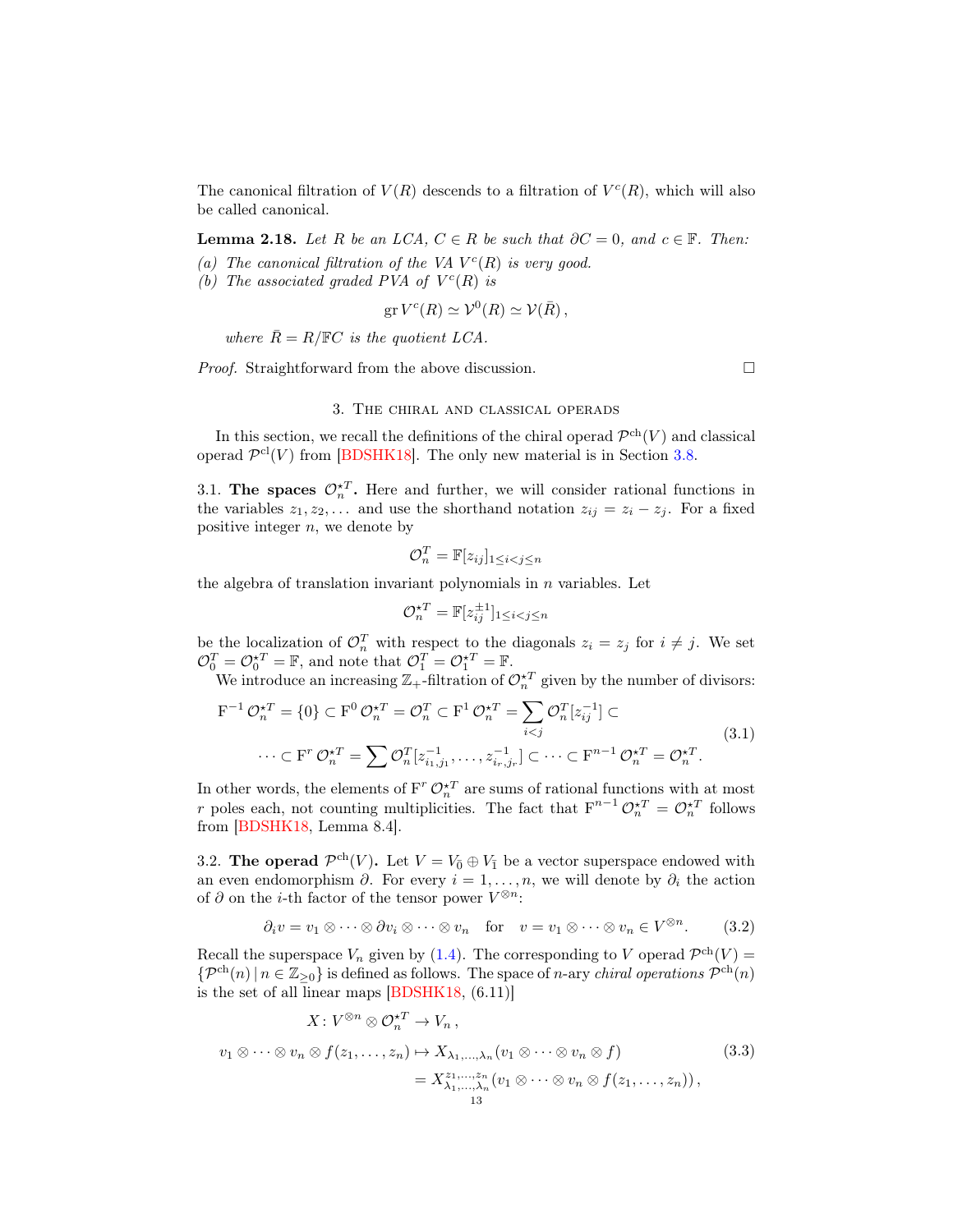satisfying the following two *sesquilinearity* conditions:

$$
X_{\lambda_1,\dots,\lambda_n}(v\otimes \partial_{z_i}f) = X_{\lambda_1,\dots,\lambda_n}((\partial_i+\lambda_i)v\otimes f)\,,\tag{3.4}
$$

<span id="page-13-4"></span><span id="page-13-3"></span>
$$
X_{\lambda_1,\ldots,\lambda_n}(v\otimes z_{ij}f)=(\partial_{\lambda_j}-\partial_{\lambda_i})X_{\lambda_1,\ldots,\lambda_n}(v\otimes f).
$$
 (3.5)

For example, we have:

$$
\mathcal{P}^{\text{ch}}(0) = \text{Hom}_{\mathbb{F}}(\mathbb{F}, V/\langle \partial \rangle) \cong V/\partial V, \tag{3.6}
$$

$$
\mathcal{P}^{\text{ch}}(1) = \text{Hom}_{\mathbb{F}[\partial]}(V, V[\lambda_0]/\langle \partial + \lambda_0 \rangle) \cong \text{End}_{\mathbb{F}[\partial]}(V). \tag{3.7}
$$

The  $\mathbb{Z}/2\mathbb{Z}$ -grading of the superspace  $\mathcal{P}^{ch}(n)$  is induced by that of the vector superspace V, where  $\mathcal{O}_{n}^{\star T}$  and all variables  $\lambda_i$  are considered even.

The symmetric group  $S_n$  acts on the right on  $\mathcal{P}^{ch}(n)$  by permuting simultaneously the inputs  $v_1, \ldots, v_n$  of X, the variables  $\lambda_1, \ldots, \lambda_n$ , and the corresponding variables  $z_1, \ldots, z_n$  in f. Explicitly, for  $X \in \mathcal{P}^{ch}(n)$  and  $\sigma \in S_n$ , we have

$$
(X^{\sigma})^{\alpha_1,\ldots,\alpha_n}_{\lambda_1,\ldots,\lambda_n}(v_1\otimes\cdots\otimes v_n\otimes f(z_1,\ldots,z_n))
$$
  
=  $\epsilon_v(\sigma)X^{\alpha_1,\ldots,\alpha_n}_{\lambda_{i_1},\ldots,\lambda_{i_n}}(v_{i_1}\otimes\cdots\otimes v_{i_n}\otimes f(z_{i_1},\ldots,z_{i_n})),$  (3.8)

where  $i_s = \sigma^{-1}(s)$  and the sign  $\epsilon_v(\sigma)$  is given by

<span id="page-13-2"></span>
$$
\epsilon_v(\sigma) = \prod_{i < j \, | \, \sigma(i) > \sigma(j)} (-1)^{p(v_i)p(v_j)} \,. \tag{3.9}
$$

One can also define compositions of chiral operations, turning  $\mathcal{P}^{ch}(V)$  into an operad (see [\[BDSHK18,](#page-54-1) (6.25)]).

<span id="page-13-5"></span>3.3. Filtration of  $\mathcal{P}^{ch}(V)$ . Now suppose that V is equipped with an increasing  $\mathbb{Z}_+$ -filtration of  $\mathbb{F}[\partial]$ -submodules

<span id="page-13-1"></span>
$$
F^{-1}V = \{0\} \subset F^0V \subset F^1V \subset F^2V \subset \cdots \subset V. \tag{3.10}
$$

Since  $\mathcal{O}_n^{\star T}$  is also filtered by [\(3.1\)](#page-12-1), we obtain an increasing  $\mathbb{Z}_+$ -filtration on the tensor products

$$
\mathcal{F}^s\left(V^{\otimes n}\otimes \mathcal{O}_n^{\star T}\right)=\sum_{s_1+\cdots+s_n+p\leq s}\mathcal{F}^{s_1}V\otimes\cdots\otimes\mathcal{F}^{s_n}V\otimes\mathcal{F}^p\mathcal{O}_n^{\star T} \text{ if } s\geq 0,
$$

and  $\mathbf{F}^s(V^{\otimes n} \otimes \mathcal{O}_n^{\star T}) = \{0\}$  if  $s < 0$ .

This induces a decreasing Z-filtration of  $\mathcal{P}^{ch}(n)$ , where  $F^r \mathcal{P}^{ch}(n)$  for  $r \in \mathbb{Z}$  is defined as the set of all elements X such that

<span id="page-13-0"></span>
$$
X\big(\mathbf{F}^s(V^{\otimes n} \otimes \mathcal{O}_n^{\star T})\big) \subset (\mathbf{F}^{s-r} V)[\lambda_1, \ldots, \lambda_n] / \langle \partial + \lambda_1 + \cdots + \lambda_n \rangle , \quad s \in \mathbb{Z} . \tag{3.11}
$$

The composition maps in  $\mathcal{P}^{ch}(V)$  and the actions of the symmetric groups are compatible with the filtration  $(3.11)$  (see [\[BDSHK18,](#page-54-1) Proposition 8.9]); hence,  $\mathcal{P}^{ch}(V)$ is a filtered operad as in [\[BDSHK18,](#page-54-1) Section 3.1]. Then, as usual, the associated graded spaces are defined by

$$
\operatorname{gr}^r \mathcal{P}^{\mathrm{ch}}(n) = \operatorname{F}^r \mathcal{P}^{\mathrm{ch}}(n) / \operatorname{F}^{r+1} \mathcal{P}^{\mathrm{ch}}(n) , \qquad r \in \mathbb{Z} , \tag{3.12}
$$

and we obtain that  $gr \mathcal{P}^{ch}(V)$  is a graded operad (see [\[BDSHK18,](#page-54-1) Section 3.1]).

<span id="page-13-6"></span>**Lemma 3.1.** If the filtration [\(3.10\)](#page-13-1) of V is exhaustive (see [\(2.18\)](#page-9-3)), then the filtration of  $\mathcal{P}^{ch}(n)$  is separated, see [\(2.19\)](#page-9-4).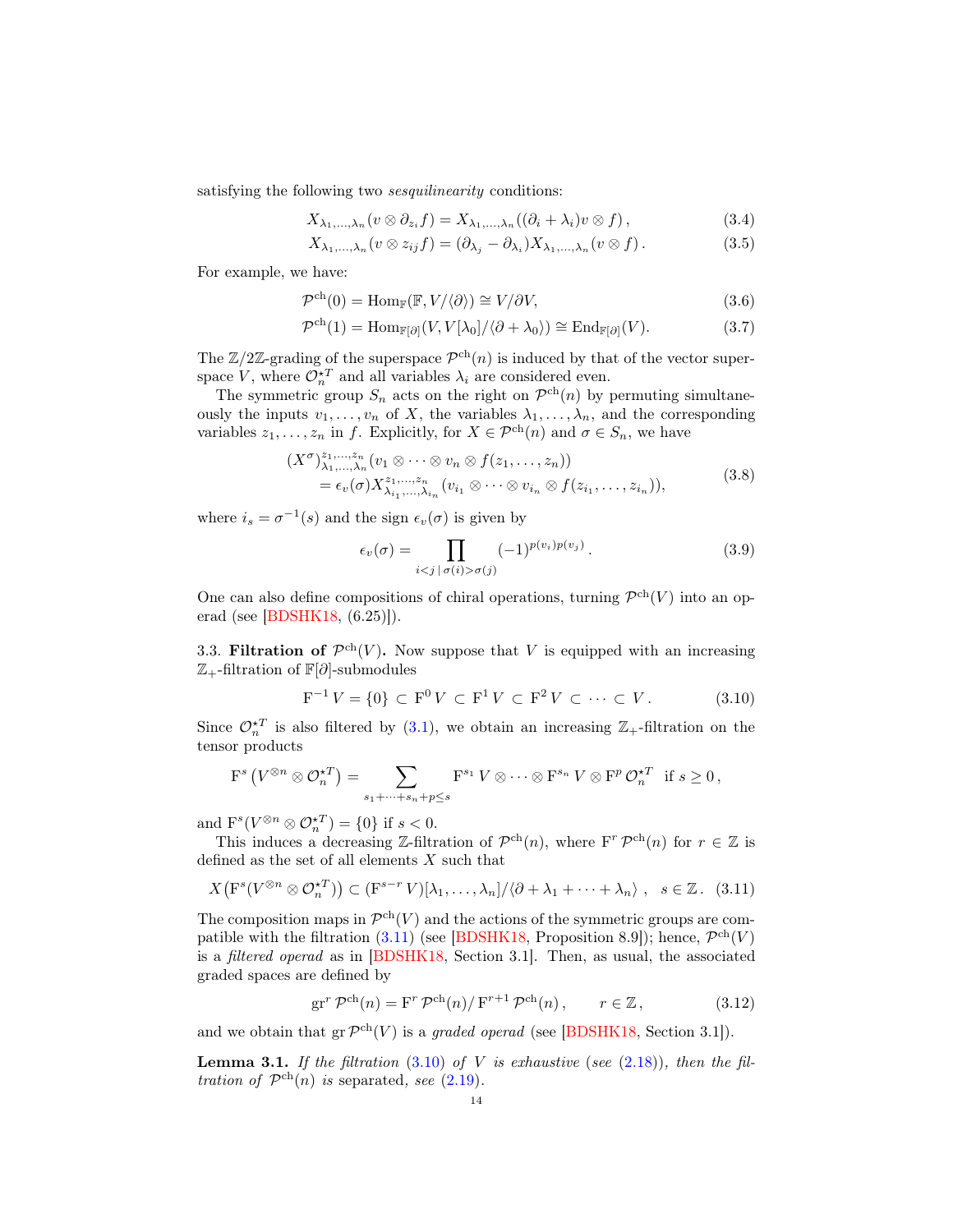*Proof.* Note that  $F^{s+n-1}(V^{\otimes n} \otimes \mathcal{O}_n^{\star T}) \supset F^s(V^{\otimes n}) \otimes \mathcal{O}_n^{\star T}$ , because  $F^{n-1} \mathcal{O}_n^{\star T} =$  $\mathcal{O}_n^{\star T}$ . Since  $F^{-1}V = \{0\}$ , we see from  $(3.11)$  that  $X(F^s(V^{\otimes n}) \otimes \mathcal{O}_n^{\star T}) = 0$  for all  $X \in \mathbb{F}^{s+n} \mathcal{P}^{ch}(n)$ . If the filtration of V is exhaustive, then the induced filtration of  $V^{\otimes n}$  is exhaustive. Hence,  $X = 0$  for every  $X \in \bigcap_{r \in \mathbb{Z}} \mathbf{F}^r \mathcal{P}^{ch}(n)$ .

<span id="page-14-1"></span>3.4. n-graphs. For a positive integer n, we define an n-graph as a graph  $\Gamma$  with n vertices labeled by  $1, \ldots, n$  and an arbitrary collection  $E(\Gamma)$  of oriented edges. We denote by  $\mathcal{G}(n)$  the collection of all n-graphs without tadpoles, and by  $\mathcal{G}_0(n)$ the collection of all *acyclic n*-graphs, i.e.,  $n$ -graphs that have no cycles (including tadpoles and multiple edges). For example,  $\mathcal{G}_0(1)$  consists of the graph with a single vertex labeled 1 and no edges, and  $\mathcal{G}_0(2)$  consists of three graphs:

$$
\begin{array}{cccc}\n0 & 0 & 0 \\
1 & 2 & 1 \\
E(\Gamma) = \emptyset & 0 & 1\n\end{array}, \qquad\n\begin{array}{cccc}\n0 & 0 & 0 & 0 \\
1 & 2 & 1 \\
E(\Gamma) = \{1 \to 2\}, & E(\Gamma) = \{2 \to 1\}\n\end{array} \tag{3.13}
$$

By convention, we also let  $\mathcal{G}_0(0) = \mathcal{G}(0) = \{\emptyset\}$  be the set consisting of a single element (the empty graph with 0 vertices).

A graph L will be called a line if its set of edges is of the form  $\{i_1 \rightarrow i_2, i_2 \rightarrow \}$  $i_3, \ldots, i_{n-1} \rightarrow i_n$  where  $\{i_1, \ldots, i_n\}$  is a permutation of  $\{1, \ldots, n\}$ :

<span id="page-14-0"></span>
$$
L = \underset{i_1 \ i_2}{\circ \rightarrow \circ \rightarrow \cdots \rightarrow \circ} \quad . \tag{3.14}
$$

An oriented cycle C in a graph  $\Gamma$  is, by definition, a collection of edges of  $\Gamma$  forming a closed sequence (possibly with self intersections):

$$
C = \{i_1 \to i_2, i_2 \to i_3, \dots, i_{s-1} \to i_s, i_s \to i_1\} \subset E(\Gamma).
$$
 (3.15)

There is a natural (left) action of the symmetric group  $S_n$  on the set  $\mathcal{G}(n)$  of n-graphs, which preserves the subset  $\mathcal{G}_0(n)$  of acyclic graphs. Given  $\Gamma \in \mathcal{G}(n)$  and  $\sigma \in S_n$ , we let  $\sigma(\Gamma)$  be the same graph as  $\Gamma$ , but with the vertex that was labeled 1 relabeled as  $\sigma(1)$ , the vertex 2 relabeled as  $\sigma(2)$ , and so on up to the vertex n now relabeled as  $\sigma(n)$ . For example, if  $L_0$  is the line with edges  $\{1 \rightarrow 2, 2 \rightarrow \}$  $3, \ldots, n-1 \to n$  and  $\sigma \in S_n$ , then  $\sigma(L_0) = L$  is the line  $(3.14)$  where  $i_k = \sigma(k)$ .

Let  $\mathcal{L}(n) \subset \mathcal{G}(n)$  be the set of graphs that are disjoint unions of lines. Consider the vector space  $\mathbb{F}\mathcal{G}(n)$  with the set  $\mathcal{G}(n)$  as a basis over F. The subspace  $\mathcal{R}(n) \subset$  $\mathbb{F}\mathcal{G}(n)$  of *cycle relations* is spanned by the following elements:

- (i) all graphs  $\Gamma \in \mathcal{G}(n)$  containing a cycle;
- (ii) all linear combinations of the form  $\sum_{e \in C} \Gamma \backslash e$ , for all  $\Gamma \in \mathcal{G}(n)$  and all oriented cycles  $C \subset E(\Gamma)$ , where  $\Gamma \backslash e \in \mathcal{G}(n)$  is the graph obtained from  $\Gamma$  by removing the edge e and keeping the same set of vertices.

Note that if we reverse an arrow in a graph  $\Gamma \in \mathcal{G}(n)$ , we obtain, modulo cycle relations, the element  $-\Gamma \in \mathbb{F}\mathcal{G}(n)$ .

<span id="page-14-2"></span>**Lemma 3.2** ([\[BDSHK19\]](#page-54-2)). The set  $\mathcal{L}(n)$  spans the space  $\mathbb{F}\mathcal{G}(n)$  modulo the cycle relations.

In [\[BDSHK19\]](#page-54-2), we also give an explicit basis of the space  $\mathbb{F}\mathcal{G}(n)/\mathcal{R}(n)$ , but it will not be needed here.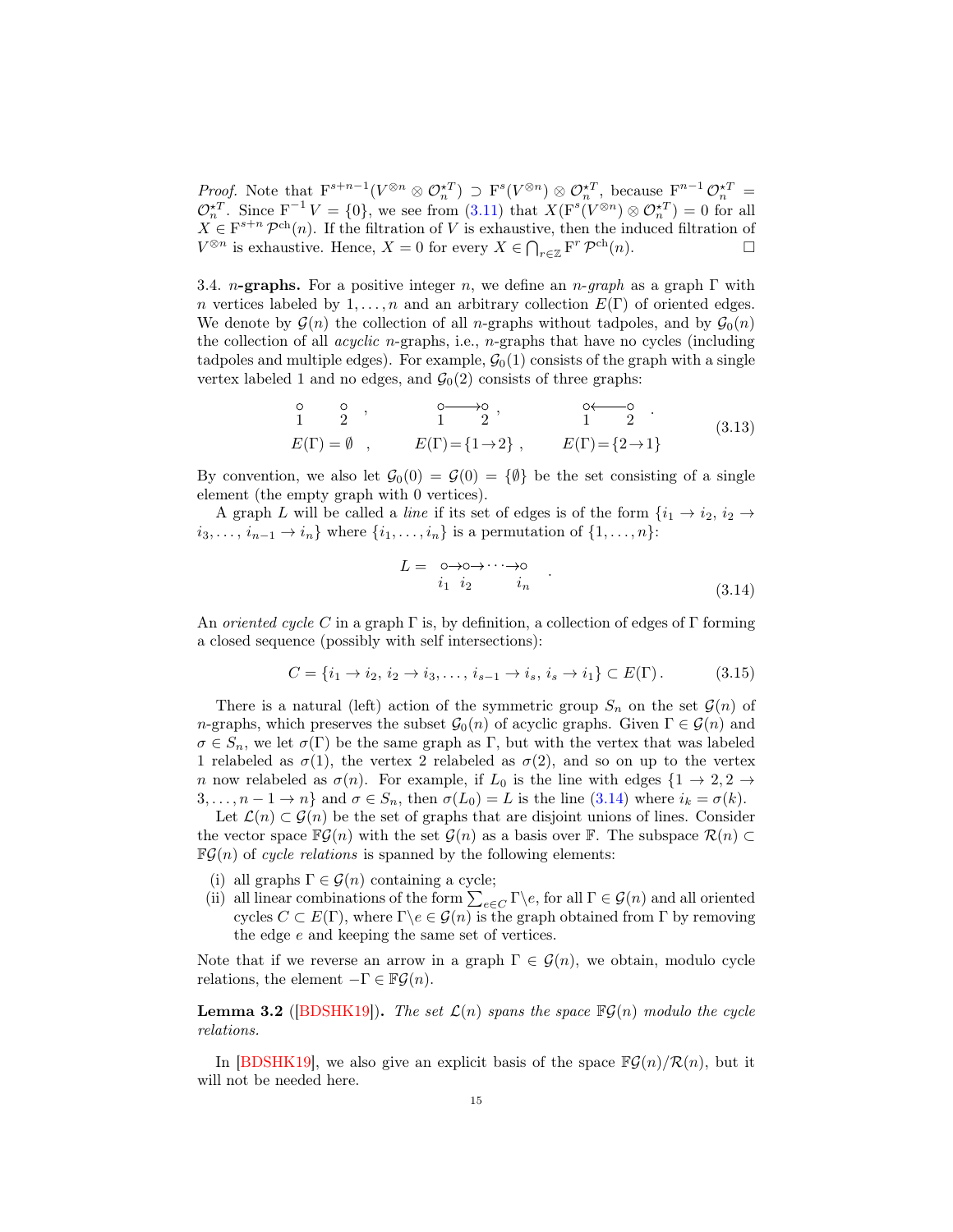3.5. The operad  $\mathcal{P}^{cl}(V)$ . Now we will recall the definition of the classical operad  $\mathcal{P}^{\text{cl}}(V) = \{ \mathcal{P}^{\text{cl}}(n) \mid n \in \mathbb{Z}_{\geq 0} \}$  from [\[BDSHK18,](#page-54-1) Section 10].

As before, let  $V = V_0^{\dagger} \oplus V_1$  be a vector superspace endowed with an even endomorphism  $\partial$ . Set  $\mathcal{P}^{cl}(0) = V/\partial V$ , and for  $n \geq 1$ , define  $\mathcal{P}^{cl}(n)$  as the vector superspace (with the pointwise addition and scalar multiplication) of all maps

$$
Y: \mathcal{G}(n) \times V^{\otimes n} \to V_n, \qquad (3.16)
$$

$$
(\Gamma, v) \mapsto Y^{\Gamma}_{\lambda_1, \dots, \lambda_n}(v) , \qquad (3.17)
$$

which depend linearly on  $v \in V^{\otimes n}$ , and satisfy the cycle relations and sesquilinearity conditions described below. The  $\mathbb{Z}/2\mathbb{Z}$ -grading of the superspace  $\mathcal{P}^{cl}(n)$  is induced by that of the vector superspace V, by letting  $\mathcal{G}(n)$  and the variables  $\lambda_i$  be even.

The cycle relations in  $\mathcal{P}^{cl}(n)$  state that if an n-graph  $\Gamma \in \mathcal{G}(n)$  contains an oriented cycle  $C \subset E(\Gamma)$ , then:

<span id="page-15-0"></span>
$$
Y^{\Gamma} = 0, \qquad \sum_{e \in C} Y^{\Gamma \backslash e} = 0. \tag{3.18}
$$

In particular, applying the second cycle relation [\(3.18\)](#page-15-0) for an oriented cycle of length 2, we see that changing the orientation of a single edge of  $\Gamma \in \mathcal{G}(n)$  amounts to a change of sign of  $Y^{\Gamma}$ .

To write the sesquilinearity conditions, let us first introduce some notation. For a graph G with a set of vertices labeled by a subset  $I \subset \{1, \ldots, n\}$ , we let

<span id="page-15-3"></span><span id="page-15-1"></span>
$$
\lambda_G = \sum_{i \in I} \lambda_i, \qquad \partial_G = \sum_{i \in I} \partial_i, \tag{3.19}
$$

where as before  $\partial_i$  denotes the action of  $\partial$  on the *i*-th factor in  $V^{\otimes n}$  (see [\(3.2\)](#page-12-2)). Then for every connected component G of  $\Gamma \in \mathcal{G}(n)$  with a set of vertices I, we have two *sesquilinearity conditions*:

$$
(\partial_{\lambda_j} - \partial_{\lambda_i}) Y^{\Gamma}_{\lambda_1, \dots, \lambda_n}(v) = 0 \quad \text{for all} \quad i, j \in I,
$$
\n(3.20)

$$
Y_{\lambda_1,\dots,\lambda_n}^{\Gamma} \left( (\partial_G + \lambda_G) v \right) = 0, \qquad v \in V^{\otimes n} \,. \tag{3.21}
$$

The first condition [\(3.20\)](#page-15-1) means that the polynomial  $Y^{\Gamma}_{\lambda_1,\dots,\lambda_n}(v)$  is a function of the variables  $\lambda_{\Gamma_{\alpha}}$ , where the  $\Gamma_{\alpha}$ 's are the connected components of  $\Gamma$ , and not of the variables  $\lambda_1, \ldots, \lambda_n$  separately.

We have a natural right action of the symmetric group  $S_n$  on  $\mathcal{P}^{cl}(n)$  by (parity preserving) linear maps:

$$
(Y^{\sigma})_{\lambda_1,\dots,\lambda_n}^{\Gamma}(v_1 \otimes \dots \otimes v_n) = \epsilon_v(\sigma) Y^{\sigma(\Gamma)}_{\lambda_{i_1},\dots,\lambda_{i_n}}(v_{i_1} \otimes \dots \otimes v_{i_n}), \qquad (3.22)
$$

where  $i_s = \sigma^{-1}(s)$ , the sign  $\epsilon_v(\sigma)$  is given by [\(3.9\)](#page-13-2), and  $\sigma(\Gamma)$  is defined in Section [3.4.](#page-14-1) In  $[BDSHK18, (10.11)],$  we also defined compositions of maps in  $\mathcal{P}^{cl}(V)$ , turning it into an operad.

<span id="page-15-2"></span>*Remark* 3.3. Due to  $(3.18)$  and Lemma [3.2,](#page-14-2) any classical operation  $Y \in \mathcal{P}^{cl}(n)$  is uniquely determined by  $Y^{\Gamma}$  for graphs  $\Gamma \in \mathcal{L}(n)$  that are disjoint unions of lines.

Suppose now that  $V = \bigoplus_{t \in \mathbb{Z}} \mathrm{gr}^t V$  is graded by  $\mathbb{F}[\partial]$ -submodules, and consider the induced grading of the tensor powers  $V^{\otimes n}$ :

$$
\mathrm{gr}^t V^{\otimes n} = \sum_{t_1 + \dots + t_n = t \atop 16} \mathrm{gr}^{t_1} V \otimes \dots \otimes \mathrm{gr}^{t_n} V.
$$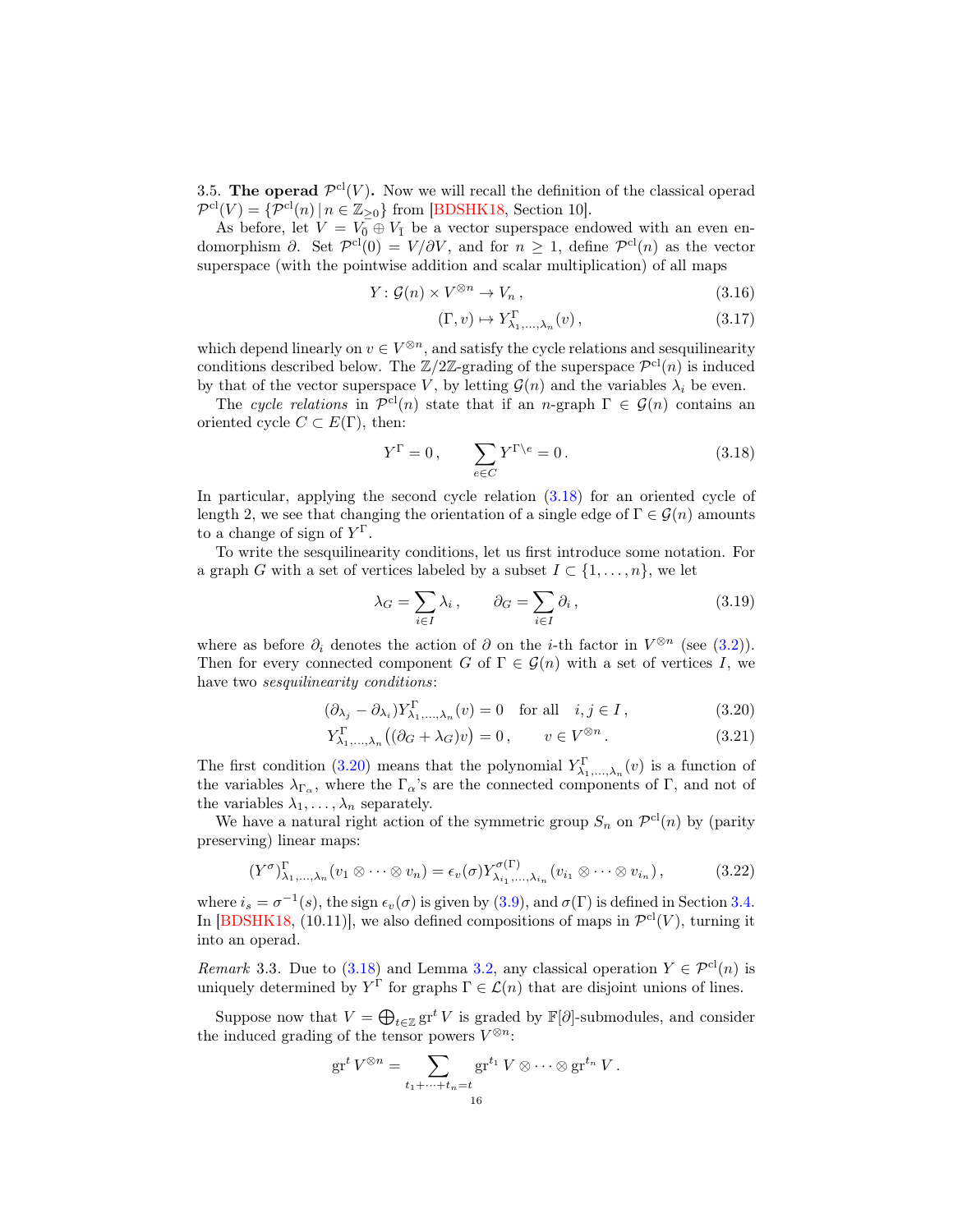Then  $\mathcal{P}^{\text{cl}}(V)$  has a grading defined as follows:  $Y \in \text{gr}^r \mathcal{P}^{\text{cl}}(n)$  if

<span id="page-16-4"></span>
$$
Y_{\lambda_1,\dots,\lambda_n}^{\Gamma}(\operatorname{gr}^t V^{\otimes n}) \subset (\operatorname{gr}^{s+t-r} V)[\lambda_1,\dots,\lambda_n] / \langle \partial + \lambda_1 + \dots + \lambda_n \rangle \tag{3.23}
$$

for every graph  $\Gamma \in \mathcal{G}(n)$  with s edges (see [\[BDSHK18,](#page-54-1) Remark 10.2]).

3.6. The isomorphism from  $gr \mathcal{P}^{ch}(V)$  to  $\mathcal{P}^{cl}(gr V)$ . For a graph  $\Gamma \in \mathcal{G}(n)$  with a set of edges  $E(\Gamma)$ , we introduce the function

$$
p_{\Gamma} = p_{\Gamma}(z_1, \dots, z_n) = \prod_{(i \to j) \in E(\Gamma)} z_{ij}^{-1}, \qquad z_{ij} = z_i - z_j. \tag{3.24}
$$

Note that  $p_{\Gamma} \in F^s \mathcal{O}_n^{\star T}$  if  $\Gamma$  has s edges.

<span id="page-16-0"></span>**Lemma 3.4** ([\[BDSHK18,](#page-54-1) Lemma 8.3]). The space  $F^s \mathcal{O}_n^{\star T}$  is generated as an  $\mathcal{O}_n^T$ . module by all partial derivatives of the products  $p_{\Gamma}$ , where  $\Gamma$  runs over the set of acyclic graphs with n vertices and at most s edges.

<span id="page-16-6"></span>Corollary 3.5. A chiral operation  $Y \in \mathcal{P}^{ch}(n)$  is uniquely determined by its values  $Y(v \otimes p_{\Gamma})$ , where  $v \in V^{\otimes n}$  and  $\Gamma$  runs over the set of connected lines with n vertices.

Proof. This follows from Remark [3.3,](#page-15-2) Lemma [3.4,](#page-16-0) and the sesquilinearity conditions  $(3.4), (3.5).$  $(3.4), (3.5).$  $(3.4), (3.5).$  $(3.4), (3.5).$ 

Let V be filtered by  $\mathbb{F}[\partial]$ -submodules as in [\(3.10\)](#page-13-1). Then we have the filtered operad  $\mathcal{P}^{ch}(V)$  associated to V and the graded operad  $\mathcal{P}^{cl}(gr V)$  associated to the graded superspace  $grV$ . These two operads are related as follows [\[BDSHK18,](#page-54-1) Section 8].

Let  $X \in \mathcal{F}^r \mathcal{P}^{ch}(V)(n)$  and  $\Gamma \in \mathcal{G}(n)$  be a graph with s edges. Then for every  $v \in \mathcal{F}^t V^{\otimes n}$ , we have  $v \otimes p_{\Gamma} \in \mathcal{F}^{s+t}(V^{\otimes n} \otimes \mathcal{O}_{n}^{\star T})$  and, by [\(3.11\)](#page-13-0),

$$
X_{\lambda_1,\dots,\lambda_n}(v\otimes p_\Gamma) \in (\mathcal{F}^{s+t-r} V)[\lambda_1,\dots,\lambda_n]/\langle \partial + \lambda_1 + \dots + \lambda_n \rangle. \tag{3.25}
$$

We define  $Y \in \operatorname{gr}^r \mathcal{P}^{\mathrm{cl}}(\operatorname{gr} V)(n)$  by:

$$
Y_{\lambda_1,\dots,\lambda_n}^{\Gamma}(v + F^{t-1} V^{\otimes n}) = X_{\lambda_1,\dots,\lambda_n}(v \otimes p_{\Gamma})
$$
  
+ 
$$
(\mathbf{F}^{s+t-r-1} V)[\lambda_1,\dots,\lambda_n] / \langle \partial + \lambda_1 + \dots + \lambda_n \rangle
$$
  

$$
\in (\mathbf{gr}^{s+t-r} V)[\lambda_1,\dots,\lambda_n] / \langle \partial + \lambda_1 + \dots + \lambda_n \rangle.
$$
 (3.26)

<span id="page-16-1"></span>Clearly, the right-hand side depends only on the image  $\bar{v} = v + \mathbf{F}^{t-1} V^{\otimes n} \in \mathbf{gr}^t V^{\otimes n}$ and not on the choice of representative  $v \in F^t V^{\otimes n}$ . We write  $(3.26)$  simply as

<span id="page-16-2"></span>
$$
Y_{\lambda_1,\ldots,\lambda_n}^{\Gamma}(\bar{v}) = \overline{X_{\lambda_1,\ldots,\lambda_n}(v \otimes p_{\Gamma})}.
$$
 (3.27)

The fact that  $Y \in \text{gr}^r \mathcal{P}^{cl}(\text{gr } V)(n)$  was proved in [\[BDSHK18,](#page-54-1) Corollary 8.8].

If  $X \in \mathbb{F}^{r+1} \mathcal{P}^{ch}(V)(n)$ , then the right-hand side of  $(3.26)$  (or  $(3.27)$ ) vanishes. Thus, [\(3.26\)](#page-16-1) defines a map

<span id="page-16-3"></span>
$$
\operatorname{gr}^r \mathcal{P}^{\mathrm{ch}}(V)(n) \to \operatorname{gr}^r \mathcal{P}^{\mathrm{cl}}(\operatorname{gr} V)(n), \qquad \bar{X} = X + \mathbf{F}^{r+1} \mapsto Y. \tag{3.28}
$$

<span id="page-16-5"></span>Theorem 3.6 ([\[BDSHK18,](#page-54-1) [BDSHK19\]](#page-54-2)). The map [\(3.28\)](#page-16-3) is an injective homomorphism of graded operads. If  $V \simeq \text{gr } V$  as  $\mathbb{F}[\partial]$ -modules, then [\(3.28\)](#page-16-3) is an isomorphism.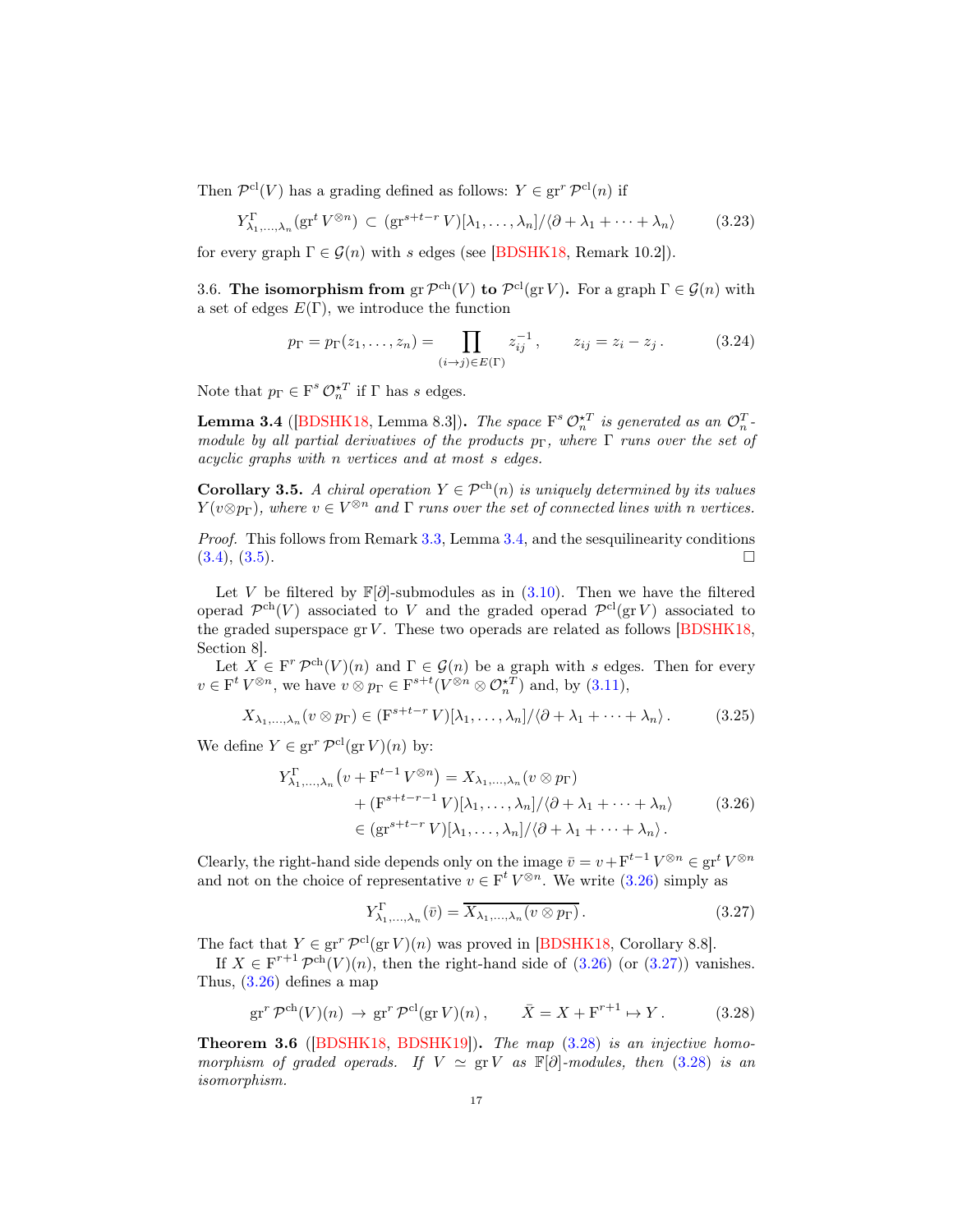<span id="page-17-3"></span>3.7. The case of trivial filtration and the operad  $Chom(V)$ . In this subsection, V will be an  $\mathbb{F}[\partial]$ -module with the trivial filtration and grading:

<span id="page-17-1"></span>
$$
F^{-1}V = \{0\} \subset F^0 V = V, \qquad \text{gr } V = \text{gr}^0 V = V. \tag{3.29}
$$

By [\(3.11\)](#page-13-0), a chiral operation  $Y \in \mathcal{P}^{ch}(n)$  lies in  $F^r \mathcal{P}^{ch}(n)$  if and only if [\[BDSHK18,](#page-54-1) (8.4)]:

$$
Y\left(V^{\otimes n} \otimes \mathbf{F}^{r-1} \mathcal{O}_n^{\star T}\right) = 0. \tag{3.30}
$$

In this case, the filtration of each  $\mathcal{P}^{ch}(n)$  is finite:

<span id="page-17-7"></span>
$$
\mathcal{P}^{\text{ch}}(n) = \mathbf{F}^0 \mathcal{P}^{\text{ch}}(n) \supset \mathbf{F}^1 \mathcal{P}^{\text{ch}}(n) \supset \cdots \supset \mathbf{F}^{n-1} \mathcal{P}^{\text{ch}}(n) \supset \mathbf{F}^n \mathcal{P}^{\text{ch}}(n) = \{0\}. \tag{3.31}
$$

Similarly, by [\(3.23\)](#page-16-4), a classical operation  $Y \in \mathcal{P}^{cl}(n)$  is in  $gr^r \mathcal{P}^{cl}(n)$  if and only if  $Y^{\Gamma} = 0$  for every graph  $\Gamma$  with *n* vertices and number of edges  $\neq r$  (see [\[BDSHK18,](#page-54-1)  $(10.9)$ ]). By Remark [3.3,](#page-15-2) we can restrict to graphs Γ that are disjoint unions of lines; such graphs have  $\leq n-1$  edges. Hence, the grading of  $\mathcal{P}^{\text{cl}}(n)$  has the form

<span id="page-17-5"></span>
$$
\mathcal{P}^{\text{cl}}(n) = \bigoplus_{r=0}^{n-1} \text{gr}^r \, \mathcal{P}^{\text{cl}}(n) \,. \tag{3.32}
$$

By Theorem [3.6,](#page-16-5) we have an isomorphism of graded operads  $gr \mathcal{P}^{ch}(V) \simeq \mathcal{P}^{cl}(V)$ .

Notice that  $gr^0 \mathcal{P}^{cl}(V)$  is a suboperad of  $\mathcal{P}^{cl}(V)$ , which is also denoted  $\mathcal{C}hom(V)$ and is described explicitly in [\[BDSHK18,](#page-54-1) Section 5]. We have a surjective morphism of operads (with kernel  $F^1 \mathcal{P}^{ch}(V)$ ) given by evaluation at the function 1:

<span id="page-17-4"></span>
$$
\mathcal{P}^{\text{ch}}(V) \to \mathcal{C}hom(V), \quad Y \mapsto \bar{Y}, \quad \bar{Y}(v) = Y(v \otimes 1) \quad \text{for } Y \in \mathcal{P}^{\text{ch}}(n), \ v \in V^{\otimes n}.
$$
\n(3.33)

Let us review the definition of the operad  $Chom(V) = \{Chom(n) | n \in \mathbb{Z}_{\geq 0}\}.$  Elements of  $Chom(n)$  are called *n*-ary *conformal operations*. These are linear maps

$$
Y: V^{\otimes n} \to V_n, \nv_1 \otimes \cdots \otimes v_n \mapsto Y_{\lambda_1, \dots, \lambda_n}(v_1 \otimes \cdots \otimes v_n),
$$
\n(3.34)

satisfying the *sesquilinearity* conditions:

<span id="page-17-6"></span>
$$
Y_{\lambda_1,\ldots,\lambda_n}((\partial_i+\lambda_i)v)=0\,,\qquad 1\leq i\leq n\,,\;\;v\in V^{\otimes n}\,,\qquad\qquad(3.35)
$$

where, as before,  $V_n$  is defined by [\(1.4\)](#page-1-1) and  $\partial_i$  denotes the action of  $\partial$  on the *i*-th factor in  $V^{\otimes n}$ . The symmetric group  $S_n$  acts on the right on  $\mathcal{C}hom(n)$  by permuting simultaneously the inputs  $v_1, \ldots, v_n$  and the variables  $\lambda_1, \ldots, \lambda_n$ . Explicitly, for  $Y \in \mathcal{C}hom(n)$  and  $\sigma \in S_n$ , we have

$$
(Y^{\sigma})_{\lambda_1,\dots,\lambda_n}(v_1\otimes\cdots\otimes v_n)=\epsilon_v(\sigma)Y_{\lambda_{i_1},\dots,\lambda_{i_n}}(v_{i_1}\otimes\cdots\otimes v_{i_n}),
$$
 (3.36)

where  $i_s = \sigma^{-1}(s)$  and the sign  $\epsilon_v(\sigma)$  is given by [\(3.9\)](#page-13-2). The compositions in the operad  $Chom(V)$  are given by [\[BDSHK18,](#page-54-1) (5.6)]. Note that  $Chom(0) = V/\partial V$ .

<span id="page-17-0"></span>3.8. The case  $\partial = 0$ . Finally, let us consider the case when the action of  $\mathbb{F}[\partial]$  on V is trivial. We take the trivial increasing filtration of V given by  $(3.29)$ .

<span id="page-17-2"></span>**Theorem 3.7.** Let V be a vector superspace equipped with the trivial  $\mathbb{F}[\partial]$ -action and filtration. Then, for every  $n \geq 1$ , the filtration of  $\mathcal{P}^{ch}(n)$  has the form

$$
\mathcal{P}^{\mathrm{ch}}(n) = \mathrm{F}^{n-1} \mathcal{P}^{\mathrm{ch}}(n) \supset \mathrm{F}^n \mathcal{P}^{\mathrm{ch}}(n) = \{0\}.
$$

Hence,

$$
\mathcal{P}^{\mathrm{ch}}(n) = \mathrm{gr}^{n-1} \mathcal{P}^{\mathrm{ch}}(n) = \mathrm{gr} \mathcal{P}^{\mathrm{ch}}(n) \simeq \mathcal{P}^{\mathrm{cl}}(n) = \mathrm{gr}^{n-1} \mathcal{P}^{\mathrm{cl}}(n) .
$$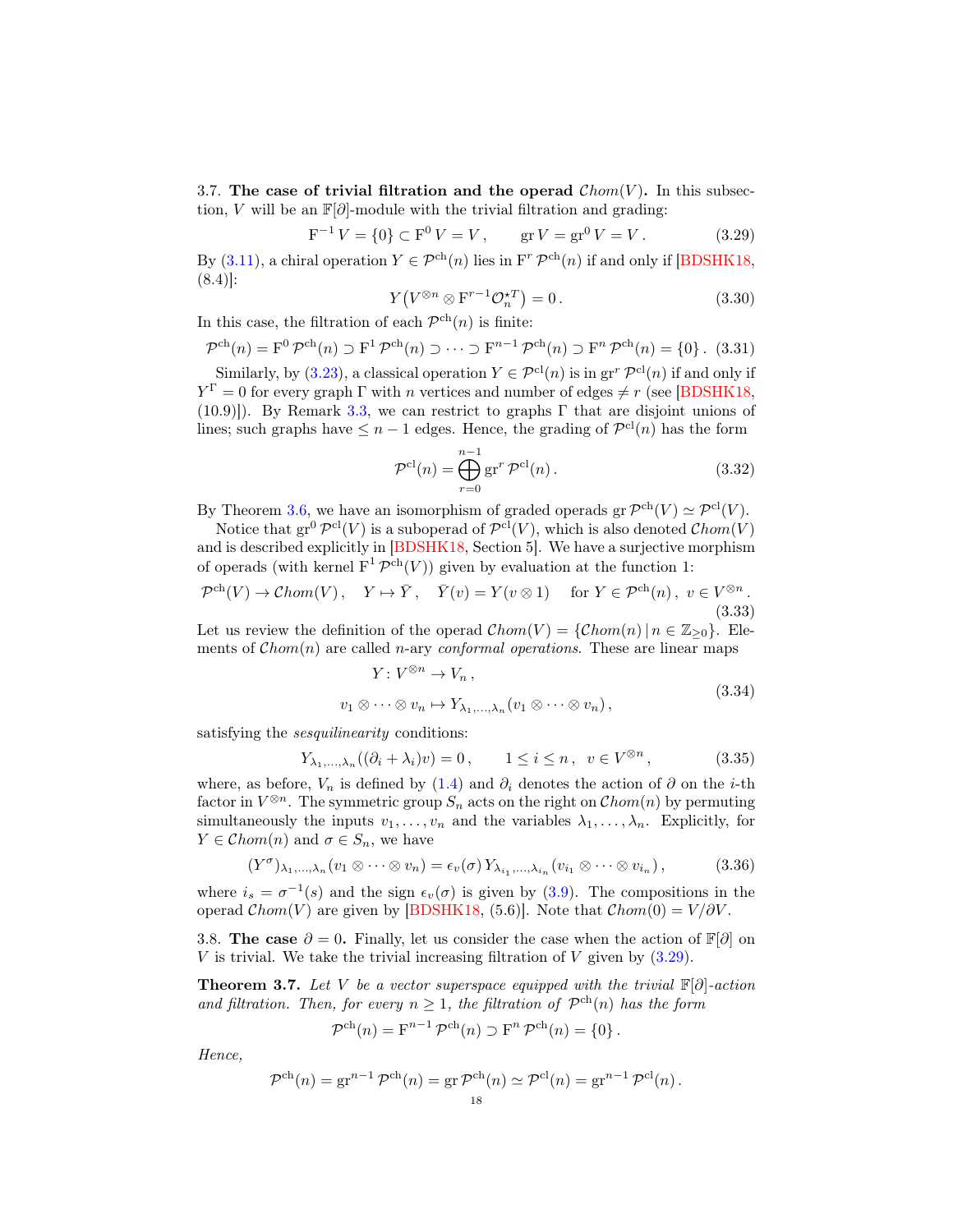*Proof.* To prove the first claim, we need to check that  $X(v \otimes f) = 0$  for every  $X \in \mathcal{P}^{ch}(n)$ ,  $v \in V^{\otimes n}$  and  $f \in \mathbb{F}^{n-2} \mathcal{O}_n^{\star T}$ . By the sesquilinearity [\(3.4\)](#page-13-3), [\(3.5\)](#page-13-4) and Lemma [3.4,](#page-16-0) we can assume that  $f = p_{\Gamma}$  where  $\Gamma$  is an acyclic graph with n vertices and  $\leq n-2$  edges. Let G be a connected component of Γ. Then the set I of vertices of G is a proper subset of  $\{1, \ldots, n\}$ . Since, by translation invariance,  $\sum_{i\in I} \partial_{z_i} p_{\Gamma} = 0$ , the sesquilinearity [\(3.4\)](#page-13-3) implies

$$
\lambda_G X_{\lambda_1,\ldots,\lambda_n}(v\otimes f)=0\in V[\lambda_1,\ldots,\lambda_n]/\langle \lambda_1+\cdots+\lambda_n\rangle.
$$

Hence,  $X(v \otimes f) = 0$ .

A similar argument, using [\(3.21\)](#page-15-3), proves that  $\mathcal{P}^{cl}(n) = \text{gr}^{n-1} \mathcal{P}^{cl}(n)$ . The second claim of the theorem then follows immediately from the first and from Theorem  $3.6.$ 

In the case when  $V = \mathbb{F}$  is a 1-dimensional even vector space with a trivial action of  $\partial$ , the operad  $\mathcal{P}^{ch}(V)$  is isomorphic to the operad Lie (see [\[BD04,](#page-54-11) 3.1.5] and [\[BDSHK19,](#page-54-2) Theorem 5.2]). In order to state the general result, let us recall the operad  $\mathcal{H}om(V)$ , defined by

<span id="page-18-1"></span>
$$
\mathcal{H}om(V)(n) = \text{Hom}(V^{\otimes n}, V), \qquad n \ge 0. \tag{3.37}
$$

Also recall that the tensor product of two operads  $P_1$  and  $P_2$  is given by

$$
(\mathcal{P}_1 \otimes \mathcal{P}_2)(n) = \mathcal{P}_1(n) \otimes \mathcal{P}_2(n), \qquad n \ge 0,
$$

with component-wise compositions and actions of the symmetric groups.

<span id="page-18-2"></span>**Theorem 3.8.** Let  $V$  be a vector superspace equipped with the trivial action of  $\mathbb{F}[\partial]$ . Then

$$
\mathcal{P}^{\mathrm{ch}}(V) \simeq \mathcal{P}^{\mathrm{cl}}(V) \simeq \mathcal{H}om(V) \otimes \mathcal{L}ie.
$$

*Proof.* We saw in the proof of Theorem [3.7](#page-17-2) that for  $Y \in \mathcal{P}^{cl}(V)(n)$  we have  $Y^{\Gamma} = 0$ unless the graph  $\Gamma$  is connected. For a connected graph  $\Gamma$ , the sesquilinearity [\(3.20\)](#page-15-1) implies that

$$
Y^{\Gamma}(v) \in V[\lambda_1 + \dots + \lambda_n]/\langle \lambda_1 + \dots + \lambda_n \rangle \simeq V, \qquad v \in V^{\otimes n}
$$

Hence, we can view Y as a collection of linear maps  $Y^{\Gamma}: V^{\otimes n} \to V$  satisfying the cycle relations [\(3.18\)](#page-15-0). In the case  $V = \mathbb{F}$ , this is a collection of scalars  $y^{\Gamma} \in \mathbb{F}$ . Thus, we have a morphism of operads

<span id="page-18-0"></span>
$$
\mathcal{H}om(V) \otimes \mathcal{P}^{\text{cl}}(\mathbb{F}) \to \mathcal{P}^{\text{cl}}(V) ,\qquad (3.38)
$$

which sends  $\varphi \otimes y$  to Y given by  $Y^{\Gamma}(v) = y^{\Gamma} \varphi(v)$  for  $v \in V^{\otimes n}$ . Let us check that the map  $(3.38)$  is an isomorphism. By definition we have

$$
\mathcal{H}om(V)(n) = \text{Hom}(V^{\otimes n}, V),
$$
  
\n
$$
\mathcal{P}^{\text{cl}}(\mathbb{F})(n) = \text{Hom}((\mathbb{F}\mathcal{G}(n)/\mathcal{R}(n)) \otimes \mathbb{F}^{\otimes n}, \mathbb{F}),
$$
  
\n
$$
\mathcal{P}^{\text{cl}}(V)(n) = \text{Hom}((\mathbb{F}\mathcal{G}(n)/\mathcal{R}(n)) \otimes V^{\otimes n}, V).
$$

The fact that [\(3.38\)](#page-18-0) is an isomorphism follows from the linear algebra isomorphisms

 $\text{Hom}(A_1, B_1) \otimes \text{Hom}(A_2, B_2) \simeq \text{Hom}(A_1 \otimes A_2, B_1 \otimes B_2), \qquad \mathbb{F} \otimes A \simeq A.$ 

 $\Box$ 

.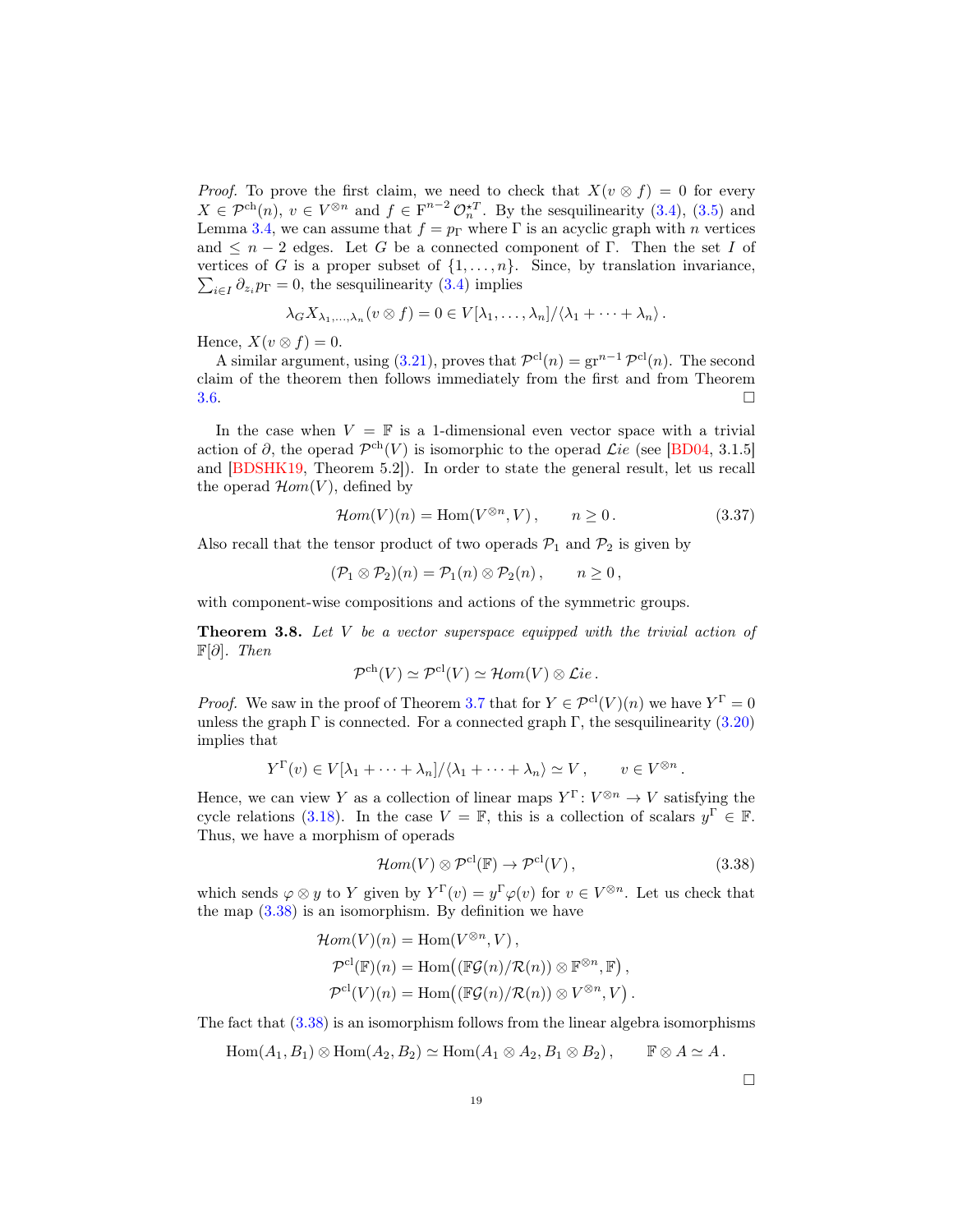## 4. LCA, VA and PVA cohomology

<span id="page-19-0"></span>In this section, we review the definitions of the cohomology of Lie conformal algebras, vertex algebras, and Poisson vertex algebras, following [\[BDSHK18\]](#page-54-1).

<span id="page-19-1"></span>4.1. Lie superalgebra associated to an operad. We start by reviewing a general construction, which goes back to [\[Tam02\]](#page-55-0) (see also [\[BDSHK18\]](#page-54-1)). For a linear superoperad  $P$ , we define

$$
W_{\mathcal{P}} = \bigoplus_{k=-1}^{\infty} W_{\mathcal{P}}^k, \qquad W_{\mathcal{P}}^k := \mathcal{P}(k+1)^{S_{k+1}},
$$

where  $\mathcal{P}(k+1)^{S_{k+1}}$  denotes the subspace of  $\mathcal{P}(k+1)$  consisting of elements invariant under the action of the symmetric group. One defines a Lie superalgebra bracket on  $W_{\mathcal{P}}$  only in terms of the compositions and symmetric group actions in the operad  $\mathcal P$ (see [\[BDSHK18,](#page-54-1) Theorem 3.4]). We thus get a functor  $\mathcal{P} \mapsto W_{\mathcal{P}}$  from the category of linear superoperads to the category of Z-graded Lie superalgebras.

Remark 4.1. (a) If  $P$  is filtered operad with a filtration  $\{F^r P\}_{r \in \mathbb{Z}}$ , then  $W_P$  is a filtered Lie superalgebra with a filtration  $F^r W^k_{\mathcal{P}} := (\tilde{F}^r \mathcal{P}(k+1))^{S_{k+1}}$ , so that

$$
[\mathbf{F}^r W^k_{\mathcal{P}}, \mathbf{F}^s W^{\ell}_{\mathcal{P}}] \subset \mathbf{F}^{r+s} W^{k+\ell}_{\mathcal{P}}, \qquad r, s \in \mathbb{Z}, \ k, \ell \ge -1.
$$

(b) If P is graded operad with a grading  $\{gr^r \mathcal{P}\}_{r\in\mathbb{Z}}$ , then  $W_{\mathcal{P}}$  is a graded Lie superalgebra with a grading  $gr^r W^k_{\mathcal{P}} := (gr^r \mathcal{P}(k+1))^{S_{k+1}}$ , so that

$$
[\operatorname{gr}^r W^k_{\mathcal{P}}, \operatorname{gr}^s W^{\ell}_{\mathcal{P}}] \subset \operatorname{gr}^{r+s} W^{k+\ell}_{\mathcal{P}}, \qquad r, s \in \mathbb{Z}, \ k, \ell \ge -1.
$$

If  $X \in W^1_{\mathcal{P}}$  is an odd element such that  $[X, X] = 0$ , then  $d = \text{ad}_X$  is a differential on  $W_{\mathcal{P}}$ , i.e.,  $d^2 = 0$  and d is an odd endomorphism of degree 1. We obtain a cochain complex

$$
C_{\mathcal{P}} = \bigoplus_{n=0}^{\infty} C_{\mathcal{P}}^n, \qquad C_{\mathcal{P}}^n := W_{\mathcal{P}}^{n-1} = \mathcal{P}(n)^{S_n}, \qquad d \colon C_{\mathcal{P}}^n \to C_{\mathcal{P}}^{n+1}.
$$

There are several examples of operads  $P$  that give rise to interesting algebraic structures and corresponding cohomology theories (see [\[BDSHK18\]](#page-54-1)).

First, consider the operad  $\mathcal{H}om(V)$  given by [\(3.37\)](#page-18-1), for a fixed vector superspace V. Then odd elements  $X \in W^1_{\mathcal{H}om(V)}$  such that  $[X, X] = 0$  correspond bijectively to Lie superalgebra structures on  $\Pi V$ , the superspace V with opposite parity  $\bar{p}=1-p$ , where p denotes the parity of V. Consequently, an odd element  $X \in W^1_{\mathcal{H}om(\Pi V)}$ with  $[X, X] = 0$  is the same as a Lie superalgebra bracket on V, given explicitly by

$$
[a, b] = (-1)^{p(a)} X(a \otimes b), \qquad a, b \in V.
$$

Indeed, one checks that the symmetry of X with respect to  $\bar{p}$  corresponds to the skewsymmetry of  $[\cdot, \cdot]$  with respect to p, and the Jacobi identity for  $[\cdot, \cdot]$  corresponds to the identity  $[X, X] = 0$  (see [\[NR67,](#page-55-5) [DSK13\]](#page-55-1)). Taking the complex  $C_{\mathcal{H}om(\Pi V)}$ , we get the Chevalley–Eilenberg cohomology complex of the Lie superalgebra V with coefficients in the adjoint representation.

The cohomology with coefficients in a module can be obtained by a reduction procedure as follows. If M is a module over the Lie superalgebra V, then  $V \oplus M$ is a Lie superalgebra such that V is a subalgebra,  $[M, M] = 0$  and  $[a, m] = am$  for  $a \in V$ ,  $m \in M$ . For each  $n \geq 0$ , consider the subspaces

$$
U^n := \text{Hom}(\Pi(V \oplus M)^{\otimes n}, \Pi M) \subset C^n_{\mathcal{H}om(\Pi V \oplus \Pi M)}
$$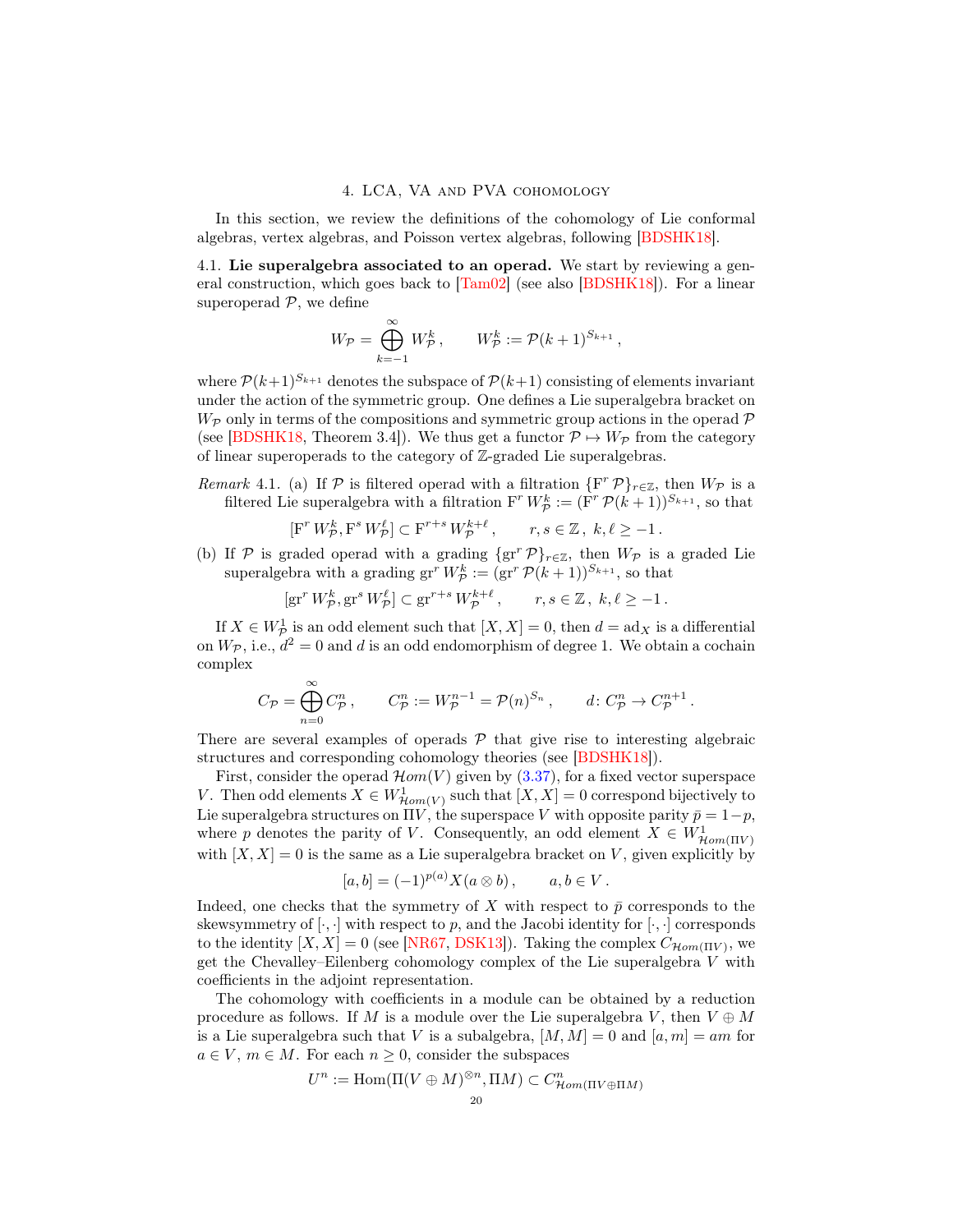$$
K^n := \{ Y \in U^n \, | \, Y((\Pi V)^{\otimes n}) = 0 \} \subset U^n \, .
$$

Using the restriction map, we get a short exact sequence

$$
0 \to K^n \to U^n \to \text{Hom}((\Pi V)^{\otimes n}, \Pi M) \to 0.
$$

It is easy to check that  $dU^n \subset U^{n+1}$  and  $dK^n \subset K^{n+1}$ . Then the cohomology complex of  $V$  with coefficients in  $M$  is defined as the subquotient of the complex  $C_{\mathcal{H}om(\Pi V \oplus \Pi M)}$ , which in degree n is  $U^{n}/K^{n}$ .

<span id="page-20-1"></span>4.2. LCA cohomology. Now let  $V$  be a vector superspace (with parity  $p$ ), which is equipped with an  $\mathbb{F}[\partial]$ -module structure, where  $\partial$  is an even endomorphism of V. Consider the operad  $Chom(\Pi V)$  introduced in [\[BDSHK18\]](#page-54-1) and briefly discussed in Section [3.7.](#page-17-3) Consider the corresponding Lie superalgebra

$$
W_{Chom(\Pi V)} = \bigoplus_{k=-1}^{\infty} W_{Chom(\Pi V)}^k, \qquad W_{Chom(\Pi V)}^{k-1} = (\mathcal{C}hom(\Pi V))(k)^{S_k}.
$$

Then structures of a Lie conformal algebra on  $V$  are in bijection with odd elements  $X \in W^1_{\mathcal{C}hom}(\Pi V)$  such that  $[X, X] = 0$ , so that

<span id="page-20-2"></span>
$$
[a_{\lambda}b] = (-1)^{p(a)} X_{\lambda, -\lambda - \partial}(a \otimes b), \qquad a, b \in V \tag{4.1}
$$

(see [\[DSK13,](#page-55-1) Section 4.3]). As a result, we get the cohomology complex of the LCA  $V$ , defined by  $X$ , with coefficients in the adjoint module:

$$
C_{\mathcal{C}hom}(V) = \bigoplus_{n=0}^{\infty} C_{\mathcal{C}hom}^n(\Pi V), \qquad C_{\mathcal{C}hom}^n(V) := W_{\mathcal{C}hom}^{n-1}(\Pi V) = (\mathcal{C}hom(\Pi V))(n)^{S_n},
$$

with the differential  $d = ad_X$  (cf. [\[BKV99,](#page-54-8) [DSK13\]](#page-55-1)). Given a module M over the LCA V, the cohomology complex  $C_{Chom}(V, M)$  of V with coefficients in M can be obtained by a reduction procedure as in Section [4.1](#page-19-1) above. An explicit expression for the differential  $d$  can be found in [\[DSK13,](#page-55-1) Eq.  $(4.19)$ ].

<span id="page-20-4"></span>4.3. Vertex algebra cohomology. Let again  $V$  be a vector superspace (with parity p), equipped with an  $\mathbb{F}[\partial]$ -module structure. Consider the operad  $\mathcal{P}^{ch}(\Pi V)$ and the corresponding Lie superalgebra

$$
W_{\rm ch}(\Pi V) = \bigoplus_{k=-1}^{\infty} W_{\rm ch}^k(\Pi V), \qquad W_{\rm ch}^k(\Pi V) = (\mathcal{P}^{\rm ch}(\Pi V))(k+1)^{S_{k+1}}.
$$

Then structures of a non-unital vertex algebra on V are in bijection with odd elements  $X \in W^1_{\text{ch}}(\Pi V)$  such that  $[X, X] = 0$  (see [\[BDSHK18,](#page-54-1) Theorem 6.12]). Explicitly, for  $a, b \in V$ ,

<span id="page-20-0"></span>
$$
(-1)^{p(a)} X_{\lambda, -\lambda - \partial}^{z, w} \left( a \otimes b \otimes \frac{1}{w - z} \right) = \int^{\lambda} d\sigma [a_{\sigma} b] = :ab: + \int_0^{\lambda} d\sigma [a_{\sigma} b] \,. \tag{4.2}
$$

We obtain the cohomology complex of a non-unital VA  $V$  with coefficients in  $V$ :

<span id="page-20-3"></span>
$$
C_{\rm ch}(V) = \bigoplus_{n=0}^{\infty} C_{\rm ch}^n(V) \,, \qquad C_{\rm ch}^n(V) := W_{\rm ch}^{n-1}(\Pi V) = \mathcal{P}^{\rm ch}(\Pi V)(n)^{S_n} \,, \tag{4.3}
$$

with the differential  $d = \text{ad}_X$ . Given a module M over V, the cohomology complex  $C_{\text{ch}}(V, M)$  of V with coefficients in M is given by a reduction procedure as in Section

and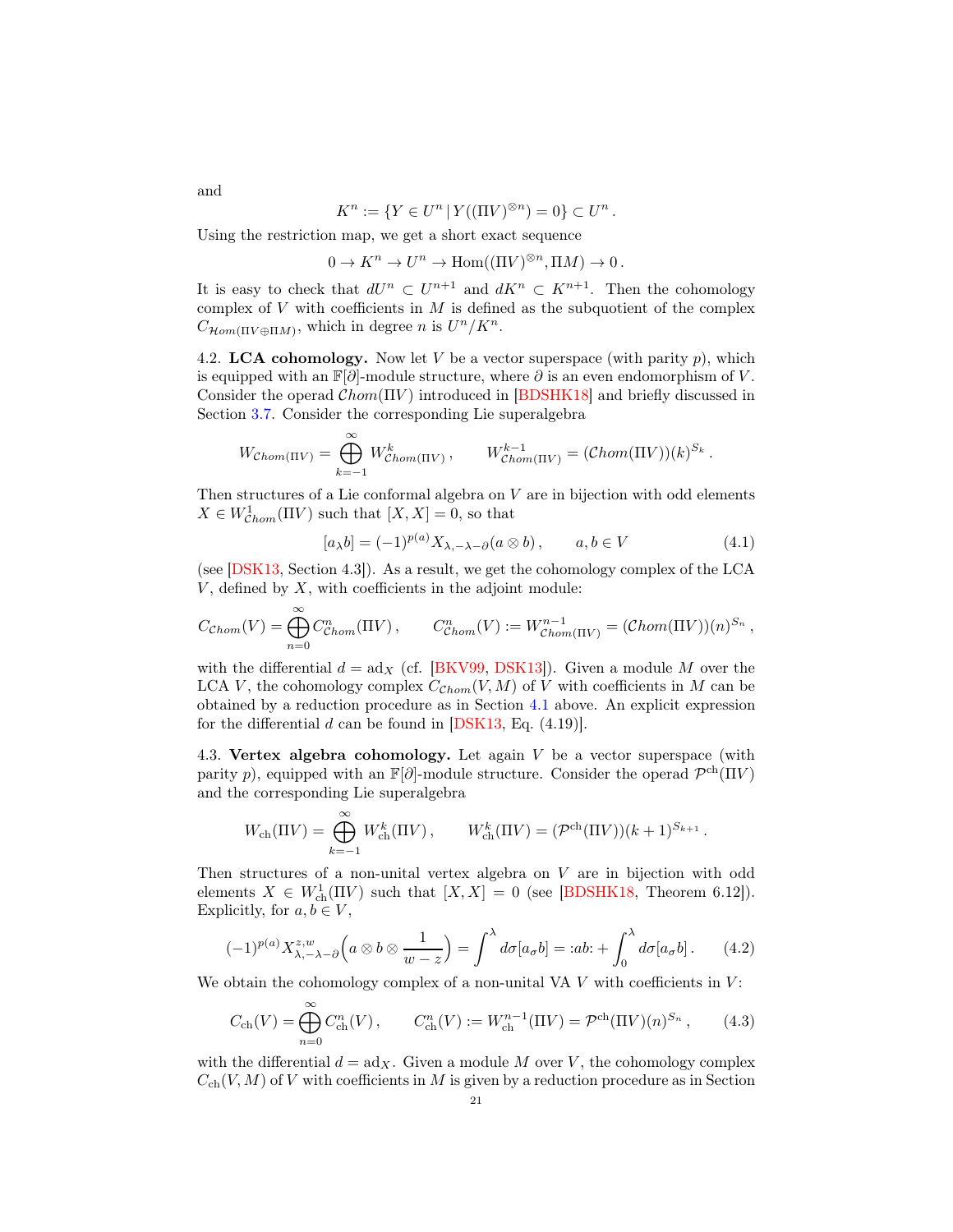[4.1.](#page-19-1) Namely, we consider the non-unital VA  $V \oplus M$  such that V is a subalgebra and

$$
\int^{\lambda} d\sigma [a_{\sigma} m] = \int^{\lambda} d\sigma (a_{\sigma} m) , \qquad \int^{\lambda} d\sigma [m_{\sigma} m'] = 0 , \qquad a \in V, \ m, m' \in M .
$$

Then  $C_{\text{ch}}^n(V, M) = U^n / K^n$ , where  $U^n$  and  $K^n$  are defined as in Section [4.1.](#page-19-1)

Now we will give a more explicit description of this complex. Elements of  $C^n_{\text{ch}}(V,M)$  are linear maps

<span id="page-21-1"></span>
$$
Y: V^{\otimes n} \otimes \mathcal{O}_n^{\star T} \to M[\lambda_1, \dots, \lambda_n] / \langle \partial + \lambda_1 + \dots + \lambda_n \rangle, \tag{4.4}
$$

satisfying the *sesquilinearity* conditions  $(v_1, \ldots, v_n \in V, f \in \mathcal{O}_n^{\star T}, i = 1, \ldots, n)$ :

<span id="page-21-2"></span>
$$
Y_{\lambda_1,\dots,\lambda_n}(v_1 \otimes \dots \otimes (\partial + \lambda_i)v_i \otimes \dots \otimes v_n \otimes f) = Y_{\lambda_1,\dots,\lambda_n}\left(v_1 \otimes \dots \otimes v_n \otimes \frac{\partial f}{\partial z_i}\right),
$$
  
\n
$$
Y_{\lambda_1,\dots,\lambda_n}(v_1 \otimes \dots \otimes v_n \otimes z_{ij}f) = \left(\frac{\partial}{\partial \lambda_j} - \frac{\partial}{\partial \lambda_i}\right)Y_{\lambda_1,\dots,\lambda_n}(v_1 \otimes \dots \otimes v_n \otimes f),
$$
  
\n(4.5)

and the *symmetry* conditions  $(1 \leq i < n)$ :

<span id="page-21-0"></span>
$$
Y_{\lambda_1,\dots,\lambda_i,\lambda_{i+1},\dots,\lambda_n}(v_1 \otimes \dots \otimes v_i \otimes v_{i+1} \otimes \dots \otimes v_n \otimes f(z_1,\dots,z_i,z_{i+1},\dots,z_n))
$$
  
=  $(-1)^{\bar{p}(v_i)\bar{p}(v_{i+1})}Y_{\lambda_1,\dots,\lambda_{i+1},\lambda_i,\dots,\lambda_n}(v_1 \otimes \dots \otimes v_{i+1} \otimes v_i \otimes \dots$   
 $\dots \otimes v_n \otimes f(z_1,\dots,z_{i+1},z_i,\dots,z_n)).$  (4.6)

In [\(4.6\)](#page-21-0), as before,  $\bar{p} = 1 - p$  is the opposite parity to the parity p of V. (Note that when V is purely even,  $\bar{p}=\bar{1}$  and [\(4.6\)](#page-21-0) becomes a *skewsymmetry* condition on Y.

We can describe explicitly the spaces  $C_{\text{ch}}^n(V, M)$  for  $n = 0, 1, 2$ . We have

$$
C^0_{\text{ch}}(V, M) = M/\partial M, \qquad C^1_{\text{ch}}(V, M) = \text{Hom}_{\mathbb{F}[\partial]}(V, M) .
$$

For  $n = 2$  we can identify  $M[\lambda_1, \lambda_2]/\langle \partial + \lambda_1 + \lambda_2 \rangle \simeq M[\lambda_1]$ . Moreover, a map Y as in [\(4.4\)](#page-21-1) is uniquely determined by its value on the function  $z_{21}^{-1}$ . Indeed, its values on the negative powers of  $z_{21}$  are determined by the first sesquilinearity condition  $(4.5)$ , while its values on the non-negative powers of  $z_{21}$  are determined by the second sesquilinearity condition [\(4.5\)](#page-21-2). Hence, as in [\(4.2\)](#page-20-0),  $C_{ch}^2(V, M)$  can then be identified with the superspace of integrals of  $\lambda$ -brackets

$$
V \otimes V \to M[\lambda], \qquad u \otimes v \mapsto \int^{\lambda} d\sigma [u_{\sigma}v]^{Y},
$$

satisfying axiom V2 of sesquilinearity under integration, and axiom V3 of symmetry under integration with respect to the opposite parity  $\bar{p} = 1 - p$ .

Next, we write explicitly the differential d of the cohomology complex  $C_{ch}(V, M)$ (see [\[BDSHK18,](#page-54-1) Eq. (7.6)]). In order to do so, we need to introduce some notation. For every  $n \in \mathbb{Z}$ , we define the map  $V \otimes V \to V[\lambda]$ , that sends  $u \otimes v$  to

<span id="page-21-3"></span>
$$
\nabla_{\lambda}^{n}[u_{\lambda}v] = \begin{cases}\n\frac{d^{n+1}}{d\lambda^{n+1}} \int^{\lambda} d\sigma[u_{\sigma}v] & \text{for } n \ge 0, \\
\frac{1}{m!} \int^{\lambda} d\sigma[(\partial + \lambda)^{m}u_{\sigma}v] & \text{for } n = -m - 1 \le -1\n\end{cases}
$$
\n(4.7)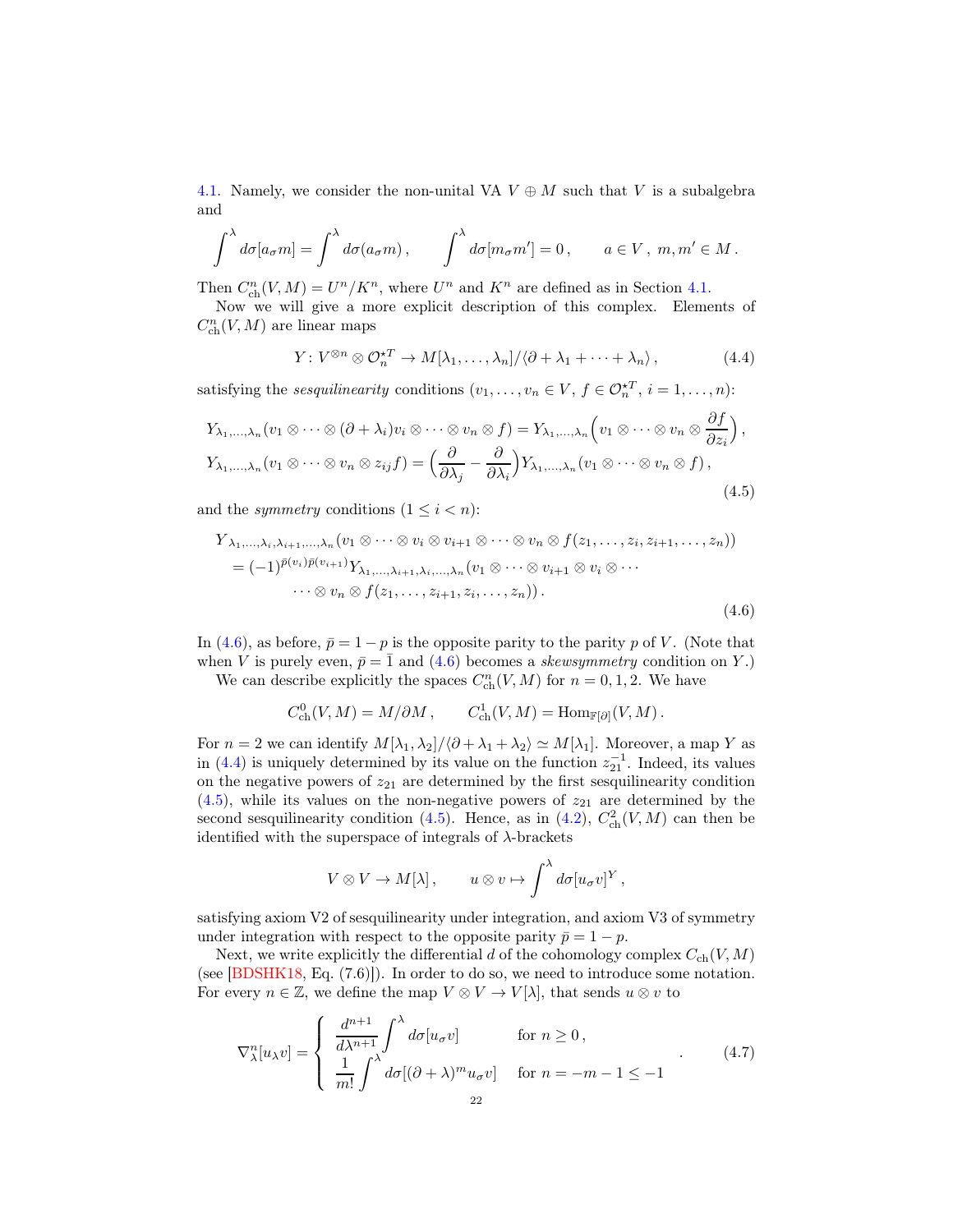In particular, for  $n = -1$  we recover the integral of  $\lambda$ -bracket [\(2.8\)](#page-8-4) defining the vertex algebra  $V$ . The reason for this notation is that, as it can be easily checked,

$$
\frac{d}{d\lambda} \left( \nabla_{\lambda}^{n} [u_{\lambda} v] \right) = \nabla_{\lambda}^{n+1} [u_{\lambda} v] \quad \text{for all } n \in \mathbb{Z} \,.
$$
 (4.8)

Likewise, for  $u \in V$ ,  $v \in M$  and  $n \in \mathbb{Z}$ , we let

<span id="page-22-0"></span>
$$
\nabla_{\lambda}^{n}(u_{\lambda}v) = \begin{cases} \frac{d^{n+1}}{d\lambda^{n+1}} \int^{\lambda} d\sigma(u_{\sigma}v) & \text{for } n \ge 0, \\ \frac{1}{m!} \int^{\lambda} d\sigma((\partial + \lambda)^{m} u_{\sigma}v) & \text{for } n = -m - 1 \le -1 \end{cases}
$$
(4.9)

In particular, for  $n = -1$  we recover the integral of  $\lambda$ -action [\(2.15\)](#page-9-0) defining the Vmodule M. We also extend the notations  $(4.7)$ – $(4.9)$  by linearity, thus making sense of  $P(\nabla_\lambda)[u_\lambda v]$  and  $P(\nabla_\lambda)(v_\lambda m)$ , where  $P(z) \in \mathbb{F}[z, z^{-1}]$  is an arbitrary Laurent polynomial in z.

Next, let  $h(z_0,...,z_k) \in \mathcal{O}_{k+1}^{*T}$ . For every  $i = 0,...,k$ , we decompose h as

<span id="page-22-1"></span>
$$
h(z_0, \ldots, z_k) = f_i(z_0, \ldots, z_k) g_i(z_0, \ldots, z_k), \qquad (4.10)
$$

where  $f_i \in \mathcal{O}_k^{*T}$ ,  $g_i \in \mathcal{O}_{k+1}^{*T}$ , and  $g_i$  may have poles only at  $z_j = z_i$  for  $j \neq i$ . Here and further, the notation  $\ldots$  means that the *i*-th term is omitted. Moreover, for every  $0 \le i < j \le k$ , we also decompose h as

<span id="page-22-2"></span>
$$
h(z_0, ..., z_k) = f_{ij}(z_{ij})g_{ij}(z_0, ..., z_k),
$$
\n(4.11)

where  $f_{ij} \in \mathbb{F}[z_{ij}, z_{ij}^{-1}] = \mathcal{O}_2^{\star T}, g_{ij} \in \mathcal{O}_{k+1}^{\star T}$ , and  $g_{ij}$  has no poles at  $z_i = z_j$ .

Using the notations  $(4.7)$ – $(4.9)$  and the decompositions  $(4.10)$ – $(4.11)$ , we can write the cohomology differential of  $Y \in C_{\text{ch}}^{k}(V, M)$ , as follows:

<span id="page-22-3"></span>
$$
(dY)_{\lambda_0,\dots,\lambda_k}^{z_0,\dots,z_k}(v_0\otimes\cdots\otimes v_k\otimes h(z_0,\dots,z_k))
$$
  
\n
$$
=\sum_{i=0}^k (-1)^{\gamma_i}g_i(-\nabla_{\lambda_0},\dots,-\nabla_{\lambda_k})v_{i\lambda_i}Y_{\lambda_0,\dots,\lambda_k}^{z_0,\dots,z_k}(v_0\otimes\cdots\otimes v_k\otimes f_i(z_0,\dots,z_k))
$$
  
\n
$$
+\sum_{0\leq i  
\n
$$
f_{ij}(-\nabla_{\lambda_i})[v_{i\lambda_i}v_j]\otimes v_0\otimes\cdots\otimes v_k\otimes g_{ij}(z_0,\dots,z_k)]\Big|_{z_i=z_j=w}\Big),
$$
  
\n(4.12)
$$

where  $\gamma_i, \gamma_{i,j} \in \mathbb{Z}/2\mathbb{Z}$  are given by

<span id="page-22-4"></span>
$$
\gamma_i = \bar{p}(v_i)(\bar{p}(Y) + \bar{p}(v_0) + \dots + \bar{p}(v_{i-1}) + 1) + 1,
$$
  
\n
$$
\gamma_{ij} = \bar{p}(Y) + \bar{p}(v_i)(\bar{p}(v_0) + \dots + \bar{p}(v_{i-1}) + 1) + \bar{p}(v_j)(\bar{p}(v_0) + \dots + \bar{p}(v_{j-1})).
$$
\n(4.13)

A few words of explanation are needed to clarify the meaning of formula [\(4.12\)](#page-22-3). By construction, the rational function  $g_i(z_0, \ldots, z_k)$  has no poles at  $z_j = z_\ell$  for j and  $\ell \neq i$ . If it has a pole at  $z_i = z_j$  for some  $j \neq i$ , we expand the operator

$$
g_i(-\nabla_{\lambda_0},\ldots,-\nabla_{\lambda_k})
$$
<sub>23</sub>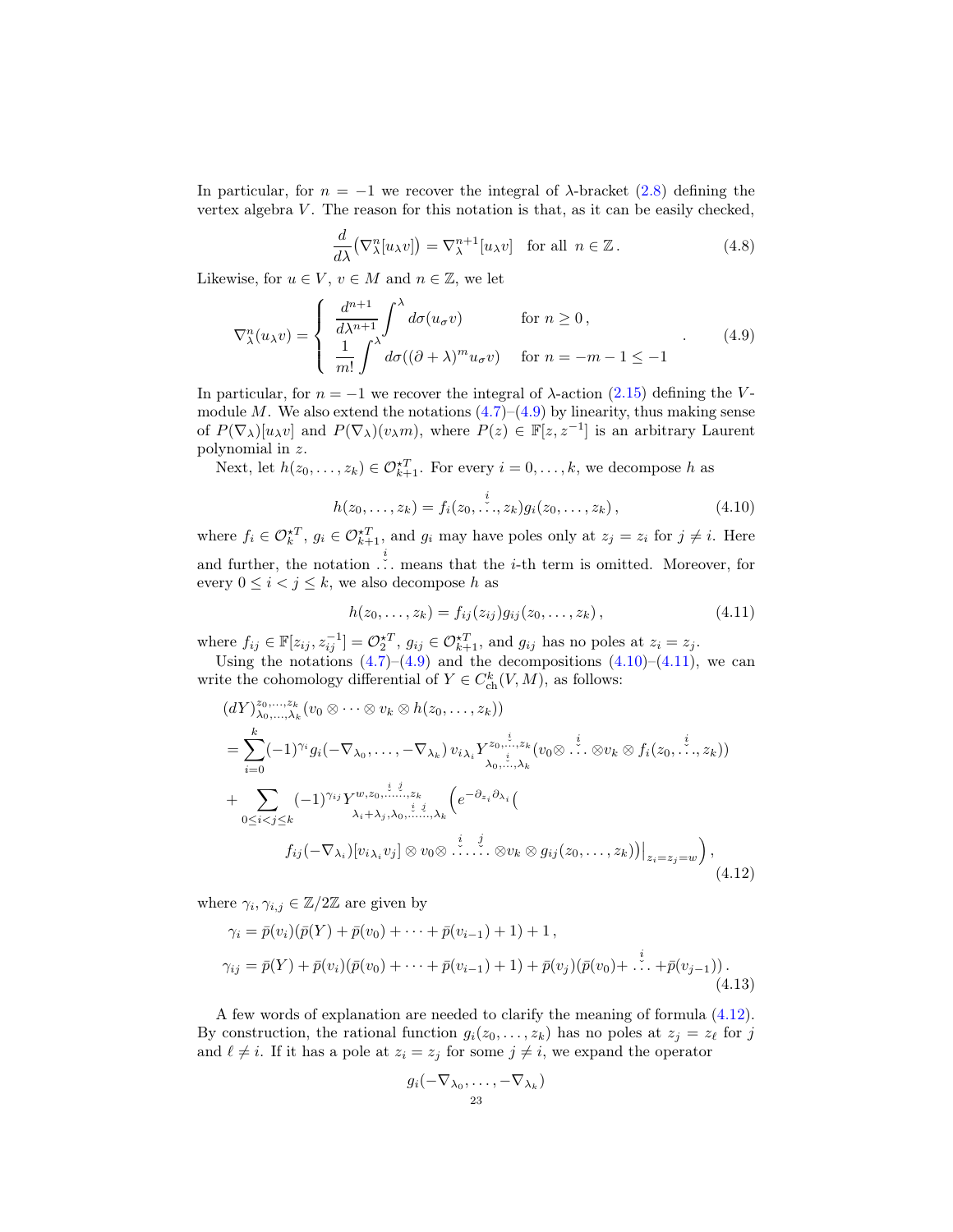by geometric expansion in the domain  $|z_i| > |z_j|$ . We then get non-negative powers  $\nabla_{\lambda_j}^n = \frac{d^n}{d\lambda_j^n}$  which, when applied to the polynomial

$$
Y^{z_0,\stackrel{i}{\ldots},z_k}_{\lambda_0,\stackrel{i}{\ldots},\lambda_k}(v_0\otimes\stackrel{i}{\ldots}\otimes v_k\otimes f_i(z_0,\stackrel{i}{\ldots},z_k))\,,
$$

vanish for  $n$  large enough. As a result, we are left with a Laurent polynomial of  $\nabla_{\lambda_i}$  which can be "applied" to

 $v_{i\lambda_i}Y(\cdots)$ 

according to the notation [\(4.9\)](#page-22-0).

As for the second summand in [\(4.12\)](#page-22-3), when we expand the exponential  $e^{-\partial_{z_i}\partial_{\lambda_i}}$ and apply it to the polynomial

$$
f_{ij}(-\nabla_{\lambda_i})[v_{i\,\lambda_i}v_j]
$$

(defined by notation [\(4.7\)](#page-21-3)), only finitely many (non-negative) powers of  $-\partial_{z_i}\partial_{\lambda_i}$ survive. We can then apply the resulting operator to the rational function

$$
g_{ij}(z_0,\ldots,z_k)\,.
$$

Evaluating, as instructed, at  $z_i = z_j = w$ , we get a function in  $\mathcal{O}_{k}^{\star T}$  in the variables  $w, z_0, \ldots, z_k$  (on which we evaluate the map Y).

It is straightforward to check that the differential  $d$  defined by formula  $(4.12)$ coincides with the differential given by [\[BDSHK18,](#page-54-1) Eq. (7.6)].

**Definition 4.2.** Given a module  $M$  over the VA  $V$ , the cohomology of the complex  $(C_{ch}(V, M), d)$  is called the VA cohomology of V with coefficients in M:

$$
H_{\rm ch}(V, M) = \bigoplus_{n=0}^{\infty} H_{\rm ch}^{n}(V, M). \tag{4.14}
$$

The following lemma will be useful for computing the cohomology of a vertex algebra.

<span id="page-23-0"></span>**Lemma 4.3.** Let  $V$  be a VA,  $M$  be a  $V$ -module, and  $R$  be an  $LCA$ , which is a subalgebra of the LCA  $(V, [\lambda])$ . Then the restriction map

<span id="page-23-1"></span>
$$
Y \in C^n_{\text{ch}}(V, M) \mapsto Y|_{R^{\otimes n} \otimes 1} \in C^n_{\text{Chom}}(R, M) \tag{4.15}
$$

is a morphism of complexes, i.e., it commutes with the differentials.

*Proof.* The special case  $R = V$  follows from [\(3.33\)](#page-17-4). In general, the claim can be deduced directly from the definitions. Indeed, formula [\(4.12\)](#page-22-3) for the differential in  $C_{\text{ch}}^{n}(V, M)$ , evaluated at the function  $h(z_0, \ldots, z_k) = 1$ , reduces to formula [\[DSK13,](#page-55-1) Eq. (4.19)] for the differential in  $C_{Chom}^n(R, M)$ .

Now we review the description of the low degree cohomology  $H_{\text{ch}}^n(V, M)$  ( $n =$ 0, 1, 2) in terms of Casimirs, derivations, and extensions [\[BDSHK18\]](#page-54-1). We denote by  $\int \colon M \to M/\partial M$  the canonical projection, and say that  $\int m \in M/\partial M$  is a Casimir element if  $V_{-∂}m = 0$ . Let Cas(V, M) ⊂ M/ $∂M$  be the space of Casimir elements. Note that

$$
Cas(V,V) = \left\{ \int a \in V/\partial V \mid a_{(0)}V = 0 \right\}.
$$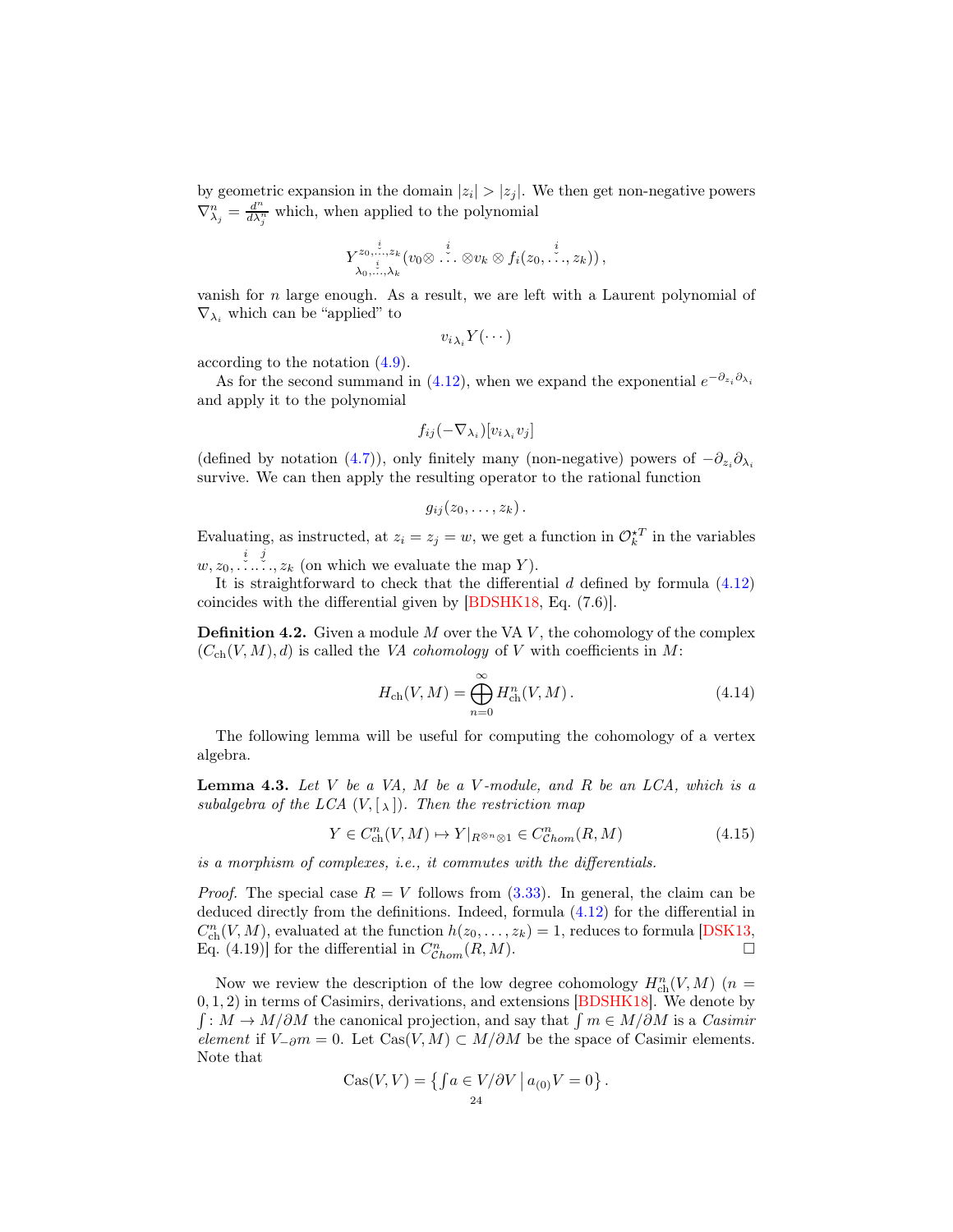A derivation from V to M is an  $\mathbb{F}[\partial]$ -module homomorphism  $D: V \to M$  such that

$$
D\left(\int^{\lambda} d\sigma[u_{\sigma}v]\right) = (-1)^{p(D)p(u)} \int^{\lambda} d\sigma(u_{\sigma}D(v)) + (-1)^{(p(D)+p(u))p(v)} \int^{-\lambda-\partial} d\sigma(v_{\sigma}D(u)).
$$
\n(4.16)

Note that  $D \in C^1_{\text{ch}}(V, M)$  is closed if and only if D is a derivation  $V \to M$ , and it is exact if and only if this derivation is inner, i.e. it has the form

$$
D_{\int m}(a) = (-1)^{1+p(m)p(a)} a_{-\partial} m \quad \text{for some} \quad \int m \in M/\partial M. \tag{4.17}
$$

In the special case when  $V = M$ , we have the usual definition of a derivation and an inner derivation of the vertex algebra V (an inner derivation is of the form  $v_{(0)}$ ) for some  $v \in V$ ). Denote by  $Der(V, M)$  the space of derivations from V to M, and by  $\text{Inder}(V, M)$  the subspace of inner derivations.

**Proposition 4.4** ([\[BDSHK18\]](#page-54-1)). Let V be a (non-unital) VA and let M be a Vmodule. Then:

- (a)  $H_{\text{ch}}^{0}(V, M) = \text{Cas}(V, M).$
- (b)  $H^1_{\text{ch}}(V, M) = \text{Der}(V, M) / \text{Inder}(V, M)$ .
- (c)  $H_{\text{ch}}^2(V, M)$  is the space of isomorphism classes of  $\mathbb{F}[\partial]$ -split extensions of the vertex algebra  $V$  by the  $V$ -module  $M$ , where  $M$  is viewed as a non-unital vertex algebra with zero integral of  $\lambda$ -bracket.

<span id="page-24-0"></span>4.4. Classical and variational PVA cohomology. Let  $V$  be a vector superspace (with parity p) equipped with an  $\mathbb{F}[\partial]$ -module structure. Consider the operad  $\mathcal{P}^{\text{cl}}(\Pi \mathcal{V})$  and the corresponding Lie superalgebra

$$
W_{\mathrm{cl}}(\Pi \mathcal{V}) = \bigoplus_{k=-1}^{\infty} W_{\mathrm{cl}}^k(\Pi \mathcal{V}), \qquad W_{\mathrm{cl}}^k(\Pi \mathcal{V}) := W_{\mathcal{P}^{\mathrm{cl}}(\Pi \mathcal{V})}^k = \mathcal{P}^{\mathrm{cl}}(\Pi \mathcal{V})(k+1)^{S_{k+1}}.
$$

The structures of Poisson vertex algebra on  $V$  are in bijection with odd elements  $X \in W^1_{\text{cl}}(\Pi \mathcal{V})$  such that  $[X, X] = 0$  (see [\[BDSHK18,](#page-54-1) Theorem 10.7]). Explicitly, for  $a, b \in V$ , we have

<span id="page-24-2"></span>
$$
ab = (-1)^{p(a)} X^{\bullet \to \bullet}(a \otimes b), \quad [a_{\lambda}b] = (-1)^{p(a)} X^{\bullet \bullet}_{\lambda, -\lambda - \partial}(a \otimes b). \tag{4.18}
$$

As before, we get a complex

<span id="page-24-1"></span>
$$
C_{\rm cl}(\mathcal{V}) = \bigoplus_{n=0}^{\infty} C_{\rm cl}^n(\mathcal{V}), \qquad C_{\rm cl}^n(\mathcal{V}) := W_{\rm cl}^{n-1}(\Pi \mathcal{V}), \qquad (4.19)
$$

with the differential  $d = ad_X$ . The cohomology of this complex will be called the classical PVA cohomology of the PVA  $\mathcal V$  with coefficients in  $\mathcal V$ , and will be denoted by

$$
H_{\text{cl}}(\mathcal{V}) = \bigoplus_{n=0}^{\infty} H_{\text{cl}}^n(\mathcal{V})\,.
$$

For the rest of this subsection, we consider  $V$  with its trivial grading:  $V = gr^0 V$ . Then, by  $(3.23)$ ,  $Y \in \mathcal{P}^{cl}(n)$  is in  $gr^p \mathcal{P}^{cl}(n)$  if and only if  $Y^{\Gamma} = 0$  for every graph Γ with *n* vertices and number of edges  $\neq p$  (see [\[BDSHK18,](#page-54-1) (10.9)]). Since the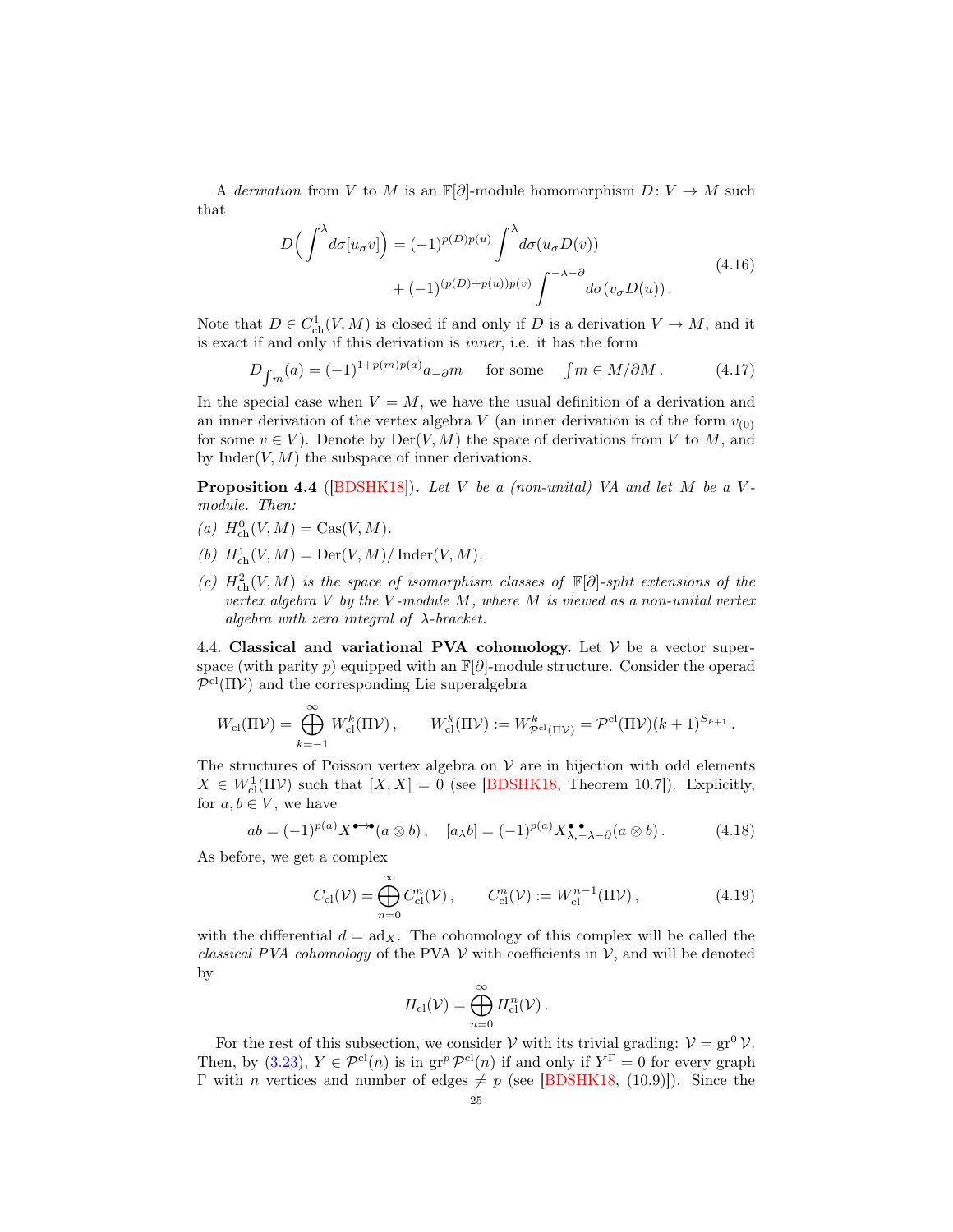symmetric group  $S_n$  preserves this grading, the Lie superalgebra  $W_{\text{cl}}(\Pi \mathcal{V})$  and the complex  $C_{\text{cl}}(\mathcal{V})$  are graded by:

$$
W_{\text{cl}}^k(\Pi \mathcal{V}) = \bigoplus_{p=0}^k \text{gr}^p W_{\text{cl}}^k(\Pi \mathcal{V}), \qquad C_{\text{cl}}^n(\mathcal{V}) = \bigoplus_{p=0}^{n-1} \text{gr}^p C_{\text{cl}}^n(\mathcal{V})
$$

(see [\(3.32\)](#page-17-5)). We can write our element  $X \in W_{\text{cl}}^1(\Pi \mathcal{V})$  as  $X = X_0 + X_1$  with  $X_r \in \operatorname{gr}^r W^1_{\text{cl}}(\Pi \mathcal{V})$   $(r = 0, 1)$ , so that

$$
(X_0)^{\bullet \rightarrow \bullet} = 0
$$
,  $(X_0)^{\bullet \bullet} = X^{\bullet \bullet}$ ,  $(X_1)^{\bullet \rightarrow \bullet} = X^{\bullet \rightarrow \bullet}$ ,  $(X_1)^{\bullet \bullet} = 0$ .

Comparing terms of different degrees in the equation  $[X, X] = 0$ , we obtain

$$
[X_0, X_0] = [X_0, X_1] = [X_1, X_1] = 0.
$$

Hence,  $d = \text{ad}_X$  is a sum of two anticommuting differentials  $d_r = \text{ad}_{X_r}$   $(r = 0, 1)$ , such that  $d_r: \operatorname{gr}^p C_{\text{cl}}^n(\mathcal{V}) \to \operatorname{gr}^{p+r} C_{\text{cl}}^{n+1}(\mathcal{V}).$ 

Note that  $gr^0 \mathcal{P}^{cl}(\Pi \mathcal{V}) = \mathcal{C}hom(\Pi \mathcal{V})$  and the Lie superalgebra  $W_{\mathcal{C}hom}(\Pi \mathcal{V})$  from Section [4.2](#page-20-1) coincides with the subalgebra  $gr^0 W_{cl}(\Pi V)$  of  $W_{cl}(\Pi V)$ . The odd element  $X_0 \in W^1_{\mathcal{C}hom}(\Pi \mathcal{V})$  corresponds to the  $\lambda$ -bracket in  $\mathcal{V}$  considered as an LCA (see [\(4.1\)](#page-20-2)). Then  $d_0$  gives the differential in the LCA cohomology complex  $C_{Chom}(V)$  =  $gr^0C_{\text{cl}}(\mathcal{V}).$ 

Since  $d_1$  is a derivation of the Lie superalgebra  $W_{\text{cl}}(\Pi \mathcal{V})$ , its kernel is a subalgebra. Hence, the subspace

$$
W_{\rm PV}(\Pi \mathcal{V}) := \mathrm{gr}^0 W_{\rm cl}(\Pi \mathcal{V}) \cap \mathrm{Ker} \, d_1
$$

is a subalgebra of  $W_{Chom}(\Pi V)$ . As  $X_0 \in W^1_{PV}(\Pi V)$ , the differential  $d_0$  restricts to  $W_{\rm PV}(\Pi V)$  and gives a complex

$$
C_{\rm PV}(\mathcal{V}) = \bigoplus_{n=0}^{\infty} C_{\rm PV}^n(\mathcal{V}), \qquad C_{\rm PV}^n(\mathcal{V}) := W_{\rm PV}^{n-1}(\Pi \mathcal{V}),
$$

called the variational PVA complex of  $V$  (see [\[DSK13\]](#page-55-1)). The cohomology of this complex is called the *variational PVA cohomology* of the PVA  $V$  with coefficients in  $V$ , and is denoted by

<span id="page-25-0"></span>
$$
H_{\rm PV}(\mathcal{V}) = \bigoplus_{n=0}^\infty H_{\rm PV}^n(\mathcal{V}).
$$

Explicitly, by [\[BDSHK18,](#page-54-1) Lemma 11.3(c)],  $C_{\text{PV}}^n(\mathcal{V})$  can be described as the subspace of  $C^n_{Chom}(\mathcal{V})$  consisting of cochains Y that satisfy the following Leibniz rules:

$$
Y_{\lambda_1,\dots,\lambda_n}(a_1 \otimes \dots \otimes b_i c_i \otimes \dots \otimes a_n)
$$
  
=  $(-1)^{p(b_i)(\bar{p}(Y) + \bar{p}(a_1) + \dots + \bar{p}(a_{i-1}))} (e^{\partial \partial_{\lambda_i}} b_i) Y_{\lambda_1,\dots,\lambda_n}(a_1 \otimes \dots \otimes c_i \otimes \dots \otimes a_n)$   
+  $(-1)^{p(c_i)(p(b_i) + \bar{p}(Y) + \bar{p}(a_1) + \dots + \bar{p}(a_{i-1}))} (e^{\partial \partial_{\lambda_i}} c_i) Y_{\lambda_1,\dots,\lambda_n}(a_1 \otimes \dots \otimes b_i \otimes \dots \otimes a_n),$   
for all  $i = 1,\dots,n$  and  $a_j, b_i, c_i \in \mathcal{V}$ .

<span id="page-25-1"></span>Remark 4.5. As a consequence of the Leibniz rules [\(4.20\)](#page-25-0) and the sesquilinearity [\(3.35\)](#page-17-6), any cochain  $Y \in C_{\text{PV}}^n(V)$  vanishes whenever one of its arguments is the unit  $1 \in \mathcal{V}$  (see [\[BDSK19,](#page-54-3) Lemma 3.7(b)]).

The relationship between the classical and variational PVA cohomology is clarified in the next theorem.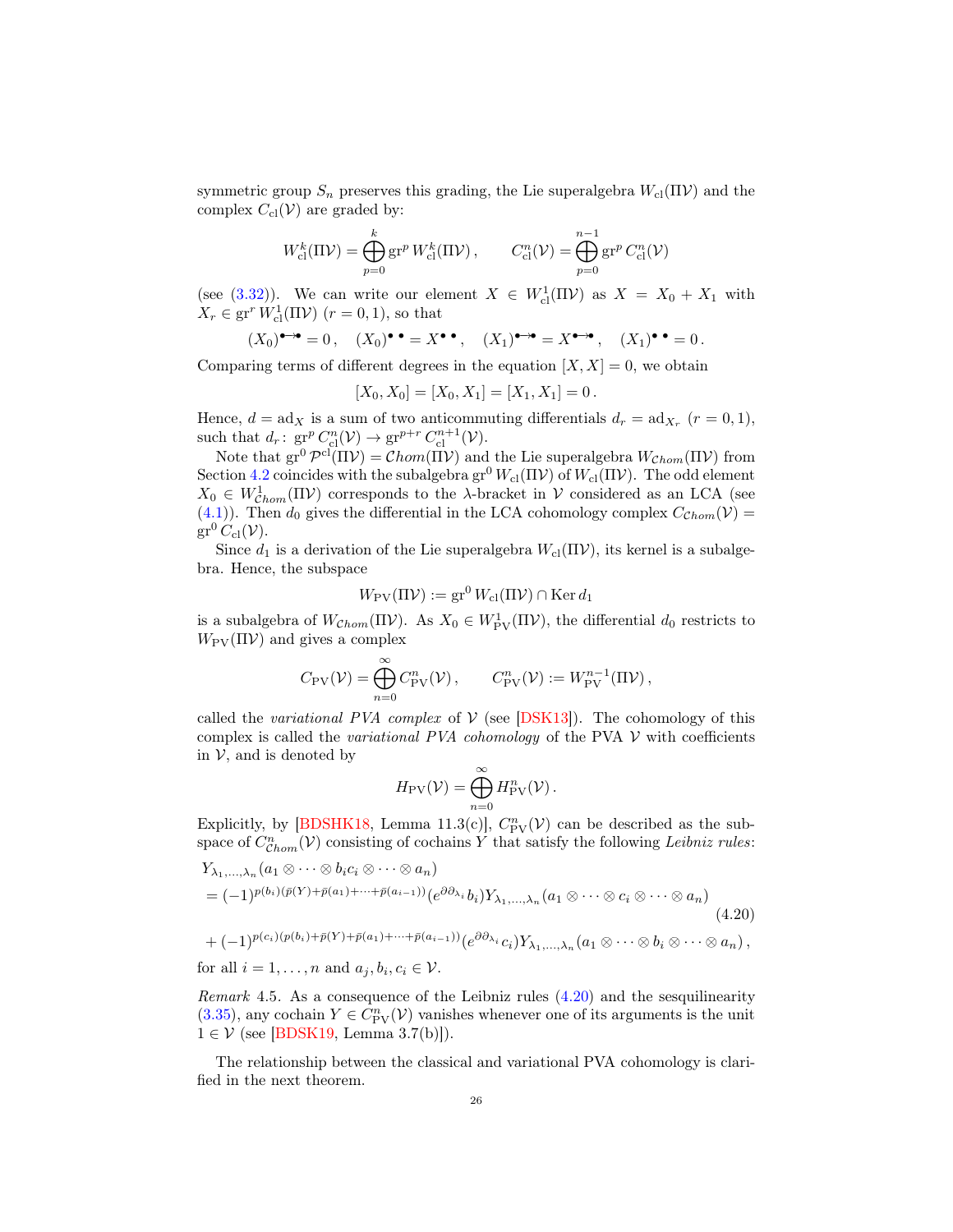<span id="page-26-3"></span>**Theorem 4.6.** Let  $V$  be a Poisson vertex algebra.

(a) The embedding of complexes  $(C_{PV}(\mathcal{V}), d_0) \hookrightarrow (C_{cl}(\mathcal{V}), d)$  induces an injective homomorphism of cohomology

<span id="page-26-1"></span>
$$
H_{\rm PV}(\mathcal{V}) \hookrightarrow H_{\rm cl}(\mathcal{V}).\tag{4.21}
$$

(b) Suppose that  $V$ , as a differential superalgebra, is isomorphic to an algebra of differential polynomials in finitely many even or odd variables. Then the map [\(4.21\)](#page-26-1) is an isomorphism.

*Proof.* Part (a) is [\[BDSHK18,](#page-54-1) Theorem 11.4], while part (b) is in [\[BDSHKV20\]](#page-54-5).  $\Box$ 

In the case of a universal PVA over an LCA, the variational PVA cohomology is related to the LCA cohomology as follows (see [\[BDSK19,](#page-54-3) Theorem 3.13]).

<span id="page-26-4"></span>**Proposition 4.7.** Let R be an LCA and  $V = V(R)$  be its universal PVA.

(a) If M is a  $V$ -module, then M is also an R-module by restriction, and the restriction of cochains

<span id="page-26-2"></span>
$$
Y \in C_{\text{PV}}^n(\mathcal{V}, M) \mapsto Y|_{R^{\otimes n}} \in C_{\text{Chom}}^n(R, M) \tag{4.22}
$$

gives an isomorphism of complexes  $C_{\text{PV}}(\mathcal{V}, M) \simeq C_{\text{Chom}}(R, M)$ .

(b) Let  $C \in R$  be such that  $\partial C = 0$ , let  $\overline{R} = R/\mathbb{F}C$  be the quotient LCA, and  $V^c := V^c(R) = V(R)/V(R)(C - c)$  be the corresponding quotient PVA. Then every  $V^c$ -module M is an  $\overline{R}$ -module by restriction, we have natural embeddings of complexes

$$
C_{\mathcal{C}hom}(\bar{R}, M) \subset C_{\mathcal{C}hom}(R, M), \qquad C_{\text{PV}}(\mathcal{V}^c, M) \subset C_{\text{PV}}(\mathcal{V}, M), \tag{4.23}
$$

and the isomorphism [\(4.22\)](#page-26-2) restricts to an isomorphism of complexes

$$
C_{\mathcal{C}hom}(\bar{R}, M) \simeq C_{\text{PV}}(\mathcal{V}^c, M). \tag{4.24}
$$

*Proof.* This is, in a different notation, the same as [\[BDSK19,](#page-54-3) Theorem 3.13].  $\square$ 

#### <span id="page-26-0"></span>5. Wick-type formula for VA cocycles and bounded VA cohomology

5.1. Wick-type formula. The main result of this section is a Wick-type formula for cocycles in  $C_{ch}(V, M)$ . This formula should help in proving that a good filtration on V induces an exhaustive filtration in cohomology.

**Proposition 5.1.** Let V be a vertex algebra, M be a V-module, and  $Y \in C_{\text{ch}}^n(V, M)$ be a closed element of the VA cohomology complex:  $dY = 0$ . Then, the following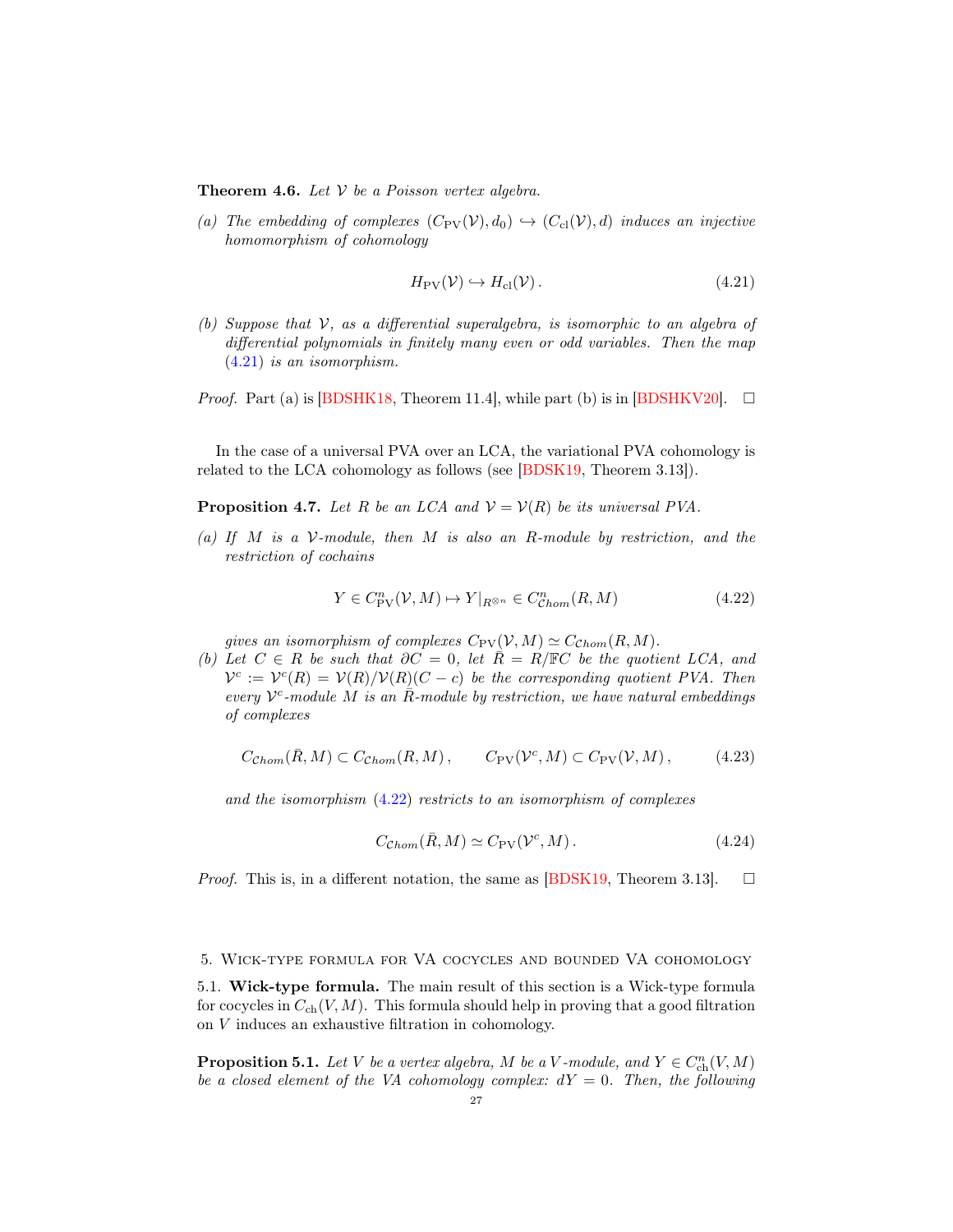Wick-type formula holds, for every  $\ell = 1, \ldots, n$ 

<span id="page-27-0"></span>
$$
Y_{\lambda_{0},\ldots,\lambda_{\ell-1}+\lambda_{\ell} \ldots,\lambda_{n}}(v_{0} \otimes \cdots \otimes v_{\ell-1}v_{\ell}; \otimes \cdots \otimes v_{n} \otimes 1)
$$
\n
$$
= (-1)^{p_{\ell-1}\bar{p}_{-1,\ell-1}} \cdot (e^{\partial \partial_{\lambda_{\ell-1}}}v_{\ell-1})Y_{\lambda_{0},\ldots,\lambda_{\ell-1}+\lambda_{\ell} \ldots,\lambda_{n}}(v_{0} \otimes \cdots \otimes v_{n} \otimes 1):
$$
\n
$$
+ (-1)^{p_{\ell}(1+\bar{p}_{-1,\ell})} \cdot (e^{\partial \partial_{\lambda_{\ell}}}v_{\ell})Y_{\lambda_{0},\ldots,\lambda_{\ell-1}+\lambda_{\ell} \ldots,\lambda_{n}}(v_{0} \otimes \cdots \otimes v_{n} \otimes 1):
$$
\n
$$
+ (-1)^{p_{\ell-1}\bar{p}_{-1,\ell-1}} \int_{0}^{\lambda_{\ell-1}} d\sigma v_{\ell-1}Y_{\lambda_{0},\ldots,\lambda_{\ell-1}+\lambda_{\ell}-\sigma\ldots,\lambda_{n}}(v_{0} \otimes \cdots \otimes v_{n} \otimes 1)
$$
\n
$$
+ (-1)^{p_{\ell}(1+\bar{p}_{-1,\ell})} \int_{0}^{\lambda_{\ell}} d\sigma v_{\ell}Y_{\lambda_{0},\ldots,\lambda_{\ell-1}+\lambda_{\ell}-\sigma\ldots,\lambda_{n}}(v_{0} \otimes \cdots \otimes v_{n} \otimes 1)
$$
\n
$$
- \sum_{\substack{i=\ell-1,\ell}}^{n} (-1)^{p_{i}\bar{p}_{-1,i}+\bar{p}_{i,\ell-1}} v_{i\lambda_{i}}Y_{\lambda_{0},\ldots,\lambda_{n}}^{z_{0},\ldots,z_{n}}(v_{0} \otimes \cdots \otimes v_{n} \otimes 1)
$$
\n
$$
- \sum_{\substack{i=\ell-1,\ell}}^{n} (-1)^{p_{\ell-1}(1+\bar{p}_{i,\ell-1})} Y_{\lambda_{0},\ldots,\lambda_{n}}^{z_{0},\ldots,z_{n}}(v_{0} \otimes \cdots \otimes v_{n} \otimes 1)
$$
\n
$$
- \sum_{\substack{i=\ell-1
$$

where we let  $p_i = p(v_i)$ ,  $\bar{p}_i = \bar{p}(v_i)$ , and

$$
\bar{p}_{i,j} = \begin{cases}\n\bar{p}(Y) + \bar{p}(v_0) + \cdots + \bar{p}(v_j) & \text{if } i = -1 \text{ and } j \ge 0, \\
\bar{p}(v_{i+1}) + \cdots + \bar{p}(v_j) & \text{if } 0 \le i \le j, \\
\bar{p}(v_{j+1}) + \cdots + \bar{p}(v_i) & \text{if } 0 \le j \le i.\n\end{cases}
$$
\n(5.2)

*Proof.* The function  $h = (z_{\ell-1} - z_{\ell})^{-1}$  decomposes as in [\(4.10\)](#page-22-1) with

$$
f_i = h
$$
,  $g_i = 1$  for  $i \neq \ell - 1, \ell$ ,  
\n $f_i = 1$ ,  $g_i = h$  for  $i \in \{\ell - 1, \ell\}$ ,

and as in  $(4.11)$  with

$$
f_{ij} = 1
$$
,  $g_{ij} = h$  for  $(i, j) \neq (\ell - 1, \ell)$ ,  
 $f_{\ell-1,\ell} = h$ ,  $g_{\ell-1,\ell} = 1$ .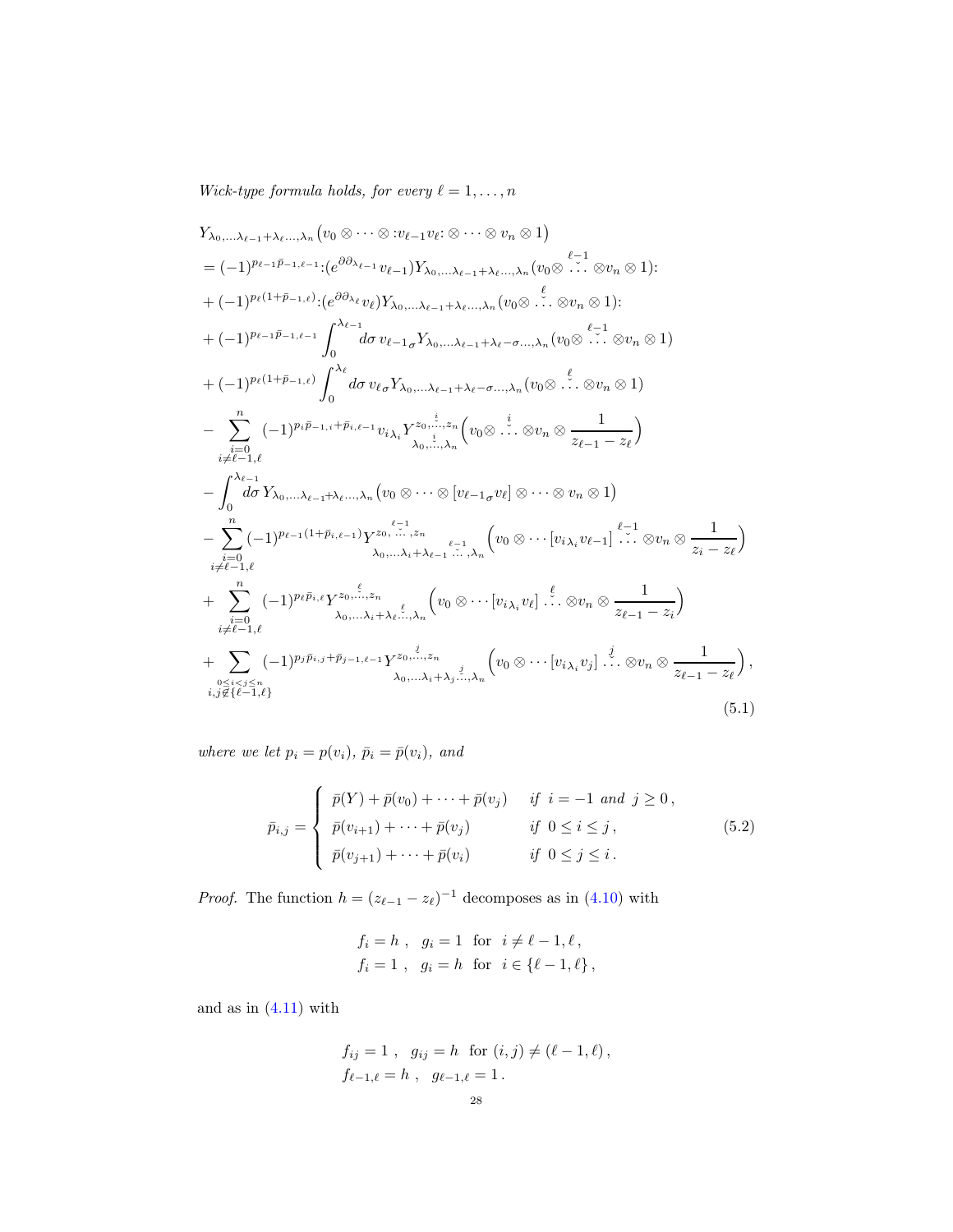Hence, if we evaluate equation  $(4.12)$  at h, we get

<span id="page-28-0"></span>
$$
(dY)_{\lambda_0,\ldots,\lambda_k}^{z_0,\ldots,z_k} (v_0 \otimes \cdots \otimes v_k \otimes \frac{1}{z_{\ell-1} - z_{\ell}})
$$
\n
$$
= (-1)^{\gamma_{\ell-1}} (\nabla_{\lambda_{\ell}} - \nabla_{\lambda_{\ell-1}})^{-1} v_{\ell-1} \lambda_{\ell-1} Y_{\lambda_0, \ldots, \lambda_n} (v_0 \otimes \cdots \otimes v_n \otimes 1)
$$
\n
$$
+ (-1)^{\gamma_{\ell}} (\nabla_{\lambda_{\ell}} - \nabla_{\lambda_{\ell-1}})^{-1} v_{\ell} \lambda_{\ell} Y_{\lambda_0, \ldots, \lambda_n} (v_0 \otimes \cdots \otimes v_n \otimes 1)
$$
\n
$$
+ \sum_{i \neq \ell-1, \ell} (-1)^{\gamma_i} v_{i} \lambda_i Y_{\lambda_0, \ldots, \lambda_n}^{z_0, \ldots, z_n} (v_0 \otimes \cdots \otimes v_n \otimes \frac{1}{z_{\ell-1} - z_{\ell}})
$$
\n
$$
+ (-1)^{\gamma_{\ell-1,\ell}} Y_{\lambda_{\ell-1} + \lambda_{\ell, \lambda_0, \ldots, \lambda_n}} ((-\nabla_{\lambda_{\ell-1}})^{-1} [v_{\ell-1} \lambda_{\ell-1} v_{\ell}] \otimes v_0 \otimes \cdots \otimes v_n \otimes 1)
$$
\n
$$
+ \sum_{\substack{0 \le i < j \le n \\ 0 \le i < j \le n}} (-1)^{\gamma_{ij}} Y_{\lambda_0, \ldots, \lambda_n}^{w, z_0, \ldots, z_n} (e^{-\partial_{z_i} \partial_{\lambda_i}} (e^{-\partial_{z_i} \partial_{\lambda_i}} (e^{-\partial_{z_i} \partial_{\lambda_i}}))
$$
\n
$$
[v_{i} \lambda_i v_j] \otimes v_0 \otimes \cdots \otimes v_n \otimes \frac{1}{z_{\ell-1} - z_{\ell}}]_{z_i = z_j = w}, \qquad (5.3)
$$

where  $\gamma_i, \gamma_{i,j} \in \mathbb{Z}/2\mathbb{Z}$  are as in [\(4.13\)](#page-22-4). According to the explanation of equation [\(4.12\)](#page-22-3), in the first term in the right-hand side of [\(5.3\)](#page-28-0) we need to expand ( $\nabla_{\lambda_{\ell}}$  –  $\nabla_{\lambda_{\ell-1}}$ <sup>-1</sup> by geometric series in non-negative powers of  $\nabla_{\lambda_{\ell}}$  and use the notation  $(4.9)$ . Recalling  $(2.16)$ , we get as a result

$$
-(-1)^{\gamma_{\ell-1}} \sum_{n=0}^{\infty} \frac{1}{n!} \int_{-\infty}^{\lambda_{\ell-1}} d\sigma \left( (\partial + \lambda_{\ell-1})^n v_{\ell-1} \right)_{\sigma} \left( \frac{\partial^n}{\partial \lambda_{\ell}^n} Y_{\lambda_0, \dots, \lambda_n} \left( v_0 \otimes \dots \otimes v_n \otimes 1 \right) \right)
$$
  
= -(-1)^{\gamma\_{\ell-1}} \cdot (e^{\partial \partial\_{\lambda\_{\ell-1}}} v\_{\ell-1}) Y\_{\lambda\_0, \dots, \lambda\_{\ell-1} + \lambda\_{\ell}, \dots, \lambda\_n} \left( v\_0 \otimes \dots \otimes v\_n \otimes 1 \right):  
-(-1)^{\gamma\_{\ell-1}} \int\_0^{\lambda\_{\ell-1}} d\sigma \, v\_{\ell-1} \sigma Y\_{\lambda\_0, \dots, \lambda\_{\ell-1} + \lambda\_{\ell} - \sigma, \dots, \lambda\_n} \left( v\_0 \otimes \dots \otimes v\_n \otimes 1 \right). (5.4)

Similarly, the second term in the right-hand side of [\(5.3\)](#page-28-0) is

$$
(-1)^{\gamma_{\ell}}: (e^{\partial \partial_{\lambda_{\ell}}} v_{\ell}) Y_{\lambda_0, \dots, \lambda_{\ell-1} + \lambda_{\ell} \dots, \lambda_n} (v_0 \otimes \dots \otimes v_n \otimes 1): + (-1)^{\gamma_{\ell}} \int_0^{\lambda_{\ell}} d\sigma \, v_{\ell \sigma} Y_{\lambda_0, \dots, \lambda_{\ell-1} + \lambda_{\ell} - \sigma \dots, \lambda_n} (v_0 \otimes \dots \otimes v_n \otimes 1).
$$
\n
$$
(5.5)
$$

 $\overline{a}$ 

The fourth term is, by the notation  $(4.9)$  and the symmetry conditions  $(4.6)$ ,

$$
-(-1)^{\bar{p}(Y)+\bar{p}(v_0)+\cdots+\bar{p}(v_{\ell-1})}Y_{\lambda_0,\ldots,\lambda_{\ell-1}+\lambda_{\ell}\ldots,\lambda_n}(v_0\otimes\cdots:v_{\ell-1}v_{\ell};\cdots\otimes v_n\otimes 1)
$$
  

$$
-(-1)^{\bar{p}(Y)+\bar{p}(v_0)+\cdots+\bar{p}(v_{\ell-1})}\int_0^{\lambda_{\ell-1}}d\sigma Y_{\lambda_0,\ldots,\lambda_{\ell-1}+\lambda_{\ell}\ldots,\lambda_n}(v_0\otimes\cdots[v_{\ell-1,\sigma}v_{\ell}]\cdots\otimes v_n\otimes 1).
$$
  
(5.6)

Let us consider now the last, fifth term of the right-hand side of  $(5.3)$ . We sum over all pairs of indices i, j such that  $1 \leq i \leq j \leq n$  and  $(i, j) \neq (\ell - 1, \ell)$ . The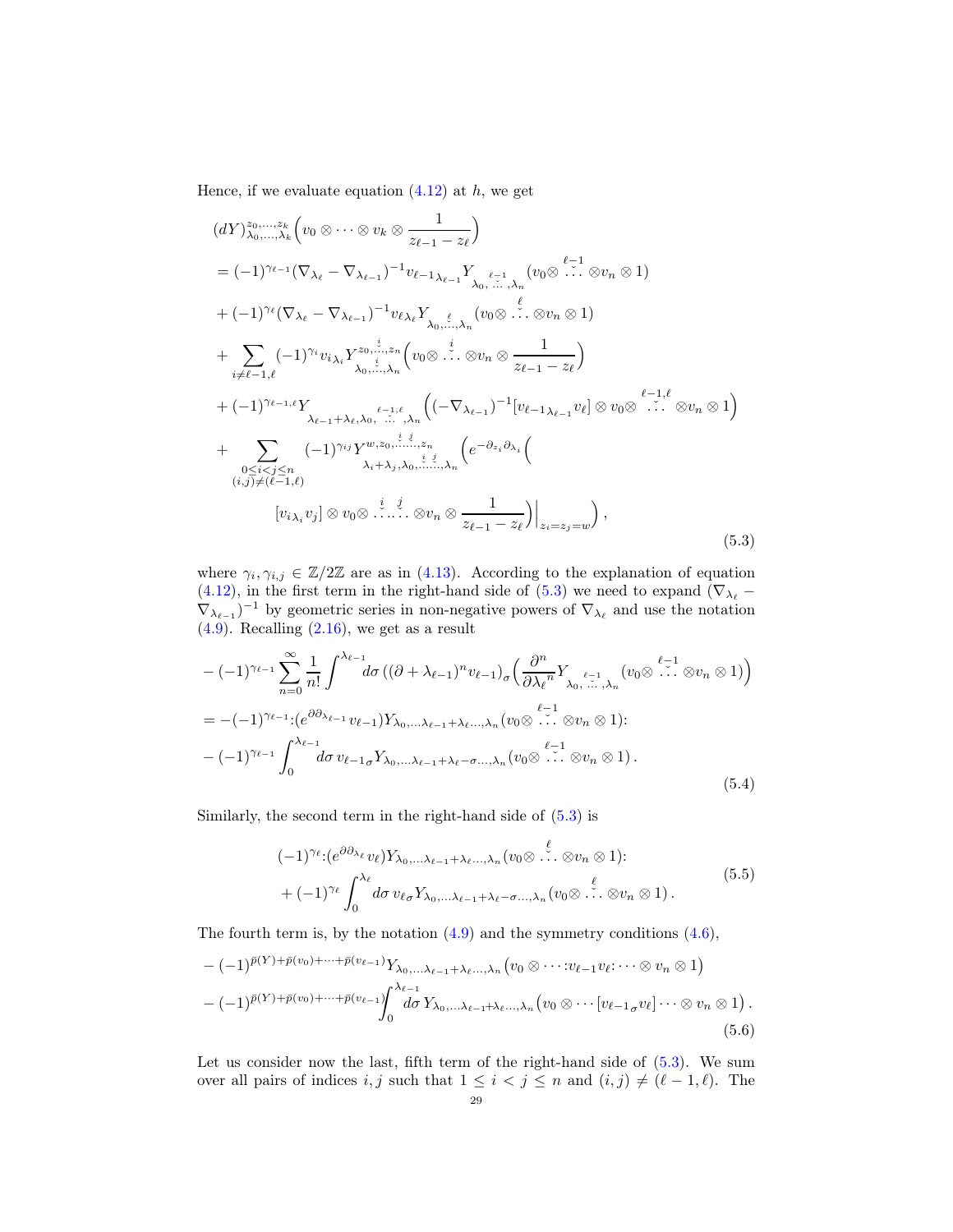terms with  $i < j = \ell - 1$  give

$$
\sum_{i=0}^{\ell-2} (-1)^{\bar{p}(Y)+\bar{p}(v_0)+\cdots+\bar{p}(v_i)+\bar{p}(v_{\ell-1})(\bar{p}(v_{i+1})+\cdots+\bar{p}(v_{\ell-2}))}
$$
\n
$$
\times Y^{z_0,\cdots,z_n}_{\lambda_0,\ldots\lambda_i+\lambda_{\ell-1}\cdots,\lambda_n} \left(v_0\otimes\cdots[v_{i\lambda_i}v_{\ell-1}]\cdots\otimes v_n\otimes\frac{1}{z_i-z_\ell}\right).
$$
\n
$$
(5.7)
$$

The terms with  $i < \ell - 1$ ,  $j = \ell$  give

$$
\sum_{i=0}^{\ell-2} (-1)^{\bar{p}(Y)+\bar{p}(v_0)+\cdots+\bar{p}(v_i)+\bar{p}(v_\ell)(\bar{p}(v_{i+1})+\cdots+\bar{p}(v_{\ell-1}))}
$$
\n
$$
\times Y^{z_0,\dots,z_n}_{\lambda_0,\dots,\lambda_i+\lambda_\ell,\dots,\lambda_n} \left(v_0\otimes\cdots[v_{i\lambda_i}v_\ell]\cdots\otimes v_n\otimes\frac{1}{z_{\ell-1}-z_i}\right).
$$
\n
$$
(5.8)
$$

The terms with  $i = \ell - 1$ ,  $j > \ell$  give, by the first sesquilinearity condition [\(4.5\)](#page-21-2) and the skewsymmetry of the  $\lambda$ -bracket,

$$
\sum_{j=\ell+1}^{n} (-1)^{\bar{p}(Y)+\bar{p}(v_0)+\dots+\bar{p}(v_j)+\bar{p}(v_{\ell-1})(\bar{p}(v_{\ell})+\dots+\bar{p}(v_j))}
$$
\n
$$
\times Y^{z_0,\dots,z_n}_{\lambda_0,\dots,\lambda_{\ell-1}+\lambda_j\dots,\lambda_n} \left(v_0\otimes \dots \left[v_{j_{\lambda_j}}v_{\ell-1}\right]\dots\otimes v_n\otimes \frac{1}{z_j-z_\ell}\right).
$$
\n
$$
(5.9)
$$

Similarly, the terms with  $i = \ell < j$  give

$$
\sum_{j=\ell+1}^{n} (-1)^{\bar{p}(Y)+\bar{p}(v_0)+\dots+\bar{p}(v_j)+\bar{p}(v_\ell)(\bar{p}(v_{\ell+1})+\dots+\bar{p}(v_j))}
$$
\n
$$
\times Y_{\lambda_0,\dots,\lambda_\ell+\lambda_j\dots,\lambda_n}^{\zeta_0,\xi,\zeta_n} \left(v_0 \otimes \dots \left[v_{j_{\lambda_j}}v_{\ell}\right]\dots \otimes v_n \otimes \frac{1}{z_{\ell-1}-z_j}\right).
$$
\n
$$
(5.10)
$$

Finally, the terms with  $\{i, j\} \cap {\ell - 1, \ell} = \emptyset$  give

<span id="page-29-0"></span>
$$
\sum_{\substack{0 \leq i < j \leq n \\ i, j \notin \{\ell-1,\ell\}}} (-1)^{\gamma_{ij}} Y^{w, z_0, \dots, z_n}_{\lambda_i + \lambda_j, \lambda_0, \dots, \lambda_n} \left( [v_{i\lambda_i} v_j] \otimes v_0 \otimes \dots \otimes v_n \otimes \frac{1}{z_{\ell-1} - z_{\ell}} \right), \quad (5.11)
$$

Combining all equations [\(5.3\)](#page-28-0)–[\(5.11\)](#page-29-0), and using the assumption that  $dY = 0$ , we obtain  $(5.1)$ .

We can compute more explicitly formula [\(5.1\)](#page-27-0) for  $n = 1$  and 2. First, if Y is a closed element in  $C^1_{\text{ch}}(V, M) = \text{Hom}_{\mathbb{F}[\partial]}(V, M)$ , we get:

$$
Y(:ab.) = (-1)^{p(a)\bar{p}(Y)}:aY(b): + (-1)^{p(a)p(b)+p(b)\bar{p}(Y)}:bY(a): + (-1)^{p(a)\bar{p}(Y)}\int_{0}^{\mu}d\sigma a_{\sigma}Y(b) - \int_{0}^{\mu}d\sigma Y([a_{\sigma}b]) + (-1)^{p(a)p(b)+p(b)\bar{p}(Y)}\int_{0}^{-\mu-\partial}d\sigma b_{\sigma}Y(a).
$$

The above equation holds for every  $\mu$ , hence it gives

$$
Y(:ab:) = (-1)^{p(a)\bar{p}(Y)}:aY(b): + (-1)^{p(a)p(b)+p(b)\bar{p}(Y)}:bY(a): - (-1)^{p(a)p(b)+p(b)\bar{p}(Y)} \int_{-\partial}^{0} d\sigma \, b_{\sigma} Y(a)
$$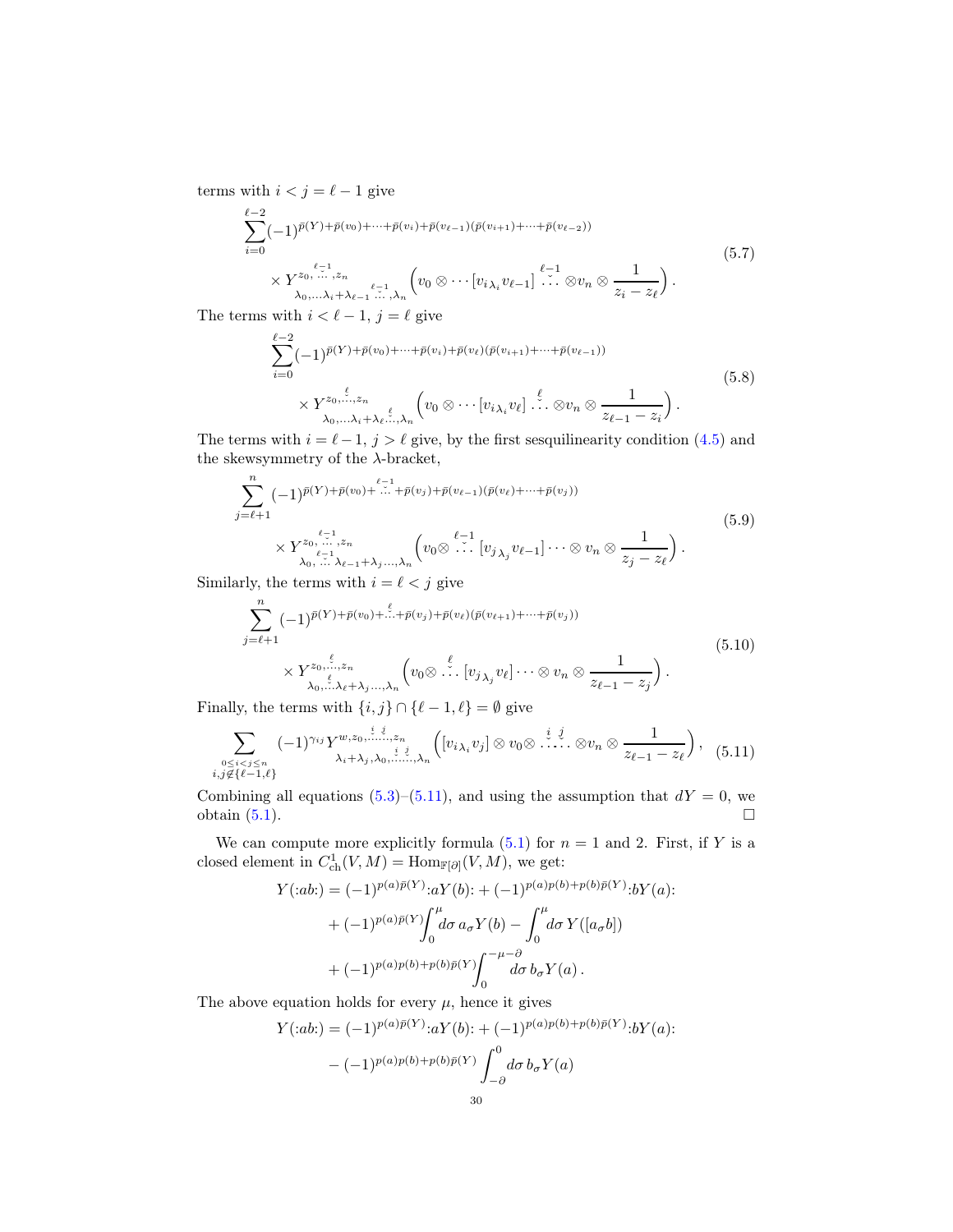$$
Y([a_{\lambda}b]) = (-1)^{p(a)\bar{p}(Y)}a_{\lambda}Y(b) - (-1)^{p(a)p(b)+p(b)\bar{p}(Y)}b_{-\lambda-\partial}Y(a).
$$

If we take the adjoint representation  $M = V$  and use the skewsymmetry of the λ-bracket and the quasicommutativity of the normally ordered product, the above equations become

$$
Y(:ab) = :Y(a)b: + (-1)^{p(a)\bar{p}(Y)}:aY(b):,
$$
  

$$
Y([a_{\lambda}b]) = (-1)^{p(a)\bar{p}(Y)}[a_{\lambda}Y(b)] + [Y(a)_{\lambda}b],
$$

which means that Y is a derivation (of parity  $\bar{p}(Y)$ ) of the vertex algebra V.

Next, we discuss the special case of formula  $(5.1)$  for  $n = 2$ . For simplicity, we consider the case of the adjoint module  $M = V$ . Recall that an element  $Y \in C^2_{\text{ch}}(V)$ is a map

$$
Y_{\lambda} = Y_{\lambda}^{z,w} \colon V^{\otimes 2} \otimes \mathbb{F}[(z-w)^{\pm 1}] \to V[\lambda, \mu]/\langle \partial + \lambda + \mu \rangle \simeq V[\lambda] \, .
$$

Let us denote, according to  $(4.2)$ , the normally ordered product and the  $\lambda$ -bracket corresponding to Y by

$$
:ab^{Y} = (-1)^{p(a)}Y_0^{z,w} \left(a \otimes b \otimes \frac{1}{w-z}\right),
$$
  
\n
$$
[a_{\lambda}b]^{Y} = (-1)^{p(a)}Y_{\lambda}(a \otimes b \otimes 1),
$$
\n
$$
(5.12)
$$

<span id="page-30-0"></span>so that

$$
(-1)^{p(a)} Y_{\lambda}^{z,w}\left(a\otimes b\otimes \frac{1}{w-z}\right) = :ab^Y + \int_0^{\lambda} d\sigma [a_{\sigma}b]^Y.
$$
 (5.13)

Then we have the following corollary.

<span id="page-30-1"></span>**Corollary 5.2.** Let V be a vertex algebra and  $Y \in C^2_{ch}(V)$  be a closed element of the VA cohomology complex:  $dY = 0$ . Then with the notation [\(5.12\)](#page-30-0), we have:

and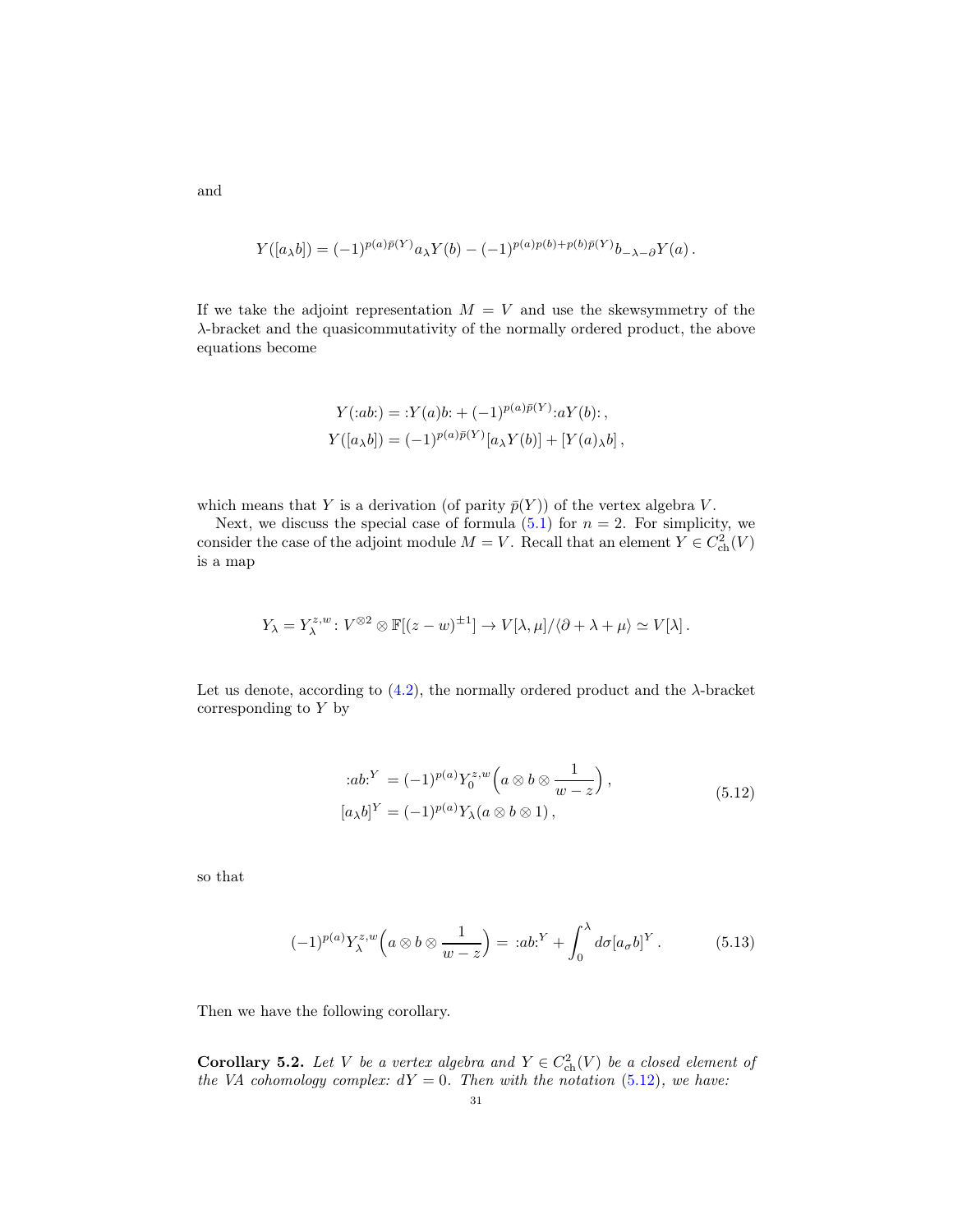<span id="page-31-0"></span>
$$
[a_{\lambda}:bc!]^{Y} + (-1)^{p(a)(\bar{p}(Y)+1)}[a_{\lambda}:bc]^{Y}] = : [a_{\lambda}b]c^{Y} + :[a_{\lambda}b]^{Y}c: + (-1)^{p(a)p(b)}:b[a_{\lambda}c]^{Y} + (-1)^{p(b)(p(a)+\bar{p}(Y)+1)}:b[a_{\lambda}c]^{Y}; + \int_{0}^{\lambda} d\tau \left[ [a_{\lambda}b]^{Y}{}_{\tau}c \right] + \int_{0}^{\lambda} d\sigma \left[ [a_{\lambda}b]_{\sigma}c \right]^{Y},
$$
\n
$$
(5.14)
$$

$$
[a_{\lambda}[b_{\mu}c]]^{Y} + (-1)^{p(a)(\bar{p}(Y)+1)}[a_{\lambda}[b_{\mu}c]^{Y}]
$$
  
=  $(-1)^{p(a)p(b)}[b_{\mu}[a_{\lambda}c]]^{Y} + (-1)^{p(b)(p(a)+\bar{p}(Y)+1)}[b_{\mu}[a_{\lambda}c]^{Y}]$  (5.15)  
+  $[[a_{\lambda}b]^{Y}{}_{\lambda+\mu}c] + [[a_{\lambda}b]_{\lambda+\mu}c]^{Y}$ ,

<span id="page-31-2"></span><span id="page-31-1"></span>
$$
[:ab:\chi c]^Y - [:ab^Y \chi c]
$$
  
= : $(e^{\partial \partial_{\lambda}} a)[b_{\lambda}c]:^Y + (-1)^{p(a)(\bar{p}(Y)+1)}:(e^{\partial \partial_{\lambda}} a)[b_{\lambda}c]^Y$ :  
+  $(-1)^{p(a)p(b)}:(e^{\partial \partial_{\lambda}} b)[a_{\lambda}c]:^Y + (-1)^{p(b)(p(a)+\bar{p}(Y)+1)}:(e^{\partial \partial_{\lambda}} b)[a_{\lambda}c]^Y$ :  
+  $(-1)^{p(a)p(b)} \int_0^{\lambda} [b_{\sigma}[a_{\lambda-\sigma}c]]^Y + (-1)^{p(b)(p(a)+\bar{p}(Y)+1)} \int_0^{\lambda} d\sigma [b_{\sigma}[a_{\lambda-\sigma}c]^Y],$ 

<span id="page-31-3"></span>
$$
\begin{split} [[a_{\mu}b]_{\lambda}c]^{Y} + [[a_{\mu}b]^{Y}_{\lambda}c] \\ &= [a_{\mu}[b_{\lambda-\mu}c]]^{Y} + (-1)^{p(a)(\bar{p}(Y)+1)}[a_{\mu}[b_{\lambda-\mu}c]^{Y}] \\ &- (-1)^{p(a)p(b)}[b_{\lambda-\mu}[a_{\mu}c]]^{Y} - (-1)^{p(b)(p(a)+\bar{p}(Y)+1)}[b_{\lambda-\mu}[a_{\mu}c]^{Y}]. \end{split} \tag{5.17}
$$

The above equations explain the name "Wick-type formulas" for [\(5.1\)](#page-27-0). Indeed, for  $Y = X$ , [\(5.14\)](#page-31-0) and [\(5.16\)](#page-31-1) become the left and right Wick formula for the vertex algebra  $V$ , while  $(5.15)$  and  $(5.16)$  become two equivalent forms of the Jacobi identity for  $V$ .

*Proof of Corollary [5.2.](#page-30-1)* Equation [\(5.1\)](#page-27-0) gives for  $\ell = 2$ 

$$
Y_{\lambda}(a \otimes :bc: \otimes 1)
$$
  
=  $(-1)^{p(b)(p(a)+\bar{p}(Y)+1)}:bY_{\lambda}(a \otimes c \otimes 1): + (-1)^{p(c)(p(a)+p(b)+\bar{p}(Y)+1)}:cY_{\lambda}(a \otimes b \otimes 1):$   
+  $(-1)^{p(b)(p(a)+\bar{p}(Y)+1)}\int_{0}^{\mu}d\sigma \left[b_{\sigma}Y_{\lambda}(a \otimes c \otimes 1)\right]$   
+  $(-1)^{p(c)(p(a)+p(b)+\bar{p}(Y)+1)}\int_{0}^{-\lambda-\mu-\partial}d\sigma \left[c_{\sigma}Y_{\lambda}(a \otimes b \otimes 1)\right]$   
+  $(-1)^{p(a)\bar{p}(Y)+p(b)}\left[a_{\lambda}Y_{\mu}^{z,w}\left(b \otimes c \otimes \frac{1}{z-w}\right)\right]-\int_{0}^{\mu}d\sigma Y_{\lambda}(a \otimes [b_{\sigma}c] \otimes 1)$   
-  $(-1)^{p(b)}Y_{\lambda+\mu}^{z,w}\left([a_{\lambda}b] \otimes c \otimes \frac{1}{z-w}\right)-(-1)^{p(c)+p(b)p(c)}Y_{-\mu-\partial}^{z,w}\left([a_{\lambda}c] \otimes b \otimes \frac{1}{z-w}\right),$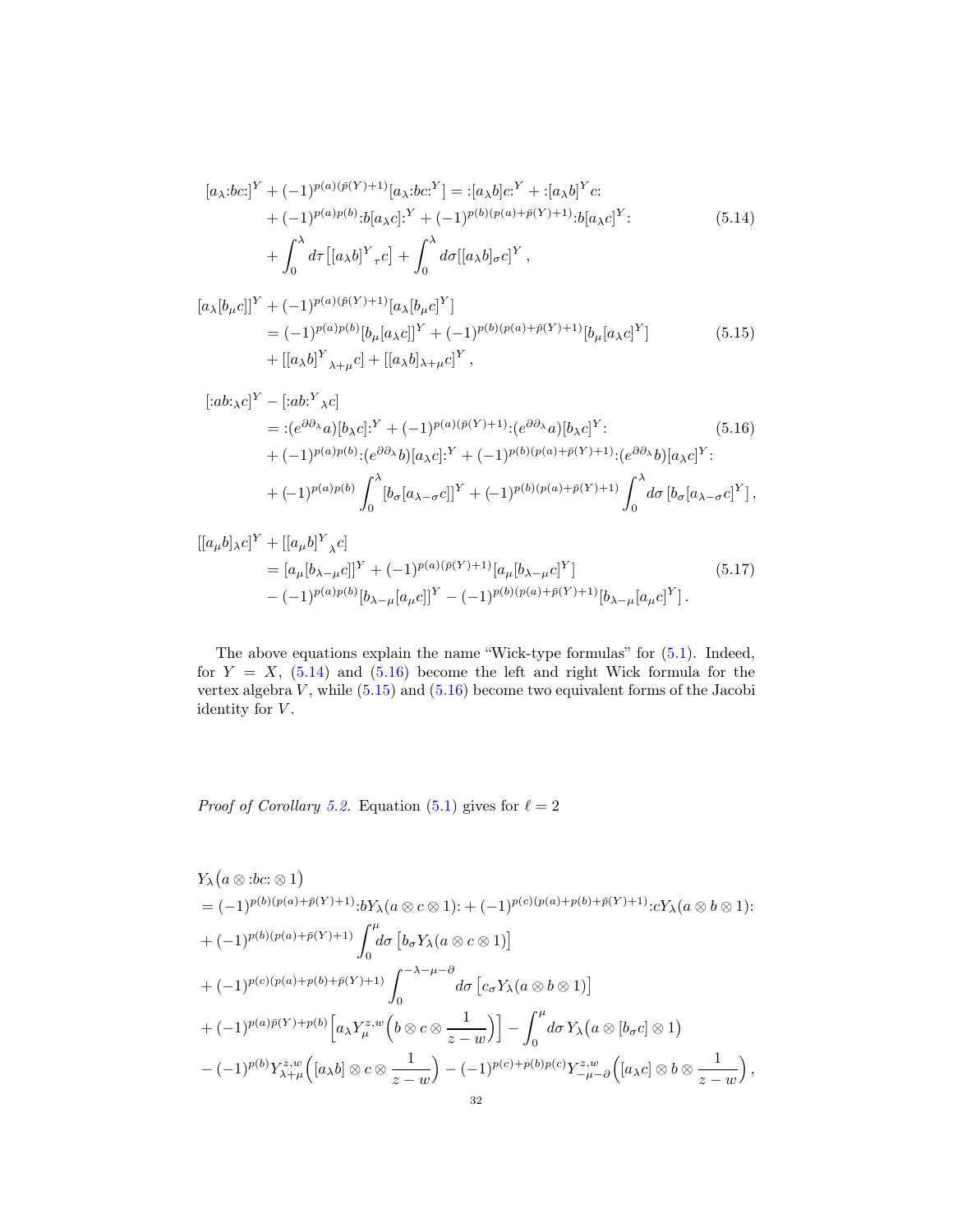while for  $\ell=1$  it gives

$$
Y_{\lambda}(:ab:\otimes c\otimes 1)
$$
\n
$$
= (-1)^{p(a)\bar{p}(Y)}:(e^{\partial \partial_{\lambda}}a)Y_{\lambda}(b\otimes c\otimes 1):+(-1)^{p(a)p(b)+p(b)\bar{p}(Y)}:(e^{\partial \partial_{\lambda}}b)Y_{\lambda}(a\otimes c\otimes 1):
$$
\n
$$
+(-1)^{p(a)\bar{p}(Y)}\int_{0}^{\mu}d\sigma \left[a_{\sigma}Y_{\lambda-\sigma}(b\otimes c\otimes 1)\right]-\int_{0}^{\mu}d\sigma Y_{\lambda}([a_{\sigma}b]\otimes c\otimes 1)
$$
\n
$$
+(-1)^{p(a)p(b)+p(b)\bar{p}(Y)}\int_{0}^{\lambda-\mu}d\sigma \left[b_{\sigma}Y_{\lambda-\sigma}(a\otimes c\otimes 1)\right]
$$
\n
$$
-(-1)^{p(c)(p(a)+p(b)+\bar{p}(Y))+p(b)+p(c)}\left[c_{-\lambda-\partial}Y_{\mu}^{z,w}\left(a\otimes b\otimes \frac{1}{z-w}\right)\right]
$$
\n
$$
-(-1)^{p(a)(1+p(b))}Y_{\lambda-\mu}^{z,w}\left((e^{\partial \partial_{\lambda}}b)\otimes [a_{\lambda}c]\otimes \frac{1}{z-w}\right)
$$
\n
$$
-(-1)^{p(b)}Y_{\mu}^{z,w}\left((e^{\partial \partial_{\lambda}}a)\otimes [b_{\lambda}c]\otimes \frac{1}{z-w}\right).
$$

The above equations hold for every  $\mu.$  Hence, by the sesquilinearity and symmetry conditions on  $Y$  and the vertex algebra axioms, we obtain:

<span id="page-32-0"></span>
$$
Y_{\lambda}(a \otimes :bc: \otimes 1)
$$
  
\n
$$
= (-1)^{p(b)(p(a)+\bar{p}(Y)+1)}:bY_{\lambda}(a \otimes c \otimes 1): + :Y_{\lambda}(a \otimes b \otimes 1)c:
$$
  
\n
$$
+ (-1)^{p(c)(p(a)+p(b)+\bar{p}(Y)+1)} \int_{-\partial}^{-\lambda-\partial} d\sigma [c_{\sigma}Y_{\lambda}(a \otimes b \otimes 1)] \qquad (5.18)
$$
  
\n
$$
- (-1)^{p(a)\bar{p}(Y)+p(b)} \Big[a_{\lambda}Y_{0}^{z,w}\Big(b \otimes c \otimes \frac{1}{w-z}\Big)\Big]
$$
  
\n
$$
+ (-1)^{p(b)}Y_{\lambda}^{z,w}\Big([a_{\lambda}b] \otimes c \otimes \frac{1}{w-z}\Big)
$$
  
\n
$$
- (-1)^{(p(a)+1)(p(b)+1)}Y_{0}^{z,w}\Big(b \otimes [a_{\lambda}c] \otimes \frac{1}{w-z}\Big),
$$

$$
Y_{\lambda}(a \otimes [b_{\mu}c] \otimes 1) + (-1)^{p(a)\bar{p}(Y) + p(b)} [a_{\lambda}Y_{\mu}(b \otimes c \otimes 1)]
$$
  
\n
$$
= (-1)^{p(b)(p(a) + \bar{p}(Y) + 1)} [b_{\mu}Y_{\lambda}(a \otimes c \otimes 1)]
$$
  
\n
$$
+ (-1)^{p(a)p(b) + p(a) + p(b)} Y_{\mu}(b \otimes [a_{\lambda}c] \otimes 1)
$$
  
\n
$$
+ [Y_{\lambda}(a \otimes b \otimes 1)_{\lambda + \mu}c] + (-1)^{p(b)} Y_{\lambda + \mu}([a_{\lambda}b] \otimes c \otimes 1),
$$
  
\n(5.19)

$$
Y_{\lambda} ( :ab: \otimes c \otimes 1)
$$
  
=  $(-1)^{p(a)\bar{p}(Y)} : (e^{\partial \partial_{\lambda}} a) Y_{\lambda} (b \otimes c \otimes 1) : + (-1)^{p(b)(p(a) + \bar{p}(Y))} : (e^{\partial \partial_{\lambda}} b) Y_{\lambda} (a \otimes c \otimes 1) :$   
+  $(-1)^{p(b)(p(a) + \bar{p}(Y))} \int_{0}^{\lambda} d\sigma \left[ b_{\sigma} Y_{\lambda - \sigma} (a \otimes c \otimes 1) \right]$   
 $- (-1)^{p(b)} \left[ Y_{0}^{z,w} \left( a \otimes b \otimes \frac{1}{w - z} \right)_{\lambda} c \right]$   
+  $(-1)^{p(a)(1 + p(b))} Y_{\lambda}^{z,w} \left( (e^{\partial \partial_{\lambda}} b) \otimes [a_{\lambda} c] \otimes \frac{1}{w - z} \right)$   
+  $(-1)^{p(b)} Y_{0}^{z,w} \left( (e^{\partial \partial_{\lambda}} a) \otimes [b_{\lambda} c] \otimes \frac{1}{w - z} \right),$   
33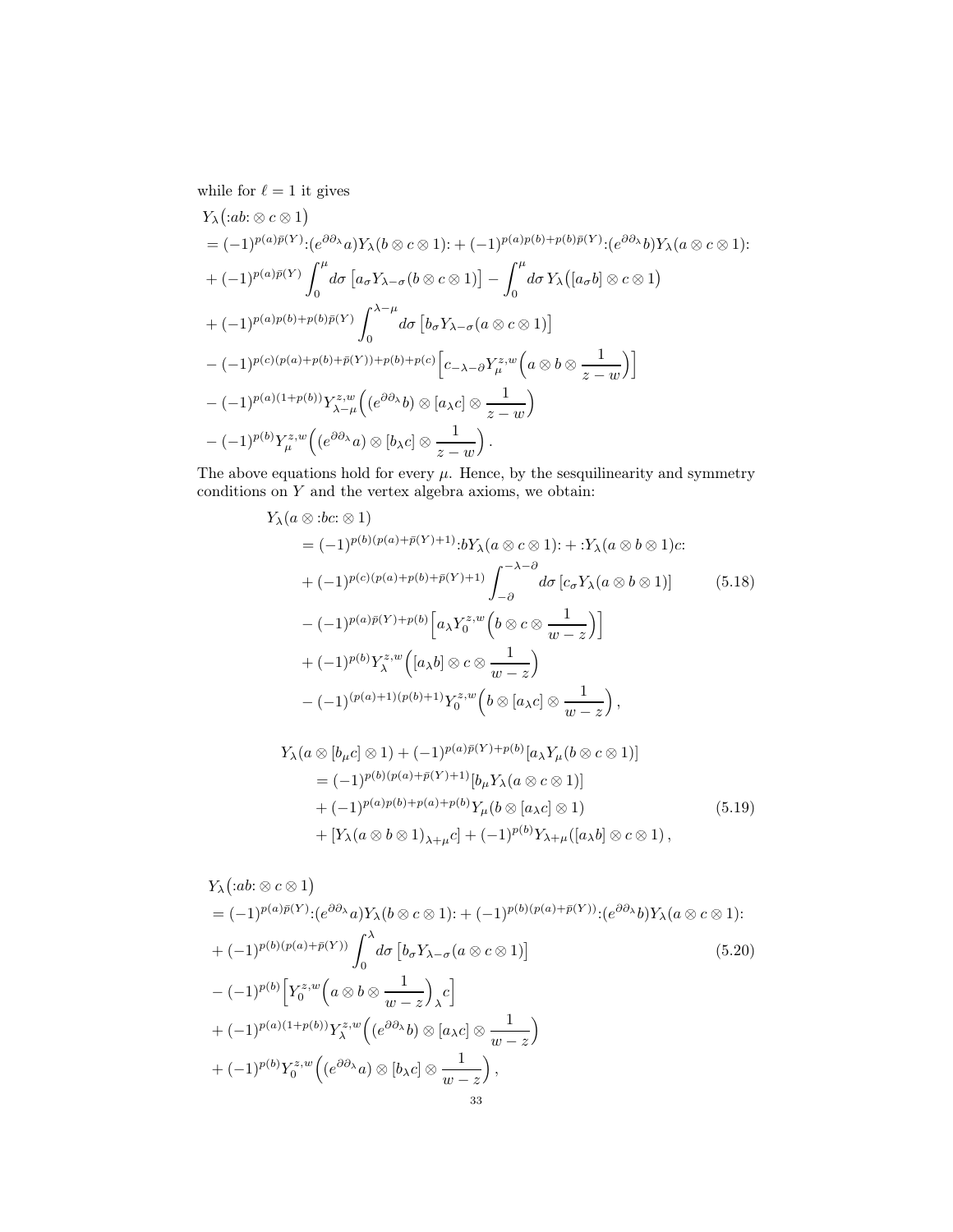<span id="page-33-0"></span>
$$
Y_{\lambda}([a_{\mu}b] \otimes c \otimes 1) + (-1)^{p(b)}[Y_{\mu}(a \otimes b \otimes 1)_{\lambda}c]
$$
  
=  $(-1)^{p(b)}Y_{\mu}(a \otimes [b_{\lambda-\mu}c] \otimes 1) + (-1)^{p(a)\bar{p}(Y)}[a_{\mu}Y_{\lambda-\mu}(b \otimes c \otimes 1)]$  (5.21)  
 $-(-1)^{p(a)(1+p(b))}Y_{\lambda-\mu}(b \otimes [a_{\mu}c] \otimes 1) - (-1)^{p(b)(p(a)+\bar{p}(Y))}[b_{\lambda-\mu}Y_{\mu}(a \otimes c \otimes 1)].$ 

<span id="page-33-2"></span>Rewriting  $(5.18)$ – $(5.21)$  using  $(5.12)$ , we get  $(5.14)$ – $(5.17)$ .

5.2. Bounded VA cohomology. Let  $V$  be a filtered VA and  $M$  be a filtered V-module. Recall that we have the induced decreasing  $\mathbb{Z}\text{-filtration } F^p C_{\text{ch}}^n(V, M)$  of the superspace  $C_{ch}^n(V, M)$ , defined in Section [3.3.](#page-13-5)

**Proposition 5.3.** (a) The filtration on  $C_{ch}^{0}(V, M) = M/\partial M$  is exhaustive.

(b) If V is finitely strongly generated and  $Y \in C^1_{\text{ch}}(V, M)$  is such that  $dY = 0$ , then  $Y \in \mathbb{F}^p C^1_{\text{ch}}(V, M)$  for some  $p \in \mathbb{Z}$ . Consequently, the decreasing  $\mathbb{Z}\text{-}filtration$ on the space of closed elements of  $C_{ch}^1(V, M)$  is exhaustive.

*Proof.* Part (a) is obvious: if  $m \in F^r M$ , then the corresponding map  $Y: \mathbb{C} \to$  $M/\partial M$  given by  $Y(1) = \bar{m}$  lies in  $F^{-r} C_{ch}^{0}(V, M)$ . For part (b), recall that an element of  $C^1_{\text{ch}}(V, M)$  is an  $\mathbb{F}[\partial]$ -module homomorphism  $Y: V \to M$ . Suppose that such Y is closed, i.e.,  $dY = 0$ . This, in particular, means that Y is a derivation of the normally ordered products:

$$
Y(\text{:uv:}) = (-1)^{p(u)\bar{p}(Y)} \text{:u} Y(v) \text{:} + \text{:Y}(u)v \tag{5.22}
$$

(which is Wick formula  $(5.1)$  in the special case  $n = 1$ ). Hence, such Y is uniquely determined by its values on the finite set of (strong) generators  $v_1, \ldots, v_s$ . Furthermore, since the filtration on  $V$  is exhaustive, each generator  $v_i$  lies in some member of the filtration of V, and since the filtration on M is exhaustive, the image  $Y(v_i)$ lies in some member of the filtration of  $M$ . The claim follows.  $\Box$ 

We define the *space of bounded n-cochains* as

$$
C_{\text{ch},\text{b}}^n(V,M) = \bigcup_{p \in \mathbb{Z}} \mathcal{F}^p C_{\text{ch}}^n(V,M) \ , \ n \in \mathbb{Z}_+ \ . \tag{5.23}
$$

Note that the differential  $d$  on  $C_{\text{ch}}^n(V, M)$  shifts the filtration by 1:

<span id="page-33-1"></span>
$$
d(\mathbf{F}^r C_{\text{ch}}^n(V, M)) \subset \mathbf{F}^{r+1} C_{\text{ch}}^{n+1}(V, M). \tag{5.24}
$$

To see this for the adjoint module, just observe that the element  $X$  defining the VA structure lies in  $F^1 C_{ch}^2(V)$ , hence, by Remark 4.1(a),  $d = ad X$  shifts the filtration by 1. For an arbitrary  $V$ -module  $M$ , we obtain the same result by considering the VA  $V \oplus M$  and taking the subquotient defining  $C_{\text{ch}}^n(V, M)$ . Alternatively, [\(5.24\)](#page-33-1) can be checked directly from the explicit formula [\(4.12\)](#page-22-3) of the differential d. As a consequence of [\(5.24\)](#page-33-1),

$$
C_{\text{ch},\text{b}}(V,M) = \bigoplus_{n \in \mathbb{Z}_+} C^n_{\text{ch},\text{b}}(V,M)
$$
\n(5.25)

is invariant with respect to the action of the differential d.

**Definition 5.4.** Let  $V$  be a filtered VA and let  $M$  be a filtered  $V$ -module. The bounded cohomology of V with coefficients in M, denoted by  $H_{\mathrm{ch,b}}(V, M)$ , is defined as the cohomology of the complex  $(C_{ch,b}(V, M), d)$ .

and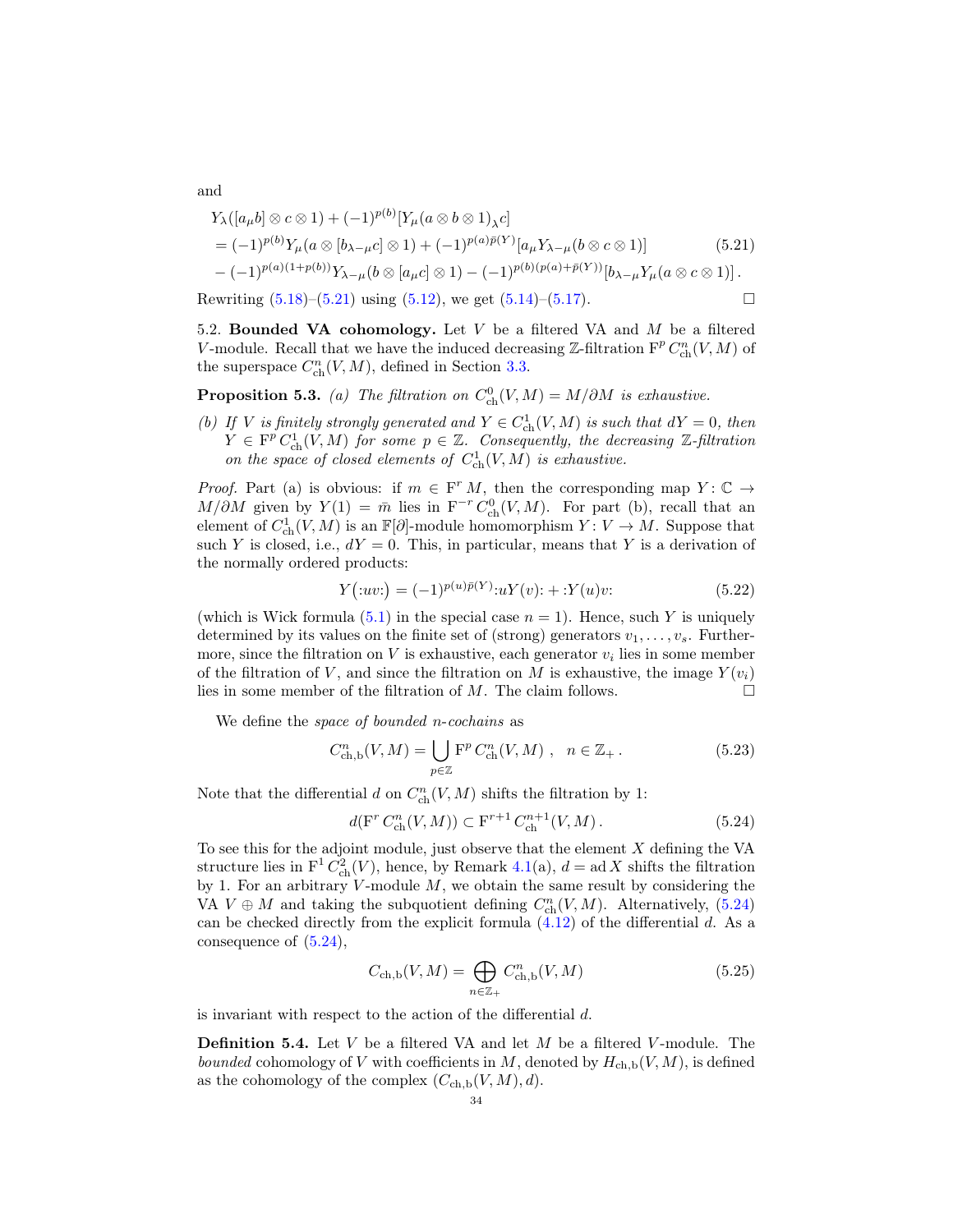By Proposition 5.3, we have

$$
H_{\text{ch}}^{0}(V, M) = H_{\text{ch}, \text{b}}^{0}(V, M), \qquad (5.26)
$$

and, provided that V is finitely strongly generated,

$$
H_{\text{ch}}^1(V, M) = H_{\text{ch},\text{b}}^1(V, M). \tag{5.27}
$$

Remark 5.5. Note that the decreasing Z-filtration of  $C_{ch}(V, M)$  induces a decreasing Z-filtration  $\mathbb{F}^p H_{\text{ch}}^n(V, M)$  in n-th cohomology. Clearly, we have a canonical surjective map  $\bigcup_{p\in\mathbb{Z}}\overline{F}^p H_{\text{ch}}^n(V,M) \rightarrow H_{\text{ch},b}^n(V,M)$ ; this does not need to be an isomorphism, since  $(dC_{ch}^{n-1}) \cap F^p C_{ch}^n$  might be larger than  $(dC_{ch,b}^{n-1}) \cap F^p C_{ch}^n$ .

Remark 5.6. By Lemma [3.1,](#page-13-6) the decreasing  $\mathbb{Z}\text{-filtration}$  of  $C_{\text{ch}}^n(V, M)$  is separated. By Proposition 5.3, it is also exhaustive for  $n = 0$  and 1 under natural assumptions on V and M. We were unable to prove that it is also exhaustive for  $n > 1$  under the same assumptions. This is the reason for considering the bounded VA cohomology  $H_{\text{ch},\text{b}}(V, M)$  in place of the VA cohomology  $H_{\text{ch}}(V, M)$ .

## 6. A spectral sequence for VA cohomology

<span id="page-34-0"></span>Throughout this section, V will be a vertex algebra with a very good filtration [\(2.17\)](#page-9-2) (cf. Definition [2.14\)](#page-10-3). For simplicity, we consider vertex algebra cohomology with coefficients in the adjoint module  $M = V$ ; the same results for an arbitrary  $V$ -module  $M$  can be derived by the standard reduction procedure.

6.1. Spectral sequence from the classical PVA cohomology to the VA cohomology. As in Sections [3.3](#page-13-5) and [5.2,](#page-33-2) an exhaustive increasing  $\mathbb{Z}_+$ -filtration of V induces a separated decreasing Z-filtration on the cohomology complex  $C_{ch}(V)$ ,  $\{F^p C_{ch}(V)\}_{p\in\mathbb{Z}}$ , and the differential  $d = ad_X$  satisfies (cf. [\(5.24\)](#page-33-1))

$$
d\colon \, \mathcal{F}^p C_{\text{ch}}^n(V) \to \mathcal{F}^{p+1} C_{\text{ch}}^{n+1}(V) \,, \qquad p \in \mathbb{Z} \,, \ n \ge 0 \,. \tag{6.1}
$$

This implies, in particular, that  $dF^p C_{ch}^n(V) \subset F^p C_{ch}^{n+1}(V)$ . Moreover, we have a separated, exhaustive, decreasing Z-filtration on the bounded cohomology subcomplex  $C_{ch,b}(V)$ , with the differential d given by restriction.

Consider the spectral sequence  $\{(E_r, d_r)\}_{r\geq 0}$  associated to the filtered complex  $(C_{ch}(V), d)$  or to the bounded subcomplex  $(C_{ch,b}(V), d)$ . Its definition is reviewed in Appendix [A.](#page-50-0) By Remark [A.3,](#page-51-0) we have  $d_0 = 0$  and

$$
E_1^{p,q} = E_0^{p,q} = \operatorname{gr}^p C_{\text{ch}}^{p+q}, \qquad p, q \in \mathbb{Z}.
$$

The differential

$$
d_1: E_1^{p,q} \to E_1^{p+1,q}
$$
\n
$$
d_1 \text{ to } F^p C_1^{p+q}(V)
$$
\n(6.2)

is induced by the restriction of d to  $\mathbf{F}^p C_{\text{ch}}^{p+q}(V)$ .

Recall the definitions [\(4.3\)](#page-20-3) and [\(4.19\)](#page-24-1) of the complexes  $C_{ch}(V)$  and  $C_{cl}(V)$  in terms of the operads  $\mathcal{P}^{ch}(\Pi V)$  and  $\mathcal{P}^{cl}(\Pi V)$ , respectively. Since, by assumption, the filtration of V is very good, by Theorem [3.6,](#page-16-5) the operads  $gr \mathcal{P}^{ch}(\Pi V)$  and  $\mathcal{P}^{cl}(\Pi V)$ are isomorphic, where  $V = gr V$ . Therefore, the Lie superalgebras gr  $W_{ch}(\Pi V)$ and  $W_{\text{cl}}(\Pi \mathcal{V})$  are isomorphic. Note that  $\mathcal{V}$  inherits a PVA structure from the VA structure of  $V$  (see Proposition [2.13\)](#page-10-2). Let us denote by  $\bar{X} \in W^1_{\text{cl}}(\Pi \mathcal{V})$  the odd element with  $[\bar{X}, \bar{X}] = 0$  that corresponds to the PVA structure via [\(4.18\)](#page-24-2) (with X replaced by  $\overline{X}$ ). Then  $\overline{X}$  is the image of  $X + F^2 W_{ch}^1(\Pi V) \in \text{gr}^1 W_{ch}(\Pi V)$  under the isomorphism gr  $W_{ch}(\Pi V) \simeq W_{cl}(\Pi V)$  (see [\[BDSHK18,](#page-54-1) Theorem 10.13]). The differential in the classical complex  $C_{\text{cl}}(\mathcal{V})$  is given by  $d = \text{ad}_{\bar{X}}$  (see Section [4.4\)](#page-24-0).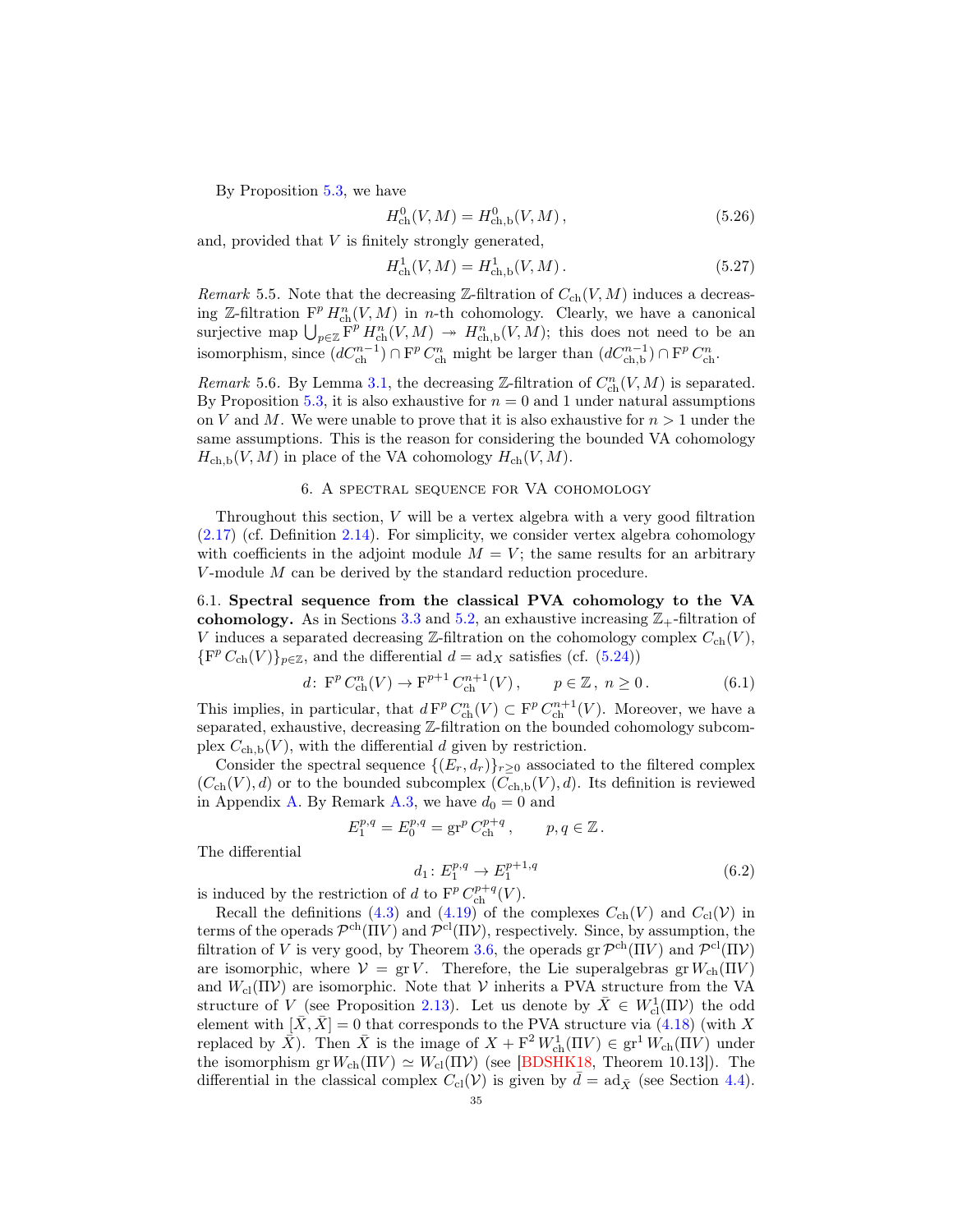Recall that each  $C_{\text{cl}}^n(\mathcal{V}) = \mathcal{P}^{\text{cl}}(\Pi \mathcal{V})(n)^{S_n}$  inherits a grading  $\text{gr}^p C_{\text{cl}}^n(\mathcal{V})$  from the grading [\(3.23\)](#page-16-4) of  $\mathcal{P}^{\text{cl}}(\Pi \mathcal{V})$ .

<span id="page-35-4"></span>**Lemma 6.1.** The bigraded complexes  $(E_1, d_1)$  and  $(C_{\text{cl}}(\mathcal{V}), \overline{d})$  are isomorphic, i.e.,

<span id="page-35-1"></span>
$$
E_1^{p,q} = \operatorname{gr}^p C_{\text{ch}}^{p+q}(V) \simeq \operatorname{gr}^p C_{\text{cl}}^{p+q}(V), \qquad p, q \in \mathbb{Z}, \tag{6.3}
$$

and the isomorphisms [\(6.3\)](#page-35-1) are compatible with the actions of  $d_1$  and  $\overline{d}$ .

*Proof.* We already know [\(6.3\)](#page-35-1) from the above discussion. For  $Y \in \mathcal{F}^p C_{\text{ch}}^{p+q}(V)$ , consider the element

$$
Y + \mathbf{F}^{p+1} C_{\text{ch}}^{p+q}(V) \in \operatorname{gr}^p C_{\text{ch}}^{p+q}(V) = \operatorname{gr}^p W_{\text{ch}}^{p+q-1}(\Pi V) = E_1^{p,q}
$$

and its image

$$
\bar{Y} \in \operatorname{gr}^p C^{p+q}_{\text{cl}}(\mathcal{V}) = \operatorname{gr}^p W^{p+q-1}_{\text{cl}}(\Pi \mathcal{V})
$$

under the isomorphism  $(6.3)$ . By definition,

<span id="page-35-2"></span>
$$
d_1(Y + F^{p+1} C_{\text{ch}}^{p+q}(V)) = [X, Y] + F^{p+2} C_{\text{ch}}^{p+q+1}(V) \in \text{gr}^{p+1} W_{\text{ch}}^{p+q}(\Pi V) = E_1^{p+1,q},
$$
\n(6.4)

and

<span id="page-35-3"></span>
$$
\bar{d}(\bar{Y}) = [\bar{X}, \bar{Y}] \in \text{gr}^{p+1} W_{\text{cl}}^{p+q}(\Pi \mathcal{V}). \tag{6.5}
$$

Then [\(6.4\)](#page-35-2) is mapped to [\(6.5\)](#page-35-3), since  $gr W_{ch}(\Pi V) \simeq W_{cl}(\Pi V)$  is an isomorphism of Lie superalgebras, by Theorem [3.6.](#page-16-5)

Recall that the cohomology of every filtered complex has an induced filtration, given explicitly by [\(A.6\)](#page-50-1). In our case,  $F^p H_{ch}^n(V)$  is the image of  $F^p C_{ch}^n(V) \cap \text{Ker } d$ under the canonical projection  $C_{\text{ch}}^n(V) \cap \text{Ker } d \to H_{\text{ch}}^n(V)$ , namely

$$
\mathcal{F}^p H^n_{\text{ch}}(V) = (\mathcal{F}^p C^n_{\text{ch}}(V) \cap \text{Ker} d)/(dC^{n-1}_{\text{ch}}(V) \cap \mathcal{F}^p C^n_{\text{ch}}(V)).
$$

Similarly, the filtration  $\mathbf{F}^p H_{\text{ch},b}^n(V)$  on bounded *n*-th cohomology is the image of the same space  $\mathbf{F}^p C_{\text{ch}}^n(V) \cap \text{Ker } d$  under the canonical projection  $C_{\text{ch},\text{b}}^n(V) \cap \text{Ker } d \to$  $H^n_{\mathrm{ch},\mathrm{b}}(V)$ , namely

$$
\mathcal{F}^p\,H^n_{\mathrm{ch},\mathbf{b}}(V)=(\mathcal{F}^p\,C^n_{\mathrm{ch}}(V)\cap\mathop{\mathrm{Ker}}\nolimits d)/(dC^{n-1}_{\mathrm{ch},\mathbf{b}}(V)\cap\mathcal{F}^p\,C^n_{\mathrm{ch}}(V))\,.
$$

Since  $C_{\text{ch},b}^{n-1}(V) \subset C_{\text{ch}}^{n-1}(V)$ , we have, in particular, a canonical surjective map  $\mathcal{F}^p H^n_{\mathrm{ch},\mathrm{b}}(V) \twoheadrightarrow \mathcal{F}^p H^n_{\mathrm{ch}}(V).$ 

From Appendix [A](#page-50-0) and Lemma [6.1,](#page-35-4) we obtain the following theorem.

<span id="page-35-5"></span>**Theorem 6.2.** Let V be a vertex algebra with a very good filtration, and  $V = \text{gr } V$ be its associated graded Poisson vertex algebra. Then there exists a spectral sequence  $\{(E_r, d_r)\}_{r\geq 1}$ , whose first term is the classical PVA cohomology complex  $(C_{\text{cl}}(\mathcal{V}), \bar{d})$ and whose limit is  $E^{p,q}_{\infty} \simeq \operatorname{gr}^p H^{p+q}_{\mathrm{ch},\mathrm{b}}(V)$ . Furthermore,  $\operatorname{gr}^p H^{p+q}_{\mathrm{ch}}(V)$  is a quotient space of  $E^{p,q}_{\infty}$ .

*Proof.* The isomorphism  $E^{p,q}_{\infty} \simeq \text{gr}^p H^{p+q}_{\text{ch},b}(V)$  follows from [\(A.20\)](#page-52-0), while the surjection  $E_{\infty}^{p,q} \to \text{gr}^p H_{\text{ch}}^{p+q}(V)$  follows from [\(A.22\)](#page-53-0).

We can therefore apply Lemma [A.6\(](#page-53-1)b) to the complex  $(C_{ch,b}(V), d)$  to obtain upper bounds on the bounded cohomology of V .

<span id="page-35-0"></span>**Corollary 6.3.** Let V be a vertex algebra with a very good filtration, and  $V = \text{gr } V$ be its associated graded Poisson vertex algebra. Then

$$
\dim H^n_{\mathrm{ch,b}}(V) \le \dim H^n_{\mathrm{cl}}(\mathcal{V}), \qquad n \ge 0.
$$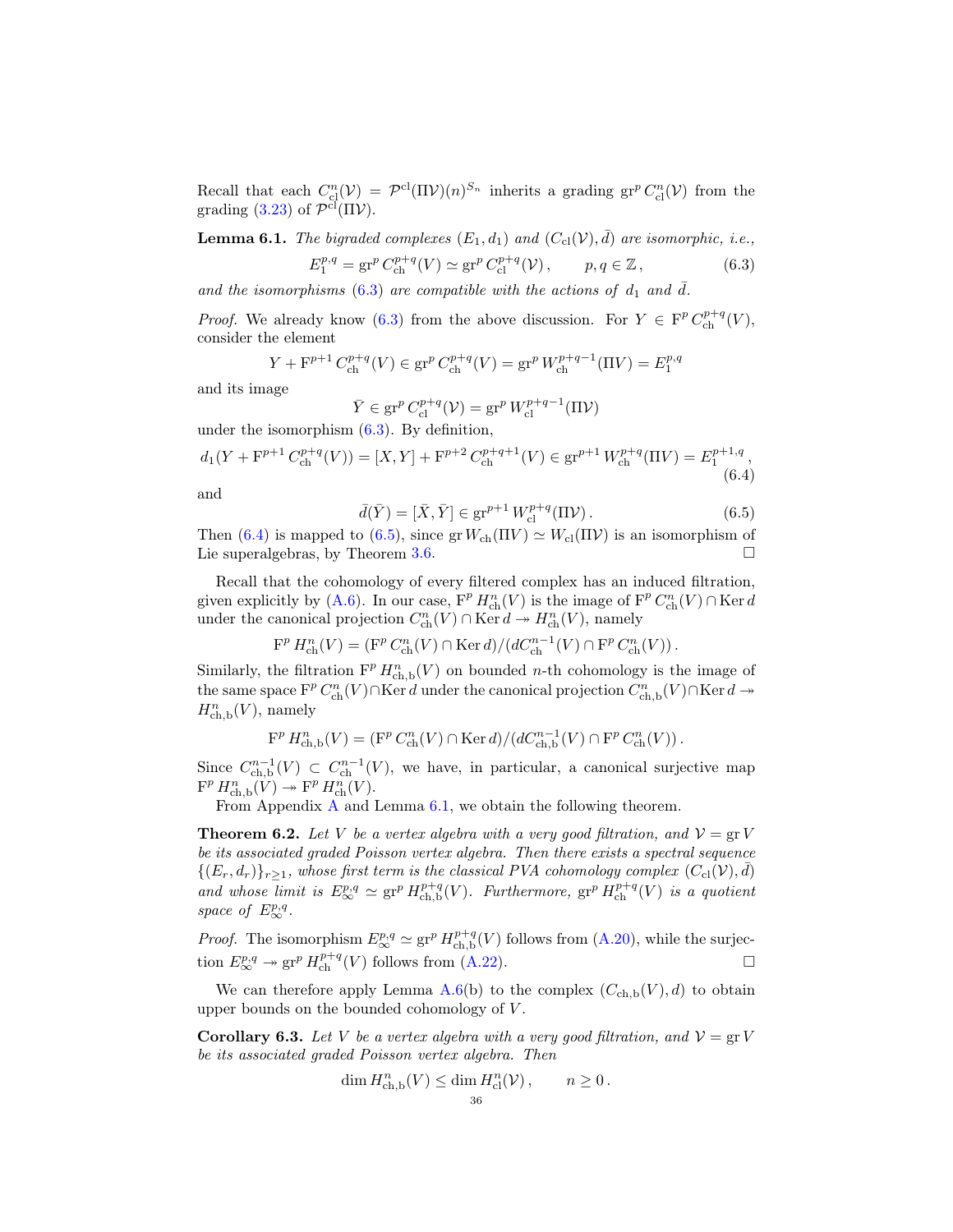Under additional assumptions, we derive that the bounded cohomology of  $V$  is finite-dimensional and bounded by the variational PVA cohomology of  $\mathcal V$ .

<span id="page-36-1"></span>**Theorem 6.4.** Let  $V$  be a freely finitely generated vertex algebra with a very good filtration. Assume that the associated graded Poisson vertex algebra  $V = \text{gr } V$  is conformal and generated by elements of positive conformal weight. Then

$$
\dim H^{n}_{\mathrm{ch},\mathrm{b}}(V) \le \dim H^{n}_{\mathrm{PV}}(\mathcal{V}) < \infty, \qquad n \ge 0. \tag{6.6}
$$

*Proof.* Since V is freely finitely generated and its increasing  $\mathbb{Z}_{+}$ -filtration is very good,  $\mathcal{V} = \text{gr } V$  is isomorphic, as a differential algebra, to an algebra of differential polynomials in finitely many (even or odd) variables. By Theorem [4.6,](#page-26-3)  $H_{PV}(\mathcal{V}) \simeq$  $H_{\text{cl}}(\mathcal{V})$ . Then the claim follows from Corollary [6.3](#page-35-0) and [\[BDSK19,](#page-54-3) Theorem 3.29].  $\Box$ 

<span id="page-36-0"></span>**Theorem 6.5.** Let V be a vertex algebra freely generated by its  $\mathbb{F}[\partial]$ -submodule  $R = \bigoplus_{j=0}^{s} \mathbb{F}[\partial] W_j$ , where  $L := W_0$  is a Virasoro element in V and each  $W_j$  has positive conformal weight  $\Delta_j$  with respect to L (where  $\Delta_j \in \mathbb{Q}$  or  $\mathbb{R}$ ). Then

$$
\dim H^n_{{\rm ch,b}}(V)<\infty\,,\qquad n\ge 0\,.
$$

Proof. Recall that the conformal weights have the property

$$
\Delta(a_{(n)}b) = \Delta(a) + \Delta(b) - n - 1, \qquad a, b \in V, \ \ n \in \mathbb{Z}
$$

(see Remark [2.9](#page-8-5) and [\[K96\]](#page-55-4)). Moreover, by Definition [2.7,](#page-7-0)

$$
[L_{\lambda}a] = (\partial + \lambda \Delta(a))a + \sum_{n \geq 2} \frac{\lambda^n}{n!} L_{(n)}a,
$$

for every  $a \in V$  of conformal weight  $\Delta(a)$ . Then it is easy to check that, if we let

$$
R_{\Delta} = \delta_{\Delta,1} \mathbb{F}[\partial] L \oplus \bigoplus_{1 \leq j \leq s \,:\, \Delta_j = \Delta} \mathbb{F}[\partial] W_j ,
$$

the condition  $(2.25)$  holds. Hence, by Proposition [2.17,](#page-11-3) the filtration  $(2.24)$  of V is very good. In the associated graded PVA  $\mathcal{V} = \text{gr } V$ , we have:

$$
[\bar{L}_{\lambda}\bar{L}] = (\partial + 2\lambda)\bar{L}, \qquad [\bar{L}_{\lambda}\bar{W}_j] = (\partial + \Delta_j\lambda)\bar{W}_j, \qquad 1 \le j \le s,
$$

where  $\bar{L} = L + \mathbf{F}^2 V \in \text{gr}^1 V$  and  $\bar{W}_j = W_j + \mathbf{F}^{\Delta_j+1} V \in \text{gr}^{\Delta_j} V$ . Since  $V$  is generated by  $\bar{L} = \bar{W}_0, \bar{W}_1, \ldots, \bar{W}_s$  as a differential algebra, it follows that  $V$  is a conformal PVA. Hence, we can apply Theorem [6.4.](#page-36-1)  $\Box$ 

Recall that, for any simple finite-dimensional Lie algebra (or more generally, a basic Lie superalgebra) g, any nonzero nilpotent element  $f \in \mathfrak{g}$ , and any non-critical level  $k \in \mathbb{F}$  (i.e.,  $k \neq -h^{\vee}$ , where  $h^{\vee}$  is the dual Coxeter number of  $\mathfrak{g}$ ), we have the universal W-algebra  $W^k(\mathfrak{g}, f)$ , which satisfies the conditions of Theorem [6.5](#page-36-0) (see [\[KW04,](#page-55-6) [DSK06\]](#page-54-14)).

**Corollary 6.6.** For the universal W-algebra  $V = W^k(\mathfrak{g},f)$  with  $k \neq -h^{\vee}$ , we have

$$
\dim H^n_{\mathrm{ch},\mathrm{b}}(V) < \infty \,, \qquad n \ge 0 \,.
$$

In the next two subsections, we will consider special cases, in which the spectral sequence from Theorem [6.2](#page-35-5) collapses.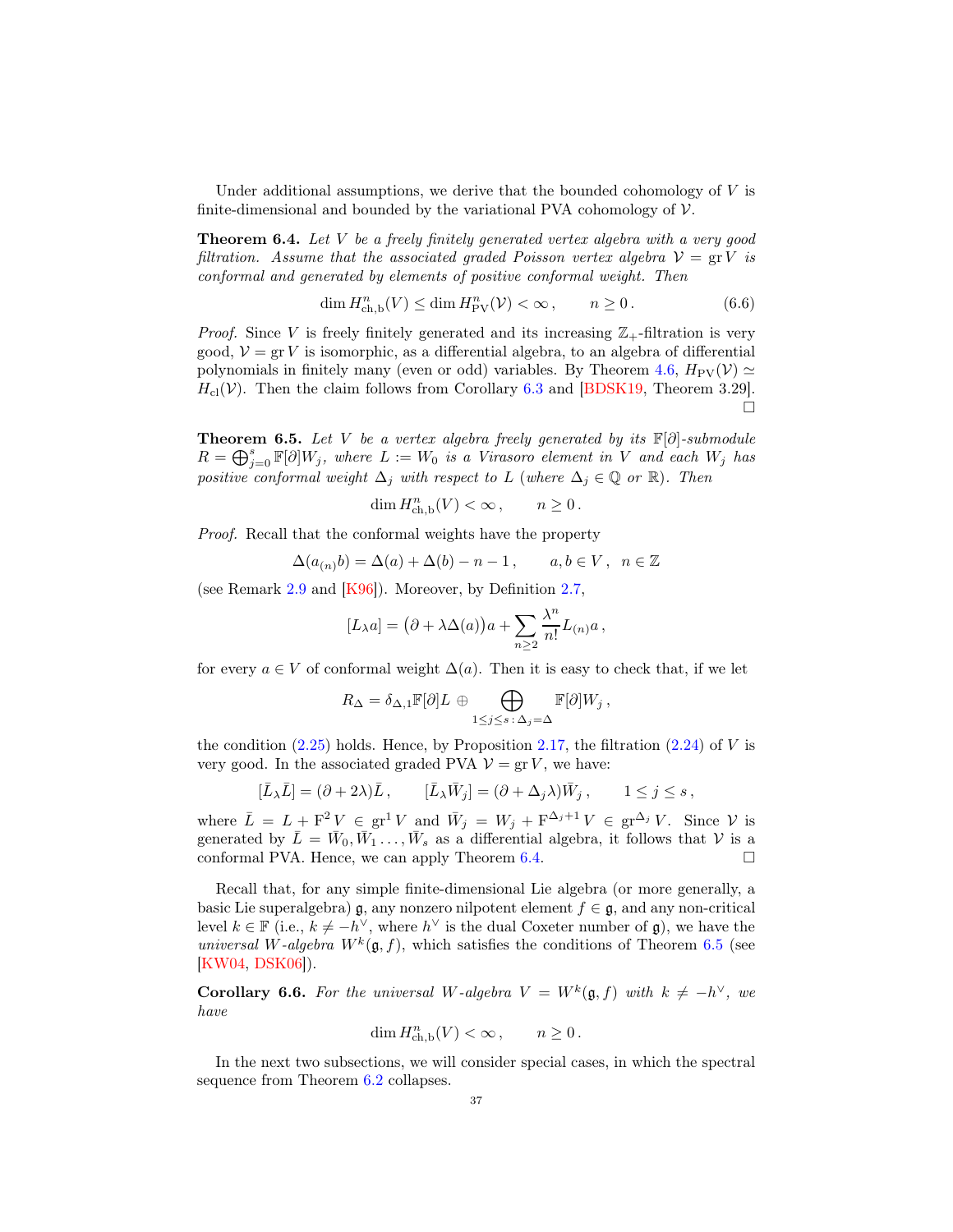6.2. The case of commutative VA. In this subsection,  $V$  will be a commutative vertex algebra, i.e., such that  $[V_\lambda V] = 0$ . Then, by [\(2.11\)](#page-8-0), [\(2.12\)](#page-8-3), V is a commutative associative algebra with respect to the normally ordered product with a derivation  $\partial$ . We consider V with the trivial filtration [\(3.29\)](#page-17-1), as in Example [2.16](#page-11-4) and Section [3.7.](#page-17-3) Then  $V = \text{gr } V = V$  with the same commutative associative product as  $V$ .

The filtration of  $\mathcal{P}^{ch}(\Pi V)(n)$  is given by [\(3.31\)](#page-17-7). Hence, the filtration of  $C_{ch}^{n}(V)$ has the form

$$
C_{\text{ch}}^n(V) = \mathcal{F}^0 C_{\text{ch}}^n(V) \supset \mathcal{F}^1 C_{\text{ch}}^n(V) \supset \cdots \supset \mathcal{F}^{n-1} C_{\text{ch}}^n(V) \supset \mathcal{F}^n C_{\text{ch}}^n(V) = \{0\}.
$$

Since this filtration is finite for every  $n$ , it follows that the spectral sequence from Theorem [6.2](#page-35-5) converges: for every  $p, q \in \mathbb{Z}$ , there exists  $s \geq 1$  such that  $E_r^{p,q} =$  $E^{p,q}_{\infty} = \operatorname{gr}^p H^{p+q}_{\operatorname{ch}}(V)$  for all  $r \geq s$ .

Here is a similar example, in which we have convergence.

Example 6.7. Consider an arbitrary VA V with the filtration

$$
F^{-1}V = F^{0}V = \{0\} \subset F^{1}V = F^{2}V = \cdots = V,
$$

as in Example [2.15.](#page-11-5) Then  $V = \text{gr } V = V$  with the same  $\lambda$ -bracket as V, but with the zero product. The filtration of  $\mathcal{P}^{ch}(\Pi V)(n)$  has the form (cf. [\(3.31\)](#page-17-7)):

$$
\mathcal{P}^{\mathrm{ch}}(n) = \mathrm{F}^{n-1} \mathcal{P}^{\mathrm{ch}}(n) \supset \mathrm{F}^n \mathcal{P}^{\mathrm{ch}}(n) \supset \cdots \supset \mathrm{F}^{2n-2} \mathcal{P}^{\mathrm{ch}}(n) \supset \mathrm{F}^{2n-1} \mathcal{P}^{\mathrm{ch}}(n) = \{0\}.
$$

Hence, the filtration of  $C_{ch}^{n}(V)$  is finite for every n, and the spectral sequence converges to  $E^{p,q}_{\infty} = \text{gr}^p H_{\text{ch}}^{p+q}(V)$ .

Let us go back to the case when the VA  $V$  is commutative. If we assume, in addition, that  $V$  is an algebra of differential polynomials, then the spectral sequence collapses and we can completely determine  $H_{ch}(V)$ .

**Theorem 6.8.** Let V be a superalgebra of differential polynomials in finitely many even or odd variables,

$$
V = \mathbb{F}[u_i^{(k)} | 1 \le i \le N, k \in \mathbb{Z}_+], \qquad u_i^{(k)} = \partial^k u_i,
$$

considered as a vertex algebra with the zero  $\lambda$ -bracket. Then

$$
H^n_{\operatorname{ch}}(V)\simeq H^n_{\rm PV}(V)\simeq C^n_{\rm PV}(V)\,,\qquad n\geq 0\,.
$$

Explicitly, this is the space of all collections of polynomials

$$
P_{\lambda_1,\dots,\lambda_n}^{i_1,\dots,i_n} \in V[\lambda_1,\dots,\lambda_n]/\langle \partial + \lambda_1 + \dots + \lambda_n \rangle, \qquad 1 \leq i_s \leq N,
$$

satisfying the symmetry conditions

 $P^{i_1,...,i_s,i_{s+1},...,i_n}_{\lambda_1,\ldots,\lambda_n,\lambda_{s+1},...,k_n}$  $\lambda^{i_1,...,i_s,i_{s+1},...,i_n}_{\lambda_1,...,\lambda_s,\lambda_{s+1},...,\lambda_n} = (-1)^{\bar{p}(u_{i_s})\bar{p}(u_{i_{s+1}})} P^{{i_1,...,i_{s+1},i_s,...,i_n}}_{\lambda_1,...,\lambda_{s+1},\lambda_s,...,\lambda_n}$  $\lambda_1, ..., \lambda_{s+1}, \lambda_s, ..., \lambda_n, \qquad 1 \leq s \leq n-1.$ 

Such a collection determines a unique (up to coboundary) cocycle  $Y \in C^n_{\text{ch}}(V)$  by

$$
Y_{\lambda_1,\ldots,\lambda_n}(u_{i_1}\otimes\cdots\otimes u_{i_n}\otimes 1)=P_{\lambda_1,\ldots,\lambda_n}^{i_1,\ldots,i_n}.
$$

*Proof.* Notice that  $V = \text{gr } V = V$  is both a VA and a PVA with the same product and with the zero  $\lambda$ -bracket. We have

$$
E_2^{p,q} \simeq \text{gr}^p H_{\text{cl}}^{p+q}(V) \simeq \text{gr}^p H_{\text{PV}}^{p+q}(V) \simeq \text{gr}^p C_{\text{PV}}^{p+q}(V).
$$

The second isomorphism holds by Theorem [4.6,](#page-26-3) and the third because the λ-bracket in V is zero, which implies that the differential in  $C_{\rm PV}(V)$  is zero. Recall from Section [4.4](#page-24-0) that the grading of  $C_{\text{cl}}(V)$  is given by the number of edges of the graph,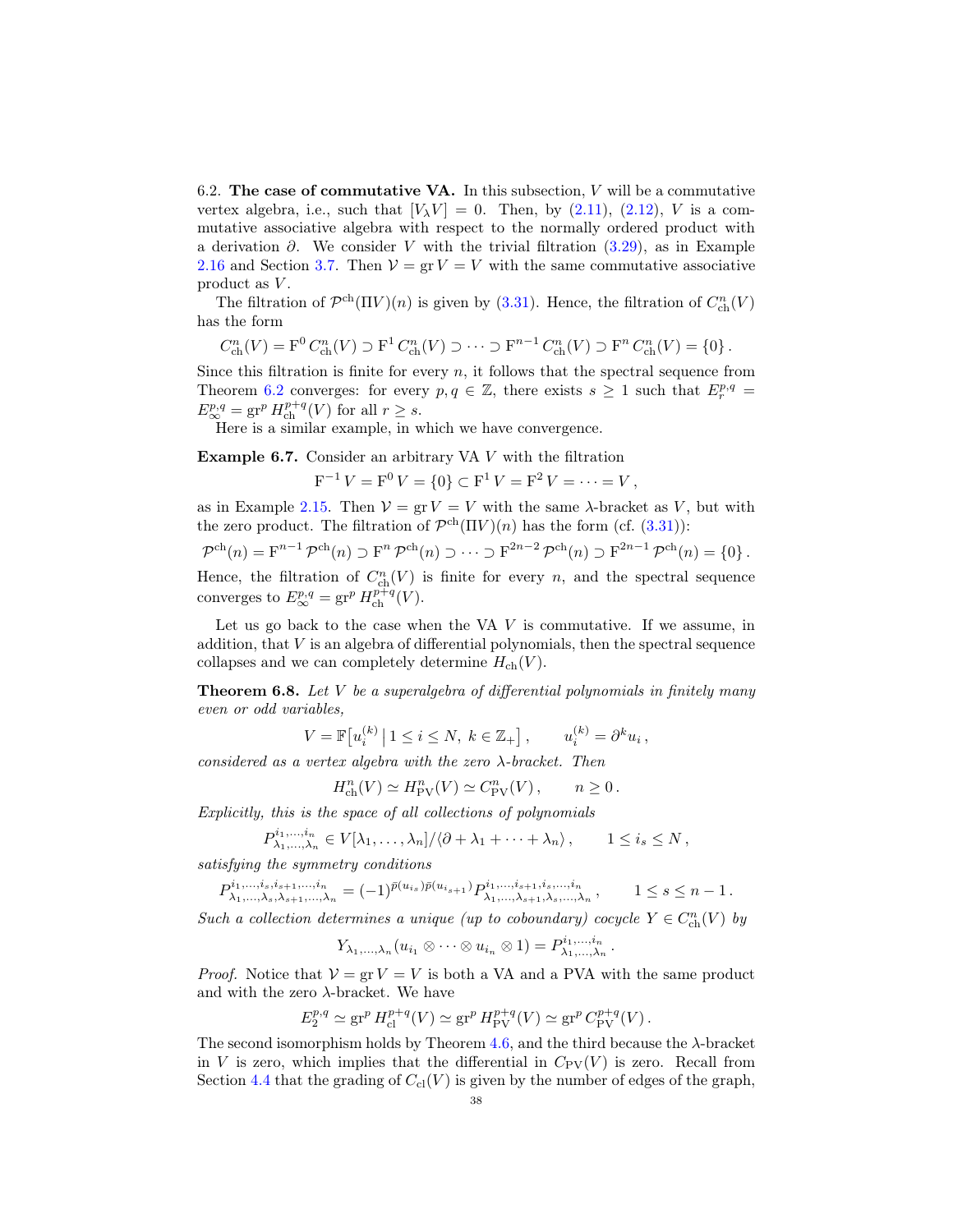and  $C_{\text{PV}}(V) = \text{gr}^0 C_{\text{cl}}(V)$ . Hence,  $E_2^{p,q} = 0$  for  $p \neq 0$  and  $E_2^{0,q} \simeq C_{\text{PV}}^q(V)$ . This implies the collapse of the spectral sequence:  $d_r = 0$  for all  $r \geq 2$  and

$$
\operatorname{gr}^p H_{\operatorname{ch}}^{p+q}(V) = E_2^{p,q}.
$$

Therefore,  $H_{\text{ch}}^{q}(V) \simeq C_{\text{PV}}^{q}(V)$ . The explicit description of all cochains in the varia-tional complex of V follows from [\[BDSK19,](#page-54-3) Remark 3.16 and Lemma 3.17(b)].  $\square$ 

<span id="page-38-2"></span>6.3. Relation between VA cohomology and LCA cohomology. Let  $R$  be a Lie conformal algebra such that  $R = \overline{R} \oplus \mathbb{F}C$  as an  $\mathbb{F}[\partial]$ -module, where  $\partial C = 0$ and R is a free finitely-generated  $\mathbb{F}[\partial]$ -module. Note that C is central in R and it acts trivially on any R-module. Hence,  $\bar{R} \simeq R/\mathbb{F}C$  is an LCA, and any R-module is naturally an  $R$ -module.

Fix  $c \in \mathbb{F}$ , and consider  $V = V^c(R)$  with its canonical filtration (see Section [2.5\)](#page-11-6):

<span id="page-38-0"></span>
$$
F^{-1} V = \{0\} \subset F^{0} V = \mathbb{F}|0\rangle \subset F^{1} V = \bar{R} + \mathbb{F}|0\rangle \subset F^{2} V \subset \cdots. \tag{6.7}
$$

Then  $F^1 V$  is an LCA subalgebra of  $(V, [\lambda])$ , which is isomorphic to R. From now on, we will identify  $R = F^1 V$  as an LCA. All  $F^p V$  are R-modules; hence also  $\overline{R}$ -modules. The filtration [\(6.7\)](#page-38-0) is very good and the associated graded Poisson vertex algebra  $V = \text{gr } V$  is isomorphic to the universal PVA  $V(\overline{R})$  over the LCA  $\overline{R}$  (see Lemma [2.18](#page-12-3) and Section [2.2\)](#page-6-1). As an  $\overline{R}$ -module, V is isomorphic to the symmetric algebra  $S(R)$  over the adjoint representation, which is a direct sum of the  $\bar{R}$ -modules gr<sup>q</sup>  $\mathcal{V} = S^q \bar{R}$  ( $q \ge 0$ ). Therefore, by Proposition [4.7\(](#page-26-4)a), we have isomorphisms of complexes

$$
C_{\rm PV}(\mathcal{V}) \simeq C_{\rm Chom}(\bar{R}, \mathcal{V}) \simeq \bigoplus_{q=0}^{\infty} C_{\rm Chom}(\bar{R}, S^q \bar{R}).
$$

Recall that the complex  $C_{\text{PV}}(\mathcal{V})$  is graded, so that  $Y \in C_{\text{PV}}^n(\mathcal{V})$  has degree p if and only if, for all  $t \in \mathbb{Z}$ ,

$$
Y(\mathrm{gr}^t(\mathcal{V}^{\otimes n})) \subset (\mathrm{gr}^{t-p}\mathcal{V})[\lambda_1,\ldots,\lambda_n]/\langle \partial + \lambda_1 + \cdots + \lambda_n \rangle
$$

(cf. [\(3.23\)](#page-16-4)). Restricting Y to  $\bar{R}^{\otimes n} \subset \text{gr}^n(\mathcal{V}^{\otimes n})$  and using Remark [4.5,](#page-25-1) we see that

$$
\operatorname{gr}^p C^{p+q}_{\text{PV}}(\mathcal{V}) = \operatorname{gr}^p C^{p+q}_{\text{Chom}}(\bar{R}, \mathcal{V}) = C^{p+q}_{\text{Chom}}(\bar{R}, S^q \bar{R}).
$$

We also have the corresponding grading of the cohomology:

$$
\operatorname{gr}^p H_{\text{PV}}^{p+q}(\mathcal{V}) = \operatorname{gr}^p H_{\text{Chom}}^{p+q}(\bar{R}, \mathcal{V}) = H_{\text{Chom}}^{p+q}(\bar{R}, S^q \bar{R}).
$$

<span id="page-38-1"></span>**Proposition 6.9.** With the above notation, suppose that  $H_{PV}(\mathcal{V}) \simeq H_{Chom}(\bar{R}, \mathbb{F})$ , where the isomorphism is induced from the restriction [\(4.22\)](#page-26-2) and the inclusion  $\mathbb{F} \simeq \mathbb{F} \mathbb{1} \hookrightarrow \mathcal{V}$ . Then  $H_{Chom}(\bar{R}, V) \simeq H_{Chom}(\bar{R}, \mathbb{F})$ , where the isomorphism is induced from the inclusion  $\mathbb{F} \simeq \mathbb{F}|0\rangle \hookrightarrow V$ .

*Proof.* The canonical filtration of V induces a filtration of the complex  $C_{Chom}(\overline{R}, V)$ , so that  $Y \in \mathcal{F}^p C^n_{Chom} (\bar{R}, V)$  if and only if, for all  $s \in \mathbb{Z}$ ,

$$
Y(\mathbf{F}^s(\bar{R}^{\otimes n})) \subset (\mathbf{F}^{s-p} V)[\lambda_1, \ldots, \lambda_n] / \langle \partial + \lambda_1 + \cdots + \lambda_n \rangle
$$

(cf.  $(3.11)$ ,  $(3.33)$  and Lemma [4.3\)](#page-23-0). Here  $\overline{R}$  is equipped with the trivial filtration

$$
F^0 \,\bar{R} = \{0\} \subset F^1 \,\bar{R} = \bar{R} \,,
$$

hence,  $\bar{R}^{\otimes n} = \mathbf{F}^n \bar{R}^{\otimes n}$ . Therefore,

$$
\mathcal{F}^p C^{p+q}_{\mathcal{C}hom}(\bar{R}, V) = C^{p+q}_{\mathcal{C}hom}(\bar{R}, \mathcal{F}^q V), \qquad p, q \in \mathbb{Z}.
$$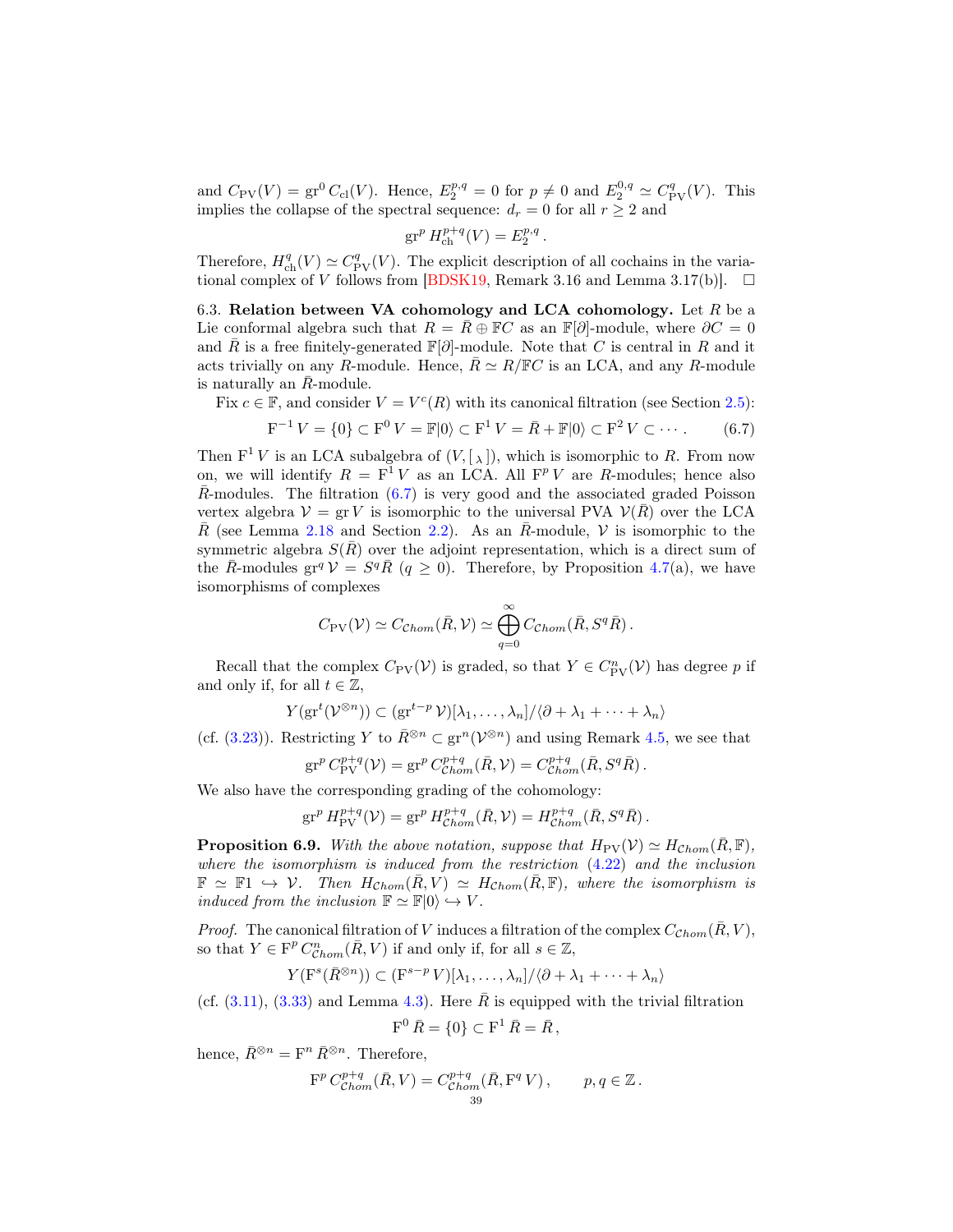This filtration is separated and exhaustive, because so is the filtration of  $V$ .

Since each  $F^q V$  is an  $\overline{R}$ -submodule of V, the differential in  $C_{\mathcal{C}hom}(\overline{R}, V)$  sends  $\mathbf{F}^p C^{p+q}_{\text{Chom}}(\bar{R}, V)$  to  $\mathbf{F}^{p+1} C^{p+q}_{\text{Chom}}(\bar{R}, V)$ . As in Appendix [A,](#page-50-0) we obtain a spectral sequence  $\{(E_r, d_r)\}_{r \geq 1}$ , whose first term is

$$
E_1^{p,q} = \text{gr}^p C_{Chom}^{p+q} (\bar{R}, V) \simeq C_{Chom}^{p+q} (\bar{R}, \text{gr}^q V) = C_{Chom}^{p+q} (\bar{R}, S^q \bar{R}).
$$

Hence

$$
E_2^{p,q} \simeq H^{p+q}_{\mathcal{C}hom}(\bar{R}, S^q \bar{R}).
$$

But, by assumption,  $H^{p+q}_{Chom}(\bar{R}, S^q \bar{R}) = 0$  for  $q > 0$ . Therefore,  $E_2^{p,q} = 0$  for  $q > 0$  and  $E_2^{p,0} \simeq H_{\text{Chom}}^p(\overline{R},\mathbb{F})$ . By Remark [A.7,](#page-54-15) the spectral sequence collapses at the second term: all  $d_r = 0$  for  $r \geq 2$ . Since the filtration of  $C_{Chom}(\bar{R}, V)$  is separated and exhaustive, we get

$$
\operatorname{gr}^p H^{p+q}_{\mathcal{C}hom}(\bar R, V) \simeq E^{p,q}_\infty = E^{p,q}_2\,, \qquad p,q\in \mathbb{Z}\,.
$$

This implies that

$$
H_{Chom}^n(\bar{R}, V) = \operatorname{gr}^n H_{Chom}^n(\bar{R}, V) \simeq H_{Chom}^n(\bar{R}, \mathbb{F}), \qquad n \ge 0,
$$

completing the proof.  $\Box$ 

Next, we compare the cohomology of the LCA  $\bar{R}$  to that of its central extension R.

<span id="page-39-1"></span>**Lemma 6.10.** Suppose that the LCA  $R = \overline{R} + \mathbb{F}C$  is a nontrivial central extension of an LCA R by an element C such that  $\partial C = 0$ . Let M be an R-module such that dim Ker  $\partial_M = 1$ . Then we have an injective morphism of complexes  $C_{\text{Chom}}(\bar{R}, M) \hookrightarrow C_{\text{Chom}}(R, M)$ , induced by the projection  $R \rightarrow \bar{R}$ , which is an isomorphism on  $C_{Chom}^n(\overline{R}, M)$  for  $n \neq 1$ . It induces surjective linear maps

<span id="page-39-0"></span>
$$
H_{\mathcal{C}hom}^n(\bar{R}, M) \twoheadrightarrow H_{\mathcal{C}hom}^n(R, M) \,, \qquad n \ge 0 \,, \tag{6.8}
$$

which are isomorphisms for all  $n \neq 2$ . For  $n = 2$ , the kernel of the map [\(6.8\)](#page-39-0) is 1dimensional and is spanned by the image of the 2-cocycle  $\alpha \in H^2_{Chom}(\overline{R}, \mathbb{F})$ , giving the central extension R, under the map induced by the inclusion  $\mathbb{F} \simeq \text{Ker } \partial \vert_M \hookrightarrow M$ .

Proof. This follows from Proposition 2.11 and the proof of Proposition 3.15 from [\[BDSK19\]](#page-54-3). The reason why  $H_{Chom}^2(\bar{R}, \mathbb{F})$  and  $H_{Chom}^2(R, \mathbb{F})$  differ is that there is a 1-cochain  $\beta \in H^1_{\mathcal{C}hom}(R, \mathbb{F})$ , defined by

$$
\beta_{\lambda}(C) = 1 + \langle \partial + \lambda \rangle
$$
,  $\beta_{\lambda}(a) = \langle \partial + \lambda \rangle$ ,  $a \in \overline{R}$ ,

such that the image of  $\alpha$  in  $H^2_{Chom}(R, \mathbb{F})$  is  $d\beta$ . On the other hand, for  $n \geq 2$ , any *n*-cochain vanishes when one of its arguments is C, by the sesquilinearity [\(3.35\)](#page-17-6).  $\Box$ 

Remark 6.11. Suppose that the assumptions of Lemma [6.10](#page-39-1) hold, except that the central extension  $R = \overline{R} \oplus \mathbb{F}C$  is trivial. Then  $H^n_{Chom}(\overline{R}, M) \simeq H^n_{Chom}(R, M)$  for all  $n \neq 1$ , and we have an inclusion  $H^1_{Chom}(\bar{R}, M) \hookrightarrow H^1_{Chom}(R, M)$  whose image has codimension 1.

Under the above assumptions on the LCA, we can determine the VA cohomology of its universal enveloping vertex algebra  $V$ . This result will be applied, in particular, to the universal Virasoro VA (see Section [7.2](#page-44-0) below).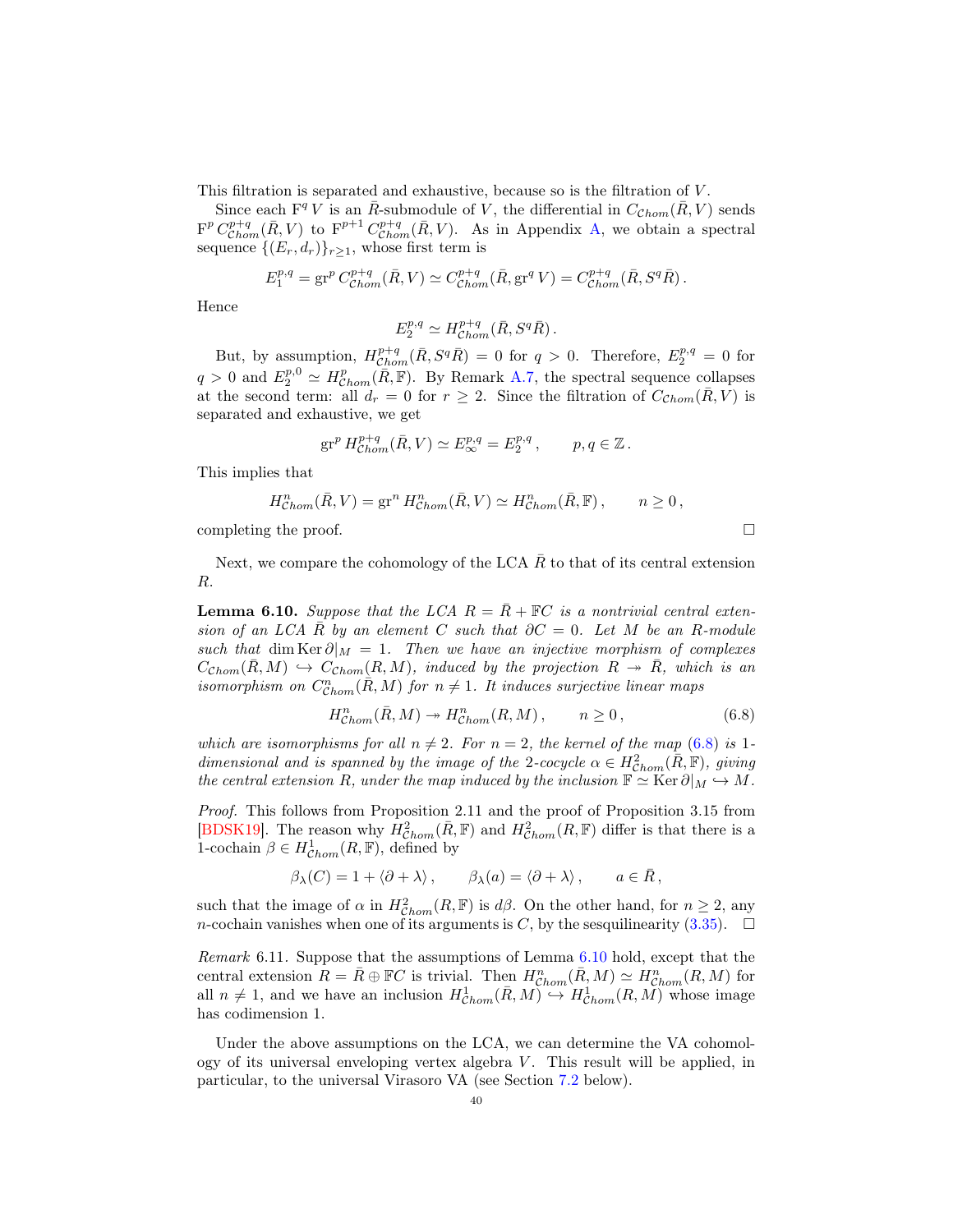<span id="page-40-2"></span>**Theorem 6.12.** Suppose that the Lie conformal algebra  $R = \overline{R} + \mathbb{F}C$  is a nontrivial central extension of a Lie conformal algebra R by an element C such that  $\partial C = 0$ , where R is a free finitely-generated  $\mathbb{F}[\partial]$ -module. For  $c \in \mathbb{F}$ , consider the vertex algebra  $V^c(R)$  and its LCA subalgebra  $\overline{R} + \mathbb{F}|0\rangle \simeq R$ . Assume that

$$
H_{\rm PV}(\mathcal{V}(\bar{R})) \simeq H_{\mathcal{C}hom}(\bar{R}, \mathbb{F}), \qquad (6.9)
$$

where the isomorphism is induced from the restriction  $(4.22)$  and the inclusion  $\mathbb{F} \simeq \mathbb{F} \mathbb{1} \hookrightarrow \mathcal{V}(\bar{R})$ . Then

$$
H_{\text{ch},\text{b}}(V^c(R)) \simeq H_{\text{Chom}}(\bar{R},\mathbb{F}),\tag{6.10}
$$

where the isomorphism is induced from the restriction  $(4.15)$  and the inclusion  $\mathbb{F} \simeq \mathbb{F}|0\rangle \hookrightarrow V^c(R).$ 

*Proof.* As above, we consider  $V := V<sup>c</sup>(R)$  with its canonical filtration [\(6.7\)](#page-38-0), which is very good and satisfies  $\mathcal{V} := \text{gr } V \simeq \mathcal{V}(\overline{R})$ . Then we have the spectral sequence  $\{(E_r, d_r)\}_{r>1}$  from Theorem [6.2.](#page-35-5) Recall that, as a differential algebra,  $\mathcal{V} \simeq S(\overline{R})$  is isomorphic to an algebra of differential polynomials in finitely many (even or odd) variables. Hence, by Theorem [4.6,](#page-26-3)

<span id="page-40-0"></span>
$$
E_2^{p,q} \simeq \operatorname{gr}^p H_{\text{cl}}^{p+q}(\mathcal{V}) \simeq \operatorname{gr}^p H_{\text{PV}}^{p+q}(\mathcal{V}). \tag{6.11}
$$

As in the proof of Proposition [6.9,](#page-38-1) we have, by assumption,  $gr^p H_{PV}^{p+q}(\mathcal{V}) = 0$  for  $q > 0$ . Therefore,  $E_2^{p,q} = 0$  for  $q > 0$  and  $E_2^{p,0} \simeq H_{\mathcal{C}hom}^p(\bar{R}, \mathbb{F})$ . By Remark [A.7,](#page-54-15) the spectral sequence collapses at the second term: all  $d_r = 0$  for  $r \geq 2$ . Lemma [A.8](#page-54-16) then gives

<span id="page-40-1"></span>
$$
\pi(\mathbf{F}^p C_{\text{ch}}^n(V) \cap \text{Ker } d) = \mathbf{gr}^p C_{\text{cl}}^n(\mathcal{V}) \cap \text{Ker } \bar{d},\tag{6.12}
$$

where  $\pi$  denotes the canonical projection  $\mathbf{F}^p C_{\text{ch}}^n(V) \to \text{gr}^p C_{\text{ch}}^n(V) \simeq \text{gr}^p C_{\text{cl}}^n(V)$ .

Recall that the LCA R is identified as the subalgebra  $F^{\text{T}}V = \bar{R} + \mathbb{F}|0\rangle$  of the LCA  $(V, [\lambda])$ . By Lemma [4.3,](#page-23-0) the restriction map  $(4.15)$  induces a morphism of complexes  $C_{ch,b}(V) \to C_{Chom}(R, V)$  and the corresponding linear maps  $H^n_{ch,b}(V) \to$  $H_{Chom}^n(R, V)$ . Due to Proposition [6.9](#page-38-1) and Lemma [6.10,](#page-39-1) we have

$$
H^n_{Chom}(R,V) \simeq H^n_{Chom}(\bar{R},V) \simeq H^n_{Chom}(\bar{R},\mathbb{F}) \simeq H^n_{\rm PV}(\mathcal{V}), \qquad n \neq 2.
$$

Thus, we obtain linear maps  $H_{\mathrm{ch,b}}^n(V) \to H_{\mathrm{Chom}}^n(\bar{R},\mathbb{F})$  for all  $n \neq 2$ , which are surjective by  $(6.11)$  and  $(6.12)$ . On the other hand, by  $(A.20)$ , we have isomorphisms

$$
E^{p,q}_{\infty} = E^{p,q}_2 \simeq \operatorname{gr}^p H^{p+q}_{\text{PV}}(\mathcal{V}) \simeq \operatorname{gr}^p H^{p+q}_{\text{ch},\text{b}}(V).
$$

We conclude that

$$
H^n_{\text{ch},\mathbf{b}}(V) \simeq H^n_{\text{Chom}}(R,\mathbb{F}), \qquad n \neq 2.
$$

To finish the proof, it remains to show that  $H_{\text{ch,b}}^2(V) \simeq H_{\text{Chom}}^2(\bar{R}, \mathbb{F})$ . Recall from Lemma [6.10](#page-39-1) that  $H^2_{Chom}(R, \mathbb{F})$  and  $H^2_{Chom}(\bar{R}, \mathbb{F})$  only differ by the 2-cocycle  $\alpha \in C^2_{Chom}(\bar{R}, \mathbb{F})$ , which gives the central extension R of  $\bar{R}$ . We know from [\(6.12\)](#page-40-1) that  $\alpha$  can be lifted to a 2-cocycle  $Y \in \mathcal{F}^2 C^2_{\text{ch}}(V)$  such that

$$
Y_{\lambda_1,\lambda_2}^{z_1,z_2}(v\otimes 1) = \alpha_{\lambda_1,\lambda_2}(v), \qquad v \in \bar{R}^{\otimes 2}.
$$

We need to check that  $Y \neq dZ$  for any  $Z \in C^1_{\text{ch},\text{b}}(V) \simeq \text{End}_{\mathbb{F}[\partial]} V$ . Indeed, note that  $Z(|0\rangle) \in \text{Ker}\partial = \mathbb{F}|0\rangle$ . If  $Z(|0\rangle) = 0$ , then the image of Z under the the restriction map [\(4.22\)](#page-26-2) is in  $C_{Chom}^1(\overline{R}, \overline{\mathbb{F}})$ , but  $\alpha$  is nontrivial in  $H^2_{Chom}(\overline{R}, \mathbb{F})$ . Thus,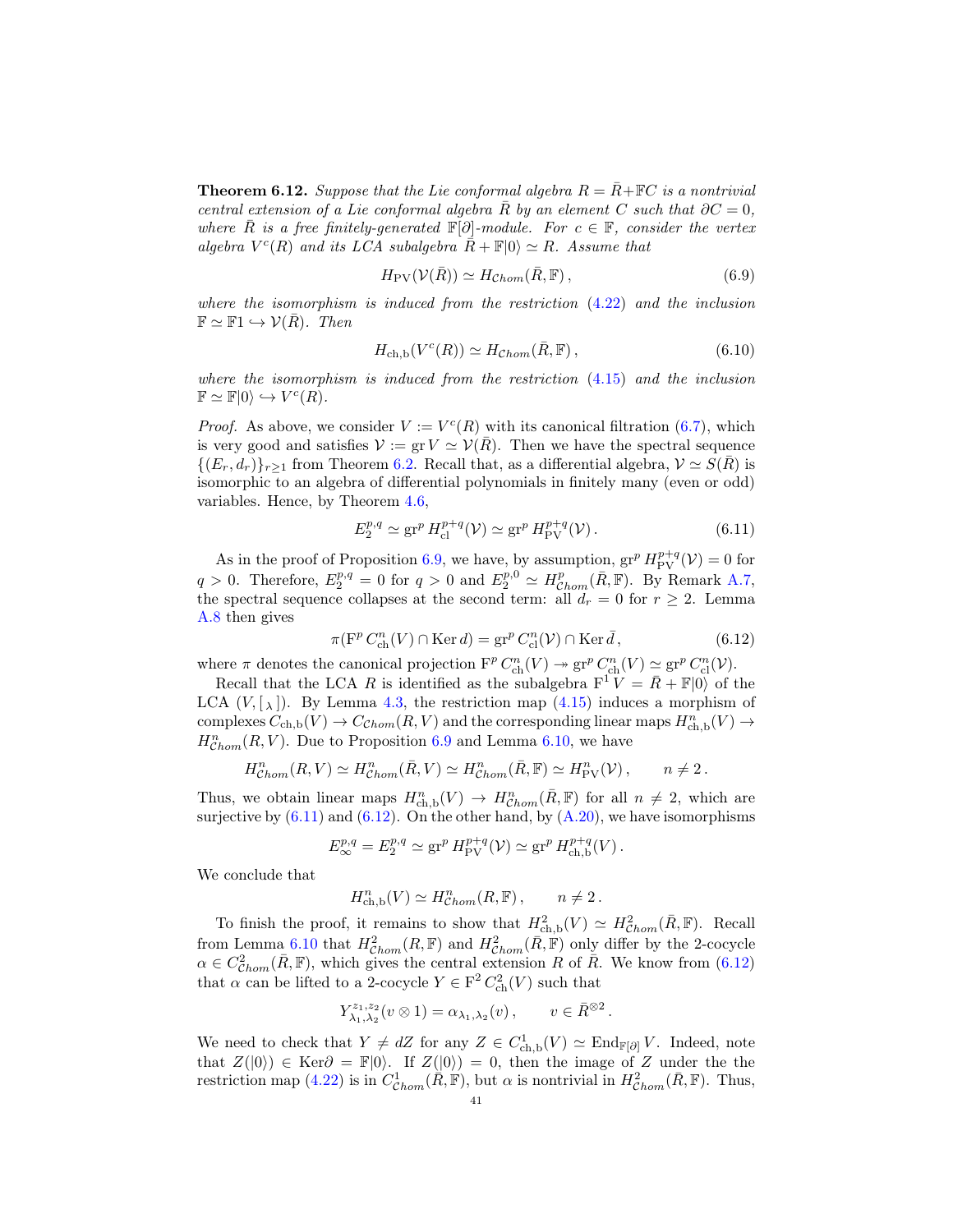$Z(|0\rangle) = a|0\rangle$  for some nonzero  $a \in \mathbb{F}$ . By [\[BDSHK18,](#page-54-1) Eq. (7.6)], we find for  $v_1, v_2 \in V$  and  $h \in \mathcal{O}_2^{\star T} = \mathbb{F}[z_{12}^{\pm 1}]$ :

$$
(dZ)^{z_1,z_2}_{\lambda_1,\lambda_2}(v_1 \otimes v_2 \otimes h) = (-1)^{\bar{p}(v_1)\bar{p}(v_2)} X^{z_2,z_1}_{\lambda_2,\lambda_1}(Z(v_1) \otimes v_2 \otimes h) + X^{z_1,z_2}_{\lambda_1,\lambda_2}(v_1 \otimes Z(v_2) \otimes h) - (-1)^{p(Z)} Z(X^{z_1,z_2}_{\lambda_1,\lambda_2}(v_1 \otimes v_2 \otimes h)).
$$

Setting  $v_1 = v_2 = |0\rangle$  and  $h = z_{21}^{-1}$ , we obtain from [\(4.2\)](#page-20-0),

$$
\left(\frac{dZ}{\lambda_1,\lambda_2}\right)\left(\left|0\right\rangle\otimes\left|0\right\rangle\otimes z_{21}^{-1}\right) = -(-1)^{p(Z)}a\left|0\right\rangle\neq 0.
$$

On the other hand, since  $|0\rangle \in F^0 V$ ,  $z_{21}^{-1} \in F^1 \mathcal{O}_2^{\star T}$  and  $Y \in F^2 C_{ch}^2(V)$ , we have

$$
Y_{\lambda_1,\lambda_2}^{z_1,z_2}(|0\rangle\otimes|0\rangle\otimes z_{21}^{-1})\subset (\mathrm{F}^{-1}V)[\lambda_1,\lambda_2]/\langle \partial+\lambda_1+\lambda_2\rangle=0.
$$

This completes the proof of the theorem.  $\hfill \square$ 

6.4. The case when the LCA R is abelian. Suppose that R is an abelian LCA (i.e., with zero  $\lambda$ -bracket), which is freely finitely-generated as an  $\mathbb{F}[\partial]$ -module, and let  $R = R + \mathbb{F}C$  be a nontrivial central extension of R by an element C such that  $∂C = 0$ . Then the  $\lambda$ -bracket in R has the form

$$
[C_{\lambda}R]=0\,,\qquad [a_{\lambda}b]=\alpha_{\lambda,-\lambda-\partial}(a\otimes b)\,C\,,\qquad a,b\in\bar R\,,
$$

for some nonzero 2-cocycle  $\alpha \in H^2_{\mathcal{C}hom}(\bar{R}, \mathbb{F}) = C^2_{\mathcal{C}hom}(\bar{R}, \mathbb{F}).$ 

Fix  $c \in \mathbb{F}$ , and consider  $V = V^c(R)$  with its canonical filtration [\(6.7\)](#page-38-0). As before, we identify R with the LCA subalgebra  $F^1 V = \overline{R} + \mathbb{F} |0\rangle$  of  $(V, [\lambda])$ . In this subsection, we will derive analogs of the results of Section [6.3,](#page-38-2) with similar proofs. Now the associated graded Poisson vertex algebra  $\mathcal{V} = \text{gr } V \simeq V(\bar{R}) \simeq S(\bar{R})$  is a superalgebra of differential polynomials in finitely many (even or odd) variables, with the zero  $\lambda$ -bracket. The PVA  $\mathcal{V}^c := \mathcal{V}^c(R)$  is isomorphic to it as a differential algebra, but its  $\lambda$ -bracket is given by

<span id="page-41-0"></span>
$$
[a_{\lambda}b] = \alpha_{\lambda, -\lambda - \partial}(a \otimes b)c, \qquad a, b \in \bar{R}
$$
 (6.13)

(which is then extended to the whole PVA by the Leibniz rules L4 and L4'). Recall that, by Proposition  $4.7(b)$  $4.7(b)$ , we have an isomorphism of complexes

<span id="page-41-2"></span>
$$
C_{\rm PV}(\mathcal{V}^c, \mathcal{V}^c) \simeq C_{\mathcal{C}hom}(\bar{R}, \mathcal{V}^c).
$$
\n(6.14)

As an  $\bar{R}$ -module,  $V^c$  is filtered by its  $\bar{R}$ -submodules

$$
\mathcal{F}^p \, \mathcal{V}^c := \sum_{q=0}^p S^q \bar{R} \,, \qquad p \ge -1 \,;
$$

however,  $S^q \bar{R}$  are not  $\bar{R}$ -submodules of  $\mathcal{V}^c$ . In particular,  $F^1 \mathcal{V}^c = \bar{R} + \mathbb{F}1 \simeq R$  is the adjoint representation of R on R, given by  $(6.13)$  and by  $[a_\lambda 1] = 0$ .

<span id="page-41-1"></span>**Proposition 6.13.** Let the LCA  $R = \overline{R} + \mathbb{F}C$  be a nontrivial central extension of an abelian LCA R, where  $\partial C = 0$  and R is freely finitely-generated as an  $\mathbb{F}[\partial]$ module. Suppose that for some  $c \in \mathbb{F}$ , we have  $H_{\text{PV}}(\mathcal{V}^c, \mathcal{V}^c) \simeq H_{\text{Chom}}(\bar{R}, R)$ , where the isomorphism is induced from the restriction [\(4.22\)](#page-26-2) and the inclusion  $R \simeq \mathbb{F}^1 \mathcal{V}^c \hookrightarrow \mathcal{V}^c$ . Then  $H_{Chom}(\bar{R}, V) \simeq H_{Chom}(\bar{R}, R)$ , where  $V = V^c(R)$  and the isomorphism is induced from the inclusion  $R \simeq F^1 V \hookrightarrow V$ .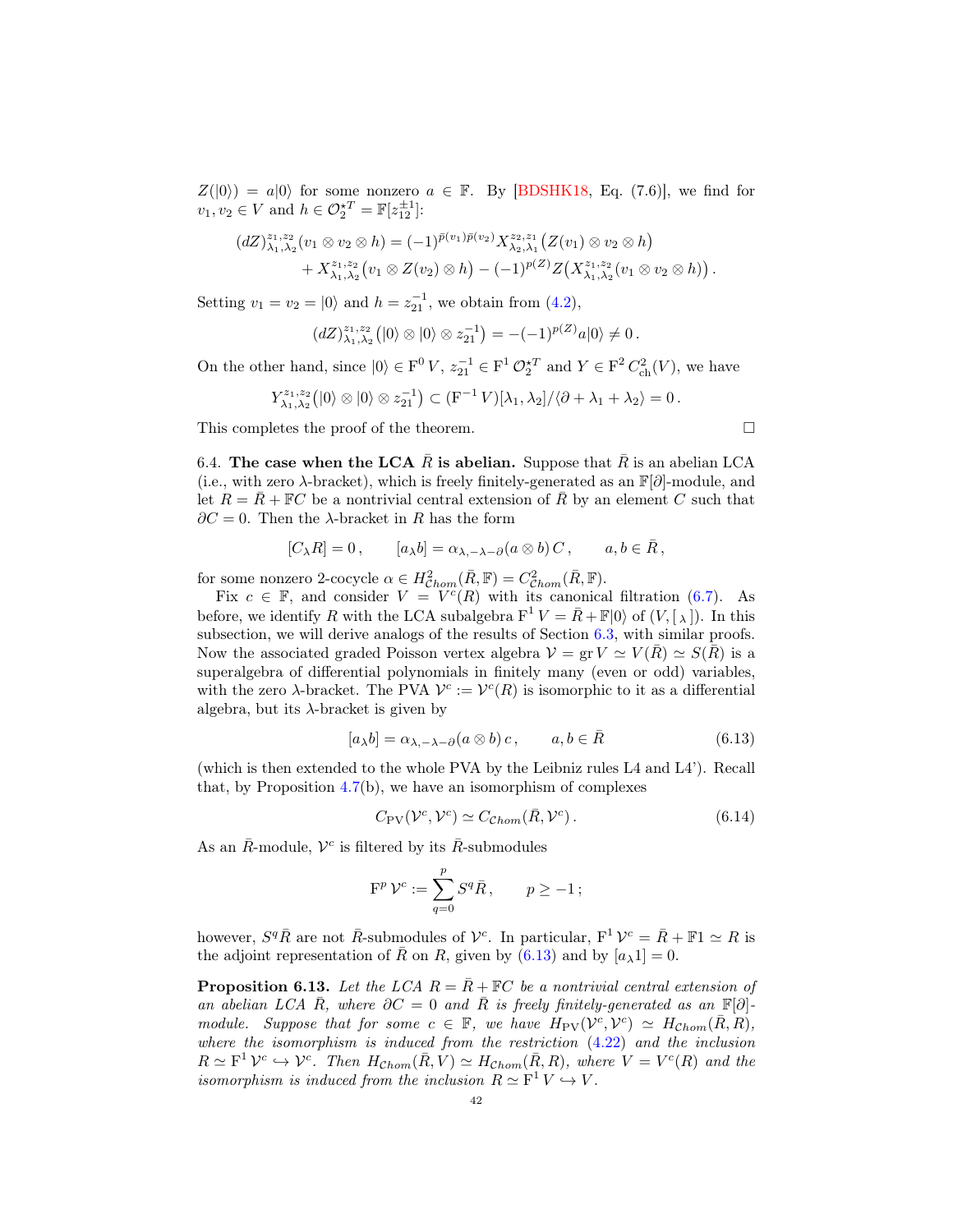*Proof.* As in the proof of Proposition [6.9,](#page-38-1) the canonical filtration  $(6.7)$  of V induces a separated exhaustive filtration of the complex  $C_{\mathcal{C}hom}(\overline{R}, V)$ . This gives a spectral sequence  $\{(E_r, d_r)\}_{r>1}$ , whose first term is

$$
E_1^{p,q} = \text{gr}^p C_{Chom}^{p+q} (\bar{R}, V) \simeq C_{Chom}^{p+q} (\bar{R}, \text{gr}^q V) = C_{Chom}^{p+q} (\bar{R}, S^q \bar{R}).
$$

Since the  $\lambda$ -bracket in R is zero, the differential  $d_1 = 0$  and hence

$$
E_2^{p,q} = E_1^{p,q} \simeq C_{\mathcal{C}hom}^{p+q}(\bar R, S^q \bar R) \,.
$$

By construction, the differential

$$
d_2 \colon E_2^{p,q} \to E_2^{p+2,q-1}
$$

is induced from the LCA differential

$$
d\colon C^{p+q}_{\mathcal{C}hom}(\bar R,\mathbf{F}^q\,V)\to C^{p+q+1}_{\mathcal{C}hom}(\bar R,\mathbf{F}^q\,V)\,.
$$

Indeed, the image of  $C_{\text{Chom}}^{p+q}(\bar{R}, \mathbf{F}^q V)$  under d lies in  $C_{\text{Chom}}^{p+q+1}(\bar{R}, \mathbf{F}^{q-1} V)$ , because  $[\bar{R}_{\lambda} \bar{R}] = 0.$ 

Notice that  $F^q V \simeq F^q V^c$  as  $\overline{R}$ -modules, again due to the vanishing of the  $\lambda$ bracket in  $\overline{R}$ . Therefore,

$$
E_3^{p,q}=\operatorname{gr}^p H_{{\mathcal{C}}hom}^{p+q}(\bar R,\mathbf{F}^q\,V)\simeq \operatorname{gr}^p H_{{\mathcal{C}}hom}^{p+q}(\bar R,\mathbf{F}^q\,{\mathcal{V}}^c)
$$

is the image of  $H^{p+q}_{Chom}(\bar{R}, F^q \mathcal{V}^c)$  under the linear map induced by the projection  $\mathbf{F}^q \mathcal{V}^c \twoheadrightarrow S^q \overline{R} \simeq \overline{\mathbf{F}}^q \mathcal{V}^c / \mathbf{F}^{q-1} \mathcal{V}^c$ . By assumption,  $E_3^{p,q} = 0$  for  $q > 1$ . Hence, by Remark [A.7,](#page-54-15) the spectral sequence collapses at the third term: all  $d_r = 0$  for  $r \geq 3$ . As a result,

$$
\operatorname{gr}^p H^{p+q}_{Chom}(\bar R,V) \simeq E^{p,q}_{\infty} = E^{p,q}_3 \,, \qquad p,q \in \mathbb{Z} \,.
$$

This implies, for every  $n \geq 0$ , that

$$
H^n_{Chom}(\bar{R}, V) \simeq \bigoplus_{p=n-1}^n \operatorname{gr}^p H^n_{Chom}(\bar{R}, V) \simeq E_3^{n,0} \oplus E_3^{n-1,1} \simeq H^n_{Chom}(\bar{R}, \mathbf{F}^1 V),
$$

which completes the proof.  $\Box$ 

Under the above assumptions, we can determine the bounded VA cohomology of V. This result will be applied to the free superfermion and free superboson vertex algebras (see Sections [7.3](#page-44-1) and [7.4](#page-45-1) below).

<span id="page-42-0"></span>**Theorem 6.14.** Suppose that the Lie conformal algebra  $R = \overline{R} + \mathbb{F}C$  is a nontrivial central extension of an abelian Lie conformal algebra  $\overline{R}$  by an element C such that  $\partial C = 0$ , where  $\overline{R}$  is a free finitely-generated  $\mathbb{F}[\partial]$ -module. For  $c \in \mathbb{F}$ , consider the vertex algebra  $V^c(R)$  and its LCA subalgebra  $\overline{R} + \mathbb{F} |0\rangle \simeq R$ . Assume that

<span id="page-42-1"></span>
$$
H_{\rm PV}(\mathcal{V}^c(R)) \simeq H_{\mathcal{C}hom}(\bar{R}, R), \qquad (6.15)
$$

where the isomorphism is induced from the restriction [\(4.22\)](#page-26-2) and the inclusion  $R \simeq \mathrm{F}^1 \mathcal{V}^c(R) \hookrightarrow \mathcal{V}^c(R)$ . Then

<span id="page-42-2"></span>
$$
H_{\text{ch},\text{b}}(V^c(R)) \simeq H_{\text{Chom}}(\bar{R},R), \qquad (6.16)
$$

where the isomorphism is induced from the restriction [\(4.15\)](#page-23-1) and the inclusion  $R \simeq \mathbf{F}^1 V^c(R) \hookrightarrow V^c(R).$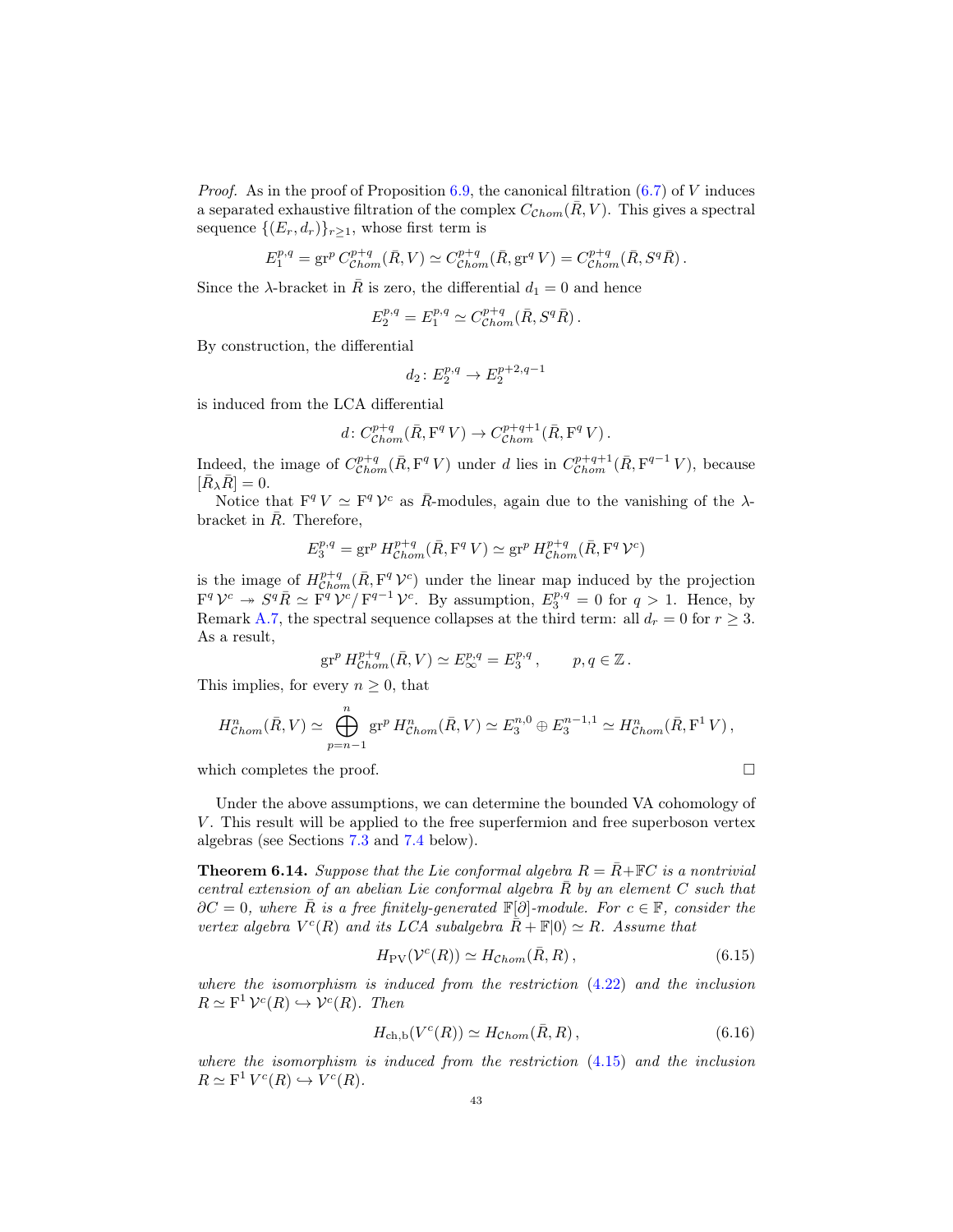Proof. The proof is similar to the proofs of Theorem [6.12](#page-40-2) and Proposition [6.13,](#page-41-1) so some details will be omitted. As before, we consider  $V := V<sup>c</sup>(R)$  with its canonical filtration [\(6.7\)](#page-38-0), which is very good and satisfies  $\mathcal{V} := \text{gr } V \simeq \mathcal{V}(R) \simeq S(R)$ . Then we have the spectral sequence  $\{(E_r, d_r)\}_{r\geq 1}$  from Theorem [6.2,](#page-35-5) and

$$
E_2^{p,q} \simeq \operatorname{gr}^p H_{\text{cl}}^{p+q}(\mathcal{V}) \simeq \operatorname{gr}^p H_{\text{PV}}^{p+q}(\mathcal{V}) = \operatorname{gr}^p C_{\text{PV}}^{p+q}(\mathcal{V}).
$$

We get

$$
E_3^{p,q} \simeq \operatorname{gr}^p H_{\text{PV}}^{p+q}(\mathcal{V}^c) ,
$$

where  $\mathcal{V}^c := \mathcal{V}^c(R)$ . By assumption,  $E_3^{p,q} = 0$  for  $q > 1$  and

$$
E_3^{n,0} \oplus E_3^{n-1,1} \simeq H_{\text{PV}}^n(\mathcal{V}^c, F^1 \mathcal{V}^c) \simeq H_{\text{Chom}}^n(\bar{R}, R) .
$$

<span id="page-43-0"></span>By Remark [A.7,](#page-54-15) the spectral sequence collapses at the third term: all  $d_r = 0$  for  $r \geq 3$ . The rest of the proof is as in the proof of Theorem [6.12.](#page-40-2)

## 7. Examples of computations of VA cohomology

7.1. Vertex algebra with  $\partial = 0$ . Let V be a vertex algebra with  $\partial = 0$ . Then, by the sesquilinearity V2 (which implies L1), the  $\lambda$ -bracket in V is zero. By the quasicommutativity and quasiassociativity [\(2.11\)](#page-8-0), [\(2.12\)](#page-8-3), the normally ordered product is commutative and associative. We endow  $V$  with the trivial increasing filtration [\(3.29\)](#page-17-1). Hence,  $gr V = gr^0 V = V$ , which is a PVA with the same product as V and zero  $\lambda$ -bracket.

<span id="page-43-1"></span>**Theorem 7.1.** Let V be a commutative associative superalgebra and M be a Vmodule. Consider V as a (non-unital) vertex algebra with  $\partial = 0$  and M with  $\partial = 0$  as a module over the VA V. Then the VA cohomology complex of V with coefficients in  $M$  is isomorphic to the Harrison cohomology complex of  $V$  with coefficients in M. Explicitly, a Harrison cochain  $\gamma: V^{\otimes n} \to M$  corresponds to a VA cochain  $Y \in C_{\text{ch}}^n(V, M)$  such that

$$
Y^{\varepsilon_1,\ldots,\varepsilon_n}_{\lambda_1,\ldots,\lambda_n}\Big(v\otimes \frac{1}{z_{12}z_{23}\cdots z_{n-1,n}}\Big)=\gamma(v)+\langle \lambda_1+\cdots+\lambda_n\rangle\,,\qquad v\in V^{\otimes n}\,.
$$

Consequently,  $H_{\text{ch}}^n(V,M) \simeq H_{\text{Har}}^n(V,M)$  for all  $n \geq 0$ , where the subscript Har stands for the Harrison cohomology [\[Har62\]](#page-55-3).

*Proof.* Note that, by considering the algebra  $V \oplus M$  as in Sections [4.1,](#page-19-1) [4.3,](#page-20-4) it is enough to prove the theorem for  $M = V$ . In this case, by Theorems [3.7](#page-17-2) and [3.8,](#page-18-2) we have an isomorphism of operads  $\mathcal{P}^{ch} \simeq \mathcal{P}^{cl}$  and  $\mathcal{P}^{cl}(n) = \text{gr}^{n-1} \mathcal{P}^{cl}(n)$  for all  $n \geq 1$ . As a consequence, we get an isomorphism of complexes  $C_{ch}(V) \simeq C_{cl}(V)$ . Explicitly,  $Y \in C^n_{\text{ch}}(V)$  corresponds to  $Z \in C^n_{\text{cl}}(V)$  such that

$$
Z^L(v) = Y(v \otimes p_L),
$$

where L is the line  $1 \to 2 \to 3 \to \cdots \to n$ , and

$$
Z^{\Gamma}(v) = Y(v \otimes p_{\Gamma}) = 0, \qquad v \in V^{\otimes n},
$$

for every graph  $\Gamma$  with n vertices and  $\leq n-2$  edges. For graphs  $\Gamma$  with  $n-1$  edges,  $Z^{\Gamma}$  is determined by Remark [3.3](#page-15-2) and the symmetry of Z.

Note that

$$
p_L = \frac{1}{z_{12}z_{23}\cdots z_{n-1,n}},
$$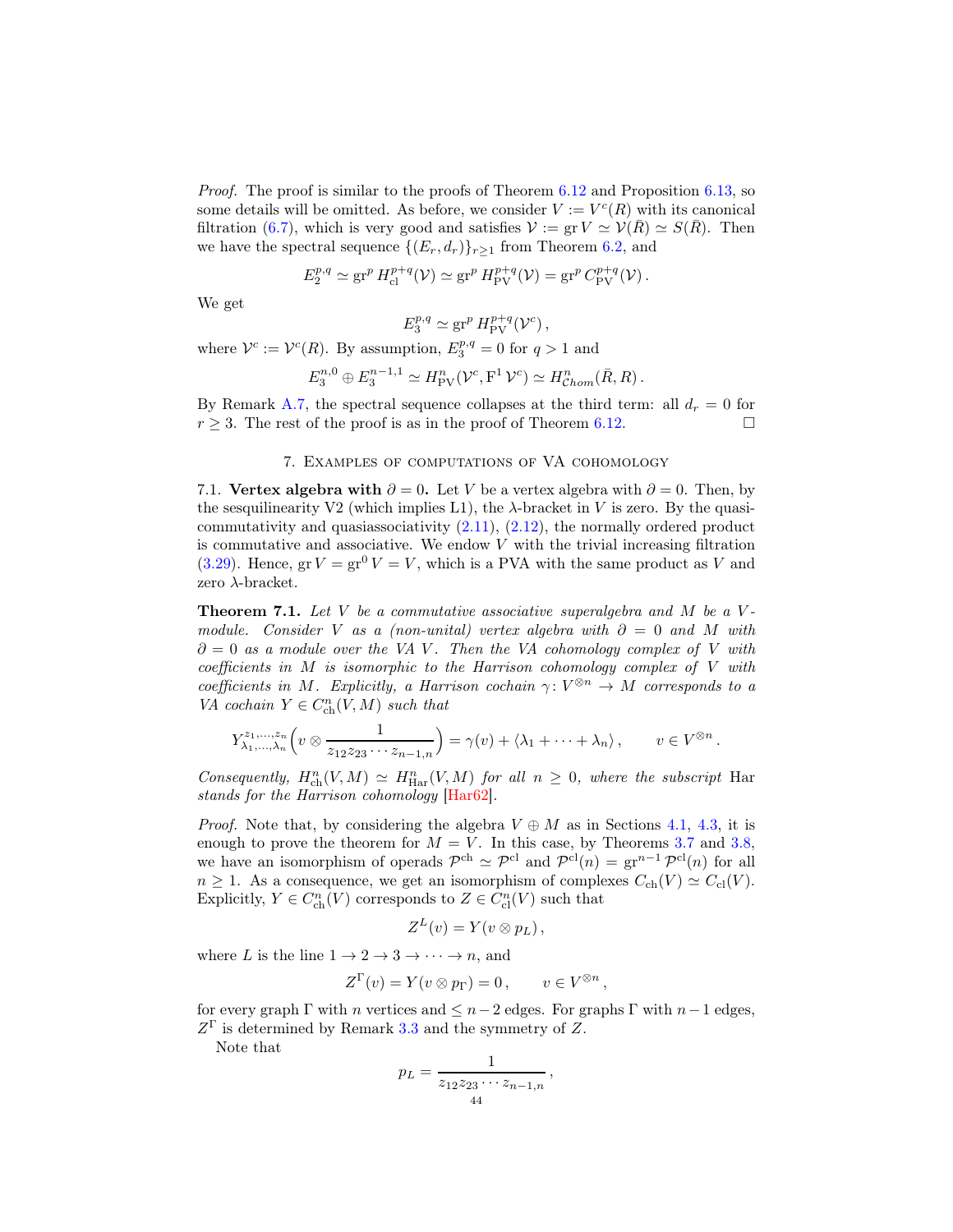and Y is uniquely determined by its values  $Y(v \otimes p_L)$ , by Corollary [3.5](#page-16-6) and the symmetry conditions [\(4.6\)](#page-21-0). Since L is connected,  $Z^{L}(v) \in V$  is independent of  $\lambda_1, \ldots, \lambda_n$ . Therefore,

$$
C_{\text{ch}}^n(V) \simeq C_{\text{cl}}^n(V) \simeq \text{Hom}(V^{\otimes n}, V).
$$

Finally, the differential in  $C_{\text{cl}}(V)$  and the Harrison differential coincide, as proved in  $[BDSKV19, Theorem 4.1].$ 

<span id="page-44-0"></span>7.2. Virasoro VA. The universal Virasoro VA of central charge  $c \in \mathbb{F}$  is defined as

$$
Vir^c = V(RVir)/:V(RVir)(C - c|0\rangle):,
$$

where  $R^{\text{Vir}}$  is the Virasoro LCA from Example [2.5.](#page-6-2) It is freely generated by  $\bar{R}^{\text{Vir}}=$  $\mathbb{F}[\partial]L$ , and in Vir<sup>c</sup> the  $\lambda$ -bracket of L with itself is given by

$$
[L_{\lambda}L] = (\partial + 2\lambda)L + \frac{c}{12}\lambda^3.
$$

The canonical filtration of  $Vir^c$  is very good, and the associated graded is isomorphic to the PVA  $\mathcal{V}^0(R^{\text{Vir}}) \simeq \mathcal{V}(\bar{R}^{\text{Vir}})$  (see Lemma [2.18\)](#page-12-3).

By [\[BDSK19,](#page-54-3) Theorem 4.17],  $V = \text{Vir}^c$  satisfies the conditions of Theorem [6.12.](#page-40-2) Since  $H_{Chom}(\bar{R}^{\text{Vir}}, \mathbb{F})$  is known by [\[BKV99\]](#page-54-8), as an immediate consequence we obtain an explicit description of the bounded cohomology of  $Vir^c$  with coefficients in its adjoint representation.

**Theorem 7.2.** For every central charge  $c \in \mathbb{F}$ , we have

$$
\dim H^n_{\text{ch},\text{b}}(\text{Vir}^c) = \begin{cases} 1, & \text{for } n = 0, 2, 3, \\ 0, & \text{otherwise.} \end{cases}
$$

Explicitly,  $H_{\text{ch},b}^n(\text{Vir}^c, \text{Vir}^c)$  for  $n = 0, 2, 3$  is spanned over  $\mathbb F$  by, respectively,  $|0\rangle$  +  $\partial V \in V/\partial V$ , and by unique (up to coboundary) cocycles Y, Z such that

$$
Y_{\lambda_1,\lambda_2}^{z_1,z_2}(L\otimes L\otimes 1)=\lambda_1^3+\langle \partial+\lambda_1+\lambda_2\rangle
$$

and

$$
Z_{\lambda_1,\lambda_2,\lambda_3}^{z_1,z_2,z_3}(L\otimes L\otimes L\otimes 1)=(\lambda_1-\lambda_2)(\lambda_1-\lambda_3)(\lambda_2-\lambda_3)+\langle \partial+\lambda_1+\lambda_2+\lambda_3\rangle.
$$

<span id="page-44-1"></span>7.3. Free superfermion VA. Let h be a finite-dimensional superspace, with parity p, and a super-skewsymmetric nondegenerate bilinear form  $(\cdot|\cdot)$ , as in Example [2.3.](#page-6-3) The free superfermion VA is defined as

$$
F_{\mathfrak{h}} := V^1(R_{\mathfrak{h}}^f) = V(R_{\mathfrak{h}}^f)/:V(R_{\mathfrak{h}}^f)(K - |0\rangle):.
$$

It is freely generated by  $\mathbb{F}[\partial]$ h, where the  $\lambda$ -bracket of  $a, b \in \mathfrak{h}$  is as in [\(2.2\)](#page-6-4) but with  $K = 1$ . The canonical filtration of  $F<sub>h</sub>$  is very good, and the associated graded is isomorphic to the PVA  $V^0(R_5^f)$  (see Lemma [2.18\)](#page-12-3). The latter is a superalgebra of differential polynomials with the zero  $\lambda$ -bracket. The *free superfermion PVA* is  $(cf. (2.7))$  $(cf. (2.7))$  $(cf. (2.7))$ :

$$
\mathcal{F}_{\mathfrak{h}} := \mathcal{V}^1(R_{\mathfrak{h}}^f) = \mathcal{V}(R_{\mathfrak{h}}^f) / \mathcal{V}(R_{\mathfrak{h}}^f)(K-1).
$$

We showed in [\[BDSK19,](#page-54-3) Theorem 4.7] that the cohomology of  $\mathcal{F}_{\mathfrak{h}}$  with coefficients in itself is trivial. The same is true for  $F_{\mathfrak{h}}$ , due to Theorem [6.14.](#page-42-0)

Theorem 7.3. We have

$$
H_{\text{ch}}^0(F_{\mathfrak{h}}) = \mathbb{F} \int |0\rangle \,, \qquad H_{\text{ch}}^1(F_{\mathfrak{h}}) = 0 \,, \qquad H_{\text{ch},\text{b}}^n(F_{\mathfrak{h}}) = 0 \,, \qquad n \ge 2 \,.
$$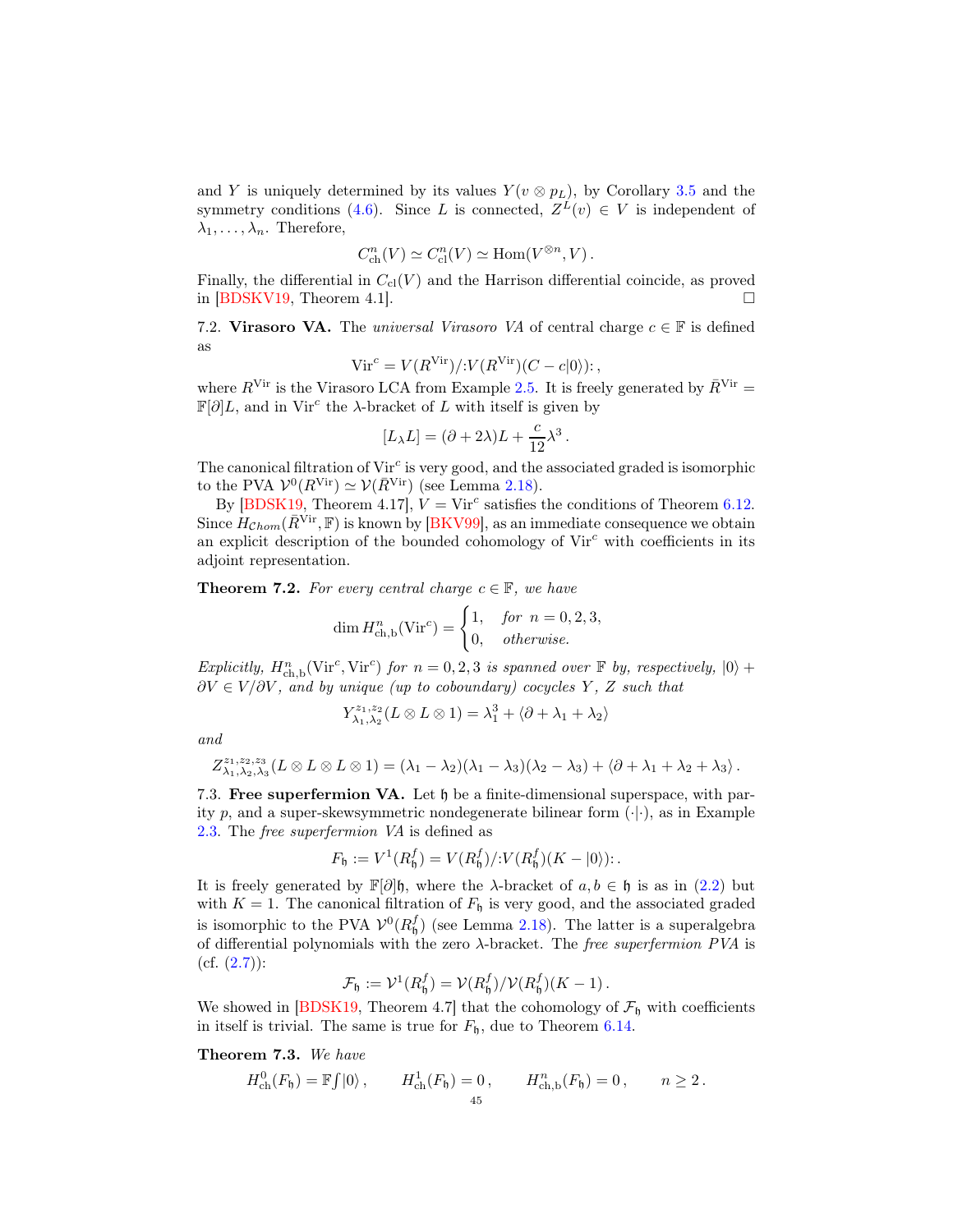*Proof.* Recall that, by  $(6.14)$ ,

$$
H_{\rm PV}(\mathcal{F}_{\mathfrak{h}}, \mathcal{F}_{\mathfrak{h}}) \simeq H_{\mathcal{C}hom}(\bar{R}, \mathcal{F}_{\mathfrak{h}}),
$$

where  $\bar{R} = R_{\mathfrak{h}}^f / \mathbb{F}K = \mathbb{F}[\partial] \mathfrak{h}$ . Since, by [\[BDSK19,](#page-54-3) Theorem 4.7],

$$
H_{\text{PV}}^0(\mathcal{F}_\mathfrak{h}, \mathcal{F}_\mathfrak{h}) = \mathbb{F}\!\int 1\,, \qquad H_{\text{PV}}^n(\mathcal{F}_\mathfrak{h}, \mathcal{F}_\mathfrak{h}) = 0\,, \qquad n \ge 1\,,
$$

all cocycles are equivalent to cocycles that take values in  $\mathbb{F}1 \subset R \subset \mathcal{F}_{\mathfrak{h}}$ . Hence,  $(6.15)$  holds, which implies  $(6.16)$  and completes the proof.

<span id="page-45-1"></span>7.4. Free superboson VA. Let h be a finite-dimensional superspace, with parity p, and a supersymmetric nondegenerate bilinear form  $(\cdot|\cdot)$ , as in Example [2.2.](#page-5-3) The free superboson VA is defined as

$$
B_{\mathfrak{h}} := V^1(R_{\mathfrak{h}}^b) = V(R_{\mathfrak{h}}^b)/:V(R_{\mathfrak{h}}^b)(K - |0\rangle):.
$$

It is freely generated by  $\mathbb{F}[\partial]$ h, where the  $\lambda$ -bracket of  $a, b \in \mathfrak{h}$  is as in [\(2.1\)](#page-6-5) with  $K = 1$ . The canonical filtration of  $F<sub>h</sub>$  is very good, and the associated graded is isomorphic to the PVA  $V^0(R_0^b)$  (see Lemma [2.18\)](#page-12-3). The latter is a superalgebra of differential polynomials with the zero  $\lambda$ -bracket. The *free superboson PVA* is

$$
\mathcal{B}_{\mathfrak{h}} := \mathcal{V}^1(R_{\mathfrak{h}}^b) = \mathcal{V}(R_{\mathfrak{h}}^b) / \mathcal{V}(R_{\mathfrak{h}}^b)(K - 1)
$$

(cf. [\(2.7\)](#page-7-1)). Its cohomology was found in [\[BDSK19,](#page-54-3) Theorem 4.2]. As a consequence, we determine the bounded cohomology of  $B<sub>b</sub>$ . In order to state the result, fix a basis  $\{u_1, \ldots, u_N\}$  for  $\mathfrak h$  homogeneous with respect to parity, and let  $\{u^1, \ldots, u^N\}$ be its dual basis, so that  $(u_i|u^j) = \delta_i^j$ .

<span id="page-45-0"></span>**Theorem 7.4.** For the free superboson VA  $B<sub>h</sub>$ , we have

$$
H^n_{\mathrm{ch},\mathrm{b}}(B_{\mathfrak{h}}) \simeq H^n_{\mathrm{PV}}(\mathcal{B}_{\mathfrak{h}}) \simeq (S^n(\Pi \mathfrak{h}))^* \oplus (S^{n+1}(\Pi \mathfrak{h}))^*, \qquad n \geq 0.
$$

Explicitly, an element  $\alpha + \beta \in (S^n(\Pi \mathfrak{h}))^* \oplus (S^{n+1}(\Pi \mathfrak{h}))^*$  corresponds under this isomorphism to the unique (up to coboundary) n-cocycle  $Y \in C^n_{ch}(B_{\mathfrak{h}})$  such that

$$
Y^{\alpha_1,\dots,\alpha_n}_{\lambda_1,\dots,\lambda_n}(u\otimes 1)=\alpha(u)+\sum_{j=1}^N\beta(u\otimes u^j)u_j+\langle\partial+\lambda_1+\dots+\lambda_n\rangle, \qquad u\in \mathfrak{h}^{\otimes n}.
$$

*Proof.* By  $(6.14)$  and  $[BDSK19, Theorem 4.2]$ , we have

$$
H_{\rm PV}(\mathcal{B}_\mathfrak{h}) \simeq H_{\mathcal{C}hom}(\bar{R}, \mathcal{B}_\mathfrak{h}) \simeq H_{\mathcal{C}hom}(\bar{R}, R) ,
$$

where  $\bar{R} = R_0^b / \mathbb{F}K = \mathbb{F}[\partial]$ h and R is identified with  $\bar{R} + \mathbb{F}1 \subset \mathcal{B}_0$ . Hence, we can apply Theorem [6.14](#page-42-0) to conclude that  $H^n_{ch,b}(B_{\mathfrak{h}}) \simeq H^n_{PV}(\mathcal{B}_{\mathfrak{h}})$ . The explicit description of cocycles follows from [\[BDSK19,](#page-54-3) Theorem 4.2].  $\Box$ 

7.5. Universal affine VA. Let  $\mathfrak g$  be a simple finite-dimensional Lie algebra. The universal affine VA at level  $k \in \mathbb{F}$  is defined as

$$
V_{\mathfrak{g}}^k := V^k(\mathrm{Cur}\,\mathfrak{g}) = V(\mathrm{Cur}\,\mathfrak{g})/V(\mathrm{Cur}\,\mathfrak{g})(K - k|0\rangle) ;
$$

where Cur g is the affine LCA from Example [2.4.](#page-6-6) It is freely generated by  $\mathbb{F}[\partial]$ g, where the  $\lambda$ -bracket of  $a, b \in \mathfrak{g}$  is as in [\(2.3\)](#page-6-7) with  $K = k$ . The canonical filtration of  $V_{\mathfrak{g}}^k$  is very good, and the associated graded is isomorphic to the PVA  $\mathcal{V}^0$ (Cur $\mathfrak{g}) \simeq$  $\mathcal{V}(\overline{\mathrm{Cur}}\,\mathfrak{g})$  (see Lemma [2.18\)](#page-12-3).

**Conjecture 7.5.** Let  $V_{\mathfrak{g}}^k$  be the universal affine VA of  $\mathfrak{g}$  at level  $k \neq -h^{\vee}$ . Then

$$
\dim H^n_{\mathrm{ch},\mathrm{b}}(V_{\mathfrak{g}}^k) \, \leq \, \dim \Big(\bigwedge_{46} {}^n \mathfrak{g} \oplus \bigwedge {}^{n+1} \mathfrak{g}\Big) \; , \ \ n \geq 0\, .
$$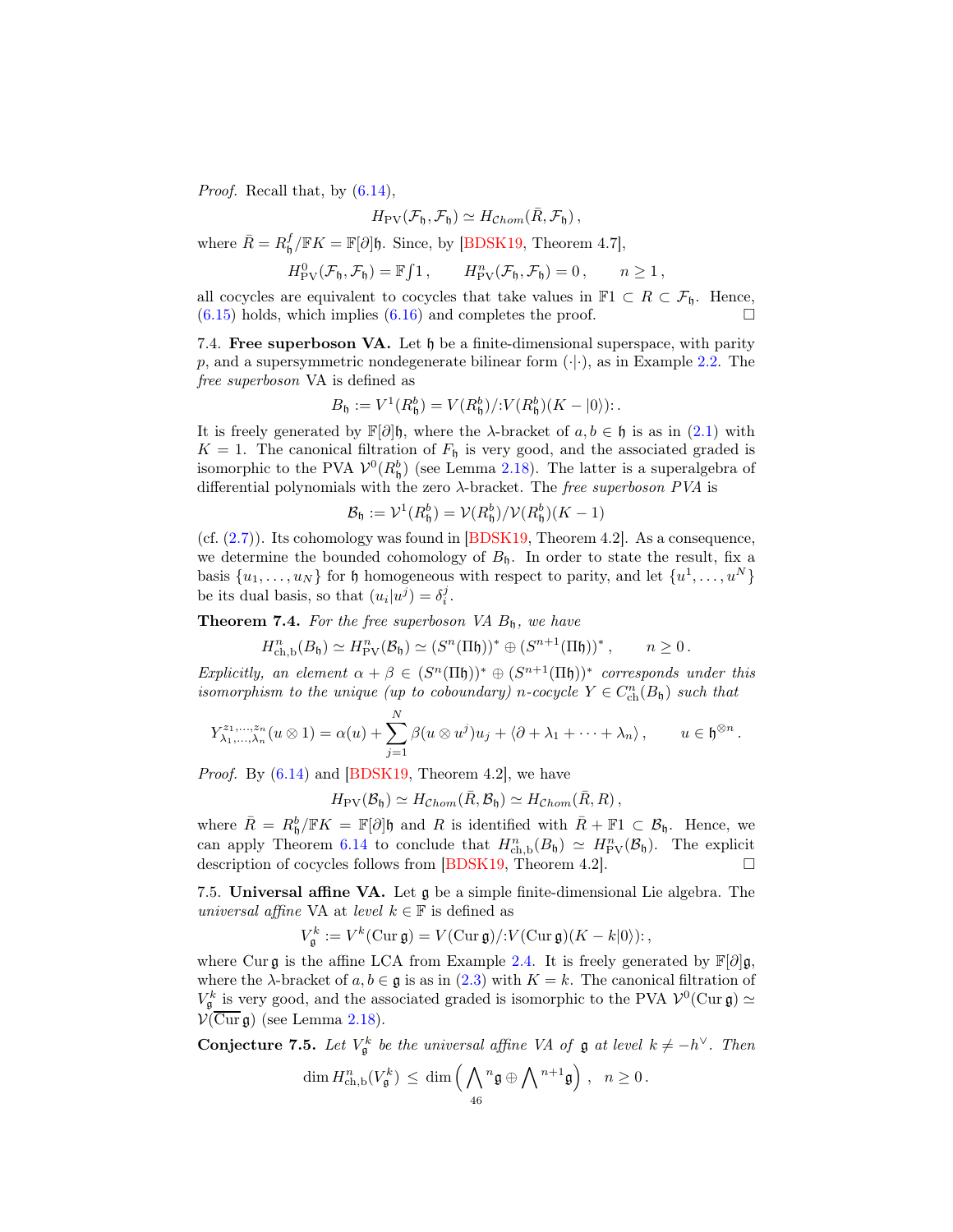#### 8. Application to integrability of evolution PDE

<span id="page-46-0"></span>8.1. Integrability via cohomology. In this subsection we introduce a general cohomological framework which allows one to prove integrability of both classical and quantum Hamiltonian systems of evolution equations. A cohomogical approach to integrability of classical Hamiltonian PDEs was initiated in [\[Kra88\]](#page-55-7) and [\[Ol87\]](#page-55-8), and further developed in [\[DSK13\]](#page-55-1). Let

$$
W = \bigoplus_{k \ge -1} W^k
$$

be a Z-graded Lie superalgebra with parity  $\bar{p}$ . The superspace  $\Pi W^{-1}$ , with the opposite parity  $p = 1 - \bar{p}$ , is called the space of *Hamiltonian functionals*, and the space  $W<sup>1</sup>$  is called the space of *structures*.

**Definition 8.1.** For an element  $K \in W<sup>1</sup>$ , we define the bilinear product  $\{\cdot, \cdot\}_K$ on  $\Pi W^{-1}$  given by

<span id="page-46-1"></span>
$$
\{f,g\}_K = (-1)^{p(f)}[[K,f],g].\tag{8.1}
$$

If  $K \in W^1$  is odd (i.e.,  $\bar{p}(K) = \bar{1}$ ) such that  $[K, K] = 0$ , we call K a Poisson structure, and the corresponding bilinear product  $(8.1)$  a *Poisson bracket* on  $\Pi W^{-1}$ .

Note that in the left-hand side of  $(8.1)$  we view f and g as elements of  $\Pi W^{-1}$ , while in the right-hand side we view them in  $W^{-1}$ , and make computations in the Lie superalgebra W. Also observe that  $p({f, g}K) = p(f) + p(g)$ , since  $p(K) = \overline{0}$ . Given a Poisson structure  $K \in W<sup>1</sup>$ , the associated to  $f \in \Pi W^{-1}$  evolutionary vector field is defined as  $X_f = [K, f] \in W^0$ .

**Lemma 8.2.** (a) For every  $K \in W^1$ , [\(8.1\)](#page-46-1) defines a super skewsymmetric bracket on ΠW<sup>−</sup><sup>1</sup> .

- (b) If K is a Poisson structure, [\(8.1\)](#page-46-1) defines a Lie superalgebra bracket on  $\Pi W^{-1}$ .
- (c) We have

<span id="page-46-2"></span>
$$
[X_f, X_g] = X_{\{f, g\}_K} \,. \tag{8.2}
$$

*Proof.* For  $a, b \in W^{-1}$  we have, by the Jacobi identity in the Lie superalgebra W,

 $[[K, a], b] = (-1)^{(1+p(a))(1+p(b))}[[K, b], a],$ 

which is the same as the skewsymmetry condition for the bracket  $(8.1)$ . This proves claim (a). Next, we prove claim (b). For  $a, b, c \in W^{-1}$ , we get, after a straightforward computation in the Lie superalgebra  $W$ , using only the assumption that  $K \in W^1$  is odd,

$$
\begin{aligned} \{\{a,b\}_K,c\}_K - \{a,\{b,c\}_K\}_K + (-1)^{p(a)p(b)}\{b,\{a,c\}_K\}_K \\ = \frac{1}{2}(-1)^{p(b)}[[[[K,K],a],b],c]. \end{aligned}
$$

Hence, the Jacobi identity for the bracket [\(8.1\)](#page-46-1) follows from the assumption that  $[K, K] = 0$ . Finally, claim (c) is just a restatement of the Jacobi identity for the bracket  $(8.1)$ .

By [\(8.2\)](#page-46-2), the map  $f \mapsto X_f$  defines a Lie superalgebra homomorphism  $\Pi W^{-1} \rightarrow$  $W<sup>0</sup>$ , whose image is the subalgebra of  $W<sup>0</sup>$  of evolutionary vector fields.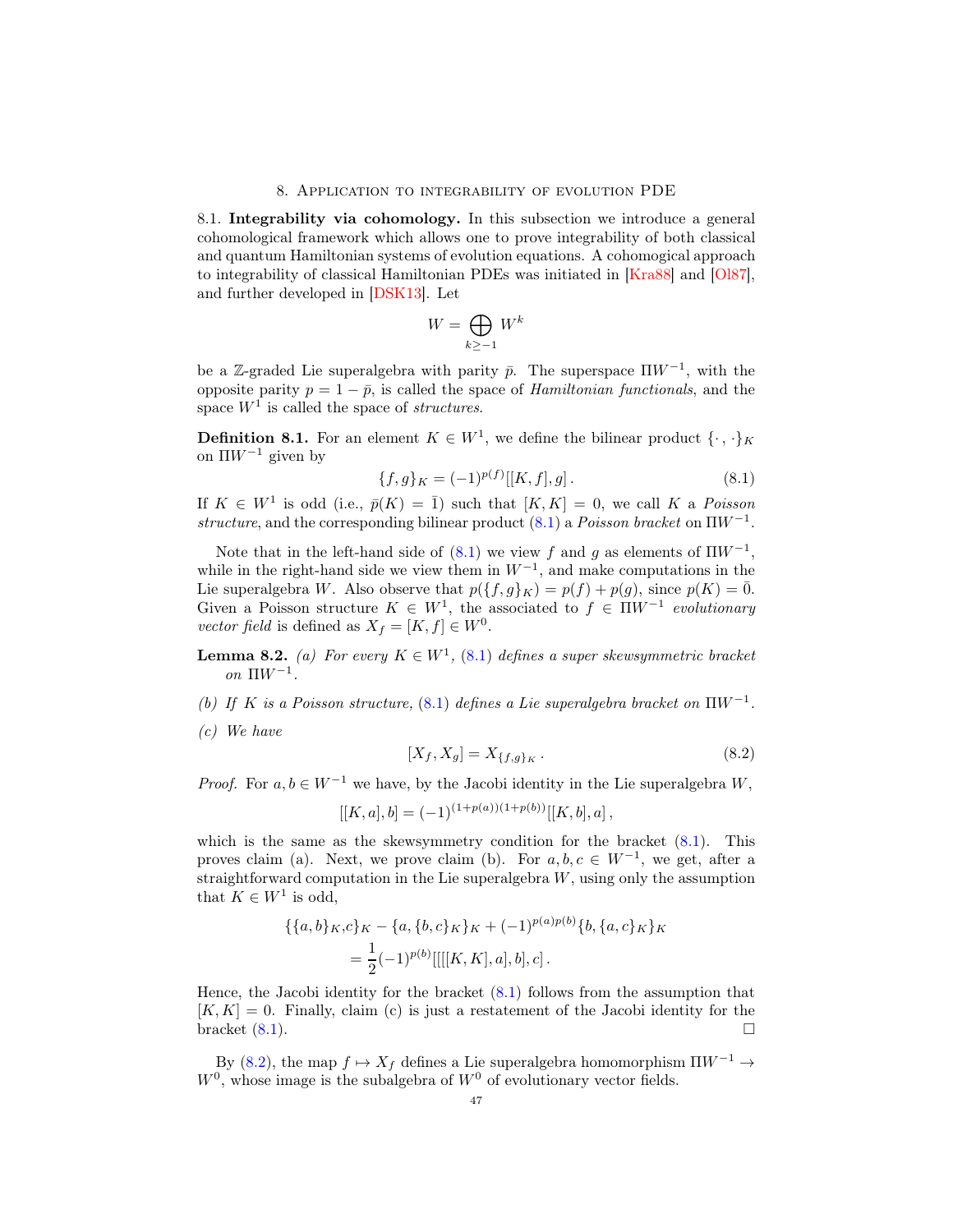<span id="page-47-4"></span>**Proposition 8.3** (Lenard–Magri scheme). Let  $K, H \in W^1$  be odd and, for  $N \geq 1$ , let  $h_0, h_1, \ldots, h_N$  be even elements of  $\Pi W^{-1}$  such that

<span id="page-47-1"></span>
$$
[H, h_n] = [K, h_{n+1}] \text{ for all } n = 0, \dots, N - 1.
$$
 (8.3)

Then

<span id="page-47-0"></span>
$$
\{h_m, h_n\}_K = 0 = \{h_m, h_n\}_H \quad \text{for all} \quad m, n = 0, \dots, N\,,\tag{8.4}
$$

where  $\{f,g\}_K$  and  $\{f,g\}_H$  are defined by [\(8.1\)](#page-46-1).

*Proof.* We prove equation [\(8.4\)](#page-47-0) by induction on  $|n - m|$ . Obviously,  $\{h_n, h_n\}_K =$  ${h_n, h_n}_H = 0$ , since, by Lemma 8.2(a), both brackets are skewsymmetric on  $\Pi W^{-1}$ and, by assumption, all elements  $h_n$  are even in  $\Pi W^{-1}$ . This proves the basis of the induction  $m = n$ . For the inductive step, we may assume that  $m > n \geq 0$ . We have

$$
\{h_m, h_n\}_K = [[K, h_m], h_n] = [[H, h_{m-1}], h_n] = \{h_{m-1}, h_n\}_H,
$$

which vanishes by the inductive assumption. Similarly,

$$
\{h_m, h_n\}_H = (-1)^{1+p(h_m)p(h_n)} \{h_n, h_m\}_H = -[[H, h_n], h_m]
$$
  
= -[[K, h\_{n+1}], h\_m] = -\{h\_{n+1}, h\_m\}\_K,

which again vanishes by inductive assumption.  $\Box$ 

<span id="page-47-3"></span>Theorem 8.4. Suppose that K and H are compatible Poisson structures, i.e., odd elements of  $W^1$  such that  $[H, H] = [K, K] = [K, H] = 0$ . Assume, moreover, that

<span id="page-47-2"></span>
$$
\operatorname{Ker}\left(\operatorname{ad} K|_{W_0^0}\right) \subset [K, W_1^{-1}]
$$
\n
$$
(8.5)
$$

(i.e., the even part of the first cohomology of the complex  $(W, ad K)$  vanishes). Then, if  $h_0, \ldots, h_N \in \Pi W^{-1}, N \geq 1$ , are even elements solving equations [\(8.3\)](#page-47-1), there exists an even element  $h_{N+1} \in \Pi W^{-1}$  such that [\(8.3\)](#page-47-1) holds for  $N + 1$ .

*Proof.* Since  $H$  and  $K$  are compatible Poisson structures, we have by the Jacobi identity

$$
[K,[H,h_N]] = -[H,[K,h_N]] = [H,[H,h_{N-1}]] = (\mathrm{ad}\,H)^2 h_{N-1} = 0.
$$

Hence,  $[H, h_N]$  lies in the kernel of ad K. The claim follows by assumption [\(8.5\)](#page-47-2).  $\Box$ 

<span id="page-47-6"></span>Corollary 8.5. If H, K are as in Theorem [8.4](#page-47-3) and h is an even element of  $\Pi W^{-1}$ such that  $[K, h] = 0$ , then there exists an infinite sequence of even elements

$$
h_0 = h, h_1, h_2, \dots \in \Pi W^{-1}
$$

such that equation [\(8.3\)](#page-47-1) holds for every  $n \in \mathbb{Z}_{\geq 0}$ .

*Proof.* Let  $h_{-1} = 0$  and  $h_0 = h$ , and apply Theorem [8.4](#page-47-3) recursively.

<span id="page-47-5"></span>**Theorem 8.6** (cf. [\[BDSK09\]](#page-54-17)). Let  $H, K$  be as in Theorem [8.4.](#page-47-3) Consider two infinite sequences,  $h_0, h_1, h_2, \ldots$  and  $g_0, g_1, g_2, \ldots$  of even elements of  $\Pi W^{-1}$  sat-isfying [\(8.3\)](#page-47-1), and assume that  $[K, h_0] = 0$ . Then

$$
\{h_m, h_n\}_{K,H} = \{g_m, g_n\}_{K,H} = 0, \quad \{h_m, g_n\}_{K,H} = 0 \text{ for all } m, n \ge 0,
$$

where  $\{\cdot,\cdot\}_{H,K}$  denotes either of the two Poisson brackets.

$$
f_{\rm{max}}
$$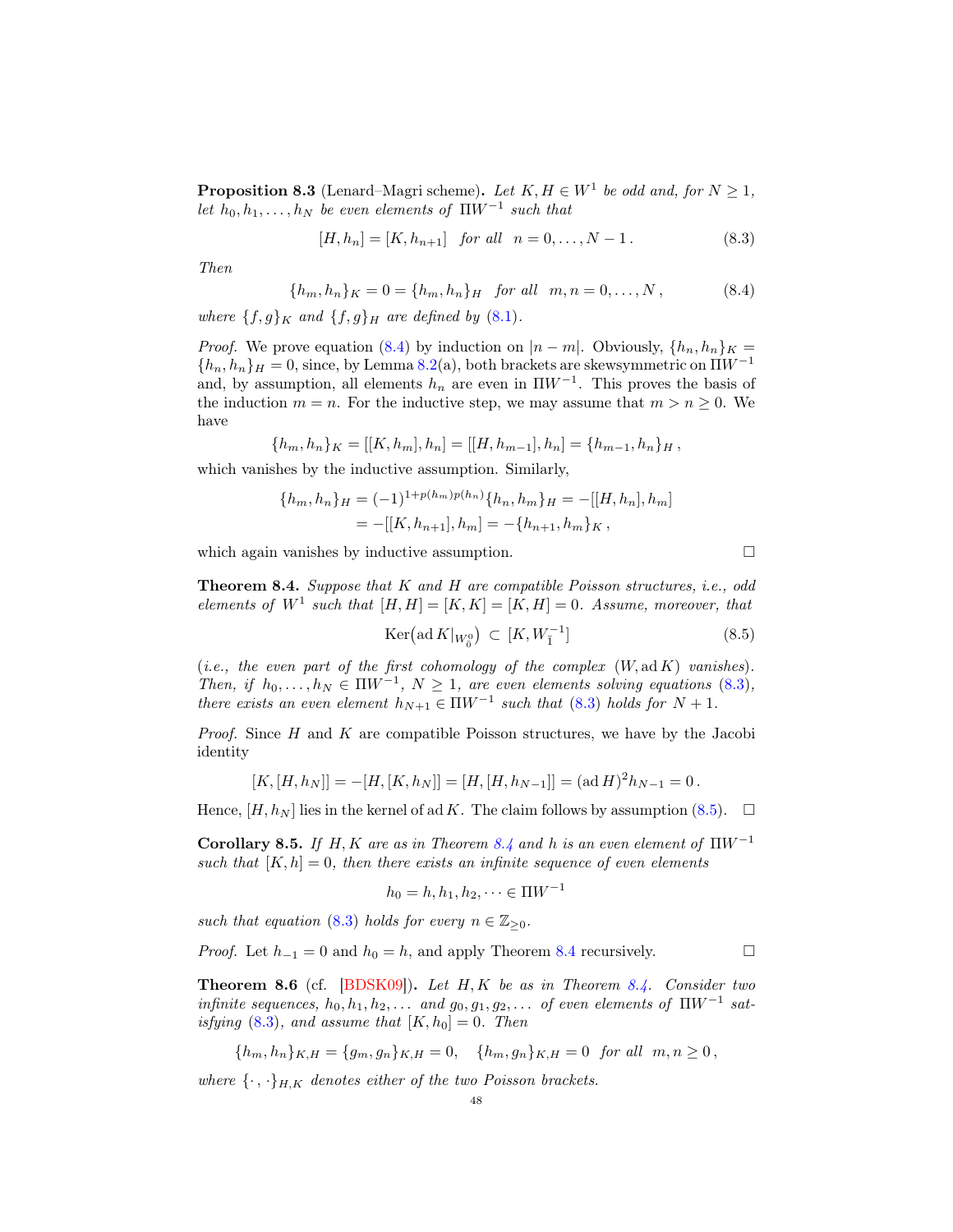Proof. The first equation holds by Proposition [8.3.](#page-47-4) We prove the second equation by induction on  $m$ . We have

$$
\{h_0, g_n\}_K = [[K, h_0], g_n] = 0
$$

since, by assumption,  $[K, h_0] = 0$ . Moreover,

 ${h_0, g_n}_H = -{g_n, h_0}_H = -[[H, g_n], h_0] = -[[K, g_{n+1}], h_0] = [[K, h_0], g_{n+1}] = 0$ proving the base case of induction  $m = 0$ . For the inductive step, we have, for  $m \geq 1$ ,

$$
{h_m, g_n}_K = [[K, h_m], g_n] = [[H, h_{m-1}], g_n] = {h_{m-1}, g_n}_H,
$$

which vanishes by inductive assumption. Similarly, we have

$$
\{h_m, g_n\}_H = -\{g_n, h_m\}_H = -[[H, g_n], h_m] = -[[K, g_{n+1}], h_m]
$$
  
= [[K, h\_m], g\_{n+1}] = [[H, h\_{m-1}], g\_{n+1}] = \{h\_{m-1}, g\_{n+1}\}\_H,

which again vanishes by induction.

Remark 8.7. Note that a solution  $h_{N+1}$  of equation [\(8.3\)](#page-47-1) is unique up to adding an element from the kernel of  $ad K$ . Consider the increasing sequence of subspaces of  $W_{\bar{1}}^{-1}$ ,

$$
U_0\subset U_1\subset U_2\subset\cdots\subset \widetilde{U}=\bigcup_{n\geq 0}U_n,
$$

where  $U_0 = \text{Ker}(\text{ad }K|_{W_1^{-1}})$  and, recursively,  $U_{n+1} = (\text{ad }K)^{-1}[H, U_n]$  for every  $n \geq 0$ . Then, by Proposition [8.3,](#page-47-4)  $\tilde{U}$  is an abelian subalgebras with respect to both  ${\cal H}$  and  ${\cal K}\text{-Poisson brackets:}$ 

$$
\{\tilde{U},\tilde{U}\}_{H,K}=0\,.
$$

Moreover, let  $g_0, g_1, g_2, \dots \in W_{\bar{1}}^{-1}$  be an infinite sequence satisfying [\(8.3\)](#page-47-1) for all  $n \geq 0$ , and let  $V = \text{span}\{g_0, g_1, g_2, \dots\} \subset W_{\overline{1}}^{-1}$ . Then, by Theorem [8.6,](#page-47-5) we also have that

$$
\{\tilde{U}+V,\tilde{U}+V\}_{H,K}=0.
$$

On the other hand, if  $g'_0, g'_1, \dots \in W_{\bar{1}}^{-1}$  is another infinite sequence satisfying [\(8.3\)](#page-47-1), and  $V' = \text{span}\lbrace g'_0, g'_1, \dots \rbrace$ , we do not necessarily have that  $\lbrace V, V' \rbrace_{H,K} = 0$ .

8.2. **Example 1:**  $W = W_{\text{PV}}(\Pi V)$ . Let V be a differential superalgebra, with parity denoted by p, let  $\partial$  be an even derivation on  $\mathcal{V}$ , and consider the Lie superalgebra  $W_{\text{PV}}(\Pi \mathcal{V})$  introduced in Section [4.4.](#page-24-0) Recall from [\[DSK13,](#page-55-1) Section 5.1] that  $\Pi W_{\rm PV}^{-1}(\Pi \mathcal{V}) = \mathcal{V}/\partial \mathcal{V}, W_{\rm PV}^0(\Pi \mathcal{V}) = \mathrm{Der}_\partial(\mathcal{V})$  is the Lie superalgebra of all derivations of V commuting with  $\partial$ , and odd elements  $K \in W^1_{\text{PV}}(\Pi \mathcal{V})$  such that  $[K, K] = 0$ correspond bijectively to the PVA  $\lambda$ -brackets on V, via the map  $K \mapsto {\{\cdot \}}_K$  given by (cf. [\(4.18\)](#page-24-2))

$$
\{f_{\lambda}g\}_{K} = (-1)^{p(f)} K_{\lambda,-\lambda-\partial}(f,g).
$$

Some of the commutators for the Lie superalgebra  $W_{\text{PV}}(\Pi \mathcal{V})$  in low degrees are as follows. Let  $\int f, \int g \in V/\partial V$  (here and further  $\int: V \to V/\partial V$  denotes the canonical quotient map), let  $X, Y \in \text{Der}_{\partial}(V)$ , and let  $K \in W^1_{\text{PV}}(\Pi V)$  be such that  $[K, K] = 0$ . We have

<span id="page-48-0"></span>
$$
[f, f h] = 0, [X, f f] = fX(f), [X, Y] = XY - YX,
$$
  

$$
[K, f f](g) = (-1)^{p(f)} \{f_{\lambda}g\}_{K}|_{\lambda=0}.
$$
\n(8.6)

$$
\Box
$$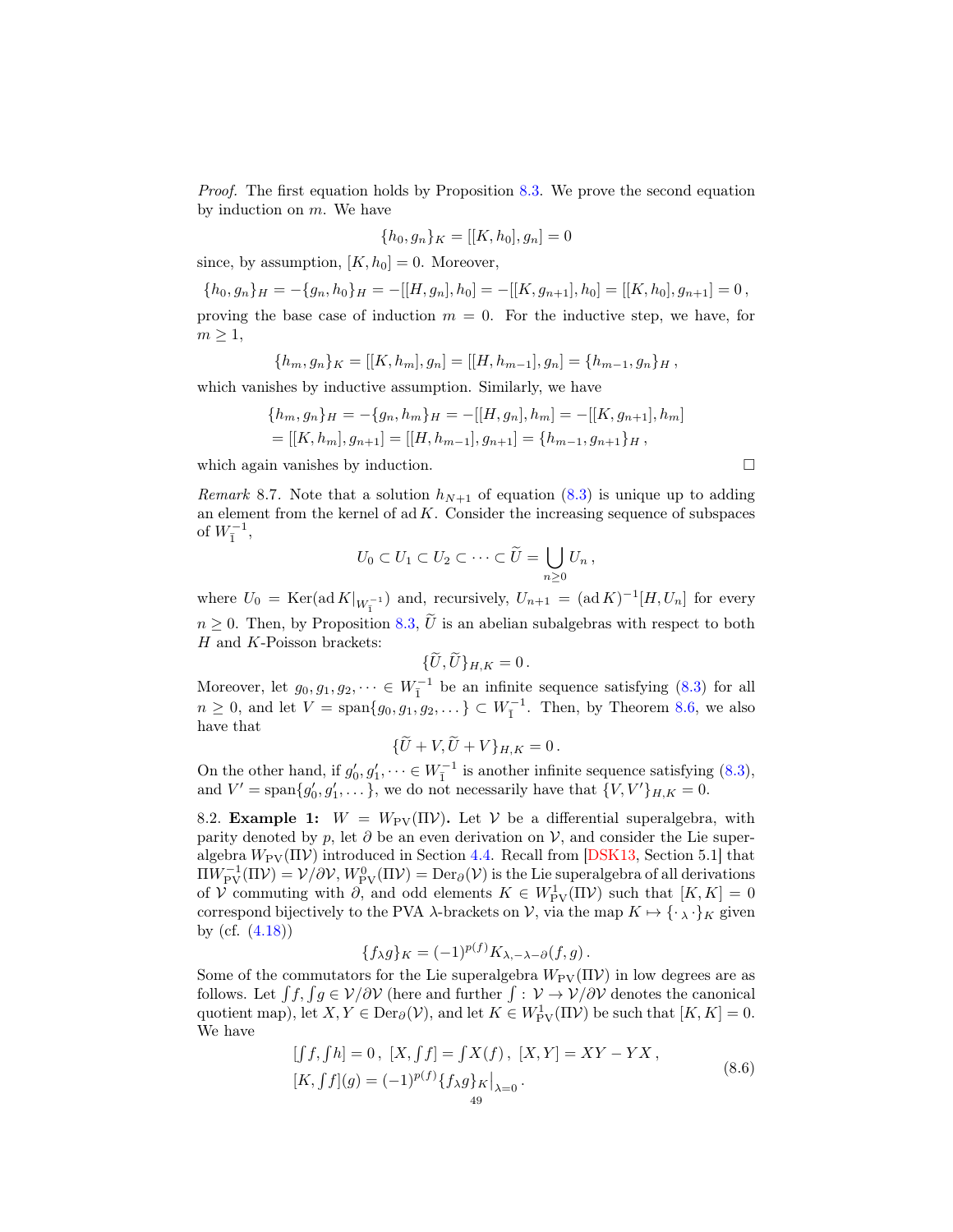By the second and fourth equations in [\(8.6\)](#page-48-0), the Poisson bracket [\(8.1\)](#page-46-1) on  $V/\partial V$ associated to the Poisson structure  $K \in W^1_{\text{PV}}(\Pi \mathcal{V})_{\bar{1}}$  becomes

<span id="page-49-0"></span>
$$
\{ \int f, \int g \}_K = \int \{ f_\lambda g \}_K \Big|_{\lambda = 0} \,. \tag{8.7}
$$

Furthermore,  $\mathcal V$  is a left module over the Lie superalgebra  $\mathcal V/\partial \mathcal V$  with the welldefined action

<span id="page-49-1"></span>
$$
\{f,g\}_K = \{f_\lambda g\}_K\big|_{\lambda=0},\tag{8.8}
$$

which is a derivation of both the  $\lambda$ -bracket and the product, commuting with ∂. Given a Hamiltonian functional  $\int h \in V/\partial V$  and a Poisson structure  $K \in$  $W_{\rm PV}^1(\Pi \mathcal{V})_{\bar{1}}$ , the corresponding *Hamiltonian equation* is

<span id="page-49-2"></span>
$$
\frac{du}{dt} = \{ \int h, u \}_K , \quad u \in \mathcal{V} . \tag{8.9}
$$

This equation is called *integrable* if  $\int h$  is contained in an infinite-dimensional abelian subalgebra of the Lie algebra  $V/\partial V$  (with the Poisson bracket [\(8.7\)](#page-49-0)). Picking a basis  $\int h_0 = \int h, \int h_1, \int h_2, \ldots$  of this abelian subalgebra, we obtain a hierarchy of integrable equations

$$
\frac{du}{dt_n} = \{fh_n, u\}_K, \quad n \ge 0,
$$
\n(8.10)

which are compatible since the corresponding evolutionary vector fields  $X_{h_n}$ 's commute, by  $(8.2)$ .

<span id="page-49-3"></span>**Example 8.8.** Let  $V = \mathbb{F}[u, u', u'', \dots]$  be the algebra of differential polynomials in one differential variable u, so that  $\partial u^{(n)} = u^{(n+1)}$ . One has two compatible PVA  $\lambda$ -brackets on  $\mathcal{V}$ , defined by

$$
\{u_{\lambda}u\}_K = \lambda , \quad \{u_{\lambda}u\}_H = (\partial + 2\lambda)u + \frac{c}{12}\lambda^3.
$$
 (8.11)

Note that condition [\(8.5\)](#page-47-2) holds by [\[DSK12\]](#page-54-18). Let  $\int h_0 = \int u$ . By the last equation in [\(8.5\)](#page-47-2), it's easy to check, using sesquilinearity and the Leibniz rule, that  $[K, \int h_0] = 0$ . Hence we can apply Corollary [\(8.5\)](#page-47-6) to construct an infinite sequence  $\int h_0, \int h_1, \int h_2, \ldots$  such that [\(8.3\)](#page-47-1) holds. Hence, by Proposition [8.3](#page-47-4)

$$
\{\int h_m, \int h_n\}_{H,K} = 0
$$
 for all  $m, n \ge 0$ .

We can compute the first few integrals of motion using the recursive formula  $(8.3)$ :

$$
\int h_0 = \int u, \ \int h_1 = \frac{1}{2} \int u^2, \ \int h_2 = \frac{1}{2} \int (u^3 - \frac{c}{12} u'^2), \dots
$$

The corresponding integrable hierarchy of classical Hamiltonian equations is the classical KdV hierarchy:

$$
\frac{du}{dt_0} = 0 \; , \; \frac{du}{dt_1} = u' \; , \; \frac{du}{dt_2} = 3uu' + \frac{c}{12}u''', \ldots
$$

8.3. Example 2:  $W = W_{ch}(\Pi V)$ . Let V be a vector superspace and let  $\partial$  be an  $\bigoplus_{k\geq -1} W_{ch}^k$  defined in Section [4.3.](#page-20-4) This Lie superalgebra is described in detail in even endomorphism of V. Consider the Z-graded Lie superalgebra  $W_{ch}(\Pi V)$  = [\[BDSHK18\]](#page-54-1). We have  $W_{ch}^{-1} = V/\partial V$ ,  $W_{ch}^{0}$  is the Lie superalgebra of all endomorphisms of the  $\mathbb{F}[\partial]$ -module V, and the odd elements  $K \in W^1_{\text{ch}}$  such that  $[K, K] = 0$ correspond bijectively to the VA structures on V, via the map  $K \mapsto \int^{\lambda} d\sigma [\cdot \sigma \cdot]_K$ given by [\(4.2\)](#page-20-0). Some of the commutators for the Lie superalgebra  $W_{\text{ch}}(\Pi V)$  in low degrees are given by formulas  $(8.6)$ . It follows that the Poisson bracket  $(8.1)$  on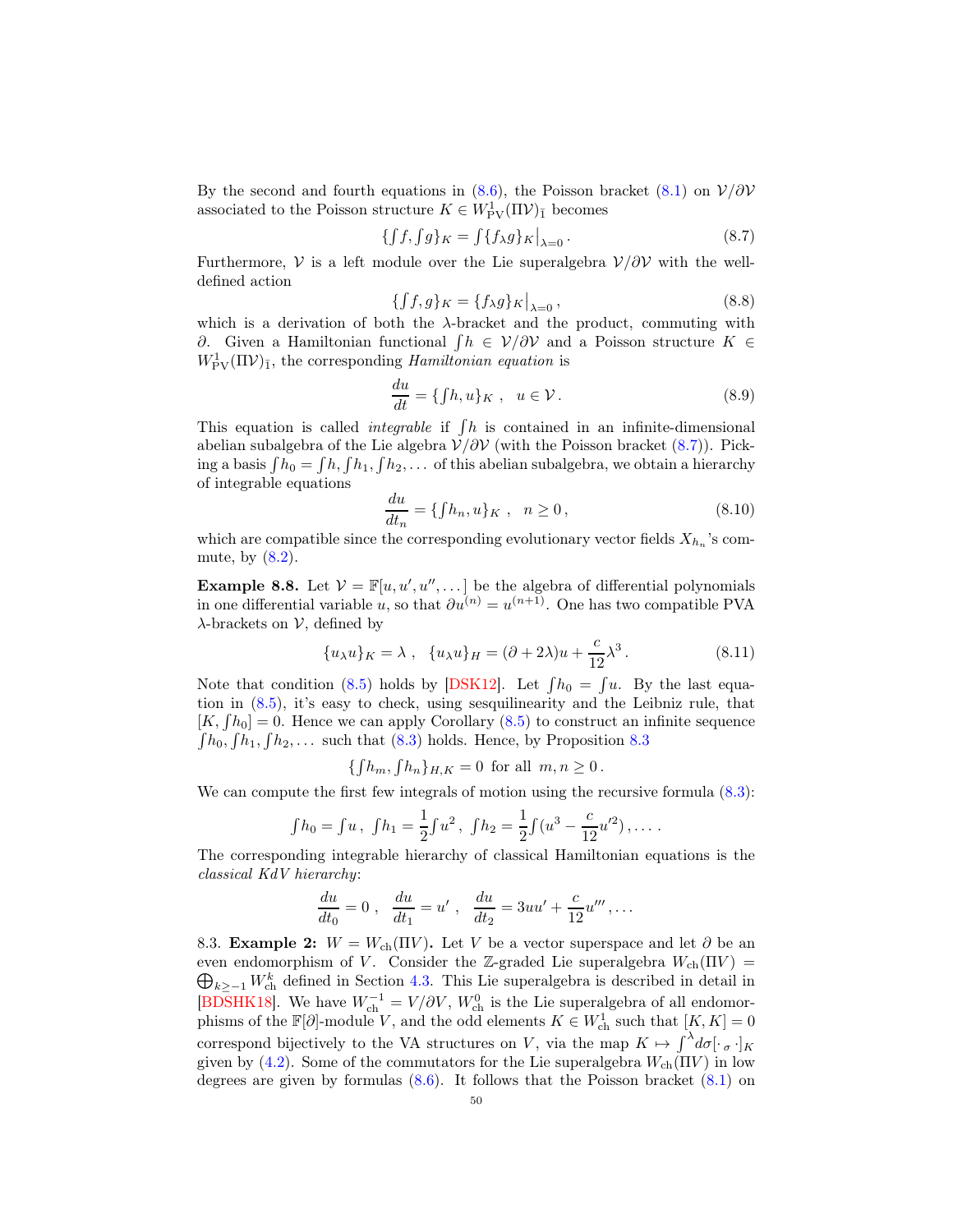$V/\partial V$  associated to the Poisson structure  $K \in W^1_{ch}(\Pi V)$  coincides with formula  $(8.7).$  $(8.7).$ 

Again, V is a left module over the Lie superalgebra  $V/\partial V$  with the well-defined action [\(8.8\)](#page-49-1). It is a derivation of both the  $\lambda$ -bracket and the normally ordered product, commuting with  $\partial$ . Given a Hamiltonian functional  $\int h \in V \setminus \partial V$  and a Poisson structure  $K \in W^1_{ch}(\Pi \mathcal{V})_{\bar{1}}$ , the corresponding quantum Hamiltonian equation is again [\(8.9\)](#page-49-2). The notions of integrability, etc., in the quantum case are the same as in the classical case.

In a similar fashion as in Example [8.8,](#page-49-3) one obtains Hamiltonian equations of the quantum KdV hierarchy. The details of this and other examples will be discussed in a subsequent publication.

#### Appendix A. The spectral sequence of a filtered complex

<span id="page-50-0"></span>In this appendix, we recall the construction of a spectral sequence from a filtered cohomology complex in a slightly more general setting than is usually discussed in the literature (see e.g. [\[McL01\]](#page-55-9)).

Consider a cochain complex  $C = \bigoplus_{n=0}^{\infty} C^n$ , where each  $C^n$  is a vector superspace over the field  $\mathbb{F}$ , equipped with a differential d, an even linear operator on C such that  $d^2 = 0$  and  $dC^n \subset C^{n+1}$  for all n. We let  $C^n = 0$  for  $n \leq -1$ . We suppose that the complex  $(C, d)$  has a decreasing filtration  $\{F^p C\}_{p \in \mathbb{Z}}$ , so that each space  $C<sup>n</sup>$  is filtered by subspaces:

<span id="page-50-2"></span>
$$
\cdots \supset F^{p-1}C^n \supset F^pC^n \supset F^{p+1}C^n \supset \cdots, \qquad n \ge 0,
$$
 (A.1)

and the differential  $d$  is compatible with the filtration:

<span id="page-50-4"></span>
$$
d Fp Cn \subset Fp Cn+1, \qquad p \in \mathbb{Z}, \ n \ge 0.
$$
 (A.2)

Furthermore, we will assume that the filtration is separated, i.e.,

<span id="page-50-5"></span>
$$
\bigcap_{p\in\mathbb{Z}} \mathbf{F}^p C^n = 0, \qquad n \ge 0.
$$
\n(A.3)

We will denote by  $H = \bigoplus_{n=0}^{\infty} H^n$  the cohomology of the complex  $(C, d)$ :

$$
H^{n} := H^{n}(C, d) = (C^{n} \cap \text{Ker } d) / dC^{n-1}, \qquad n \ge 0.
$$
 (A.4)

The filtration of C induces a decreasing filtration of its cohomology  $H$ :

<span id="page-50-3"></span>
$$
\cdots \supset F^{p-1} H^n \supset F^p H^n \supset F^{p+1} H^n \supset \cdots, \qquad n \ge 0,
$$
 (A.5)

where

<span id="page-50-1"></span>
$$
\mathbf{F}^{p} H^{n} = \frac{(\mathbf{F}^{p} C^{n} \cap \text{Ker } d) + d C^{n-1}}{d C^{n-1}} \simeq \frac{\mathbf{F}^{p} C^{n} \cap \text{Ker } d}{\mathbf{F}^{p} C^{n} \cap d C^{n-1}}
$$
(A.6)

is the image of  $\mathbb{F}^p C^n \cap \text{Ker } d \subset C^n \cap \text{Ker } d$  under the canonical projection  $C^n \cap$ Ker  $d \to H^n$ . In other words,  $F^p H^n$  is the image of  $H^n(F^p C, d)$  in  $H^n(C, d)$  under the linear map induced by the inclusion  $\mathbf{F}^p C \hookrightarrow C$ .

<span id="page-50-6"></span>Remark A.1. If the filtration  $(A.1)$  of  $C<sup>n</sup>$  is separated, then the induced filtration  $(A.5)$  of the cohomology  $H<sup>n</sup>$  is also separated.

Let

$$
\operatorname{gr} H = \bigoplus_{p \in \mathbb{Z}} \operatorname{gr}^p H = \bigoplus_{\substack{p \in \mathbb{Z} \\ n \ge 0}} \operatorname{gr}^p H^n, \qquad \operatorname{gr}^p H^n = \operatorname{F}^p H^n / \operatorname{F}^{p+1} H^n,
$$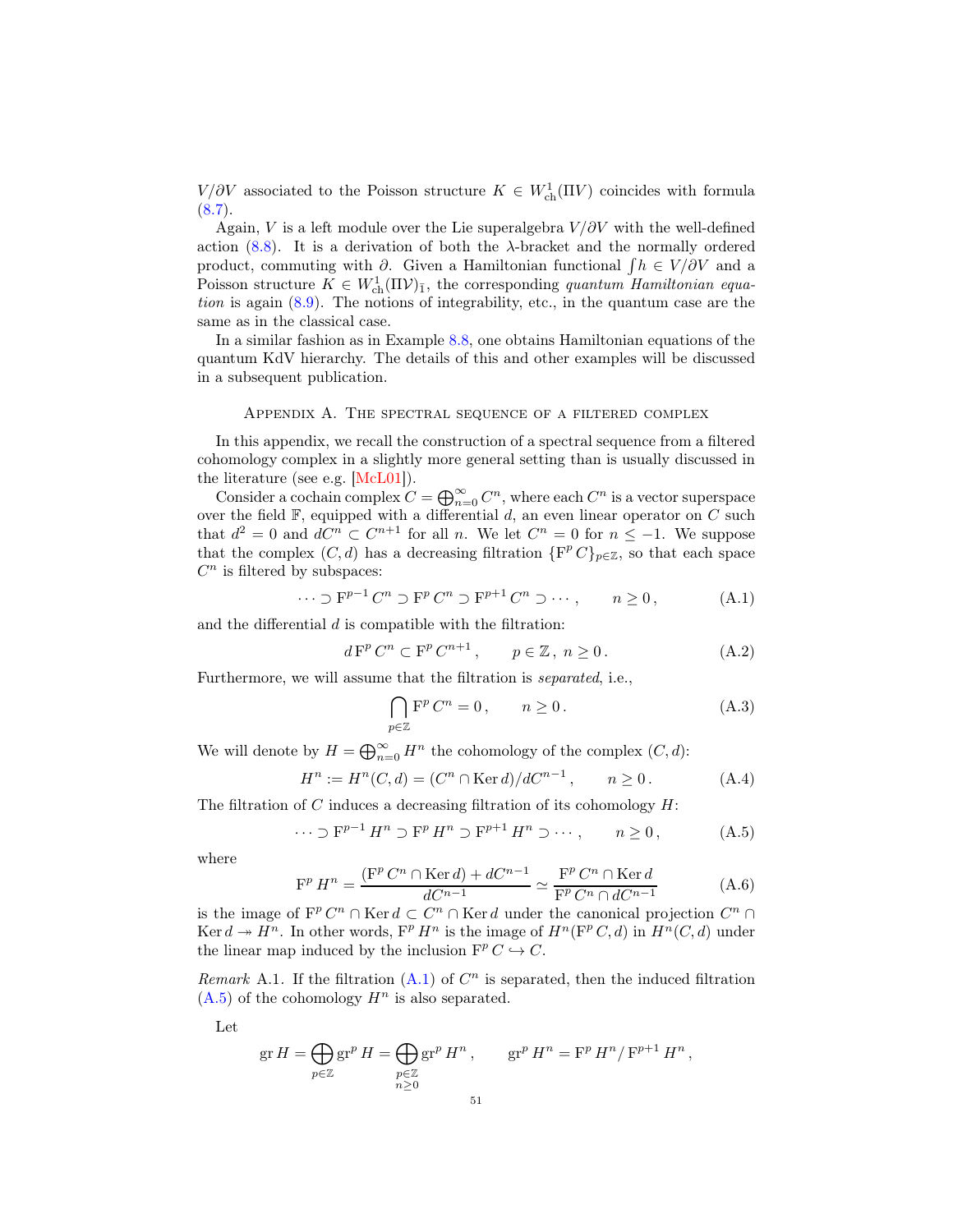be the associated graded space. Then by  $(A.6)$ , we have

<span id="page-51-2"></span>
$$
\operatorname{gr}^p H^n \simeq \frac{\operatorname{F}^p C^n \cap \operatorname{Ker} d}{(\operatorname{F}^{p+1} C^n \cap \operatorname{Ker} d) + (\operatorname{F}^p C^n \cap dC^{n-1})}.
$$
 (A.7)

The spectral sequence  $\{(E_r, d_r)\}_{r\geq 0}$  associated to the filtered complex  $(C, d)$  is constructed as follows. For  $p, q \in \mathbb{Z}$  and  $r \ge -1$ , let

$$
Z_r^{p,q} = \{ \alpha \in \mathcal{F}^p C^{p+q} \mid d\alpha \in \mathcal{F}^{p+r} C^{p+q+1} \}
$$
  
= 
$$
\mathcal{F}^p C^{p+q} \cap d^{-1} (\mathcal{F}^{p+r} C^{p+q+1}),
$$
 (A.8)

and

$$
B_r^{p,q} = \{ \alpha \in \mathcal{F}^p C^{p+q} \mid \alpha = d\beta \text{ for some } \beta \in \mathcal{F}^{p-r} C^{p+q-1} \}
$$
  
= 
$$
\mathcal{F}^p C^{p+q} \cap d(\mathcal{F}^{p-r} C^{p+q-1})
$$
  
= 
$$
dZ_r^{p-r,q+r-1}.
$$
 (A.9)

Obviously, we have  $dB_r^{p,q} = 0$  and

$$
B_r^{p,q} \subset B_s^{p,q} \subset Z_s^{p,q} \subset Z_r^{p,q}, \qquad -1 \le r \le s.
$$

Note also that  $Z_{r-1}^{p+1,q-1} = Z_r^{p,q} \cap \mathbf{F}^{p+1} C^{p+q}$ . We define

<span id="page-51-6"></span>
$$
E_r^{p,q} := Z_r^{p,q} / (Z_{r-1}^{p+1,q-1} + B_{r-1}^{p,q}), \qquad p, q \in \mathbb{Z}, \ r \in \mathbb{Z}_+ \,. \tag{A.10}
$$

Since

$$
dZ_r^{p,q}=B_r^{p+r,q-r+1}\subset Z_r^{p+r,q-r+1}
$$

and

$$
d(Z_{r-1}^{p+1,q-1} + B_{r-1}^{p,q}) = B_{r-1}^{p+r+1,q-r} \subset Z_{r-1}^{p+r+1,q-r} + B_{r-1}^{p+r+1,q-r},
$$

the differential  $d$  induces linear maps

<span id="page-51-4"></span>
$$
d_r: E_r^{p,q} \to E_r^{p+r,q-r+1}
$$
\n(A.11)

such that  $d_r^2 = 0$ . One checks that the cohomology of  $(E_r, d_r)$  is isomorphic to  $E_{r+1}$ , i.e.,

<span id="page-51-1"></span>
$$
(E_r^{p,q} \cap \text{Ker } d_r) / d_r E_r^{p-r,q+r-1} \simeq E_{r+1}^{p,q},\tag{A.12}
$$

so indeed we have a spectral sequence (see e.g. [\[McL01\]](#page-55-9)).

<span id="page-51-5"></span>Remark A.2. Due to [\(A.12\)](#page-51-1), if  $\dim E_s^{p,q} < \infty$  for some  $p,q,s$ , then  $\dim E_r^{p,q} \leq$  $\dim E_s^{p,q}$  for all  $r \geq s$ . In particular,  $E_s^{p,q} = 0$  implies  $E_r^{p,q} = 0$  for all  $r \geq s$ .

Consider in more detail the  $r = 0$  term. Observe that, by  $(A.1)$  and  $(A.2)$ ,

$$
Z^{p,q}_{-1} = Z^{p,q}_0 = \mathcal{F}^p\, C^{p+q} \,, \qquad B^{p,q}_{-1} = d\, \mathcal{F}^{p+1}\, C^{p+q-1} \subset Z^{p+1,q-1}_{-1} \,.
$$

Hence,

<span id="page-51-3"></span>
$$
E_0^{p,q} = \mathcal{F}^p C^{p+q} / \mathcal{F}^{p+1} C^{p+q} = \mathbf{gr}^p C^{p+q} , \qquad p, q \in \mathbb{Z} . \tag{A.13}
$$

The differential  $d_0: E_0^{p,q} \to E_0^{p,q+1}$  is induced by the restriction d:  $F^p C^{p+q} \to$  $F^p C^{p+q+1}.$ 

<span id="page-51-0"></span>Remark A.3. Suppose that the differential  $d$  of  $C$  satisfies the following stronger property than [\(A.2\)](#page-50-4):

$$
d F^{p} C^{n} \subset F^{p+1} C^{n+1}, \qquad p \in \mathbb{Z}, \ n \ge 0.
$$
 (A.14)

Then we have  $d_0 = 0$  and

$$
Z_0^{p,q} = Z_1^{p,q} = \mathcal{F}^p C^{p+q} , \qquad B_0^{p,q} = d\mathcal{F}^p C^{p+q-1} \subset Z_0^{p+1,q-1} .
$$
  
<sub>52</sub>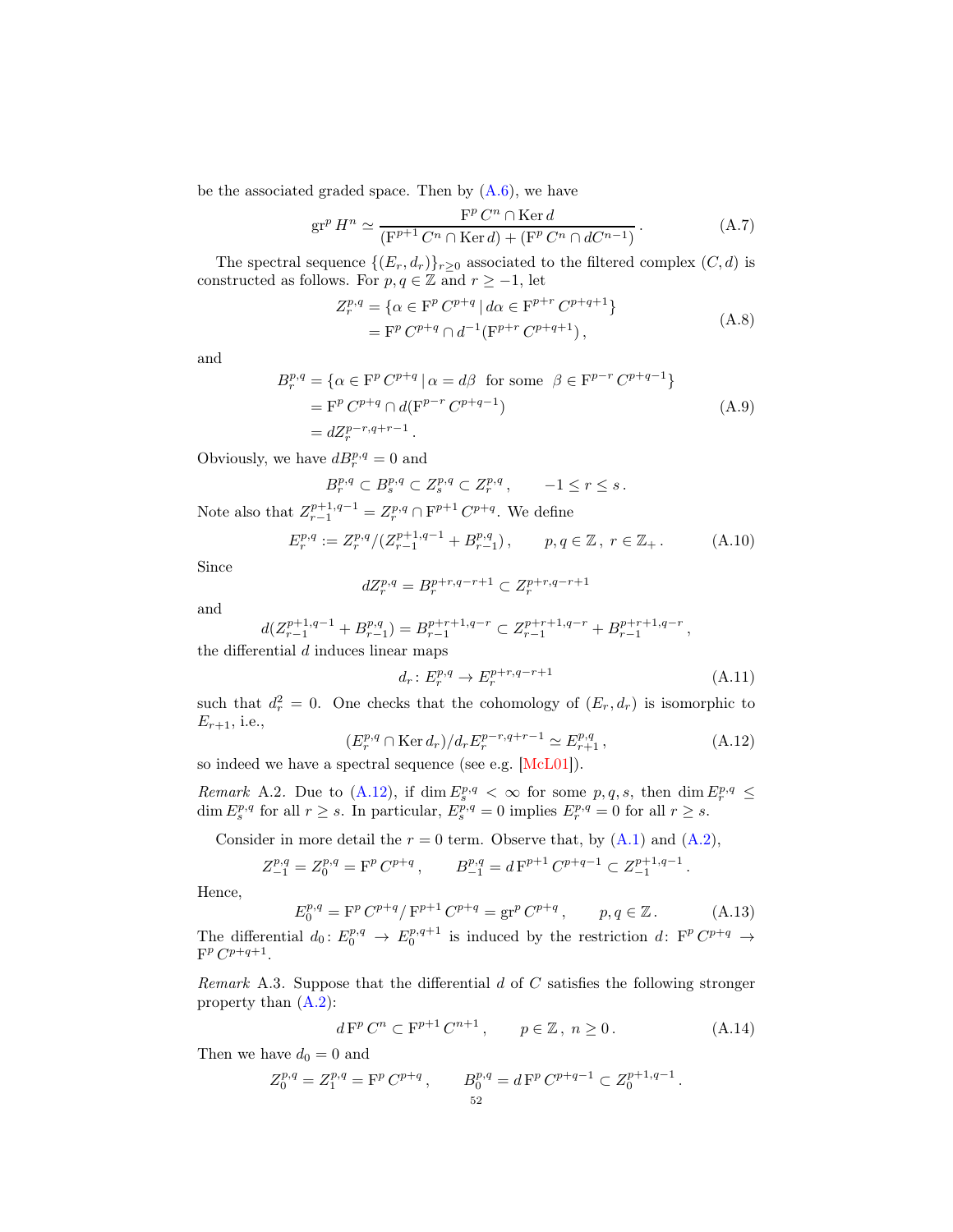Hence,  $E_1^{p,q} = E_0^{p,q} = \text{gr}^p C^{p+q}$  and  $d_1: E_1^{p,q} \to E_1^{p+1,q}$  is induced by the restriction d:  $\mathbf{F}^p C^{p+q} \to \mathbf{F}^{p+1} C^{p+q+1}.$ 

The limit of the spectral sequence is defined as

<span id="page-52-1"></span>
$$
E_{\infty}^{p,q} := Z_{\infty}^{p,q} / (Z_{\infty}^{p+1,q-1} + B_{\infty}^{p,q}), \qquad p, q \in \mathbb{Z}, \qquad (A.15)
$$

where

$$
B^{p,q}_{\infty} := \bigcup_{r \geq 0} B^{p,q}_r \subset Z^{p,q}_{\infty} := \bigcap_{r \geq 0} Z^{p,q}_r.
$$

<span id="page-52-2"></span>**Lemma A.4.** If  $\dim E^{p,q}_s < \infty$  for some p, q, s, then  $\dim E^{p,q}_{\infty} \leq \dim E^{p,q}_s$ . In particular,  $E_s^{p,q} = 0$  implies  $E_{\infty}^{p,q} = 0$ .

*Proof.* Note that, by construction,  $Z_r^{p,q}$  and  $B_r^{p,q}$  are subspaces of  $\mathbb{F}^p C^{p+q}$  for all  $r \geq -1$ . Let  $\pi$ :  $\mathbf{F}^p C^{p+q} \to \mathbf{gr}^p C^{p+q}$  be the canonical projection. Then we have a tower of subspaces

$$
0=\bar{B}_{-1}^{p,q}\subset \bar{B}_0^{p,q}\subset \bar{B}_1^{p,q}\subset \cdots \subset \bar{Z}_2^{p,q}\subset \bar{Z}_1^{p,q}\subset \bar{Z}_0^{p,q}=\operatorname{gr}^pC^{p+q}\,,
$$
 where  $\bar{Z}_r^{p,q}:=\pi(Z_r^{p,q})$  and  $\bar{B}_r^{p,q}:=\pi(B_r^{p,q})$ . We claim that

$$
E_r^{p,q} \simeq \bar{Z}_r^{p,q} / \bar{B}_{r-1}^{p,q} , \qquad r \ge 0 .
$$

Indeed, the composition of the restriction of  $\pi$  to  $Z_r^{p,q}$  with the canonical projection  $\bar{Z}_r^{p,q} \to \bar{Z}_r^{p,q}/\bar{B}_{r-1}^{p,q}$  is clearly surjective, and its kernel is equal to  $Z_{r-1}^{p+1,q-1} + B_{r-1}^{p,q}$ . Similarly,

$$
E^{p,q}_\infty\simeq \bar{Z}^{p,q}_\infty/\bar{B}^{p,q}_\infty\,,
$$

where

$$
\bar{B}^{p,q}_{\infty} := \pi(B^{p,q}_{\infty}) = \bigcup_{r \geq 0} \bar{B}^{p,q}_r, \qquad \bar{Z}^{p,q}_{\infty} := \pi(Z^{p,q}_{\infty}) = \bigcap_{r \geq 0} \bar{Z}^{p,q}_r.
$$

The lemma then follows from the inclusions  $\bar{Z}_{\infty}^{p,q} \subset \bar{Z}_{s}^{p,q}$  and  $\bar{B}_{\infty}^{p,q} \supset \bar{B}_{s-1}^{p,q}$  $\Box$ 

Notice that

<span id="page-52-4"></span>
$$
Z_{\infty}^{p,q} = \mathbf{F}^p \, C^{p+q} \cap \text{Ker} \, d \,, \tag{A.16}
$$

since the filtration of C is separated (see  $(A.3)$ ). On the other hand,

$$
B^{p,q}_{\infty} = \mathbf{F}^p C^{p+q} \cap d\left(\bigcup_{m \in \mathbb{Z}} \mathbf{F}^m C^{p+q-1}\right). \tag{A.17}
$$

If the filtration of  $C$  is exhaustive, i.e., if

$$
\bigcup_{m\in\mathbb{Z}} \mathbf{F}^m C^n = C^n, \qquad n \ge 0,
$$
\n(A.18)

then  $B^{p,q}_{\infty}$  will be equal to

$$
\widetilde{B}_{\infty}^{p,q} := \mathbf{F}^p C^{p+q} \cap dC^{p+q-1} \,. \tag{A.19}
$$

In this case, comparing  $(A.7)$  and  $(A.15)$ , we obtain

<span id="page-52-0"></span>
$$
\text{gr}^p H^{p+q} \simeq Z^{p,q}_{\infty} / (Z^{p+1,q-1}_{\infty} + B^{p,q}_{\infty}) = E^{p,q}_{\infty} , \qquad p, q \in \mathbb{Z} . \tag{A.20}
$$

<span id="page-52-3"></span>Remark A.5. Assume that, for some fixed  $n \geq 0$ , the filtration of  $C<sup>n</sup> \cap$  Kerd is exhaustive, i.e.,

$$
\bigcup_{m \in \mathbb{Z}} (\mathbf{F}^m C^n \cap \text{Ker } d) = C^n \cap \text{Ker } d. \tag{A.21}
$$

Then the induced filtration of  $H^n = H^n(C, d)$  is exhaustive (see [\(A.5\)](#page-50-3), [\(A.6\)](#page-50-1)). This condition is weaker than the filtration of  $C<sup>n</sup>$  being exhaustive.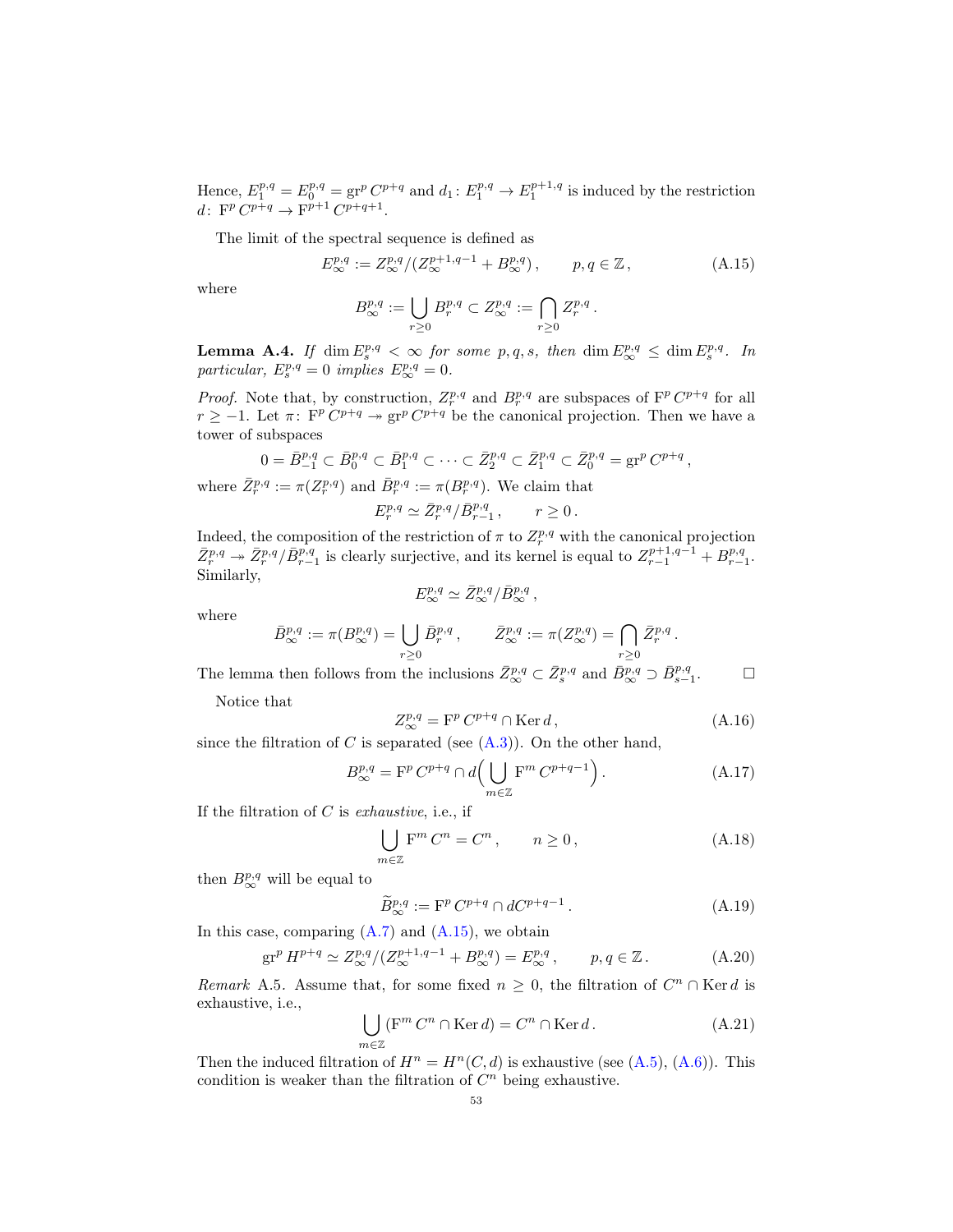In general, without assuming the filtration of  $C$  is exhaustive, we have

$$
B^{p,q}_{\infty}\subset \widetilde{B}^{p,q}_{\infty}\subset Z^{p,q}_{\infty}.
$$

Then from  $(A.7)$  and  $(A.15)$ , instead of the isomorphisms  $(A.20)$ , we get surjective linear maps

<span id="page-53-0"></span>
$$
E_{\infty}^{p,q} \to \operatorname{gr}^p H^{p+q} \simeq Z_{\infty}^{p,q}/(Z_{\infty}^{p+1,q-1} + \widetilde{B}_{\infty}^{p,q}), \qquad p,q \in \mathbb{Z}.
$$
 (A.22)

As a consequence of [\(A.22\)](#page-53-0), we obtain upper bounds on the dimension of the cohomology H.

<span id="page-53-1"></span>**Lemma A.6.** Let  $r_0 = 0$  or 1, and  $(C, d)$  be a cochain complex equipped with a decreasing separated filtration such that  $d F^p C \subset F^{p+r_0} C$  for all  $p \in \mathbb{Z}$ . Consider the associated graded complex gr C with the differential  $\bar{d}$ : gr<sup>p</sup> C  $\rightarrow$  gr<sup>p+r<sub>0</sub></sub> C induced</sup> by d.

(a) Suppose that dim  $H^{p,q}(\text{gr }C, \bar{d}) < \infty$  for some  $p, q \in \mathbb{Z}$ , where

$$
H^{p,q}(\text{gr }C,\bar{d}) := \left(\text{gr}^p C^{p+q} \cap \text{Ker }\bar{d}\right) / \bar{d}(\text{gr}^{p-r_0} C^{p+q-1}).
$$

Then

$$
\dim \operatorname{gr}^p H^{p+q}(C,d) \le \dim H^{p,q}(\operatorname{gr} C,\overline{d}) .
$$

(b) Assume that, for some fixed  $n \geq 0$ , the filtration of  $C<sup>n</sup> \cap$  Kerd is exhaustive. Then dim  $H^n(\text{gr } C, \bar{d}) < \infty$  implies that dim  $H^n(C, d) \leq \dim H^n(\text{gr } C, \bar{d})$ .

*Proof.* (a) By [\(A.13\)](#page-51-3) and Remark [A.3,](#page-51-0) we have that  $E_{r_0}^{p,q} = \text{gr}^p C^{p+q}$  and  $\bar{d} =$  $d_{r_0}: E^{p,q}_{r_0} \to E^{p+r_0,q-r_0+1}_{r_0}$  is the corresponding differential. Thus,  $H^{p,q}(\text{gr }C, \bar{d}) \simeq$  $E_{r_0+1}^{p,q}$ , and claim (a) follows from [\(A.22\)](#page-53-0) and Lemma [A.4.](#page-52-2)

(b) As before, let us write  $H^n = H^n(C, d)$  for short. We have

$$
H^n(\text{gr }C,\bar{d}) = \bigoplus_{p \in \mathbb{Z}} H^{p,n-p}(\text{gr }C,\bar{d}),
$$

and part (a) implies that  $gr^p H^n \neq 0$  only for finitely many  $p \in \mathbb{Z}$ . Hence, the filtration of  $H^n$  is finite, i.e., of the form

$$
\cdots = \mathbf{F}^{k-1} H^n = \mathbf{F}^k H^n \supset \mathbf{F}^{k+1} H^n \supset \cdots \supset \mathbf{F}^{\ell-1} H^n \supset \mathbf{F}^{\ell} H^n = \mathbf{F}^{\ell+1} H^n = \cdots
$$

for some integers  $k \leq \ell$ . Since, by Remarks [A.1](#page-50-6) and [A.5,](#page-52-3) the filtration of  $H^n$  is separated and exhaustive, it follows that  $F^k H^n = H^n$  and  $F^{\ell} H^n = 0$ . Thus,

$$
\dim H^n = \sum_{p=k}^{\ell-1} \dim \operatorname{gr}^p H^n,
$$

which together with part (a) completes the proof of (b).  $\Box$ 

A spectral sequence  $\{(E_r, d_r)\}\)$  is said to *collapse* (or degenerate) at the s-th term if all differentials  $d_r = 0$  for  $r \geq s$ . We will use the following notation from the proof of Lemma [A.4.](#page-52-2) Let  $\pi: F^p C \rightarrow \text{gr}^p C$  be the canonical projection and  $\bar{Z}_r^{p,q} := \pi(Z_r^{p,q}), \ \bar{B}_r^{p,q} := \pi(B_r^{p,q}).$  Then  $E_r^{p,q} \simeq \bar{Z}_r^{p,q}/\bar{B}_{r-1}^{p,q}$  and we have short exact sequences

$$
0 \to \bar{Z}_{r+1}^{p,q}/\bar{B}_{r-1}^{p,q} \to \bar{Z}_{r}^{p,q}/\bar{B}_{r-1}^{p,q} \xrightarrow{d_{r}} \bar{B}_{r}^{p,q}/\bar{B}_{r-1}^{p,q} \to 0 \,.
$$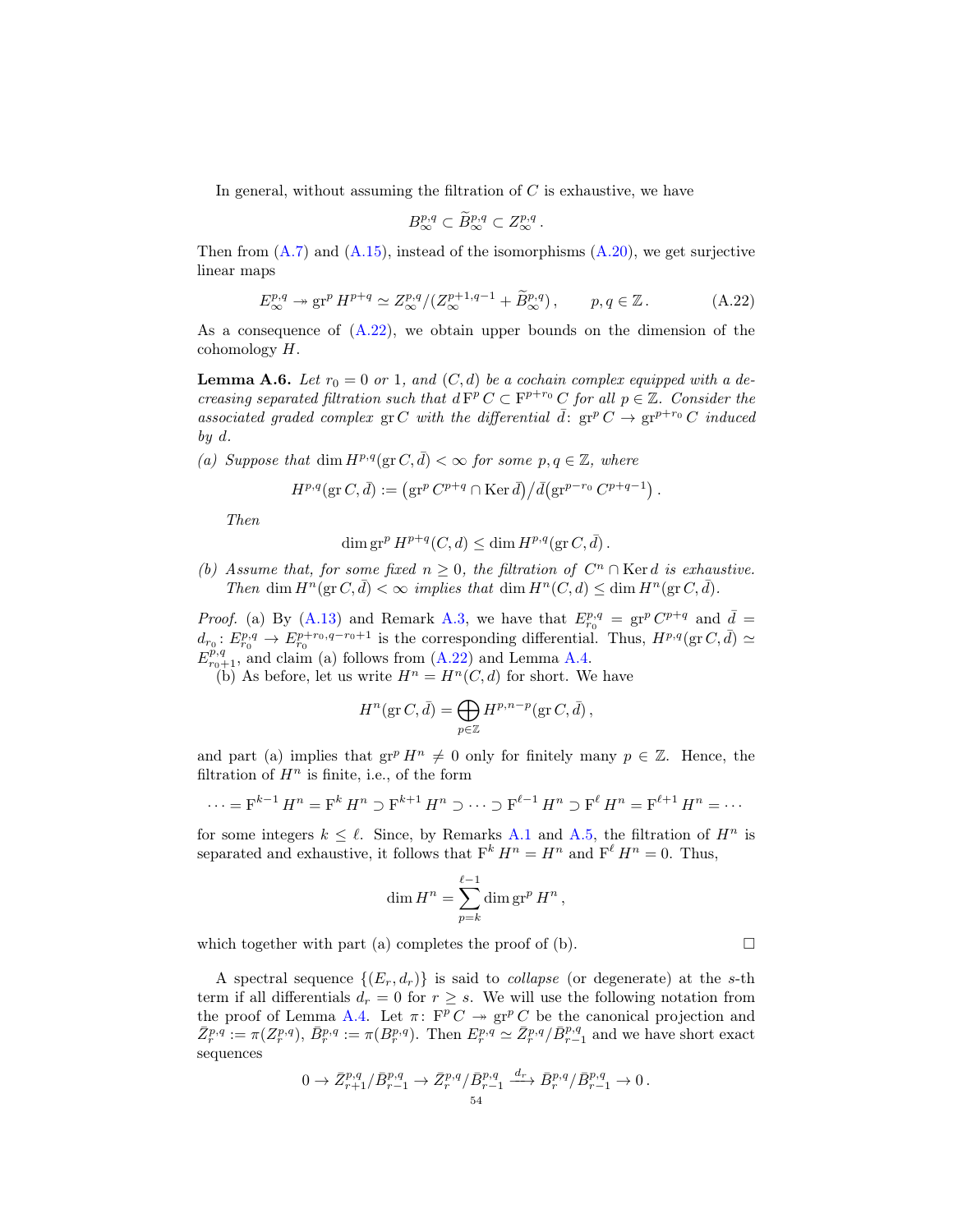If  $d_r = 0$  for  $r \geq s$ , we obtain

$$
\bar{B}^{p,q}_{s-1} = \bar{B}^{p,q}_{s} = \bar{B}^{p,q}_{s+1} = \dots = \bar{B}^{p,q}_{\infty}, \tag{A.23}
$$

$$
\bar{Z}_{s}^{p,q} = \bar{Z}_{s+1}^{p,q} = \bar{Z}_{s+2}^{p,q} = \dots = \bar{Z}_{\infty}^{p,q},\tag{A.24}
$$

<span id="page-54-19"></span>
$$
E_s^{p,q} \simeq E_{s+1}^{p,q} \simeq E_{s+2}^{p,q} \simeq \cdots \simeq E_{\infty}^{p,q}.
$$
 (A.25)

A common cause for collapse is given in the next remark.

<span id="page-54-15"></span>*Remark* A.7. Fix  $s \geq 2$  and suppose that, for all  $p \in \mathbb{Z}$ , we have  $E_s^{p,q} = 0$  whenever  $q < 0$  or  $q \geq s - 1$ . Then the spectral sequence  $\{(E_r, d_r)\}\)$  collapses at the s-th term. This follows from [\(A.11\)](#page-51-4) and Remark [A.2.](#page-51-5)

The following lemma will be useful for us.

<span id="page-54-16"></span>**Lemma A.8.** Let  $(C, d)$  be a cochain complex equipped with a decreasing separated filtration such that  $dF^p C \subset F^{p+1} C$  for all  $p \in \mathbb{Z}$ . Consider the associated graded complex gr C with the differential  $\bar{d}$ :  $gr^p C \rightarrow gr^{p+1} C$  induced by d, and denote by  $\pi$  the canonical projection  $F^p C \twoheadrightarrow \text{gr}^p C$ . If the spectral sequence [\(A.10\)](#page-51-6) collapses at the second term, then

$$
\pi(\mathbf{F}^p C^n \cap \text{Ker } d) = \operatorname{gr}^p C^n \cap \text{Ker } \overline{d}
$$

for all  $p, n \in \mathbb{Z}$ .

*Proof.* This follows from [\(A.16\)](#page-52-4) and [\(A.24\)](#page-54-19), since  $\bar{Z}_2^{p,q} = \text{gr}^p C^{p+q} \cap \text{Ker } \bar{d}$ .

## <span id="page-54-0"></span>**REFERENCES**

<span id="page-54-9"></span>[BDAK01] B. Bakalov, A. D'Andrea, and V.G. Kac, Theory of finite pseudoalgebras. Adv. Math. 162 (2001), 1–140.

<span id="page-54-1"></span>[BDSHK18] B. Bakalov, A. De Sole, R. Heluani, and V.G. Kac, An operadic approach to vertex algebra and Poisson vertex algebra cohomology, Japan J. Math. 14 (2019), no. 2, 249-342.

<span id="page-54-2"></span>[BDSHK19] B. Bakalov, A. De Sole, R. Heluani, and V.G. Kac, Chiral vs classical operad. Intern. Math. Res. Not., published online doi:10.1093/imrn/rnz373, arXiv:1812.05972.

<span id="page-54-4"></span>[BDSKV19] B. Bakalov, A. De Sole, V.G. Kac, and V. Vignoli, Poisson veertex algebra cohomology and differential Harrison cohomology, Progress in Math (to appear), arXiv:1907.06934.

<span id="page-54-5"></span>[BDSHKV20] B. Bakalov, A. De Sole, R. Heluani, V.G. Kac, and V. Vignoli, Classical and variational Poisson cohomology, in preparation.

<span id="page-54-3"></span>[BDSK19] B. Bakalov, A. De Sole, and V.G. Kac, Computation of cohomology of Lie conformal and Poisson vertex algebras. To appear in Selecta Math., arXiv:1903.12059.

<span id="page-54-7"></span>[BK03] B. Bakalov and V.G. Kac, Field algebras. Intern. Math. Res. Not. 2003, no. 3, 123–159.

<span id="page-54-8"></span>[BKV99] B. Bakalov, V.G. Kac, and A.A. Voronov, Cohomology of conformal algebras. Commun. Math. Phys. 200 (1999), 561–598.

<span id="page-54-17"></span>[BDSK09] A. Barakat, A. De Sole, and V.G. Kac, Poisson vertex algebras in the theory of Hamiltonian equations. Japan. J. Math. 4 (2009), 141–252.

<span id="page-54-11"></span>[BD04] A. Beilinson, V. Drinfeld, Chiral algebras. American Mathematical Society Colloquium Publications, 51. American Mathematical Society, Providence, RI, 2004.

<span id="page-54-6"></span>[B86] R.E. Borcherds, Vertex algebras, Kac–Moody algebras, and the Monster. Proc. Nat. Acad. Sci. USA 83 (1986), 3068–3071.

<span id="page-54-13"></span>[DAK98] A. D'Andrea and V. G. Kac, Structure theory of finite conformal algebras. Selecta Math. (N.S.) 4 (1998), 377–418.

<span id="page-54-12"></span>[DSK05] A. De Sole and V.G. Kac, Freely generated vertex algebras and non-linear Lie conformal algebras. Commun. Math. Phys. 254 (2005), 659–694.

<span id="page-54-14"></span>[DSK06] A. De Sole and V.G. Kac, Finite vs. affine W-algebras. Japan. J. Math. 1 (2006),137– 261.

<span id="page-54-10"></span>[DSK09] A. De Sole and V.G. Kac, Lie conformal algebra cohomology and the variational complex. Commun. Math. Phys. 292 (2009), 667–719.

<span id="page-54-18"></span>[DSK12] A. De Sole and V.G. Kac, Essential variational Poisson cohomology. Comm. Math. Phys. 313 (2012), no. 3, 837–864.